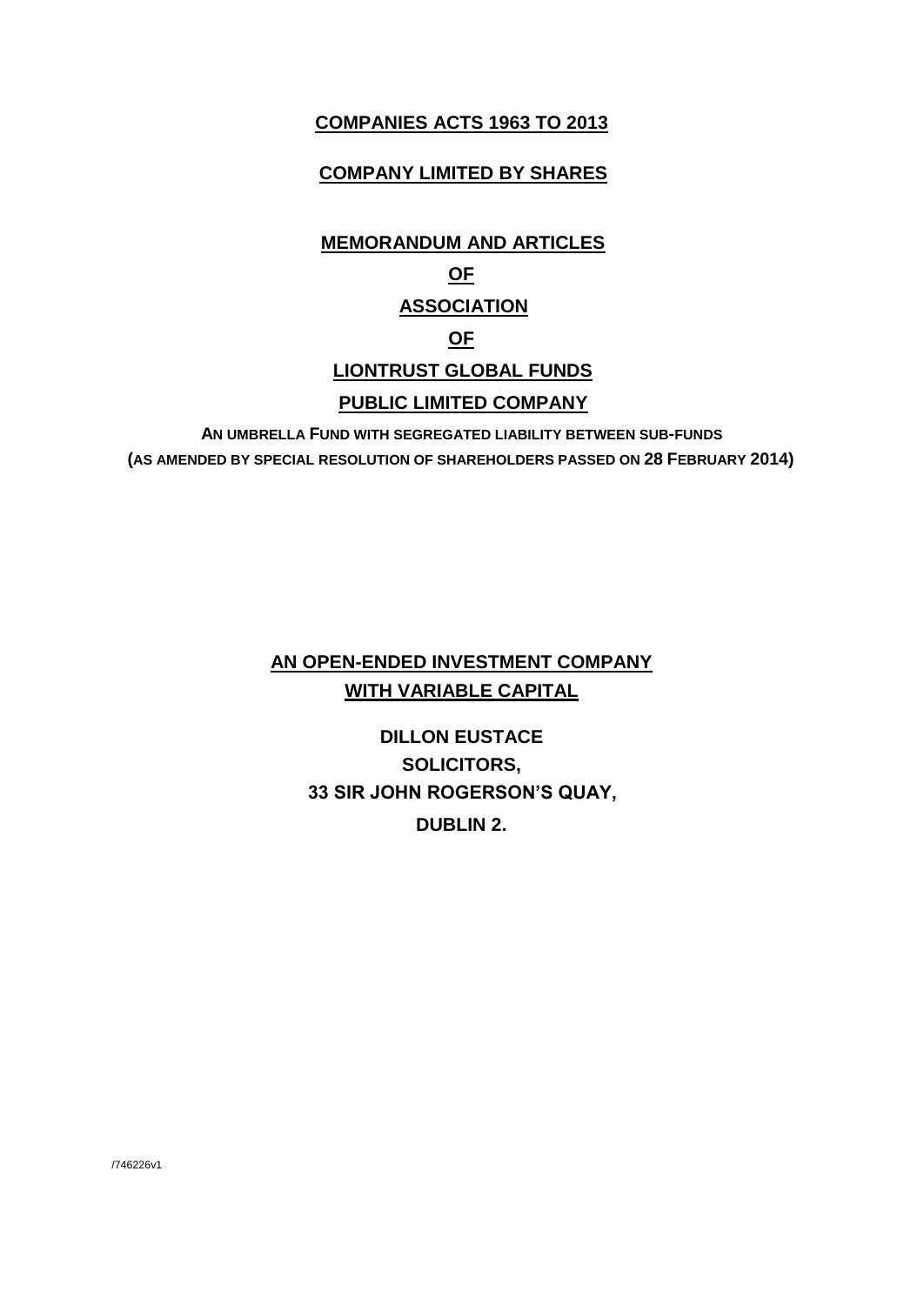## **NUMBER: 459084**

## **CERTIFICATE OF INCORPORATION**

I hereby certify that Occam Umbrella Fund plc is this day incorporated under the Companies Acts 1963 to 2009 and that the Company is limited.

Given under my hand at Dublin, this 20th day of June, 2008

M REILLY FOR REGISTRAR OF COMPANIES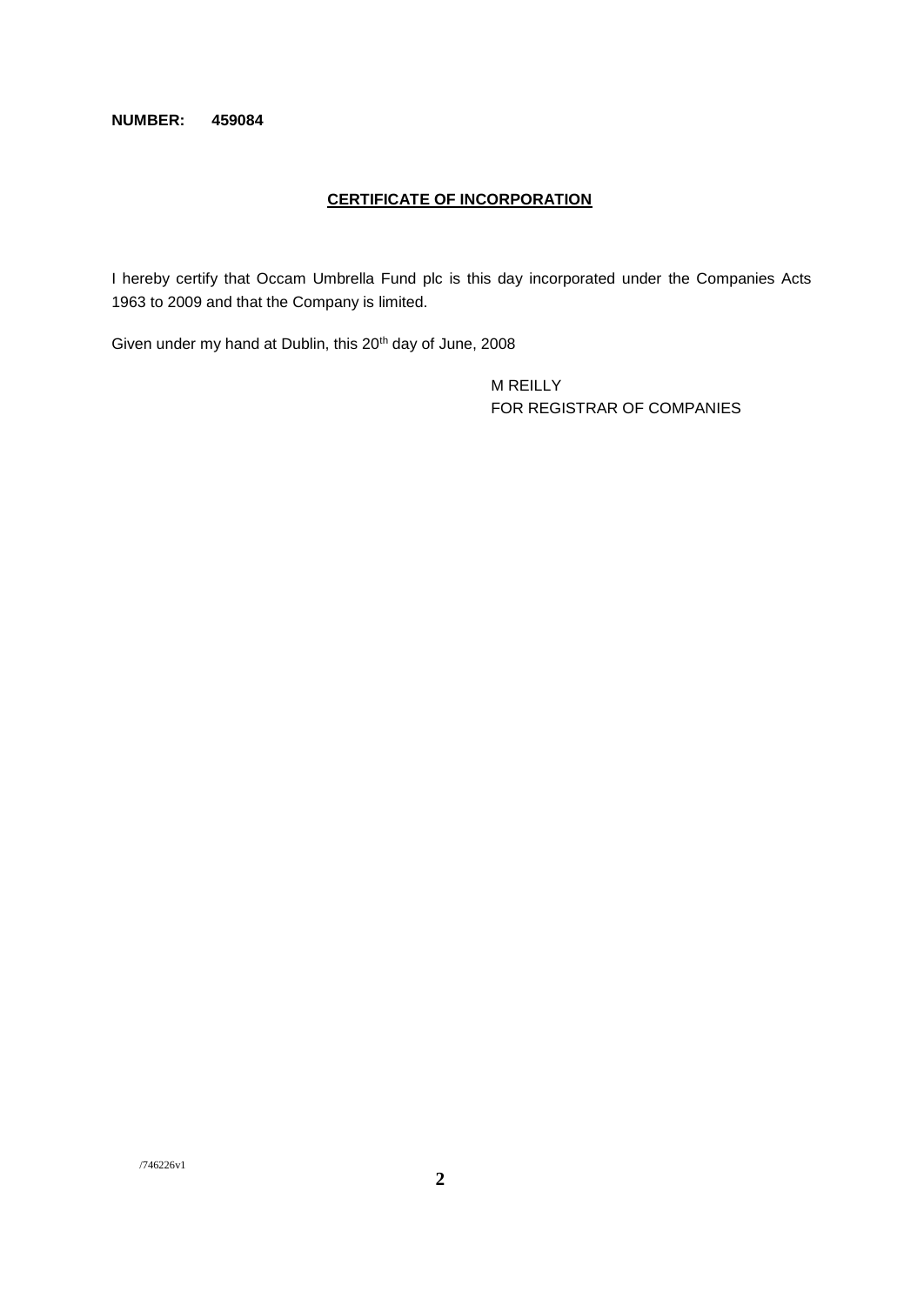## **Companies Acts, 1963 to 2013**

#### **COMPANY LIMITED BY SHARES**

## **MEMORANDUM OF ASSOCIATION OF LIONTRUST GLOBAL FUNDS PUBLIC LIMITED COMPANY AN UMBRELLA FUND WITH SEGREGATED LIABILITY BETWEEN SUB-FUNDS**

- 1.00 The name of the Company is **LIONTRUST GLOBAL FUNDS PUBLIC LIMITED COMPANY.**
- 2.00 The Company is a Public Limited Company.
- 3.00 The sole object of the Company is the collective investment in either or both transferable securities and other liquid financial assets referred to in Regulation 45 of The European Communities (Undertakings for Collective Investment in Transferable Securities) Regulations, 2011 (Statutory Instrument No. 352 of 2011) as amended, consolidated or substituted from time to time ("the Regulations") of capital raised from the public and the Company operates on the principle of risk spreading. The Company may take any measures and carry out any operations which it may deem useful to the accomplishment and development of its purpose to the full extent permitted by the Regulations and any notice or notices with respect to UCITS issued from time to time by the Irish Financial Services Regulatory Authority ("Notices") including the powers listed hereafter. The Company may not alter its objects or powers in any way which would result in it ceasing to qualify as an Undertaking for Collective Investment in Transferable Securities under the Regulations.
- 4.00 For the purposes of achieving the sole object in Clause 3.00 above, the Company shall also have the following powers:
- (a) To carry on the business of an investment company and for that purpose to acquire, dispose of, invest or participate in and hold either in the name of the Company or in that of any nominee, by way of investment or otherwise shares, stocks, warrants, debentures, debenture stock, loan stock bonds, notes, obligations, certificates of deposit, and other instruments creating or acknowledging indebtedness issued by or on behalf of any body corporate, mutual body, government or local authority, treasury bills, trade bills, bank acceptances, bills of exchange, money market instruments, fixed rate securities, variable or floating rate securities, securities in respect of which the return and/or any redemption amount is calculated by reference to any index, price or rate, commercial paper, mortgage or asset backed securities, promissory notes, obligations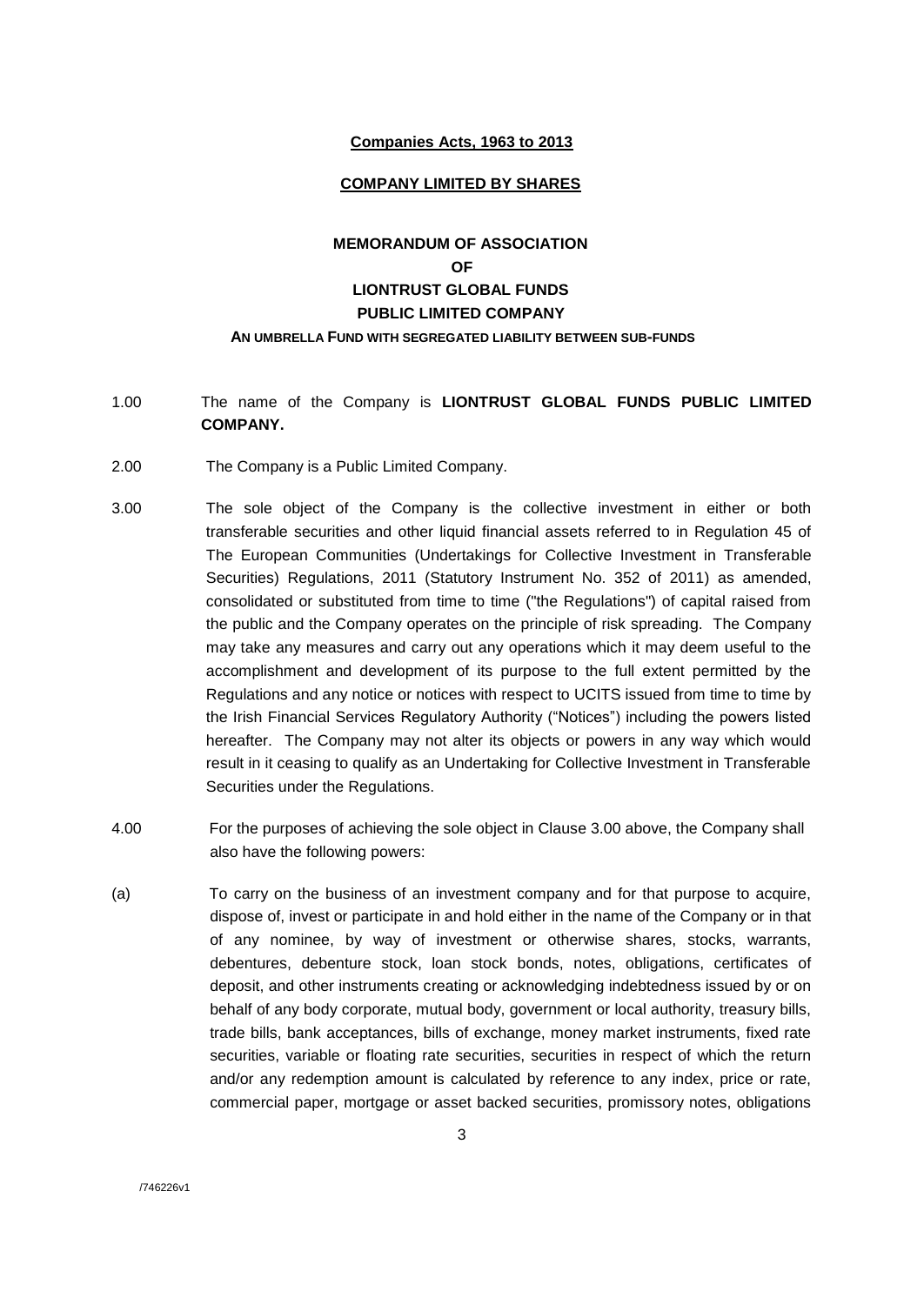and stocks, shares, securities and financial instruments of any kind created, issued or guaranteed by any government, sovereign ruler, commissioners, public body or authority, trust, municipal, local, supranational authority agency or division thereof or otherwise in any part of the world or by any bank, financial institution, association, partnership or company, unit trust scheme, mutual fund or collective investment scheme whether with limited or unlimited liability wherever incorporated or carrying on business (including without limitation the Company pursuant to and in accordance with Regulation 32A of the Regulations as amended from time to time), policies of assurance and insurance, domestic and foreign currency and any present or future rights or interests to or in any of the foregoing and from time to time to sell, exchange, lend, vary or dispose of and grant and dispose of options over any of the foregoing and to deposit money (or place money on current account) with such persons in such currencies and otherwise on such terms as may seem expedient;

- (b) To acquire and dispose of any such assets or property specified in Clause 4.00 (a) by original subscription, contract, tender, purchase, exchange, transfer, assignment, participation whether in syndicates or otherwise, and whether or not fully paid up and whether or not payment is to be made at the time of issue or on a delayed delivery basis and to subscribe for the same, either conditionally or otherwise, subject to such terms and conditions (if any) as may be thought fit and to exercise and enforce all rights and powers conferred by or incidental to the ownership thereof and advance, deposit or lend securities and/or property (being those items which the Company is empowered to invest or otherwise deal in pursuant to Clause 4.00 (a) above) to or with such persons and on such terms as may seem expedient and to discount, buy and sell bills, notes, warrants, coupons and other negotiable or transferable instruments, securities or documents of whatsoever nature;
- (c) To employ, utilise, acquire or dispose of derivative instruments and techniques of all kinds for the efficient management of the Company's assets as may be permitted by the Regulations and the Notices and in particular, without prejudice to the generality of the foregoing, to enter into, accept, issue write and otherwise deal with sale and repurchase and reverse repurchase agreements, futures contracts of any type, options, forwards, warrants, securities lending agreements, when issued, delayed delivery and forward commitment agreements, foreign currency spot and forward rate exchange contracts, forward rate agreements, synthetic agreements for foreign exchange, range forward contracts, break forward contracts, participating forward contracts, currency, interest rate or asset swaps, swaptions, collars, floors and caps, contracts for differences, convertible bonds and any foreign exchange or interest rate hedging and investment arrangements and such other instruments as are similar to or derived from any of the foregoing whether for the purpose of making a profit or avoiding a loss or managing a currency or interest rate exposure or any other exposure or for any other purpose;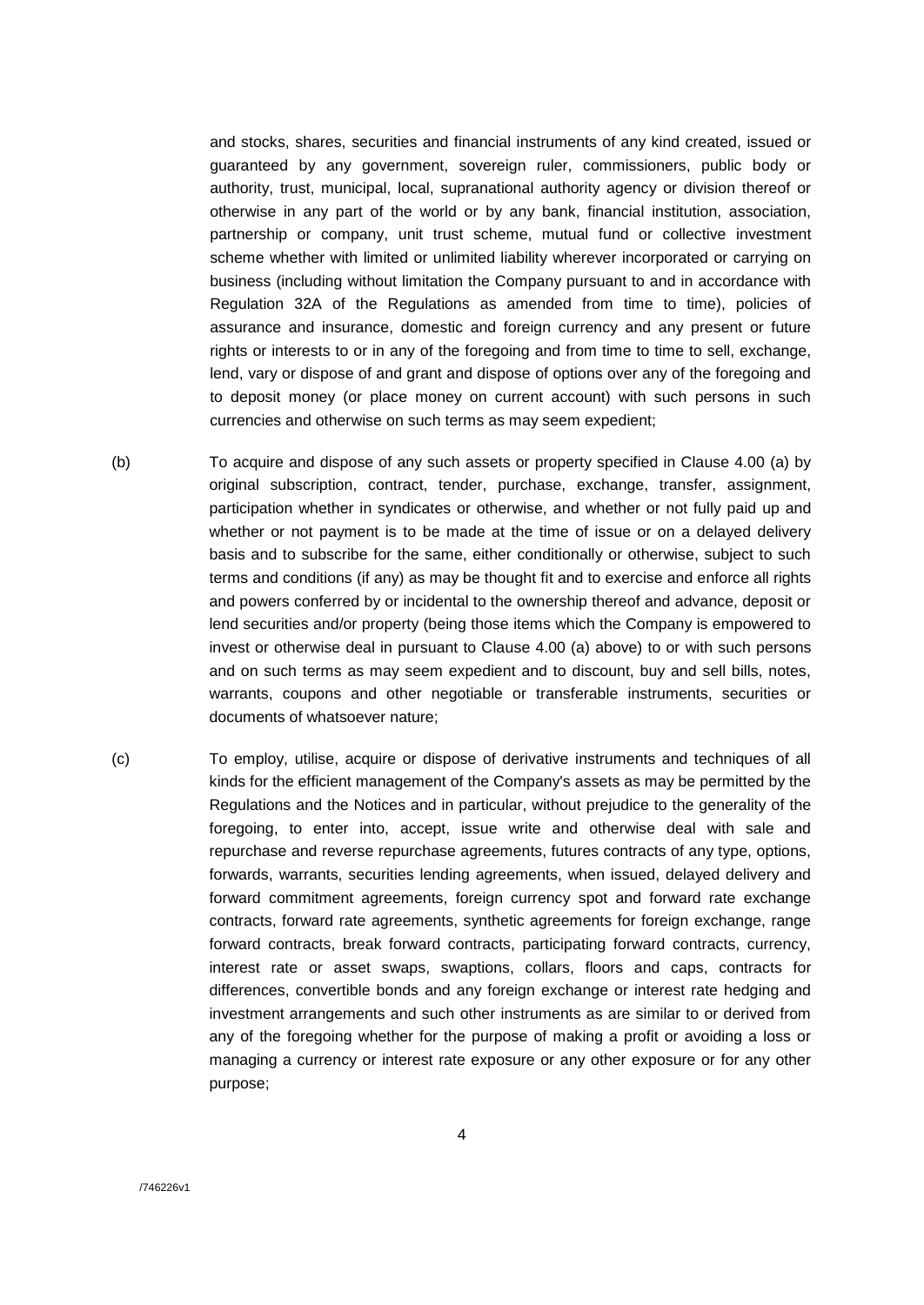- (d) For the purposes and under the conditions specified in the Regulations and the Notices to establish or acquire any wholly owned subsidiary or subsidiaries of the Company for the benefit of the Company as a whole or one or more sub-funds established or to be established by the Company (the investments, assets and shares of which are held by the Custodian or sub-custodian appointed by the Custodian) with the prior approval of the Irish Financial Services Regulator (the "Central Bank") and to capitalise any such subsidiary in any manner as the Directors of the Company may from time to time consider appropriate including by way of share capital, loan or otherwise;
- (e) To exercise and enforce all rights and powers conferred by or incidental to the ownership of any shares, stocks, obligations, securities or instruments held, dealt or otherwise utilised by the Company;
- (f) To sell or dispose of the undertaking of the Company or any part thereof for such consideration as the Company may think fit including without limitation shares, debentures, or securities of any other company;
- (g) To carry on the business of an investment company and to invest the funds of the Company in or upon or otherwise acquire hold and deal in securities and investments of every kind;
- (h) To make, draw, accept, endorse, negotiate, issue, discount, and otherwise deal with debentures, bonds or other obligations, promissory notes, bills of exchange, cheques, letters of credit, circular notes, and other mercantile instruments;
- (i) To acquire by purchase, exchange, lease, fee farm grant or otherwise, either for an estate in fee simple or for any lesser estate or other estate or interest, whether immediate or reversionary, and whether vested or contingent, any lands, tenements or hereditaments of any tenure, whether subject or not to any charges or encumbrances which are essential for the direct pursuit of its business;
- (j) To enter into any arrangement for sharing profits, union of interest, joint venture, reciprocal concession, co-operation or otherwise with any company carrying on, or engaged in, any business or transaction which the Company is authorised to carry on or engage in, or any business or transaction capable of being conducted so as directly or indirectly to benefit the Company and to take or otherwise acquire and hold shares or stock in or securities of any such company, to assist any such company, and to sell, hold, or otherwise deal with such shares, stock or securities;
- (k) To promote any company for the purpose of acquiring all or any of the property or liabilities of the Company, or of undertaking any business or operations which may appear likely to assist or benefit the Company or to enhance the value of or render more profitable any property, assets or business of the Company, or for any other purpose which may seem directly or indirectly calculated to benefit the Company and to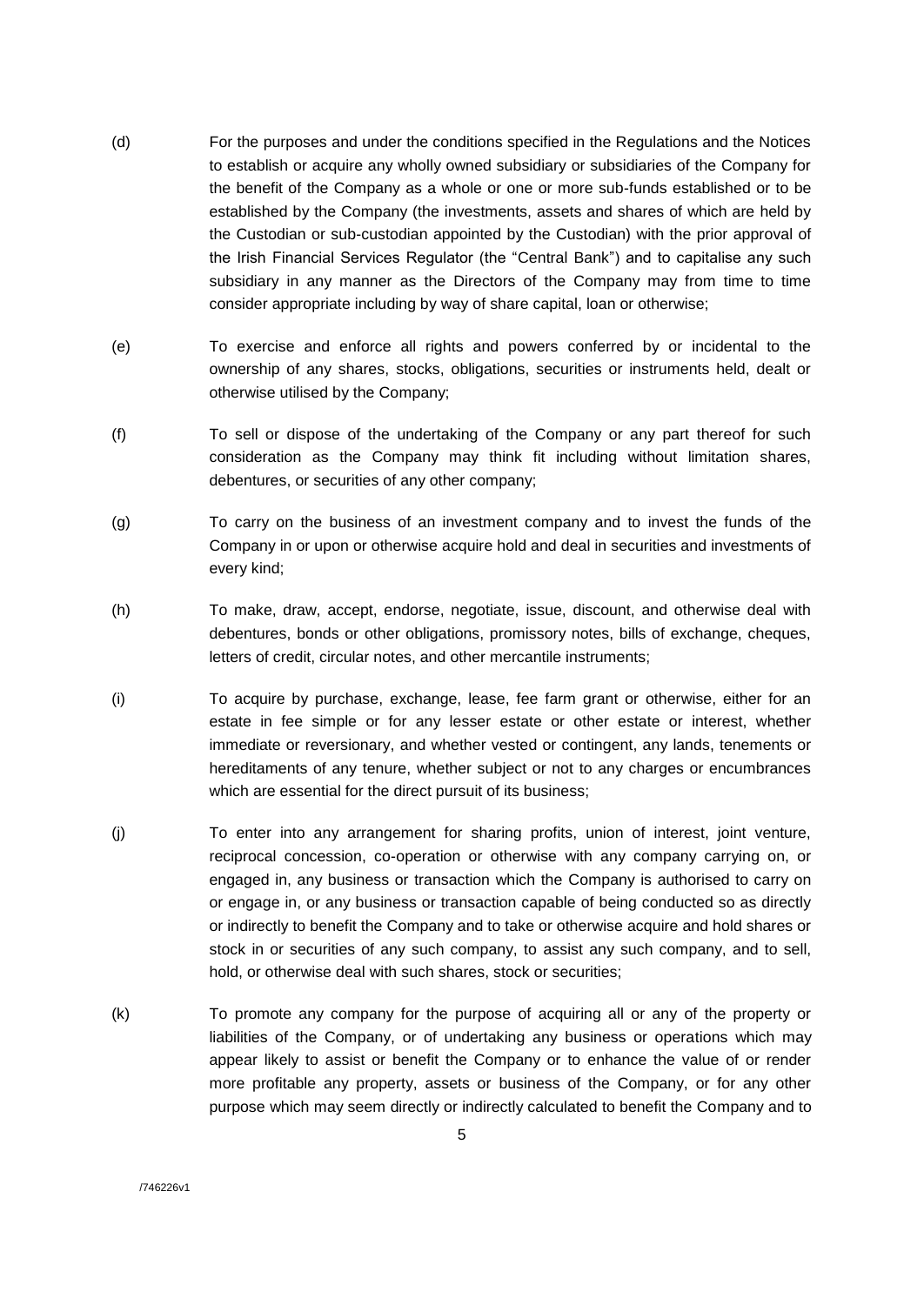pay all the expenses of or incidental to such promotion and for such purposes subject to the Regulations and the Notices to establish subsidiary companies;

- (l) To promote and aid in promoting, constitute, form or organise any company or companies, syndicates or partnerships of all kinds in any part of the world and to subscribe for shares or participations or other securities thereof for the purpose of carrying on any business which the Company is authorised to carry on or of advancing directly or indirectly the objects thereof, or for any other purpose which may seem directly or indirectly calculated to benefit the Company;
- (m) To enter into any arrangements with any government, or authority, supreme, municipal, local or otherwise, and to obtain from any such government or authority any rights, concessions and privileges that may seem conducive to the object of the Company;
- (n) To accumulate capital for any of the purposes of the Company, and to appropriate any of the Company's assets to specific purposes, either conditionally or unconditionally and to admit any class or section of those who have any dealings with the Company to any share in the profits thereof or in the profits of any particular branch of the Company's business, or to any other special rights, privileges, advantages or benefits;
- (o) To reduce the capital of the Company in any manner permitted by law;
- (p) To borrow and raise money in any manner and to secure with or without consideration the repayment of any money borrowed, raised, or owing by charge, debenture, bond, standard security, lien or any other security of whatsoever nature upon the Company's property or assets (whether present or future) and also by a similar charge, debenture, bond, standard security, indemnity, lien or security of whatsoever nature to secure and guarantee the performance by the Company of any obligation or liability on it or which it may undertake or which may become binding upon it;
- (q) To create, maintain, invest and deal with any reserve or sinking funds for redemption of obligations of the Company, or for depreciation of works or stock, or any other purpose of the Company;
- (r) To establish and/or carry on any other business or businesses which may seem to the Company capable of directly or indirectly benefitting the Company or of enhancing the value of or rendering profitable any of the Company's properties or rights;
- (s) To distribute either upon a distribution of assets or division of profits among the members of the Company in kind any property of the Company, and in particular any shares, debentures or securities of other companies belonging to the Company or of which the Company may have the power of disposing;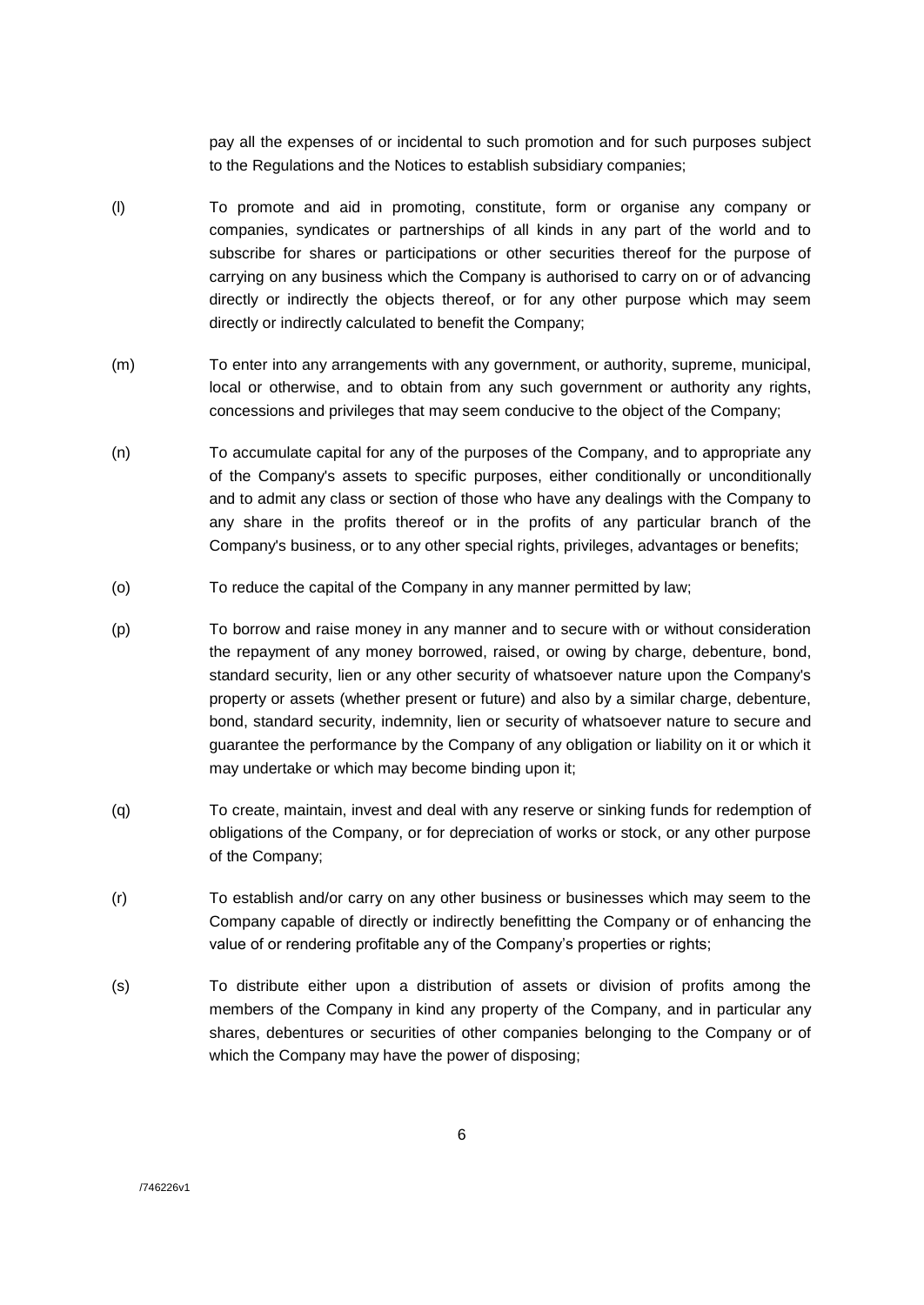- (t) To sell, let, develop, dispose of or otherwise deal with the undertaking or all or any part of the property real or personal, rights or privileges of the Company upon such terms as the Company may think fit, with power to accept as consideration therefor, any shares, stocks, debentures, securities or obligations of or interest in any other company;
- (u) To establish and support or aid in the establishment and support of associations, institutions and conveniences calculated to benefit the Company or any associated company, to make payment towards insurance and to subscribe or guarantee money for charitable or benevolent objects or for any exhibition, or for any public general or useful object;
- (v) To employ any person, firm, company or other body to investigate and examine the conditions, prospects, values, character and circumstances of any business concern or undertaking and generally of any assets, concessions, properties or rights;
- (w) To remunerate any person, firm or company rendering services to the Company;
- (x) To procure the Company or its share capital to be registered, authorised or recognised with any body or association in any foreign country, colony, dependency, municipality or place;
- (y) To the extent permitted by law to obtain and hold, either alone or jointly with any person or company, insurance cover in respect of any risk of the Company and any persons who are or were at any time its directors, officers, employees and agents and to pay any premium thereon;
- (z) To the extent permitted by law undertake the office of administrator, committee, manager, secretary, registrar, attorney, delegate, substitute or treasurer and to perform and discharge or contract with any person or company to discharge, the duties and functions incident thereto;
- (aa) To pay all or any expenses of, incidental to or incurred in connection with the formation and incorporation of the Company and the raising of its share capital, or to contract with any person or company to pay the same, and (subject to the provisions of any statute for the time being in force) to pay commissions to brokers and others for underwriting, placing, selling or guaranteeing or procuring the underwriting, placing, selling of or guaranteeing the subscription for any shares or securities of the Company and any other expenses which the Directors consider to be in the nature of such expenses;
- (ab) To apply for, purchase or otherwise acquire any patents, trademarks, copyrights, designs, licences, and like rights, conferring an exclusive or limited right to use, or any secret or other information as to any invention which may seem capable of being used for any of the purposes of the Company or the acquisition of which may seem calculated directly or indirectly to benefit the Company and to use, exercise, develop,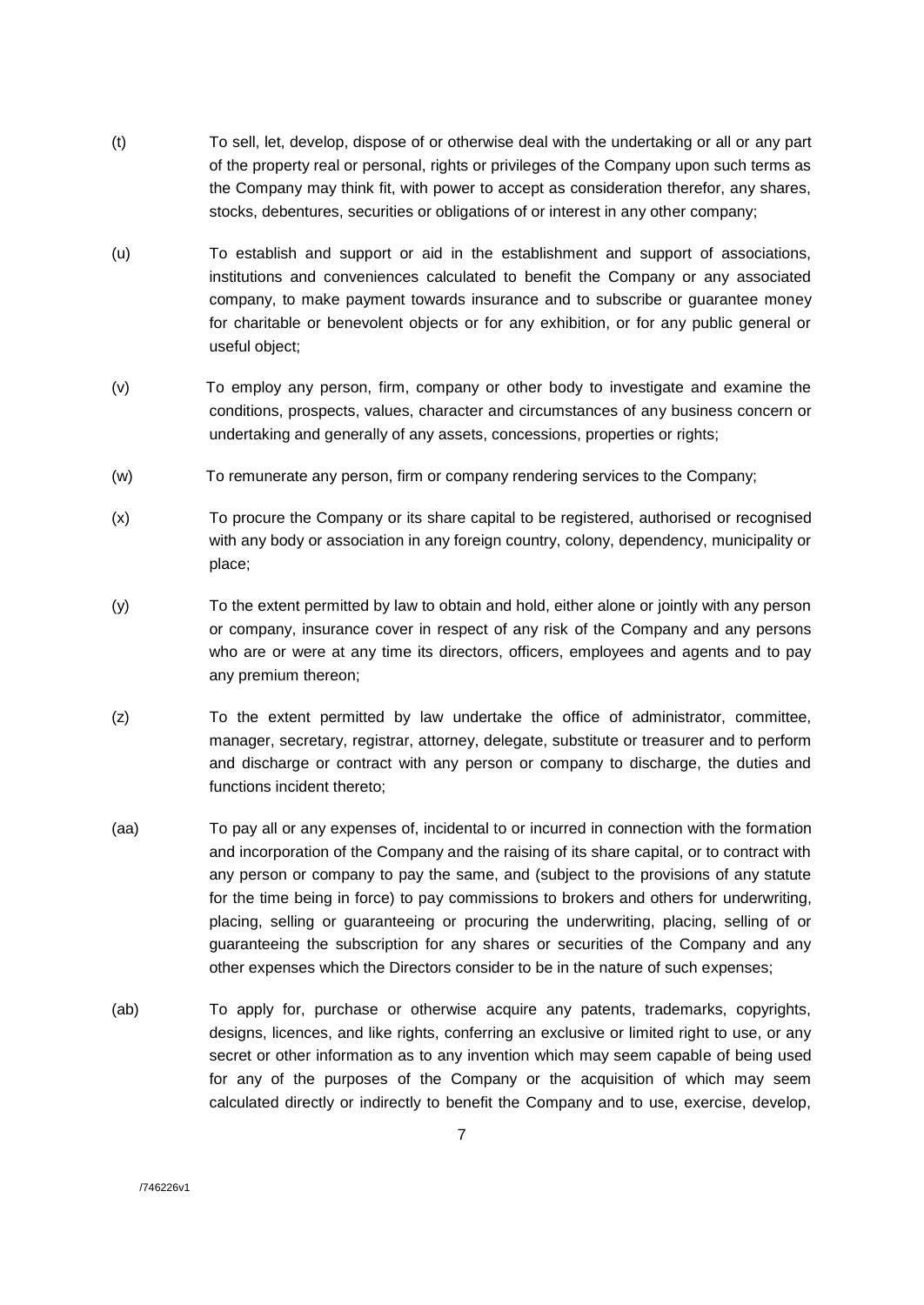sell, grant licences in respect of, or otherwise turn to account the rights and information so acquired;

- (ac) To pay for any property or rights acquired by the Company either in cash or by the issue of fully paid shares of the Company;
- (ad) To do all or any of the above things in any part of the world, and as principals, agents, contractors, trustees or otherwise, and either by or through trustees, agents, sub-contractors or otherwise and either alone or in partnership or conjunction with any person or company, and to contract for the carrying on of any operation connected with the Company's business by any person or company;
- (ae) To do all such other things as may be deemed incidental or conducive to the attainment of the above objects or any of them;
- (af) Each of the ancillary objects and powers of the Company (whether enumerated or not) is to be interpreted and exercised as ancillary to the main object but separate from and ranking equally to any other ancillary power;

And it is hereby declared that in the construction of this Clause the word "company" except where used in reference to this Company, shall be deemed to include any person or partnership or other body of persons, whether incorporated or not incorporated, and whether domiciled in Ireland or elsewhere, and words denoting the singular number only shall include the plural number and vice versa and the intention is that the objects specified in each paragraph of this Clause shall, except where otherwise expressed in such paragraph, be in no way restricted by reference to or inference from the terms of any other paragraph or the name of the Company.

- 5.00 The liability of the members is limited.
- 6.00 (a) The share capital of the Company shall be equal to the value for the time being of the issued share capital of the Company; and
	- (b) The initial authorised share capital of the Company is 300,000 redeemable Non-Participating Shares of no par value and 500,000,000,000 participating shares of no par value. The capital may be divided into different classes of shares with any restrictions or preferential, deferred or special rights or privileges attached thereto, and from time to time may be varied so far as may be necessary to give effect to any such restrictions or rights or privileges.
- 7.00 This Memorandum shall not be amended without the prior approval of the Central Bank.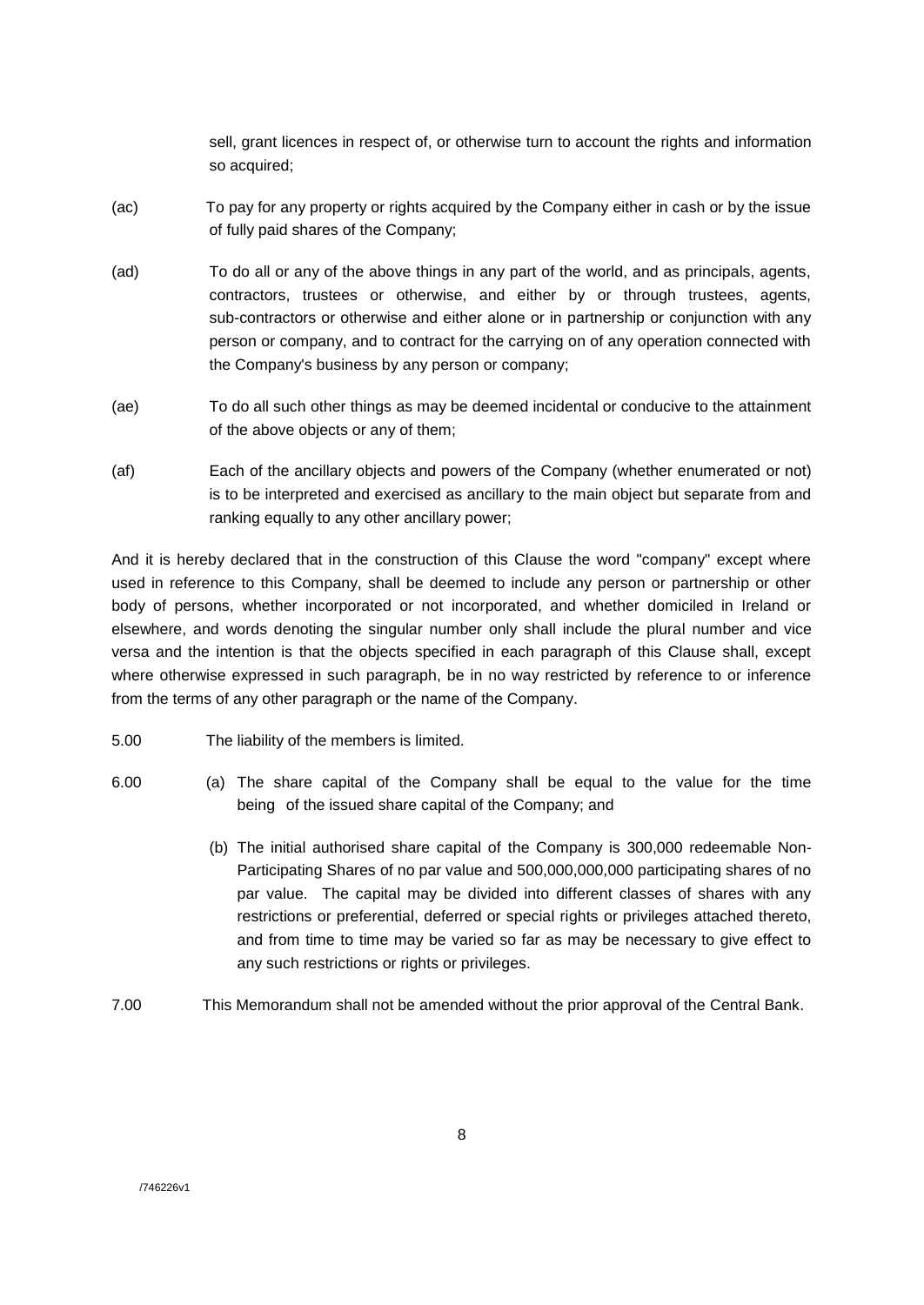WE, the several persons whose names, addresses and descriptions are subscribed, wish to be formed into a Company in pursuance of this Memorandum of Association, and we agree to take the number of non-participating shares in the capital of the Company set opposite our respective names.

| Names, Addresses and Description     |  |
|--------------------------------------|--|
| Of each subscriber (written in full) |  |

Number of non- participating shares taken by subscribers

Jessica Kealy 9 Dun Emer Avenue Lusk County Dublin [One]

Company Secretarial Assistant

Una Greenan [One] 53 Willowbrook Lawns Celbridge County Kildare

Company Secretary

Total Number of non-participating shares taken: [Two (2)]

9

Witness to the above signatures:

Ciara Murray 84 Hampton Wood Road Hampton Wood Dublin 11

Dated this 17<sup>th</sup> day of June, 2008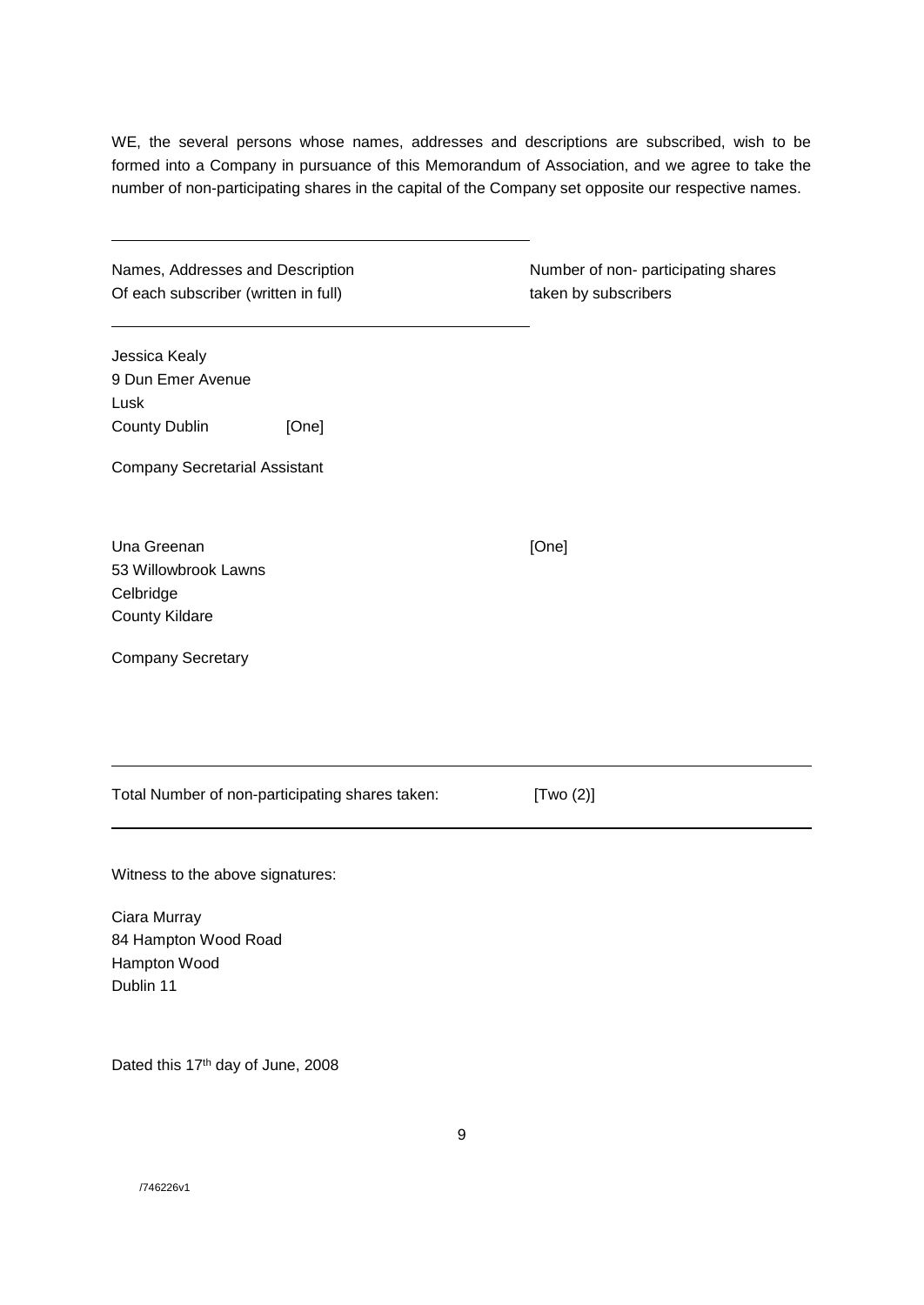## **ARTICLES OF ASSOCIATION LIONTRUST GLOBAL FUNDS PLC** PUBLIC LIMITED COMPANY **INDEX**

| Article | <b>Subject</b>                                                      | Page No. |
|---------|---------------------------------------------------------------------|----------|
| 1.00    |                                                                     |          |
| 2.00    |                                                                     |          |
| 3.00    | MANAGER, CUSTODIAN, INVESTMENT ADVISER, ADMINISTRATOR AND           |          |
|         |                                                                     |          |
| 4.00    |                                                                     |          |
| 5.00    | CONSTITUTION, RIGHTS, ASSETS AND LIABILITIES OF THE COMPANY 25      |          |
| 6.00    | CONFIRMATIONS OF OWNERSHIP, SHARE CERTIFICATES AND SHARE WARRANTS27 |          |
| 7.00    |                                                                     |          |
| 8.00    |                                                                     |          |
| 9.00    |                                                                     |          |
| 10.00   |                                                                     |          |
| 11.00   |                                                                     |          |
| 12.00   |                                                                     |          |
| 13.00   |                                                                     |          |
| 14.00   |                                                                     |          |
| 15.00   |                                                                     |          |
| 16.00   |                                                                     |          |
| 17.00   |                                                                     |          |
| 18.00   |                                                                     |          |
| 19.00   |                                                                     |          |
| 20.00   |                                                                     |          |
| 21.00   |                                                                     |          |
| 22.00   |                                                                     |          |
| 23.00   |                                                                     |          |
| 24.00   |                                                                     |          |
| 25.00   |                                                                     |          |
| 26.00   |                                                                     |          |
| 27.00   |                                                                     |          |
| 28.00   |                                                                     |          |
| 29.00   |                                                                     |          |
| 30.00   |                                                                     |          |
| 31.00   |                                                                     |          |
| 32.00   |                                                                     |          |
| 33.00   |                                                                     |          |
| 34.00   |                                                                     |          |
| 35.00   |                                                                     |          |
| 36.00   |                                                                     |          |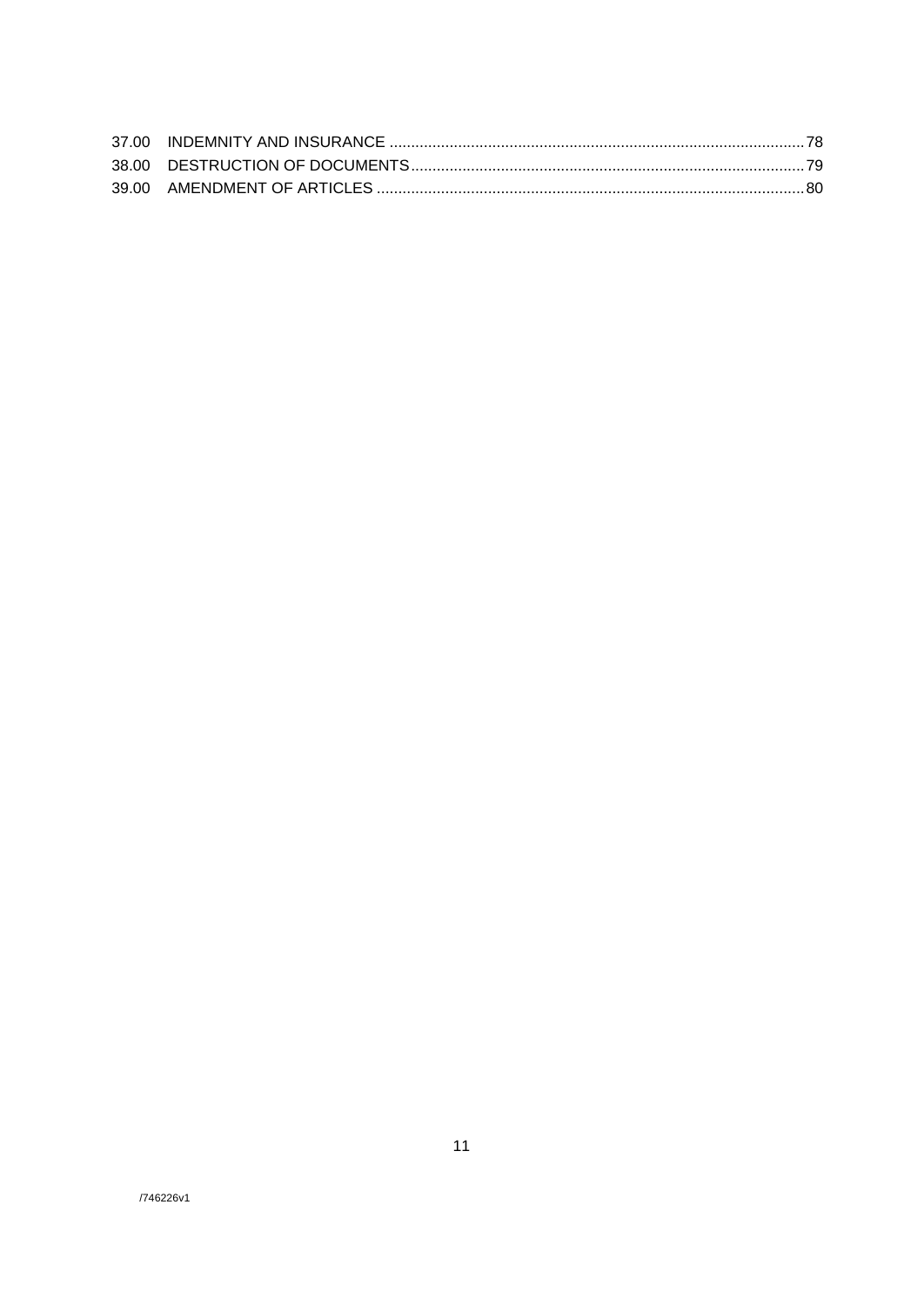#### **COMPANIES ACTS, 1963 to 2013**

## **COMPANY LIMITED BY SHARES WITH VARIABLE CAPITAL**

## **ARTICLES OF ASSOCIATION of LIONTRUST GLOBAL FUNDS PUBLIC LIMITED COMPANY**

## **An umbrella Fund with segregated liability between sub-funds**

## 1.00 DEFINITIONS

1.01 In these presents the words standing in the first column of the table next hereinafter contained, shall bear the meanings set opposite to them respectively in the second column thereof if not inconsistent with the subject or context:

| <b>Words</b>                    | Meanings                                                                                                                                                                                                                                                       |
|---------------------------------|----------------------------------------------------------------------------------------------------------------------------------------------------------------------------------------------------------------------------------------------------------------|
| <b>Accounting Date</b>          | the date by reference to which the annual accounts of the<br>Company shall be prepared, being 31 December in each<br>year or such other date as the Directors may from time to<br>time decide;                                                                 |
| <b>Accounting Period</b>        | a period ending on an Accounting Date and commencing in<br>the case of the first such period, on the date of incorporation<br>of the Company and in subsequent such periods, on the day<br>following expiry of the immediately preceding Accounting<br>Period. |
| Act                             | The Companies Acts 1963 to 2013 and every amendment or<br>re-enactment of the same for the time being in force.                                                                                                                                                |
| Administrator                   | means a person or company appointed by the Company to<br>carry out the day to day administration of the Company.                                                                                                                                               |
| <b>Administration Agreement</b> | any agreement between the Company or the Manager and<br>the Administrator relating to the appointment and duties of<br>the Administrator as amended from time to time subject to<br>the requirements of the Central Bank.                                      |
| Associate                       | in relation to a corporation means a holding company or a<br>subsidiary of such corporation or a subsidiary of the holding<br>10.                                                                                                                              |

/746226v1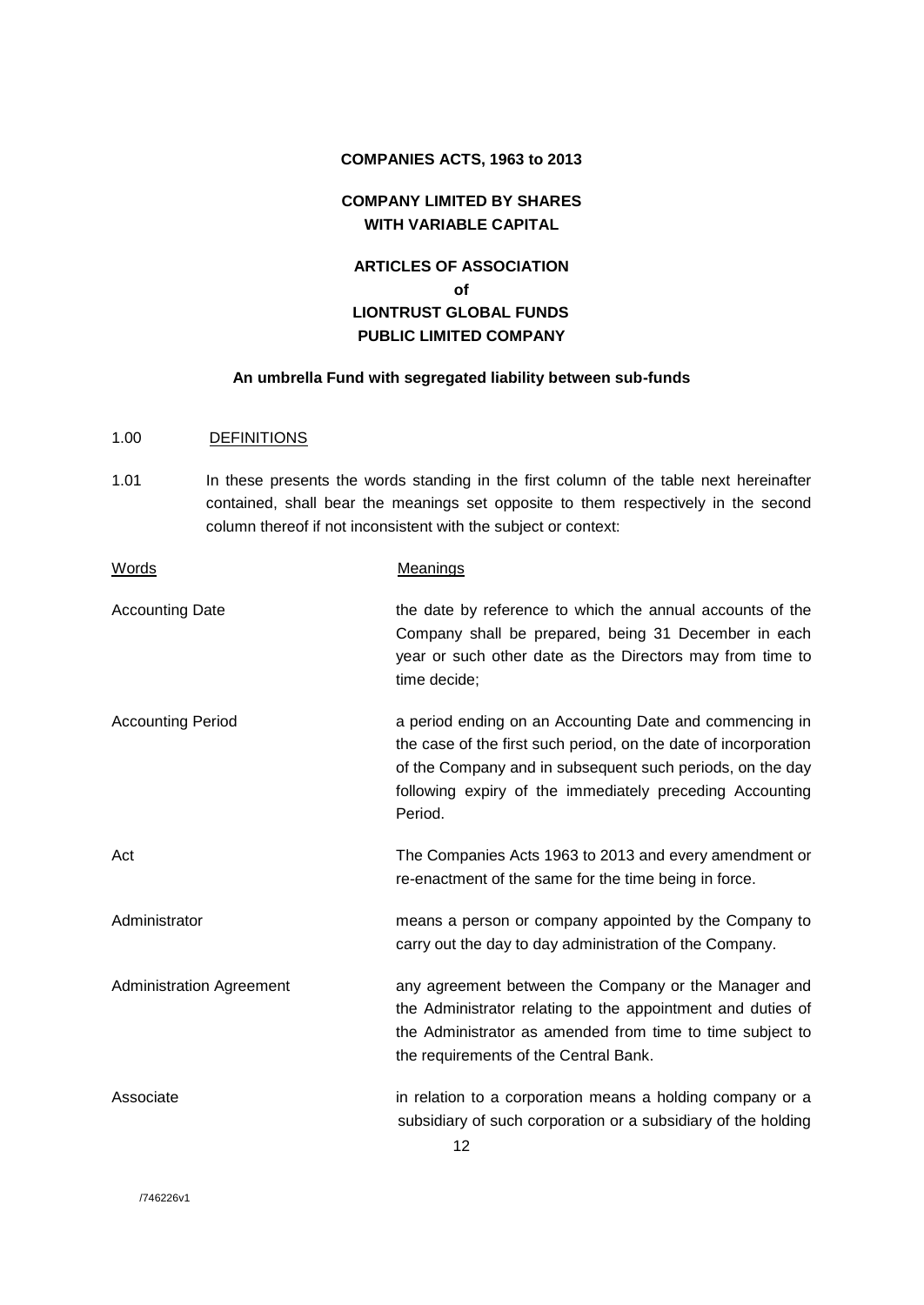|                               | company of such corporation and in relation to an individual<br>or firm or other unincorporated body, means any corporation<br>directly or indirectly controlled by such person.                                                           |
|-------------------------------|--------------------------------------------------------------------------------------------------------------------------------------------------------------------------------------------------------------------------------------------|
| <b>Auditors</b>               | means the Auditors for the time being of the Company.                                                                                                                                                                                      |
| <b>Base Currency</b>          | the currency of account of a Fund as specified in the<br>relevant Supplement relating to that Fund.                                                                                                                                        |
| <b>Business Day</b>           | in relation to a Fund such day or days as may be specified<br>in the relevant Supplement for that Fund.                                                                                                                                    |
| <b>Central Bank</b>           | the Central Bank of Ireland.                                                                                                                                                                                                               |
| Class                         | a particular division of Shares in a Fund as determined by<br>the Directors pursuant to Article 4.05 hereof.                                                                                                                               |
| <b>Clear Days</b>             | in relation to a period of notice, the period excluding the day<br>when the notice is given or deemed to be given and the day<br>for which it is given or on which it is to take effect.                                                   |
| Company                       | means Liontrust Umbrella Fund plc.                                                                                                                                                                                                         |
| Custodian                     | means any corporation appointed for the time being acting<br>as custodian of all the assets of the Company.                                                                                                                                |
| Custodian Agreement           | any agreement made between the Company and the<br>Custodian relating to the appointment and duties of the<br>Custodian as amended from time to time subject to the<br>requirements of the Central Bank.                                    |
| Dealing Day                   | any Business Day on which the Directors have determined<br>to give effect to applications for subscriptions and/or<br>requests for redemptions of Shares of each Fund subject to<br>there being not less than two Dealing every fortnight. |
| <b>Directors</b>              | the Directors of the Company or any duly authorised<br>committee thereof.                                                                                                                                                                  |
| <b>Distributor</b>            | one or more persons, firms or corporations appointed and<br>for the time being acting as distributor of Shares in the<br>Company.                                                                                                          |
| <b>Distribution Agreement</b> | any agreement made between the Company or, where the<br>Company has appointed a Manager, the Manager and any                                                                                                                               |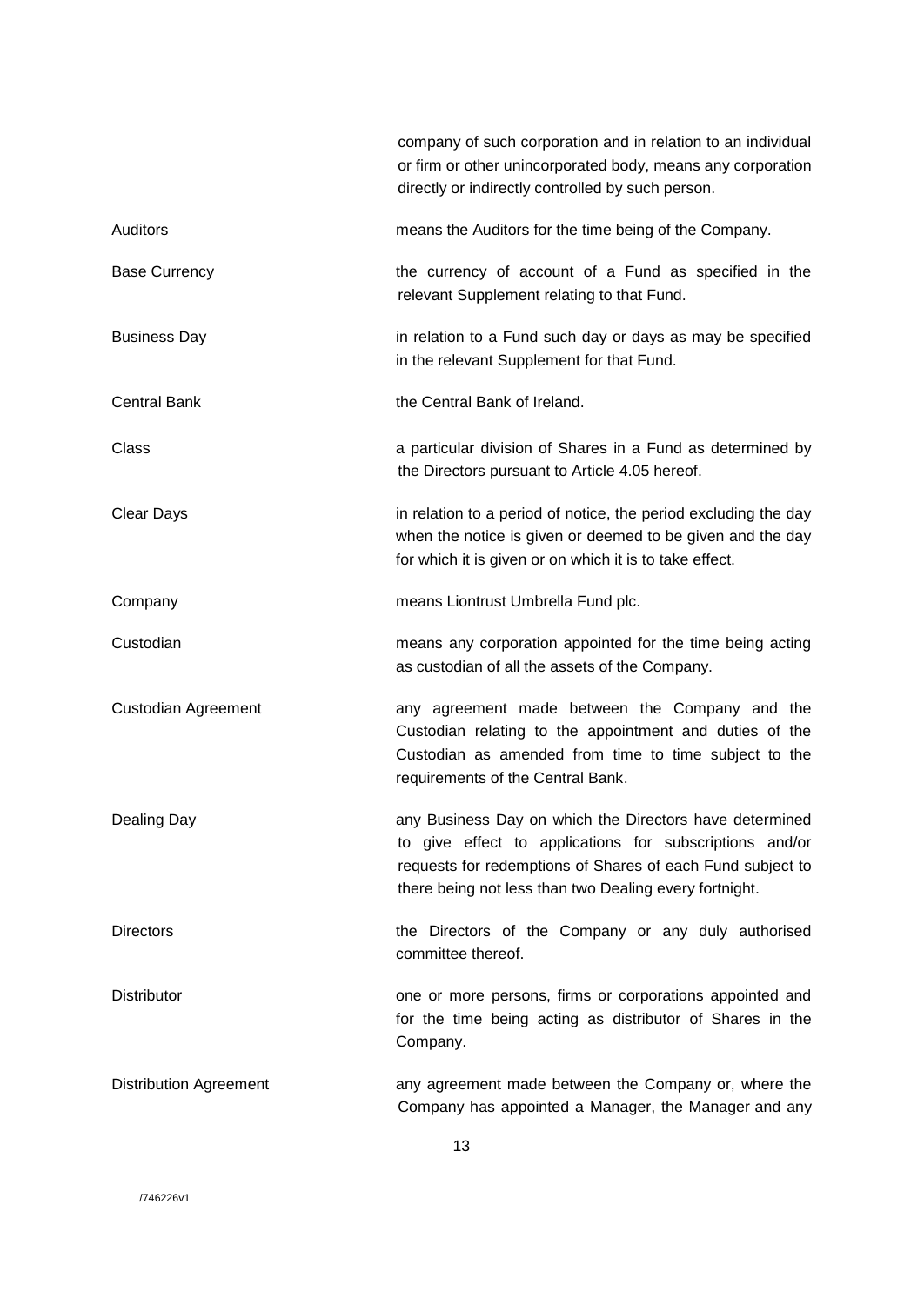Distributor relating to the appointment and duties of the Distributor as amended from time to time and subject to the requirements of the Central Bank.

- Duties and Charges and Stamp and other duties, taxes, governmental charges, valuation fees, property management fees, agents fees, brokerage fees, bank charges, transfer fees, registration fees and other charges whether in respect of the constitution or increase of the assets or the creation, exchange, sale purchase or transfer of shares or the purchase or sale or proposed purchase or sale of investments or otherwise which may have become or will become payable in respect of or prior to or upon the occasion of any transaction, dealing or valuation, but not including commission payable on the issue of Shares.
- Euro or  $\epsilon$  the lawful currency of the participating member states of the European Union which have adopted the single currency in accordance with the EC Treaty of Rome dated 25<sup>th</sup> March 1957 (as amended by the Maastricht Treaty dated  $7<sup>th</sup>$ February 1992).
- Fund a sub-fund of the Company representing the designation by the Directors of a particular class of Shares as a sub-fund the proceeds of issue of which are pooled separately and invested in accordance with the investment objective and policies applicable to such sub-fund and which is established by the Directors from time to time with the prior approval of the Central Bank.
- Initial Price the initial price applicable to a Share as specified in the relevant Supplement.
- Investment or Investments any of the assets or property including without limitation transferable securities, liquid financial assets, derivative instruments, money market instruments, units of collective investment schemes and deposits which may be acquired or held or disposed of by the Company and financial derivative instruments and techniques and instruments relating to transferable securities and money market instruments employed by the Company for efficient portfolio management.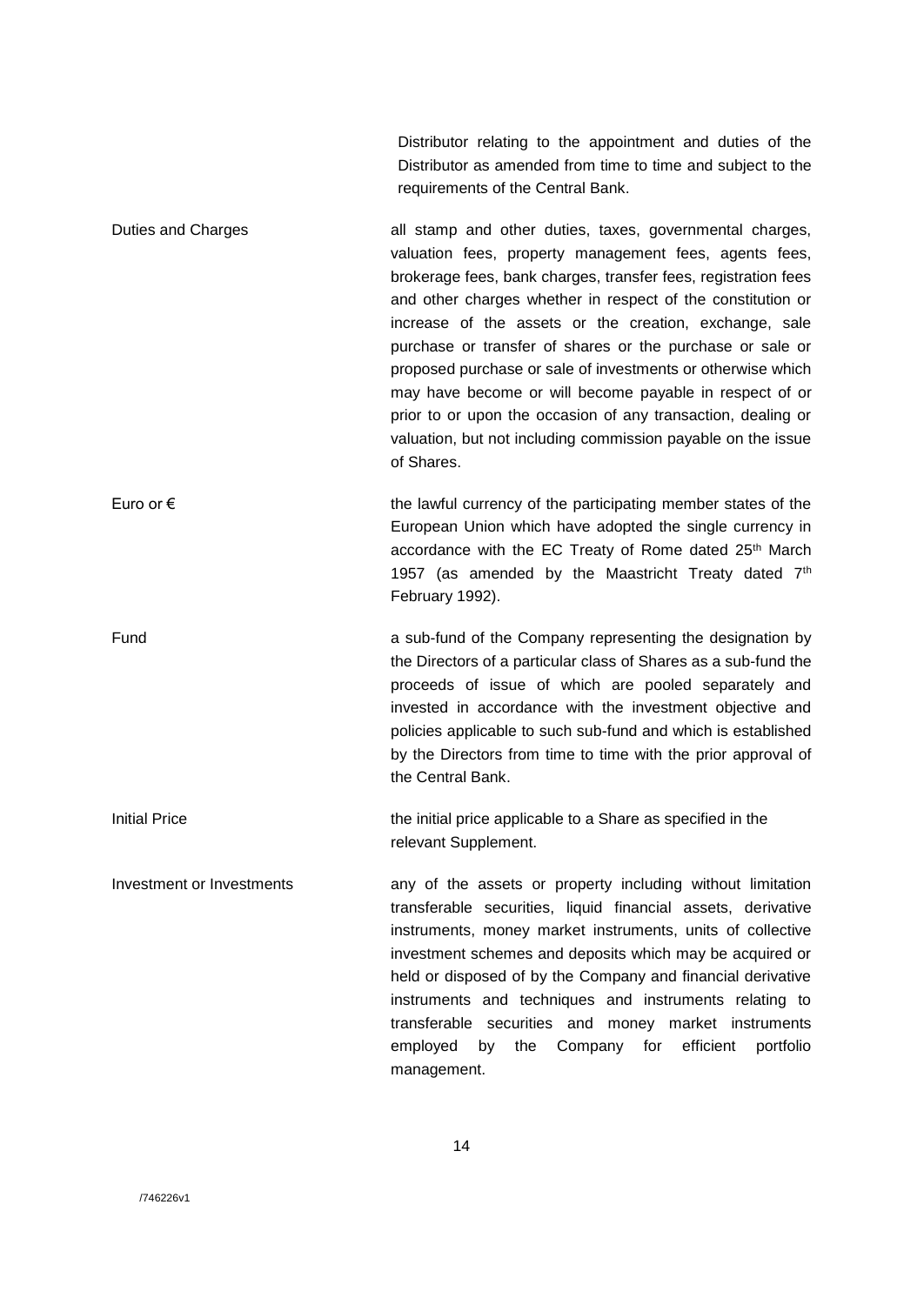| <b>Investment Adviser</b>            | means one or more persons, firms or corporations appointed<br>in accordance with the requirements of he Notices and for<br>the time being providing investment management or advisory<br>services in relation to the management of the Company's<br>Investments.                                                                                                                 |
|--------------------------------------|----------------------------------------------------------------------------------------------------------------------------------------------------------------------------------------------------------------------------------------------------------------------------------------------------------------------------------------------------------------------------------|
| <b>Investment Advisory Agreement</b> | an agreement made between the Investment Adviser and<br>the Company and relating to the appointment and duties of<br>the Investment Adviser as amended from time to time subject<br>to the requirements of the Central Bank.                                                                                                                                                     |
| In writing or written                | printed,<br>lithographed, photographed,<br>written,<br>telexed,<br>telefaxed or represented by any other substitute for writing<br>including any means of electronic communication which may<br>be processed to produce a legible text or partly one and<br>partly another.                                                                                                      |
| Ireland                              | the Republic of Ireland.                                                                                                                                                                                                                                                                                                                                                         |
| Manager                              | any person firm or corporation appointed and for the time<br>being acting as manager of the Company's affairs.                                                                                                                                                                                                                                                                   |
| Management Agreement                 | any management agreement made between the Company<br>and the Manager relating to the appointment and duties of<br>the Manager as amended from time to time subject to the<br>requirements of the Central Bank.                                                                                                                                                                   |
| Member                               | a Shareholder or a person who is registered as the holder of<br>one or more Non-Participating Shares in the Company.                                                                                                                                                                                                                                                             |
| <b>Member State</b>                  | a member state of the European Union.                                                                                                                                                                                                                                                                                                                                            |
| Minimum Holding                      | either a holding of Units in a Fund or Class the value of<br>which by reference to the Net Asset Value per Share is not<br>less than such amount as may be determined by the<br>Directors from time to time or such minimum number of<br>Shares, if any, which must be held by Shareholders in any<br>Fund or Class as specified in the relevant Fund Particulars<br>Supplement. |
| Minimum Subscription                 | The minimum initial subscription for Shares or the minimum<br>additional subscription for Shares of each Fund is set out in<br>the Fund Particulars Supplement for each Fund.                                                                                                                                                                                                    |
| Month                                | calendar month.<br>15                                                                                                                                                                                                                                                                                                                                                            |

/746226v1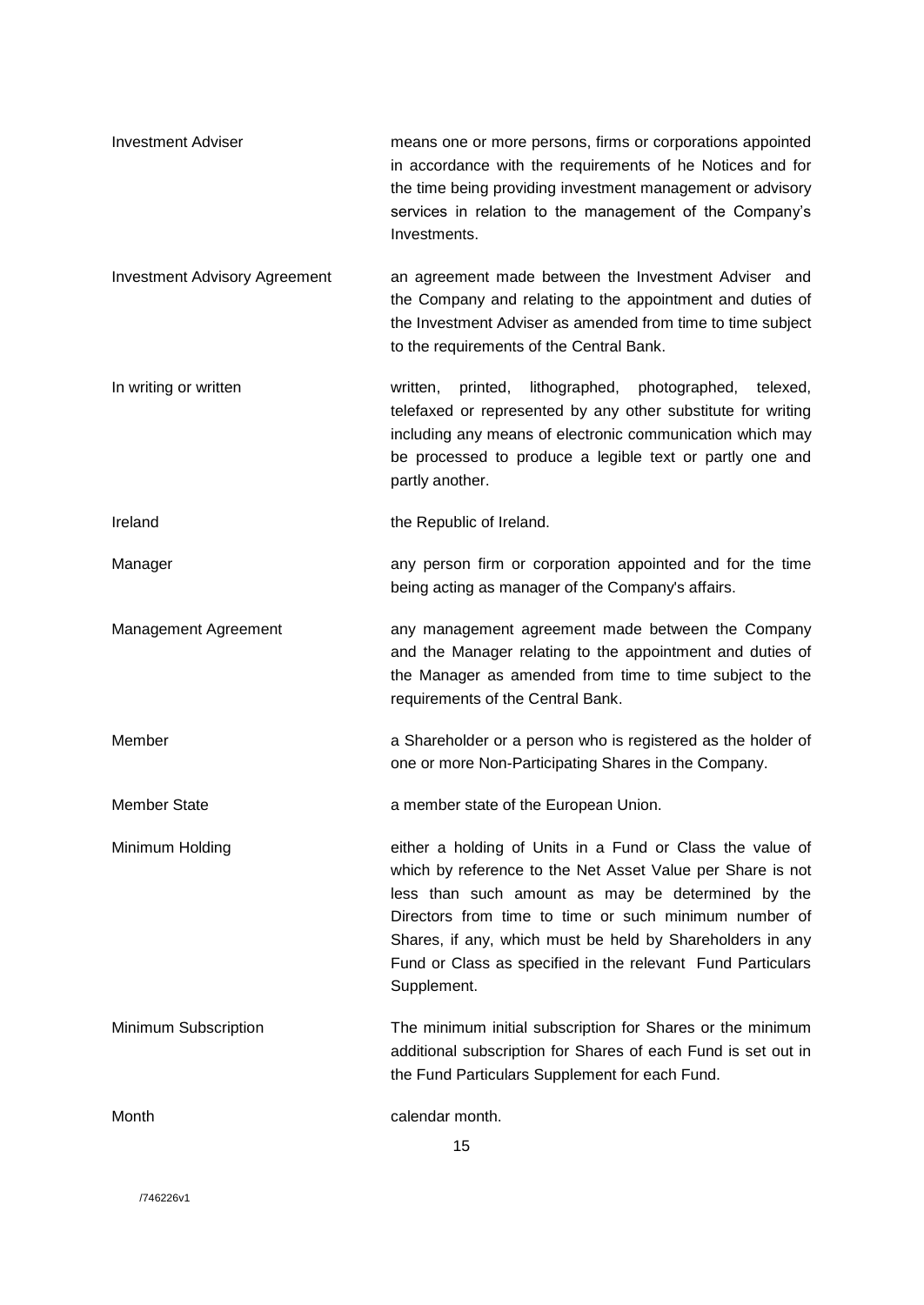| Net Asset Value                | the net asset value of a Fund or attributable to a Class (as<br>appropriate) calculated pursuant to Article 14.02 hereof.                                                                                                                                                                                                                                                                                                                                                                                                                                                                                                                                                                                                                                      |
|--------------------------------|----------------------------------------------------------------------------------------------------------------------------------------------------------------------------------------------------------------------------------------------------------------------------------------------------------------------------------------------------------------------------------------------------------------------------------------------------------------------------------------------------------------------------------------------------------------------------------------------------------------------------------------------------------------------------------------------------------------------------------------------------------------|
| Net Asset Value per Share      | the net asset value of a Share calculated pursuant to Article<br>14.03 hereof.                                                                                                                                                                                                                                                                                                                                                                                                                                                                                                                                                                                                                                                                                 |
| Non-Participating Share        | a redeemable non-participating share in the capital of the<br>Company issued in accordance with and having the rights<br>provided for in these Articles.                                                                                                                                                                                                                                                                                                                                                                                                                                                                                                                                                                                                       |
| <b>Notice</b>                  | a notice or notices with respect to UCITS issued from time to<br>time by the Central Bank as the competent Authority with<br>responsibility for the authorisation and supervision of UCITS.                                                                                                                                                                                                                                                                                                                                                                                                                                                                                                                                                                    |
| <b>OECD Member Country</b>     | each of Australia, Austria, Belgium, Canada, Czech<br>Republic, Denmark, Finland, France, Germany, Greece,<br>Hungary, Iceland, Ireland, Italy, Japan, Korea, Luxembourg,<br>Mexico, the Netherlands, New Zealand, Norway, Poland,<br>Portugal, Slovak Republic, Spain, Sweden, Switzerland,<br>Turkey, United Kingdom and the United States and any other<br>country for the time being which is a member of the<br>Organisation for Economic Co-Operation and Development.                                                                                                                                                                                                                                                                                   |
| Office                         | the registered office of the Company.                                                                                                                                                                                                                                                                                                                                                                                                                                                                                                                                                                                                                                                                                                                          |
| <b>Official Seal</b>           | a seal kept by the Company in accordance with the<br>provisions of Section 3 of the Companies (Amendment) Act,<br>1977.                                                                                                                                                                                                                                                                                                                                                                                                                                                                                                                                                                                                                                        |
| <b>Ordinary Resolution</b>     | a resolution of the Company or of the Shareholders of a<br>particular Fund or Class in general meeting passed by a<br>simple majority of the votes cast.                                                                                                                                                                                                                                                                                                                                                                                                                                                                                                                                                                                                       |
| <b>Organisational Expenses</b> | the organisational expenses incurred by the Company in the<br>formation and establishment of the Company or a Fund or<br>Class and the raising of its share capital including without<br>limitation the fees of the professional advisers of the<br>Company, commissions payable to brokers and others for<br>underwriting placing, selling or guaranteeing or procuring the<br>underwriting, placing, selling of or guaranteeing the<br>subscription for any shares or securities of the Company and<br>any costs or expenses (whether incurred directly by the<br>Company or not) incurred in connection therewith or with any<br>subsequent application for a listing or quotation of any of the<br>Shares in the Company on any Recognised Exchange or any |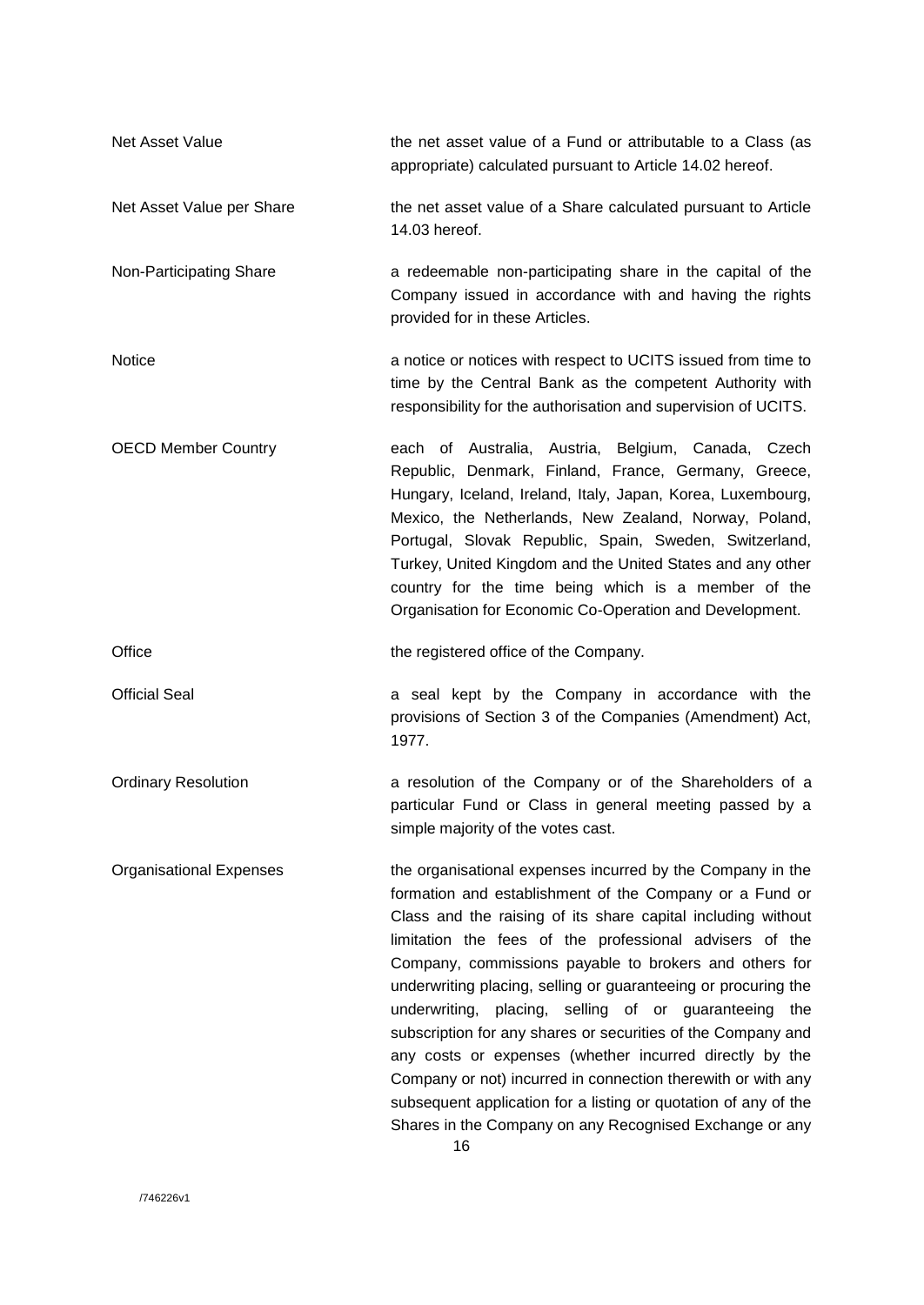|                         | application for registration, authorisation or recognition of the<br>Company in any country and any other expenses which the<br>Directors consider to be in the nature of such expenses.                                                                                                                          |
|-------------------------|-------------------------------------------------------------------------------------------------------------------------------------------------------------------------------------------------------------------------------------------------------------------------------------------------------------------|
| Paid Up                 | the amount paid up as capital on any Share including any<br>amount credited as paid up.                                                                                                                                                                                                                           |
| Prospectus              | prospectus issued by the Company<br>the<br>and<br>any<br>Supplements and addenda thereto issued in accordance<br>with the UCITS Regulations thereto.                                                                                                                                                              |
| Pounds, Sterling or £   | the lawful currency for the time being of the United Kingdom.                                                                                                                                                                                                                                                     |
| Recognised Exchange     | any regulated stock exchange or market on which a Fund<br>may invest. A list of these stock exchanges and markets<br>shall be set out in the Prospectus.                                                                                                                                                          |
| <b>Redemption Price</b> | the price at which Shares of a Fund or Class shall be<br>redeemed pursuant to these presents.                                                                                                                                                                                                                     |
| Register                | the register maintained by or on behalf of the Company in<br>which are listed either the names of Shareholders of the<br>Company or in the case of the issue of share warrants, the<br>information required to be therein entered under Section 118<br>of the Companies Act, 1963 with respect to share warrants. |
| Regulations             | The European Communities (Undertakings for Collective<br>Investment in Transferable Securities) Regulations, 2011<br>(S.I. No. 352 of 2011) as amended, consolidated or<br>substituted from time to time.                                                                                                         |
| Seal                    | the common seal of the Company.                                                                                                                                                                                                                                                                                   |
| Secretary               | any person, firm or corporation appointed by the Directors to<br>perform any of the duties of the secretary of the Company.                                                                                                                                                                                       |
| <b>Securities Act</b>   | the United States Securities Act of 1933, as amended.                                                                                                                                                                                                                                                             |
| <b>Shares</b>           | participating shares of no par value in the capital of the<br>Company, which may be designated in different classes with<br>reference to one or more Funds. Shares of a Fund class<br>may be denominated in currencies other than the Base<br>Currency of the Fund;                                               |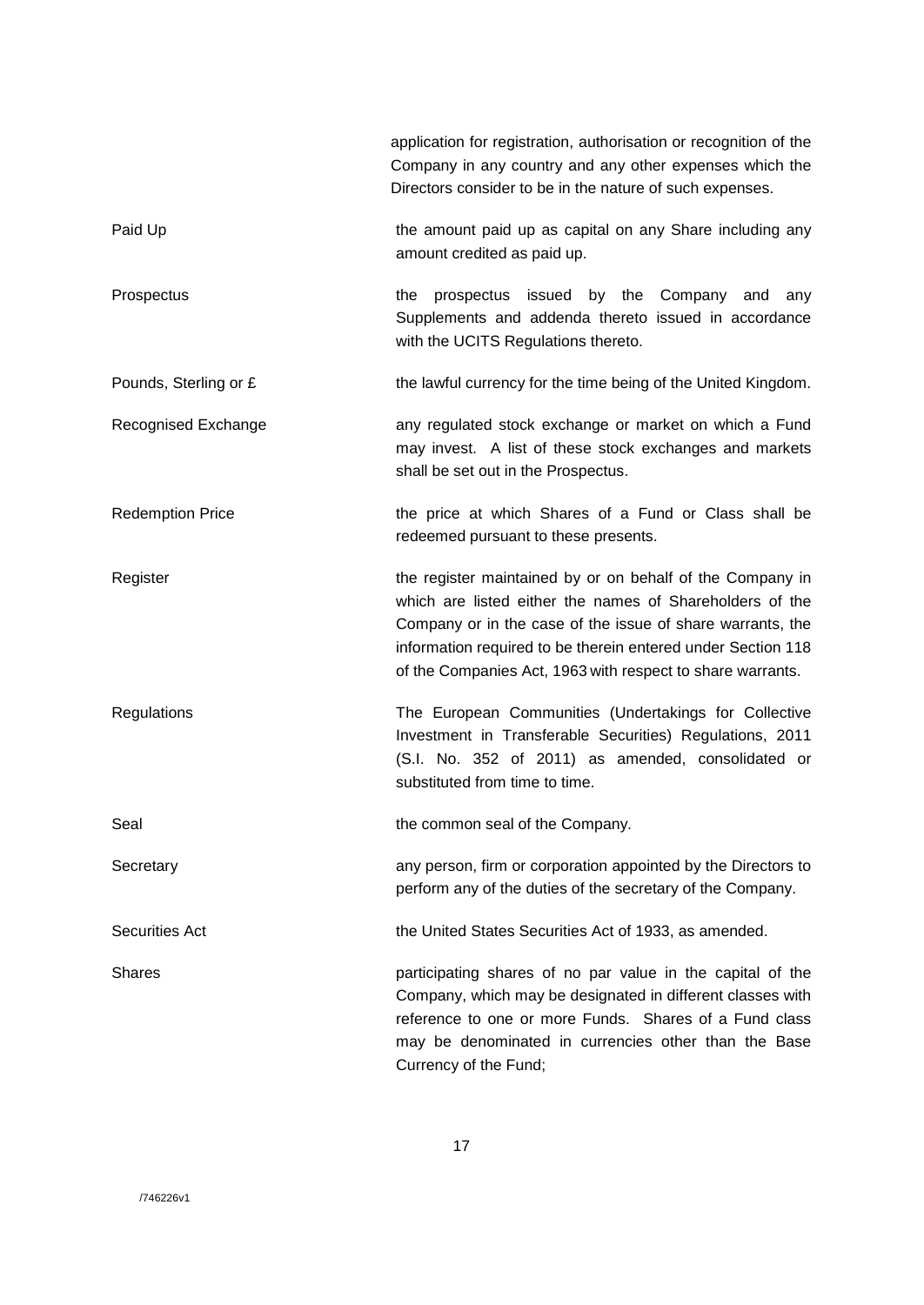| Shareholder                                            |                     | a person who is registered as the holder of one or more<br>Shares or is the bearer of a share warrant the prescribed<br>particulars of which have been recorded in the Register.                              |
|--------------------------------------------------------|---------------------|---------------------------------------------------------------------------------------------------------------------------------------------------------------------------------------------------------------|
| Signed                                                 |                     | a signature, mark or representation of a signature, affixed by<br>mechanical, electronic or other means.                                                                                                      |
| <b>Special Resolution</b>                              |                     | a special resolution of the Company or the Shareholders of<br>a Fund or Class in general meeting passed in accordance<br>with the Act.                                                                        |
| Standing Redemption and<br><b>Payment Instructions</b> |                     | instructions specifying a named and numbered account at<br>one bank to which the proceeds of the redemption or sale of<br>any Shares are to be paid.                                                          |
| <b>Subscription Price</b>                              |                     | the price at which Shares of a Fund or Class shall be issued<br>pursuant to Article 9 hereof.                                                                                                                 |
| Supplement                                             |                     | a Supplement to the Prospectus outlining information in<br>respect of a Fund and/or Class.                                                                                                                    |
| these presents                                         |                     | these Articles as may from time to time be altered, modified<br>or added to in accordance with the Act.                                                                                                       |
| <b>UCITS</b>                                           |                     | an Undertaking for Collective Investment in Transferable<br>Securities established pursuant to EC Council Directive<br>85/611/EEC of 20 December 1985 as amended.                                             |
| UK                                                     |                     | the United Kingdom of Great Britain and Northern Ireland.                                                                                                                                                     |
| <b>United States</b>                                   |                     | the United States of America (including the States and the<br>District of Columbia), its territories, its possessions and<br>other areas subject to its jurisdiction.                                         |
| <b>US Person</b>                                       |                     | a US Person as defined in the Prospectus.                                                                                                                                                                     |
| <b>Valuation Point</b>                                 |                     | the time by reference to which the Net Asset Value shall be<br>calculated on or with respect to each Dealing Day as<br>determined by the Directors and specified in the relevant<br>Supplement for each Fund. |
| 1.02                                                   | such construction:- | In these presents, unless there be something in the subject or context inconsistent with                                                                                                                      |

(a) words importing the singular number shall include the plural number and vice versa;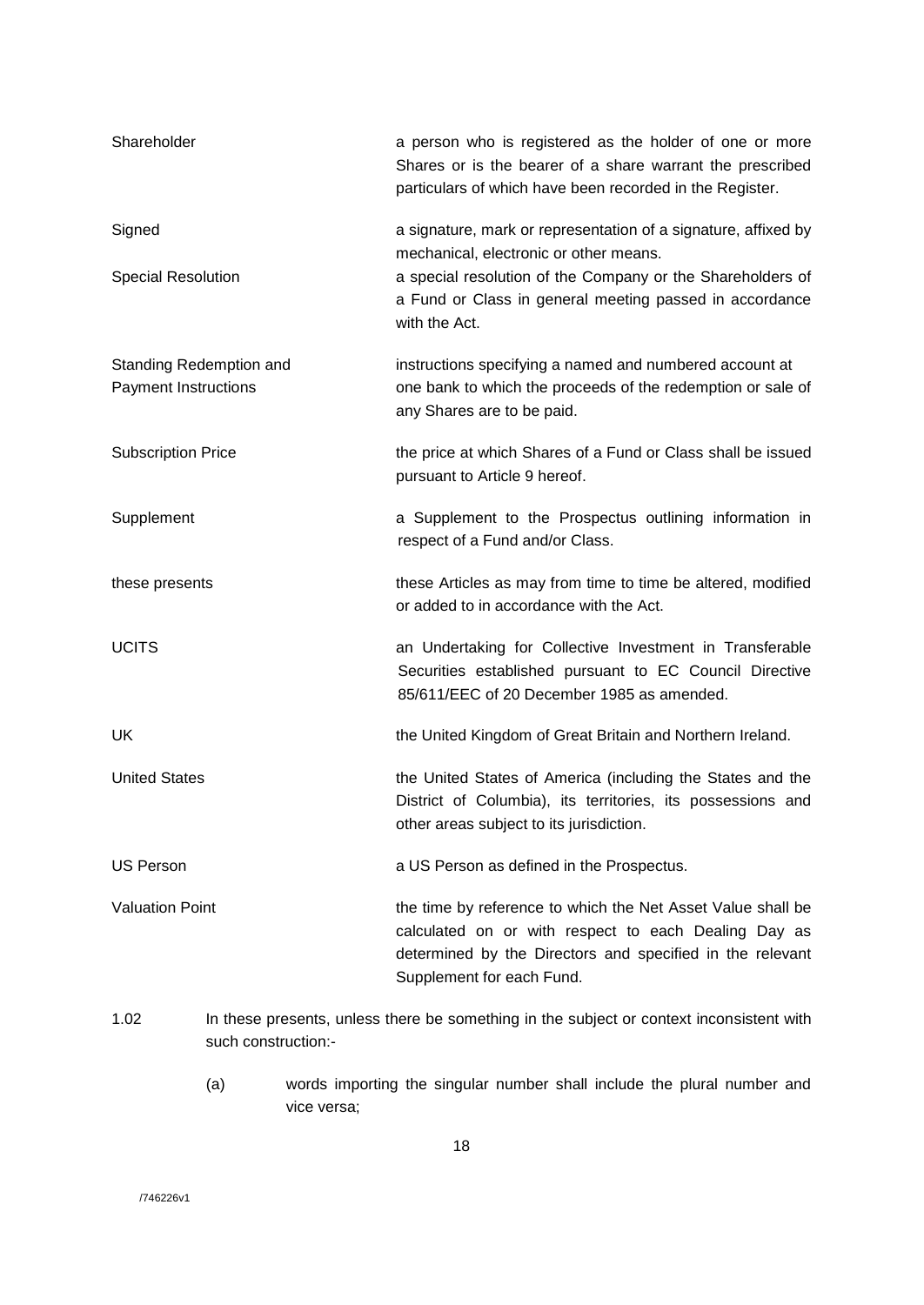- (b) words importing the masculine gender only shall include the feminine gender;
- (c) words importing persons only shall include companies or associations or bodies of persons, whether corporate or not;
- (d) the word "may" shall be construed as permissive and the word "shall" shall be construed as imperative;
- (e) all references to a time of day or night shall be to Irish time;
- (f) references to enactments and to sections of enactments shall include reference to any modifications or re-enactments thereof for the time being in force; and
- (g) headings and captions in these presents are inserted for convenience of reference only and shall not affect the construction or interpretation hereof.
- 1.03 Where for the purposes of these presents or for any other purpose any amount in one currency is required to be converted into another currency the Directors may effect such conversion using such rates as are quoted by such banks as the Directors may deem appropriate at the relevant time except where otherwise in these presents specifically provided.

## 2.00 PRELIMINARY

- 2.01 The regulations contained in Part 1 of Table A in the First Schedule to the Act shall not apply.
- 2.02 The business of the Company shall be commenced as soon after the incorporation of the Company and authorisation of the Company under the Regulations as the Directors think fit.
- 2.03 The Organisational Expenses payable by the Company may in the accounts of the Company be carried forward and amortised in such manner and over such period as the Directors may determine and the Directors may at any time and from time to time determine to lengthen or shorten any such period. Any Organisational Expenses attributable to one or more Funds shall be allocated between the relevant Funds pro rata and shall be subject to such adjustment following the establishment of new Funds as the Directors may determine.
- 2.04 The Company and/or each Fund and, where expenses or liabilities are attributable specifically to a Class, Class shall also bear the following expenses and liabilities or, where appropriate, its pro rata share thereof subject to adjustment to take account of expenses and/or liabilities attributable to one or more Classes:-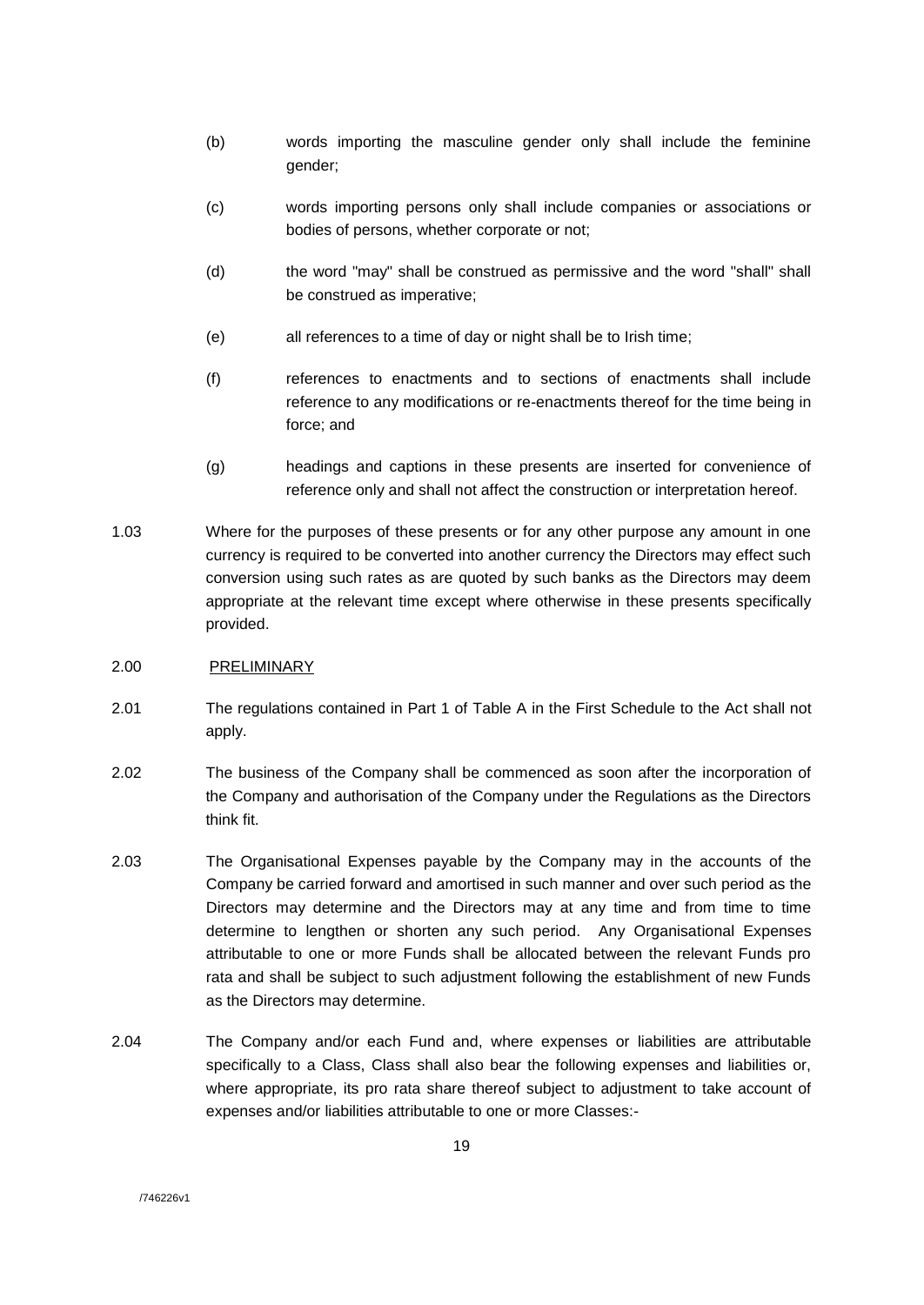- (a) all fees and expenses payable to or incurred by the Company, the Manager, the Administrator, the Custodian, any Investment Adviser, or adviser or distributor appointed by or on behalf of the Company or with respect to any Fund or Class and their respective delegates;
- (b) Duties and Charges, all taxes or government duties which may be payable on the assets, income or expenses of the Company and bank charges and commissions incurred by or on behalf of the Company in the course of its business;
- (c) all fees and expenses of the Directors;
- (d) the remuneration and expenses of any paying agent or representative or correspondent bank appointed in any jurisdiction in compliance with the law or other requirements of that jurisdiction;
- (e) the remuneration, commissions and expenses incurred or payable in the marketing, promotion and distribution of Shares including without limitation commissions payable to any person in consideration of his subscribing or agreeing to subscribe or procuring or agreeing to procure subscriptions for any Shares in the Company and the costs and expenses of preparation and distribution of all marketing material and advertisements;
- (f) all fees and expenses connected with the preparation, publication and supply of information to Shareholders and the public including, without limitation, the cost of preparing, translating, printing, distributing the Prospectus and any Supplements and any periodic updates thereof, marketing literature, the annual audited report, the half-yearly reports and any other periodic reports and the calculation, publication and circulation of the Net Asset Value per Share, certificates, confirmations of ownership and of any notices given to Shareholders in whatever manner;
- (g) all fees and expenses incurred in connection with the convening and holding of Shareholders' meetings;
- (h) all fees and expenses incurred or payable in registering and maintaining a Fund or Class registered with any and all governmental and/or rating agencies, clearance and/or settlement systems and/or any exchanges in any various countries and jurisdictions including, but not limited to, all filing and translation expenses;
- (i) all fees and expenses incurred or payable in listing and in maintaining or complying with the requirements for the listing of the Shares on the Irish Stock Exchange (or other exchange to which Shares may be admitted);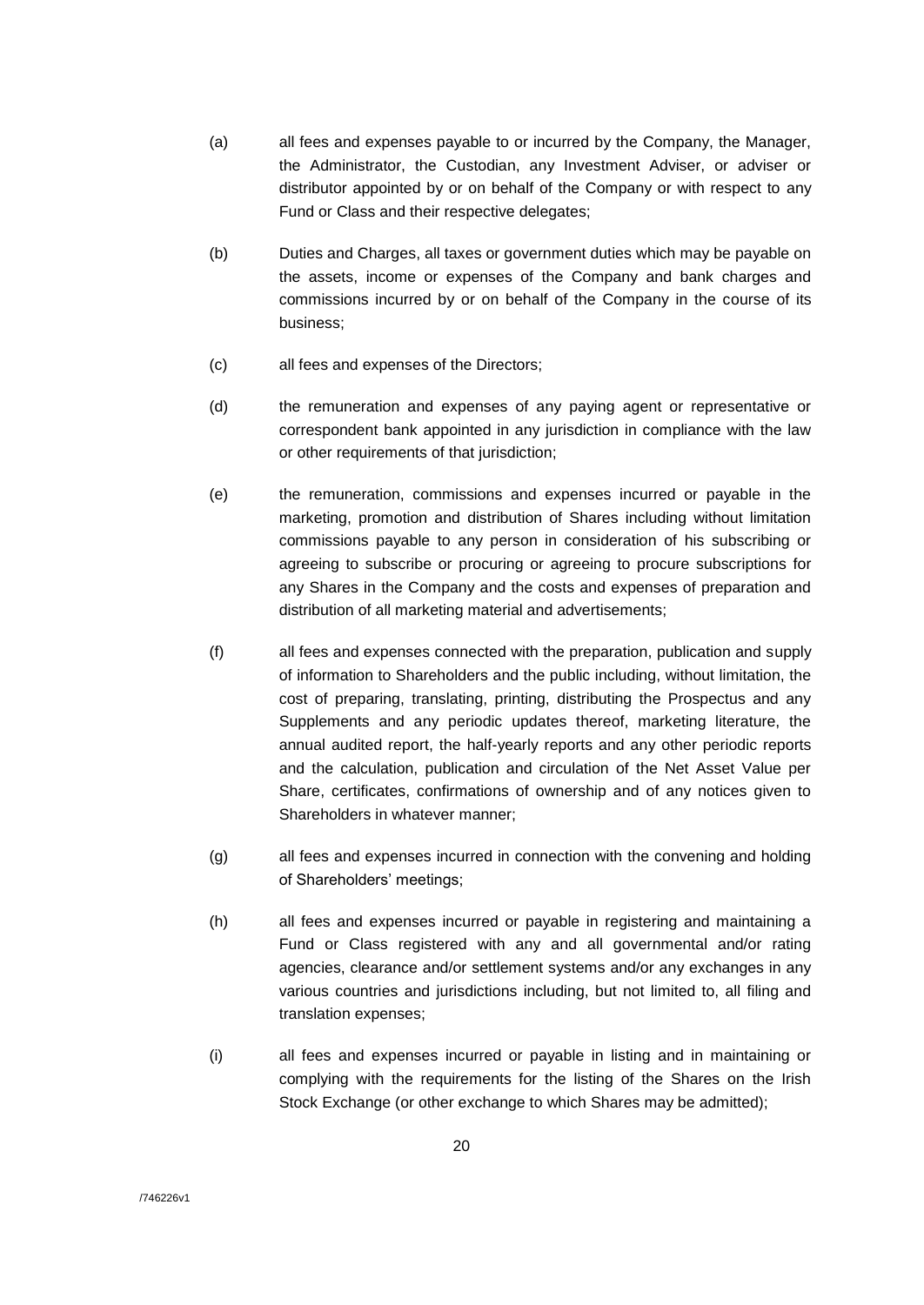- (j) legal and other professional fees and expenses incurred by the Company or by or on behalf of its delegates in any actions taken or proceedings instituted or defended to enforce, protect, safeguard, defend or recover the rights or property of the Company;
- (k) any amount payable under indemnity provisions contained in the Articles or any agreement with any functionary of the Company other than provisions indemnifying the functionary against claims arising from negligence, fraud or wilful default:
- (l) all sums payable in respect of any policy of insurance taken out by the Company including, without limitation, any policy in respect of directors' and officers' liability insurance cover;
- (m) all other liabilities and contingent liabilities of the Company of whatsoever kind and all fees and expenses incurred in connection with the Company's operation and management including, without limitation, interest on borrowings, all company secretarial expenses and all Companies Registration Office filings and statutory fees and all regulatory fees;
- (n) all expenses involved in obtaining and maintaining a credit rating for the Company from any rating agency;
- (o) all fees and expenses of the Auditors, tax, legal and other professional advisers and company secretarial fees and any valuer or other supplier of services to the Company;
- (o) the costs of any amalgamation or restructuring of the Company or any Fund;
- (p) the costs of winding up the Company or terminating any Fund;
- (q) all other fees and all expenses incurred in connection with the Company's operation and management;

in each case plus any applicable value added tax.

All recurring expenses will be charged against current income or against realised and unrealised capital gains, or, if the Directors so determine, against the capital or assets of the Company in such manner and over such period as the Directors may from time to time decide in accordance with the requirements of the Central Bank.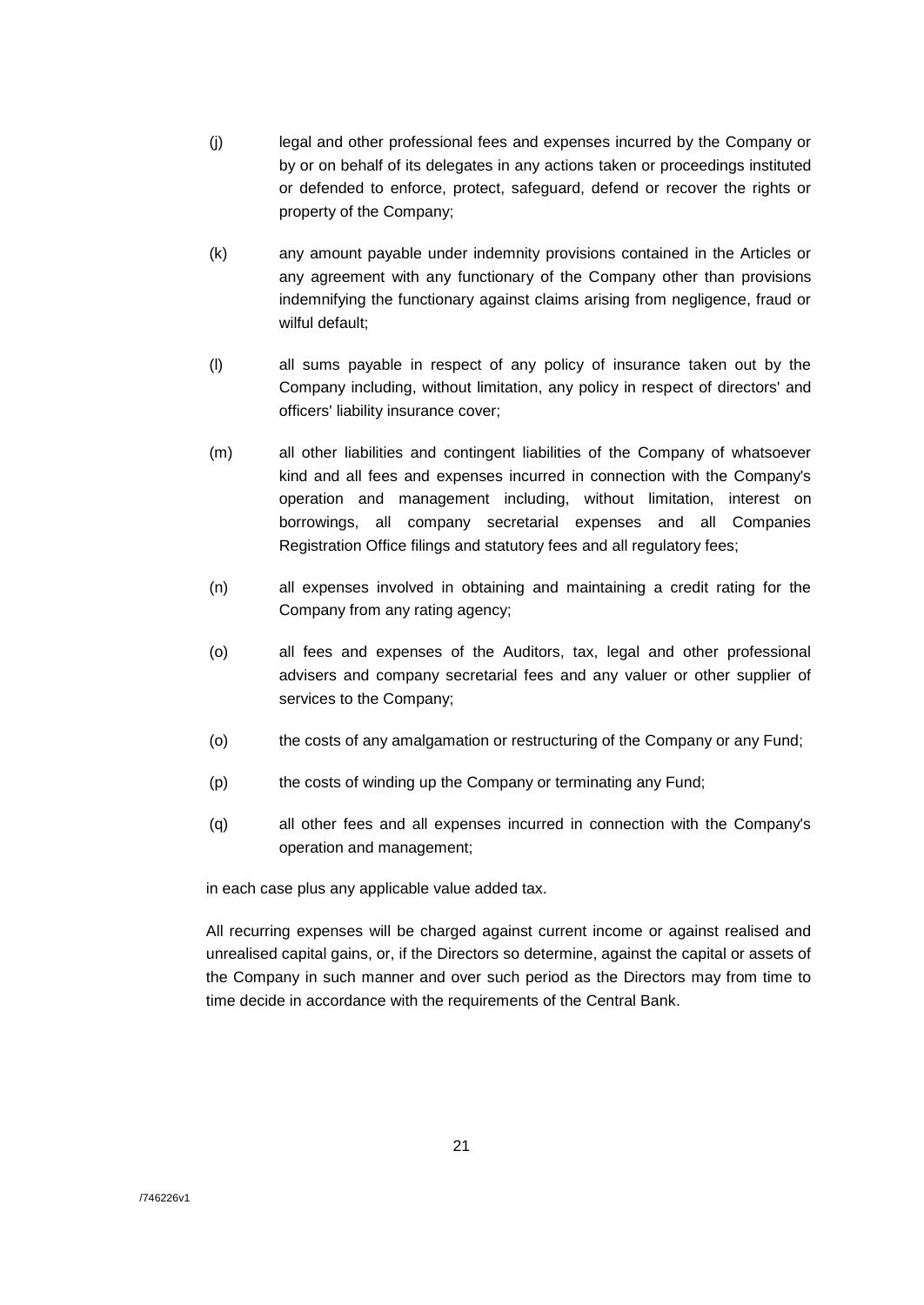## 3.00 MANAGER, CUSTODIAN, INVESTMENT ADVISER, ADMINISTRATOR AND DISTRIBUTOR

- 3.01 (a) The Company, with the prior approval of the Central Bank, may appoint a person, firm or corporation to act as Manager of the Company's affairs upon such terms and conditions including the right to remuneration payable by the Company and with such powers of delegation and such restrictions as it (with the agreement of the Manager) thinks fit.
	- (b) A Manager appointed by the Company shall be a person approved by the Central Bank and the terms of any Management Agreement shall be in accordance with the requirements of the Notices.
- 3.02 (a) Subject to the prior approval of the Central Bank the Company shall appoint a Custodian to be responsible for the safe custody of all the Investments of the Company and to perform such other duties upon such terms and conditions including the right to remuneration payable by the Company as the Directors may from time to time (with the agreement of the said Custodian) determine.
	- (b) The Custodian shall be a company approved for the purpose by the Central Bank and the terms of any Custodian Agreement shall be in accordance with the requirements of the Central Bank.
- 3.03 (a) The Company or, in the event of appointment of a Manager by the Company, the Manager may appoint (a) one or more persons, firms or corporations to act as Investment Adviser for the purpose of managing the investment and reinvestment of the assets of the Company attributable to one or more Funds and (b) a person, firm or corporation to act as Administrator of the Company for the purpose of administering the affairs of the Company and, in each case, to perform such other duties upon such terms and conditions including the right to remuneration payable by the Company as the Directors may from time to time (with the agreement of the said Investment Adviser or Administrator) determine.
	- (b) The terms of any Investment Advisory Agreement and the appointment of an Investment Adviser shall be in accordance with the requirements of the Notices.
	- (c) The terms of any Administration Agreement and the appointment of an Administrator shall be in accordance with the requirements of the Notices.
- 3.04 (a) The Company or, in the event of appointment of a Manager by the Company, the Manager may appoint one or more persons, firms or corporations to act as distributor(s) for the purpose of marketing and distributing the Shares of the Company and to perform such other duties upon such terms and conditions including the right to remuneration payable by the Company as the Directors may from time to time (with the agreement of the said distributors) determine.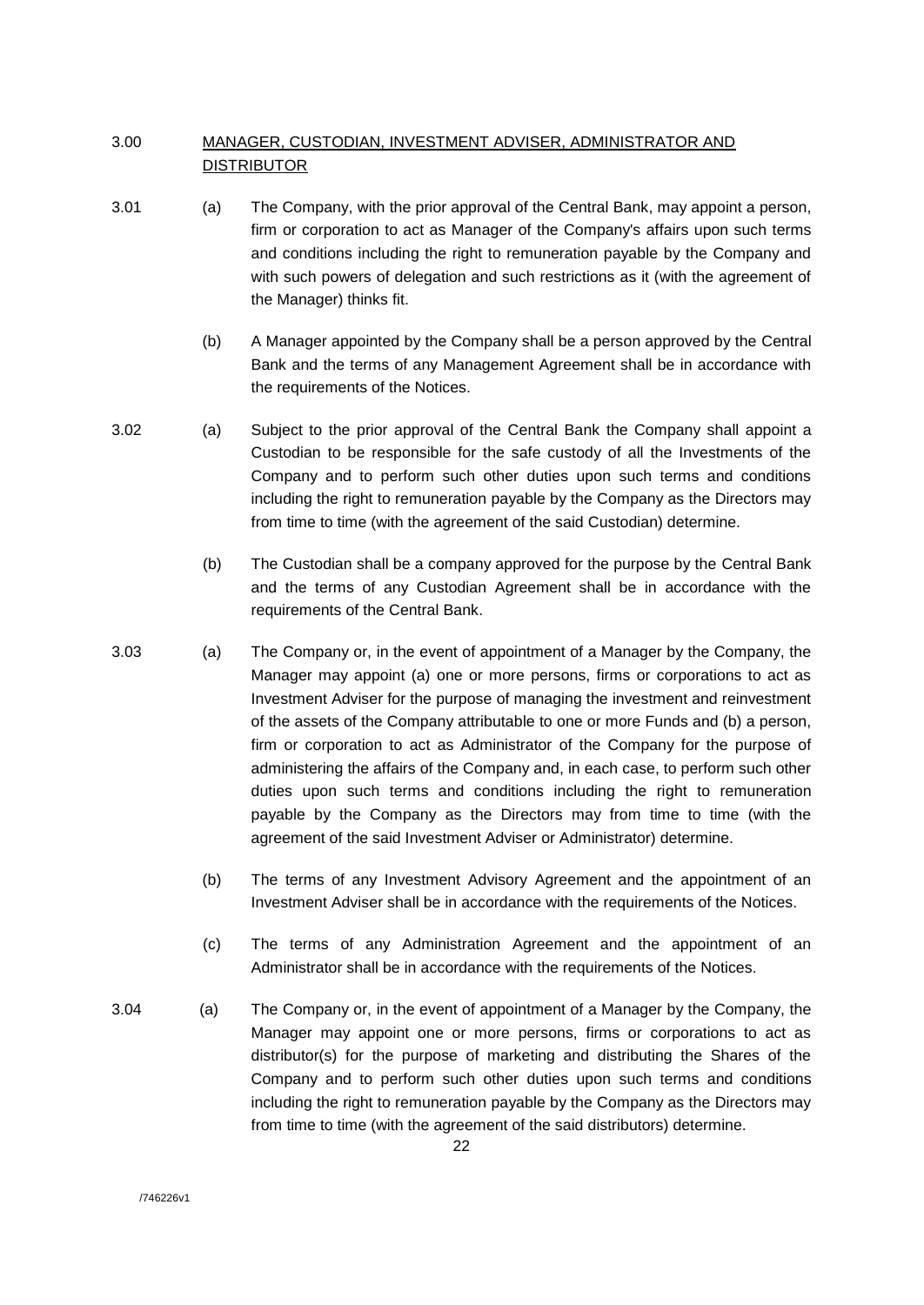- (b) The appointment of a Distributor shall be in accordance with the requirements of the Notices.
- 3.05 Any contract or agreement entered into by the Company with any Custodian and any variations made after the issue of Shares to any such contract or agreement then in force shall be in accordance with the requirements of the Notices and (other than the initial Agreements entered into by the Company in accordance with the provisions of Articles 3.01 and 3.02 above) approval by Ordinary Resolution PROVIDED THAT no such approval by Ordinary Resolution shall be required if:-
	- (a) the terms of any new agreement entered into on the appointment of a new Manager or Custodian do not differ in any material respect from those in force with the former Manager or Custodian on the termination of its appointment; or
	- (b) the Custodian certifies that such variation does not prejudice the interests of the Shareholders or any of them and does not relieve the Manager or Custodian from any responsibility to the Company.
- 3.06 The terms of appointment of any Custodian may authorise such Custodian to appoint (with powers of sub-delegation) sub-custodians, nominees, agents or delegates at the expense of the Company or otherwise as determined by the Custodian and the Company.
- 3.07 On the appointment of a new manager, unless the Manager otherwise consents, the Directors shall request the Secretary to convene an extraordinary general meeting of Shareholders of the Company at which there shall be proposed a Special Resolution to change the name of the Company to a name not including the words "Liontrust" and otherwise in accordance with the requirements of the Notices. The appointment of a new Manager shall be subject to the prior approval of the Central Bank.
- 3.08 In the event of the Custodian desiring to retire or the Company desiring to remove the Custodian from office the Directors shall use their reasonable endeavours to find a corporation willing to act as custodian and subject to the prior approval of the Central Bank and Article 3.02(b) the Directors shall appoint such corporation to be Custodian in place of the former Custodian. The Custodian may not retire or be removed from office until the Directors shall have found a corporation willing to act as Custodian and such corporation shall have been appointed Custodian in place of the former Custodian.
- 3.09 If within a period of three months from the date on which (a) the Custodian notifies the Company of its desire to retire in accordance with the terms of the Custodian Agreement and has not withdrawn notice of its intention to so retire; (b) the appointment of the Custodian is terminated by the Company in accordance with the terms of the Custodian Agreement, or (c) the Custodian ceases to be qualified under Article 3.02(b), no new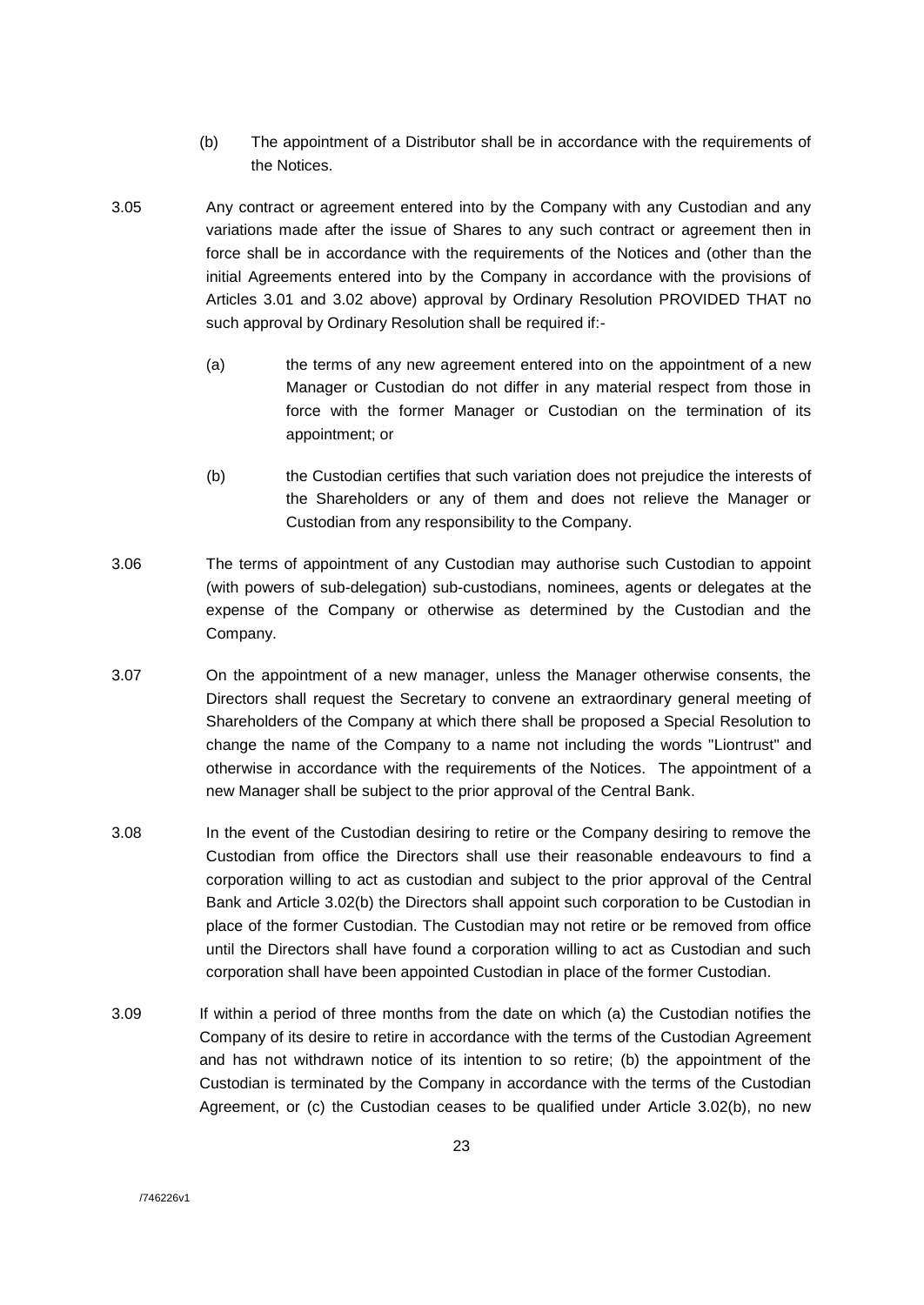Custodian has been appointed, the Directors shall instruct the Secretary to forthwith convene an extraordinary general meeting of the Company at which there shall be proposed an Ordinary Resolution to wind up the Company in accordance with the provisions of Article 36.00. Notwithstanding anything set out above, the Custodian's appointment shall only terminate on revocation of the Company's authorisation by the Central Bank.

#### 4.00 SHARE CAPITAL

- 4.01 The authorised capital of the Company is 300,000 redeemable Non-Participating Shares of no par value and 500,000,000,000 Shares of no par value.
- 4.02 Non-Participating Shares shall not participate in the dividends or assets attributable to Shares by the Company and the dividends, if any, and net assets attributable to the Non-Participating Shares shall be segregated from and shall not form part of the other assets of the Company and Non-Participating Shares may at the request of any of the holders thereof be purchased by the Company directly or indirectly out of the Company's assets.
- 4.03 The amount of the paid up share capital of the Company shall at all times be equal to the Net Asset Value of the Company as determined in accordance with Article 14.00 hereof.
- 4.04 The Directors are hereby generally and unconditionally authorised to exercise all the powers of the Company to issue shares in the Company on such terms and in such manner as they may think fit.
- 4.05 The Directors may, subject to these Articles and the Act, allot and issue Shares in the Company to such persons on such terms and conditions and at such times and in such manner as they may think fit. The Shares shall be divided into such Funds and may be further divided into such Classes as the Directors may from time to time determine and such Funds and Classes shall have such names or designations as the Directors may from time to time determine. On or before the allotment of any Shares, the Directors shall determine the Class or Fund in which such Shares are designated. All monies payable in respect of a Share (including without limitation, the subscription and redemption monies and dividends in respect thereof) shall be paid in the currency in which the Share is designated or in such other currency or currencies as the Directors may determine either generally or in relation to a particular Fund or Class.
- 4.06 The Directors may delegate to any duly authorised Director or officer of the Company, or to any duly authorised person, firm or corporation the duties of accepting the subscription for, receiving payment for, and delivering, new Shares.
- 4.07 The Directors may in their absolute discretion refuse to accept any application for Shares in the Company or to accept any application in whole or in part.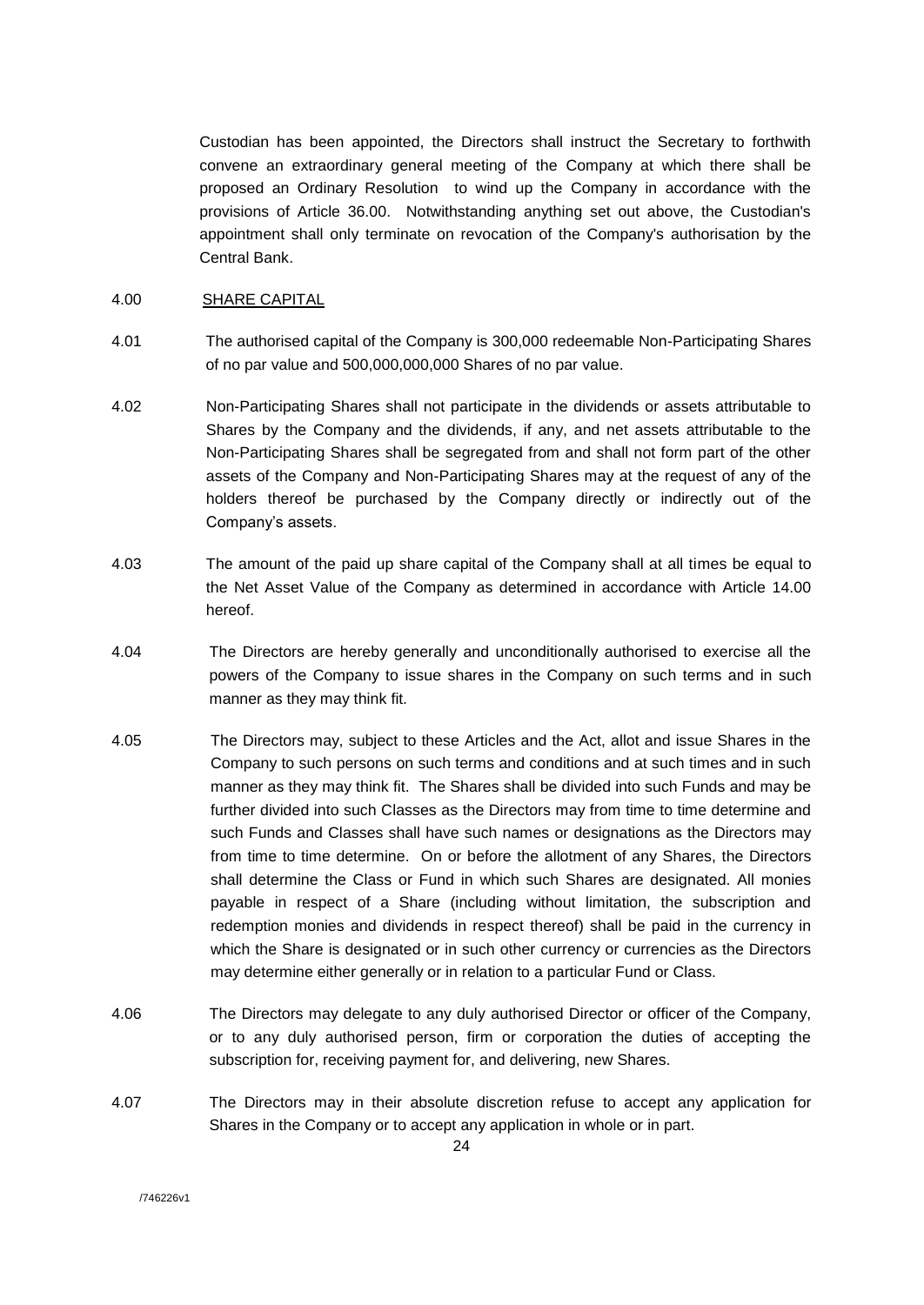- 4.08 The Company may from time to time by Ordinary Resolution increase its capital by such amount as the resolution shall prescribe.
- 4.09 The Company may, by Ordinary Resolution, alter its capital by consolidating and dividing its share capital into shares of larger amount than its existing shares, subdividing its shares into shares of smaller amount than that fixed by the Memorandum of Association, or by cancelling any Shares which, at the date of such Ordinary Resolution have not been taken or agreed to be taken by any person and diminish the amount of its share capital by the amount of the Shares so cancelled.
- 4.10 Subject to the Act the Company may by Special Resolution from time to time reduce its share capital.
- 4.11 On any issue of Shares, the Company may pay any brokerage fees or commissions.
- 4.12 No person shall be recognised by the Company as holding any Shares on trust and the Company shall not be bound by or recognise (even when having notice thereof) any equitable, contingent, future or partial interest in any Shares or (except only as these presents otherwise provide or as by law required) any other right in respect of any Share, except an absolute right of title thereto in the registered holder or the bearer of a share warrant.

## 5.00 CONSTITUTION, RIGHTS, ASSETS AND LIABILITIES OF THE COMPANY

- 5.01 The Company is an open-ended investment company established as an umbrella fund comprising separate Funds with segregated liability each of which may comprise one or more Classes. The Directors may from time to time establish, with the prior approval of the Central Bank, additional Funds and/or in accordance with the requirements of the Central Bank designate additional Classes and issue Shares in such Funds or Classes. The initial Funds designated by the Directors in which Shares may be issued shall be Occam Europe Focus Fund, Occam Asia Focus Fund and Occam Japan Fund.
- 5.02 Subject to the requirements of the Central Bank the Directors may in their absolute discretion differentiate between the Shares in any Class or Fund including without limitation as to the fees payable in respect thereof, dividend policy, currency of denomination, voting rights, return of capital, use of techniques and instruments for efficient portfolio management or to provide protection against exchange risks and such Shares may have preferred, deferred or other special rights, privileges or restrictions attached thereto.
- 5.03 The rights attaching to any Class or Fund may, whether or not the Company is being wound up, be varied or abrogated with the consent in writing of the holders of threefourths of the issued Shares of that Class or Fund, or with the sanction of an Special Resolution passed at a separate general meeting of the Shareholders of that Class or Fund. To every such separate general meeting the provisions of these Articles relating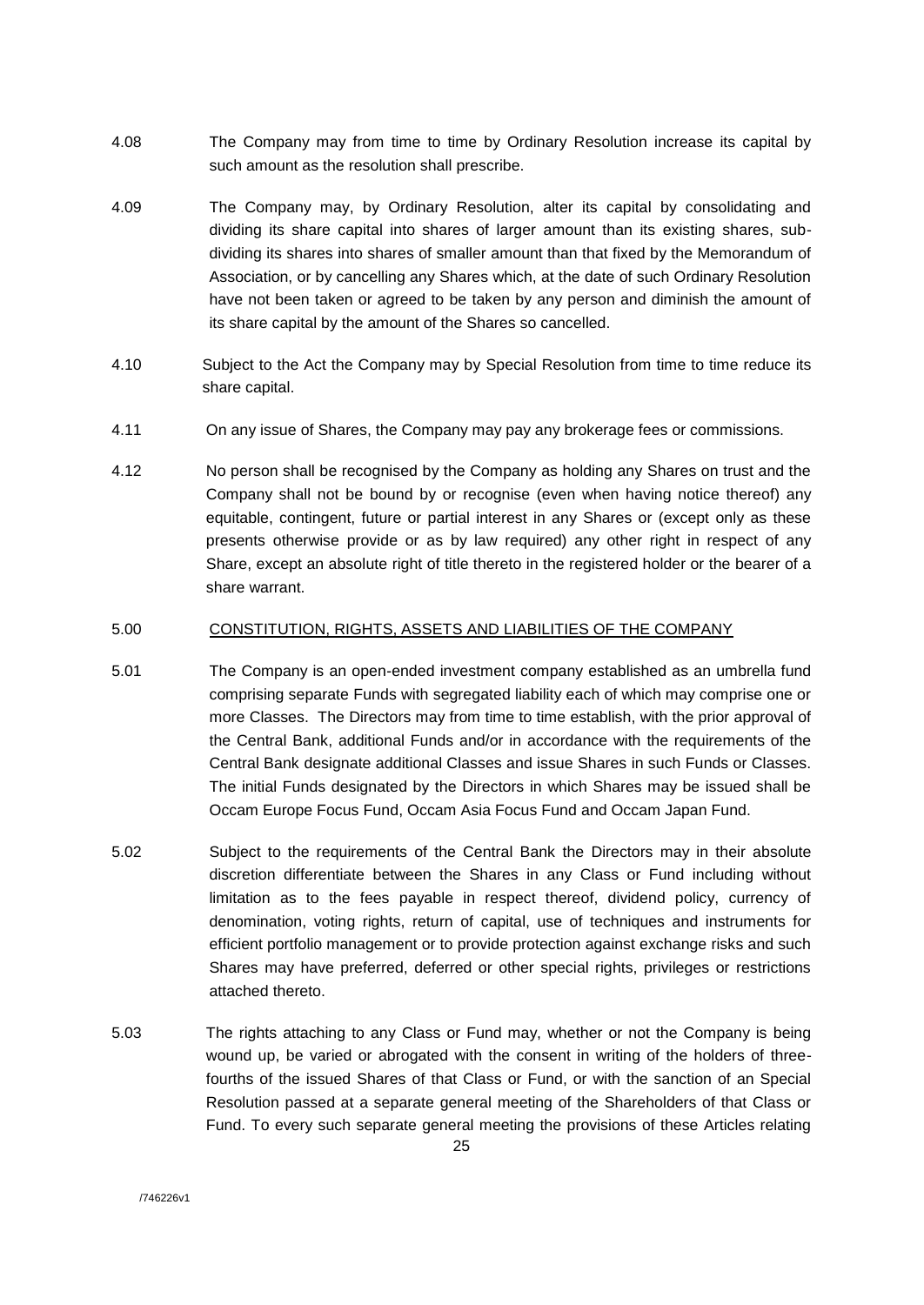to general meetings shall apply provided that the necessary quorum at any such meeting (other than an adjourned meeting) shall be two Shareholders holding or representing by proxy at least one third of the issued Shares of the Fund or Class in question and, at an adjourned meeting, one Shareholder holding Shares of the Fund or Class in question or his proxy. The chairman of a general meeting of a Fund or Class or any holder of Shares of a Fund or Class present in person or by proxy at a general meeting of a Fund or Class may demand a poll.

- 5.04 The rights conferred upon the holders of the Shares of any Class or Fund issued with preferred or other rights shall not, unless otherwise expressly provided by the terms of issue of the Shares of that Class or Fund, be deemed to be varied by the creation or issue of further Shares ranking pari passu therewith.
- 5.05 The assets and liabilities of the Company shall be allocated to each Fund in the following manner:
	- (a) for each Fund, the Company shall keep separate records in which all transactions relating to the relevant Fund shall be recorded and to which the proceeds from the issue of Shares in each Fund and the assets and liabilities and income and expenditure attributable to each Fund shall be applied subject to the provisions of this Article;
	- (b) any asset derived from another asset of a Fund shall be applied in the records of the relevant Fund as the asset from which it was derived and on each valuation of an asset, the increase or diminution in value thereof shall be applied to the relevant Fund;
	- (c) where the Company incurs a liability which relates to any asset of a particular Fund or to any action taken in connection with an asset of a particular Fund, such liability shall be allocated to that Fund;
	- (d) in circumstances in which an asset or liability is not clearly attributable to a particular Fund or Funds, the Directors shall have the discretion to determine the basis upon which assets or liabilities shall be allocated between Funds and from time to time subject to the approval of the Custodian to vary such allocations save where the asset or liability is allocated between all Funds pro-rata to their Net Asset Value at the time of allocation;
	- (e) where hedging strategies are used in relation to a Fund or Class, the financial instruments used to implement such strategies shall be deemed to be assets or liabilities (as the case may be) of the relevant Fund as a whole but the gains/losses on and the costs of the relevant financial instruments will accrue solely to the relevant Class;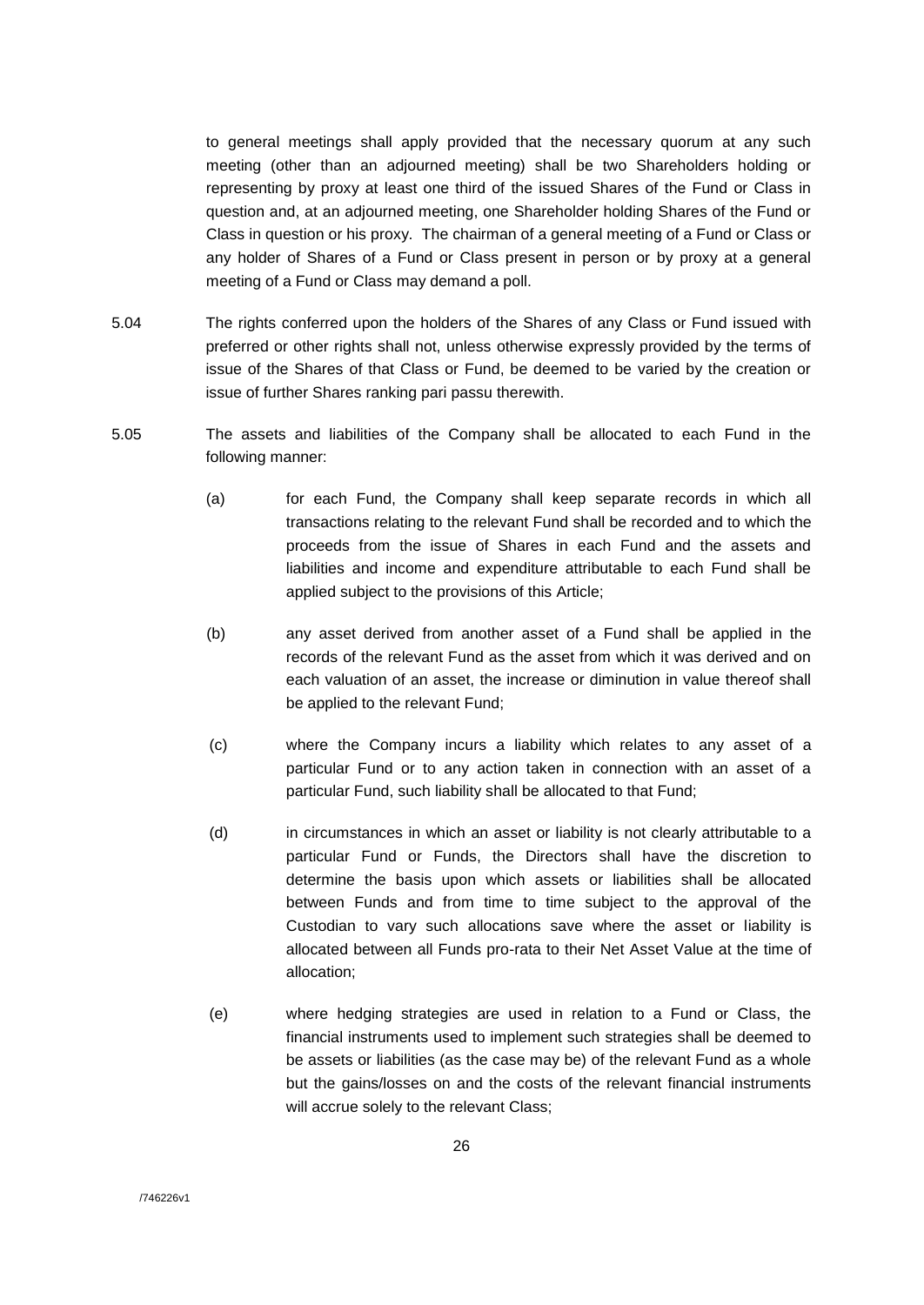Provided always that the liabilities of or attributable to a Fund shall be discharged solely out of the assets of that Fund and the assets of or attributable to a Fund shall not be applied in satisfaction of any liability incurred on behalf of or attributable to any other Fund.

5.06 Article 5.05 shall apply to the assets and liabilities attributable to any Class mutatis mutandis.

## 6.00 CONFIRMATIONS OF OWNERSHIP, SHARE CERTIFICATES AND SHARE WARRANTS

- 6.01 A Shareholder in the Company shall have his title to Shares evidenced by having his name, address, date of entry of membership and cessation of membership of the Company and the number, Fund and, where applicable, Class of Shares held by him entered in the Register.
- 6.02 A Shareholder whose name appears in the Register shall be issued with a written confirmation of entry in the Register of the number of shares held by him including without limitation fractions of Shares or may, at the discretion of the Directors, be entitled on written request to be issued with a Share certificate or Share certificates representing the number of Shares held by him.
- 6.03 Share certificates issued on behalf of the Company shall be signed by a Director on behalf of the Company and the Custodian each of whose signatures may be reproduced mechanically.
- 6.04 Share certificates shall be in such form as the Directors and the Custodian shall agree from time to time.
- 6.05 The Directors shall from time to time decide the currency denomination in which Shares of each Fund will be issued.
- 6.06 The Company shall not be bound to register more than four persons as the joint holders of any Share or Shares.
- 6.07 Where two or more persons are registered as the holders of any Shares they shall be deemed to hold the same as joint tenants, subject to the following:-
	- (a) the joint holders of any Shares shall be liable, severally, as well as jointly, in respect of all payments which ought to be made in respect of such Shares;
	- (b) any one of such joint holders of Shares may give effectual receipts for any dividend, bonus or return of capital payable to such joint holders;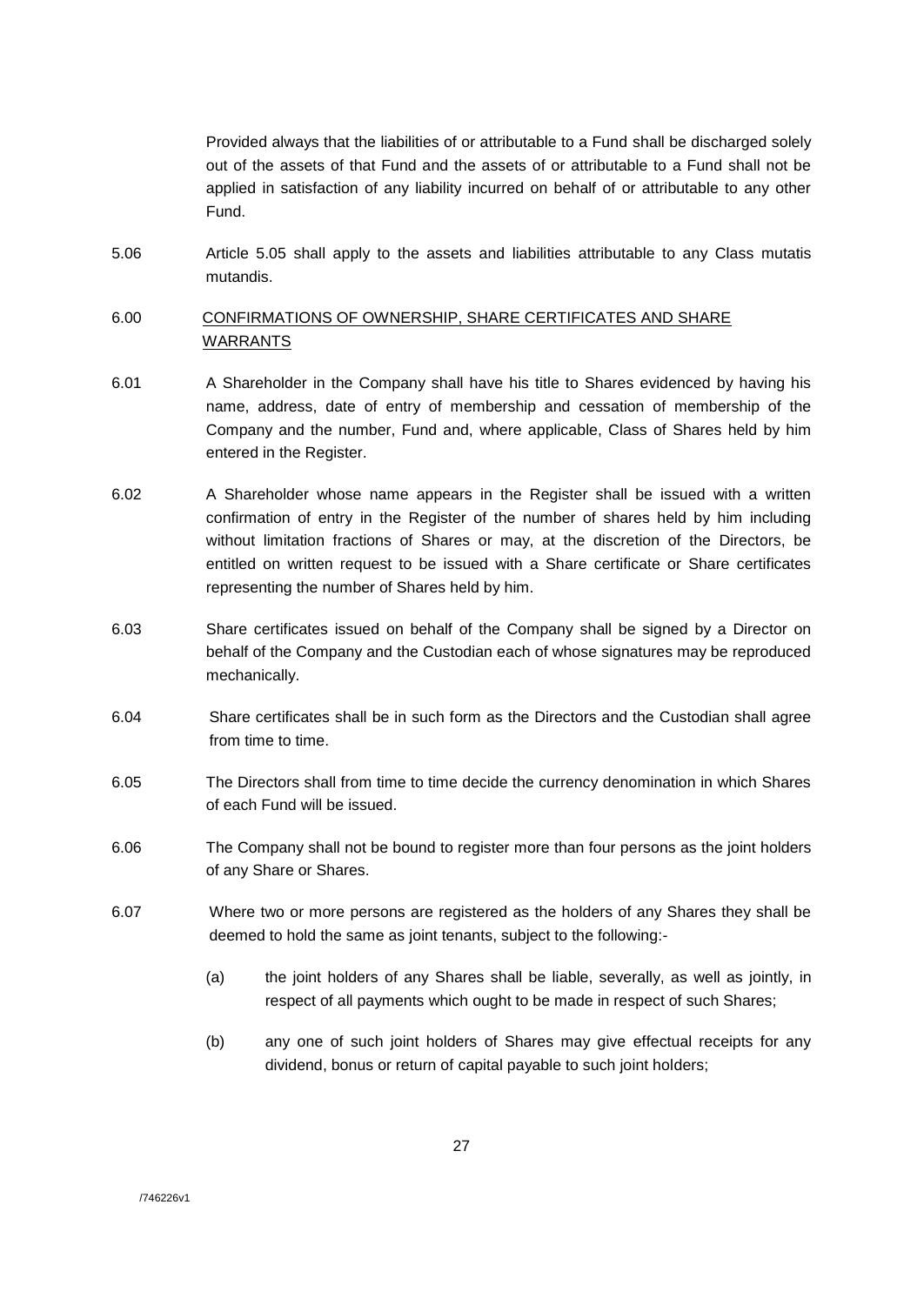- (c) only the first-named of the joint holders of a Share shall be entitled to delivery of the confirmation of entry on the Register or share certificate relating to such Share or to receive notices from the Company to attend general meetings of the Company. Any confirmation of entry on the Register or Share certificate delivered to the first-named of joint holders shall be effective delivery to all, and any notice given to the first-named of joint holders shall be deemed notice given to all the joint holders;
- (d) the vote of the first-named of joint holders who tenders a vote whether in person or by proxy shall be accepted to the exclusion of the votes of the other joint holders; and
- (e) for the purpose of the provisions of these Articles, the first-named shall be determined by the order in which the names of the joint holders stand in the Register.
- 6.08 If a Share certificate shall be damaged or defaced or alleged to have been lost, stolen or destroyed, a new share certificate representing the same Shares may be issued to the Shareholder upon request subject to delivery up of the old share certificate or if alleged to have been lost, stolen or destroyed) on compliance with such conditions as to evidence and indemnity and the payment of exceptional out-of-pocket expenses of the Company in connection with the request as the Directors may think fit.
- 6.09 No Share certificates may be issued until the full Subscription Price has been paid to the Company.
- 6.10 The Register may be kept on magnetic tape or in accordance with some other mechanical or electrical system provided legible evidence can be produced therefrom to satisfy the requirements of applicable law and of these Articles;
- 6.11 The Company may issue to custodians which are members or operators of one or more securities clearance or settlement systems of international standing (each a "Recognised Custodian") share warrants stating that the bearer is entitled to the Shares therein specified and may provide by coupons or otherwise for the payment of future dividends on the Shares included in such warrants. The Directors may determine and from time to time vary the conditions (including without limitation as to costs) upon which share warrants shall be issued and new share warrants or coupons issued in place of worn out, defaced or destroyed share warrants or coupons provided that no new share warrant or coupon shall be issued to replace one that has been lost unless the Directors are satisfied that the original has been destroyed. The Directors may also determine and from time to time vary the conditions upon which the bearer of a share warrant shall be entitled to receive notices of and attend and vote at general meetings or to join in requisitioning general meetings, the surrender of a share warrant and entry of the name of the bearer in the Register in respect of the Shares therein specified.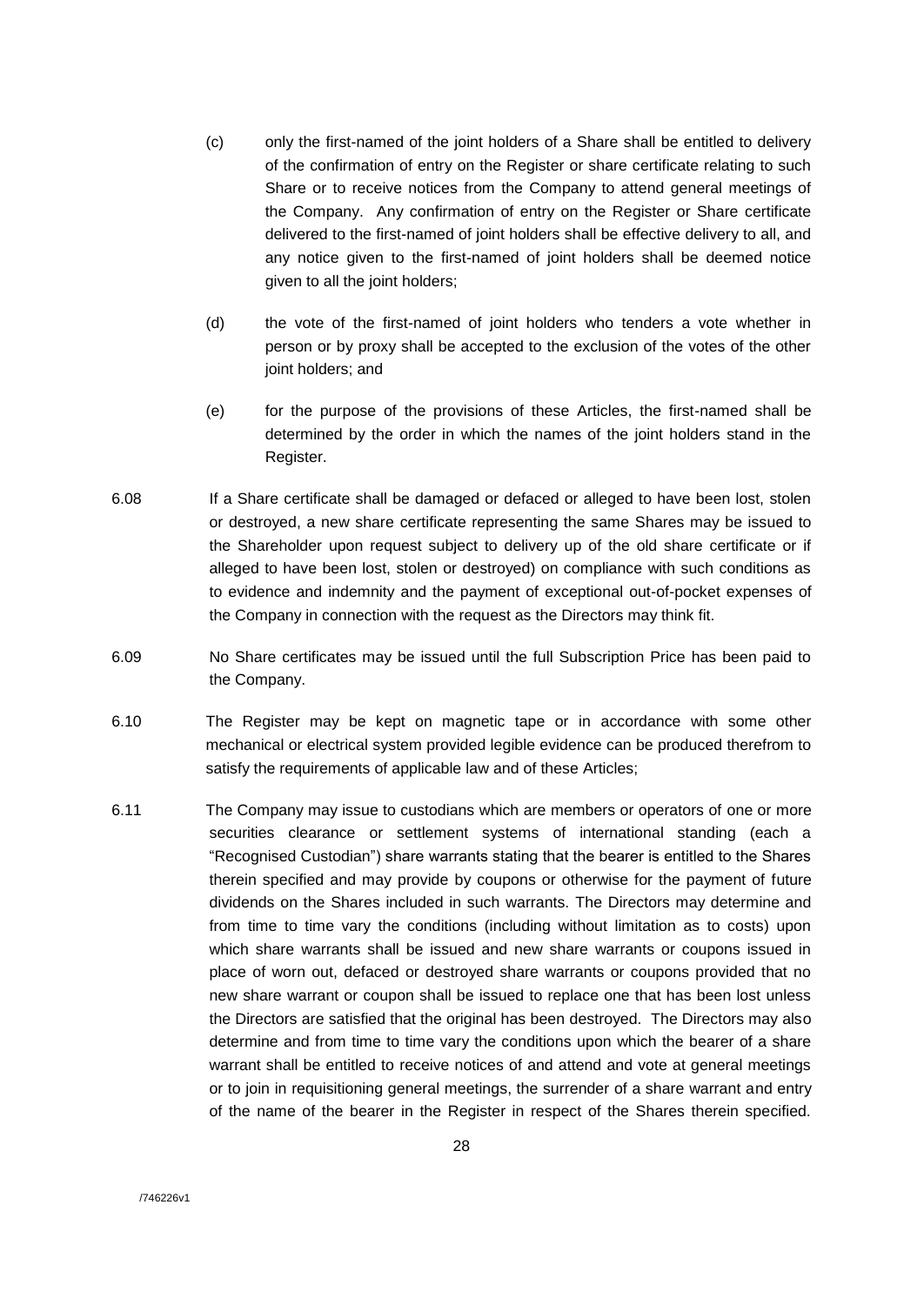Subject to such conditions and to these Articles and the Act the bearer of a share warrant shall be recognised by the Company as the absolute owner of the Shares represented by the share warrant. The bearer of a share warrant shall hold such warrant subject to the conditions for the time being in force with regard to share warrants whether made before or after the issue of such warrant. Every share warrant shall be issued under the Seal and shall be signed by a Director on behalf of the Company and the Custodian each of whose signatures may be reproduced mechanically. The receipt of the bearer of a share warrant for any monies payable in respect of the Shares represented by a share warrant shall be a good discharge to the Company.

## 7.00 DEALING DAYS

- 7.01 (a) All allotments and all issues of Shares in any Fund or Class other than the initial allotment and issue of Shares, subject as provided hereinafter with respect to payment for Shares, shall be effected or made on a Dealing Day for the relevant Fund or Class;
	- (b) All redemptions of Shares in any Fund or Class shall be effected or made on a Dealing Day for the relevant Fund or Class;

provided that there shall be at least one Dealing Day every fortnight and in the event of any change in a Dealing Day reasonable notice thereof shall be given by the Directors to Shareholders in the relevant Fund or Class.

## 8.00 ALLOTMENT OF SHARES

- 8.01 Subject as hereinafter provided, the Company may on any Dealing Day on receipt by it from an applicant for Shares in a Fund or Class by such time as may from time to time be specified by the Directors of:-
	- (a) an application for Shares in the relevant Fund or Class in such form as the Directors may from time to time determine;
	- (b) such declarations as to the applicant's status, identity, residence and otherwise as the Directors may from time to time require; and
	- (c) payment for Shares in such manner and within such usual time limits as the Company from time to time may specify;

issue Shares in that Fund or Class at the Subscription Price for each such Share PROVIDED THAT the Directors may, in their discretion, accept an application for processing on a Dealing Day notwithstanding that such application may have been received after the time specified from time to time by the Directors for the receipt of applications for such Dealing Day so long as such application is received prior to the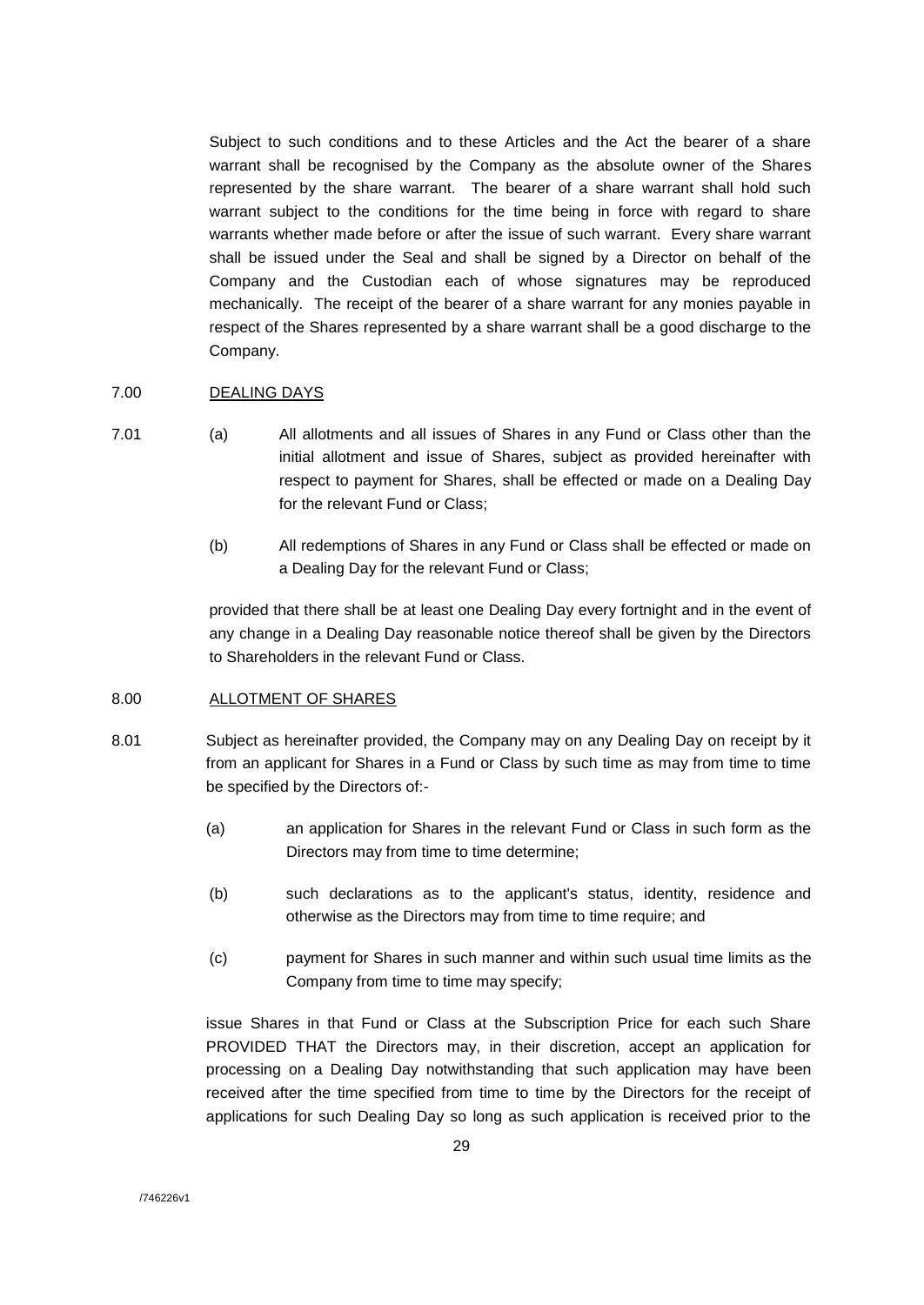Valuation Point for such Dealing Day. The time for receipt of applications for Shares will be set out in the Prospectus or the relevant Supplement.

- 8.02 The allotment of Shares shall (unless the Directors otherwise agree) be made on terms that (unless settlement has already been effected) the applicant shall effect settlement within such period and in such currency or currencies as the Directors may determine to be appropriate to receive subscriptions and otherwise in the manner determined by the Directors as disclosed in the Prospectus and in the event of late settlement the applicant may be required to compensate the Company for the amount of any loss arising as a result (as conclusively determined by the Directors) provided always that if the Directors receive payment for Shares in a currency other than the Base Currency the Directors may convert or arrange for the conversion of such monies received into the Base Currency and shall be entitled to deduct therefrom all expenses incurred in such conversion. The Directors may, at their discretion and in accordance with Article 9.03 hereof, allot Shares for consideration other than cash or may sell, dispose of or otherwise convert such non-cash consideration into cash and apply such non-cash consideration (net of expenses incurred in the conversion) for the purchase of Shares.
- 8.03 The Directors shall not be bound but shall be entitled to await the arrival of cleared funds in the Base Currency in settlement before proceeding to issue the Shares.
- 8.04 The Company may (at the option of the Directors) satisfy any application for the issue of Shares by procuring the transfer to the applicant of fully paid Shares. In such case, references in these presents to issuing Shares shall where appropriate be taken as references to procuring the transfer of Shares.
- 8.05 No allotment shall be made under Article 8.01 in respect of an application which would result in the applicant subscribing less than the Minimum Subscription or holding less than any Minimum Holding provided that the Directors may, in their discretion, waive or reduce the Minimum Subscription or Minimum Holding with respect to any Shareholder or applicant for Shares.
- 8.06 Allotment of Shares may take place provisionally notwithstanding that cleared funds or the original papers specified in sub-paragraph (a) and (b) of Article 8.01 hereof have not been received by the Company or its authorised agent PROVIDED THAT if such funds and papers have not been received within 3 business days, the Directors may cancel any allotment made and make any necessary alteration in the relevant Register and such Shares shall be deemed never to have been issued. The Company may charge the applicant or, if the applicant is a Shareholder, redeem or sell all or part of his holding of Shares and use the proceeds thereof to satisfy and make good any loss, cost, expense or fees suffered by the Company as a result of non receipt of such funds or papers within such time limits as may be specified by the Directors.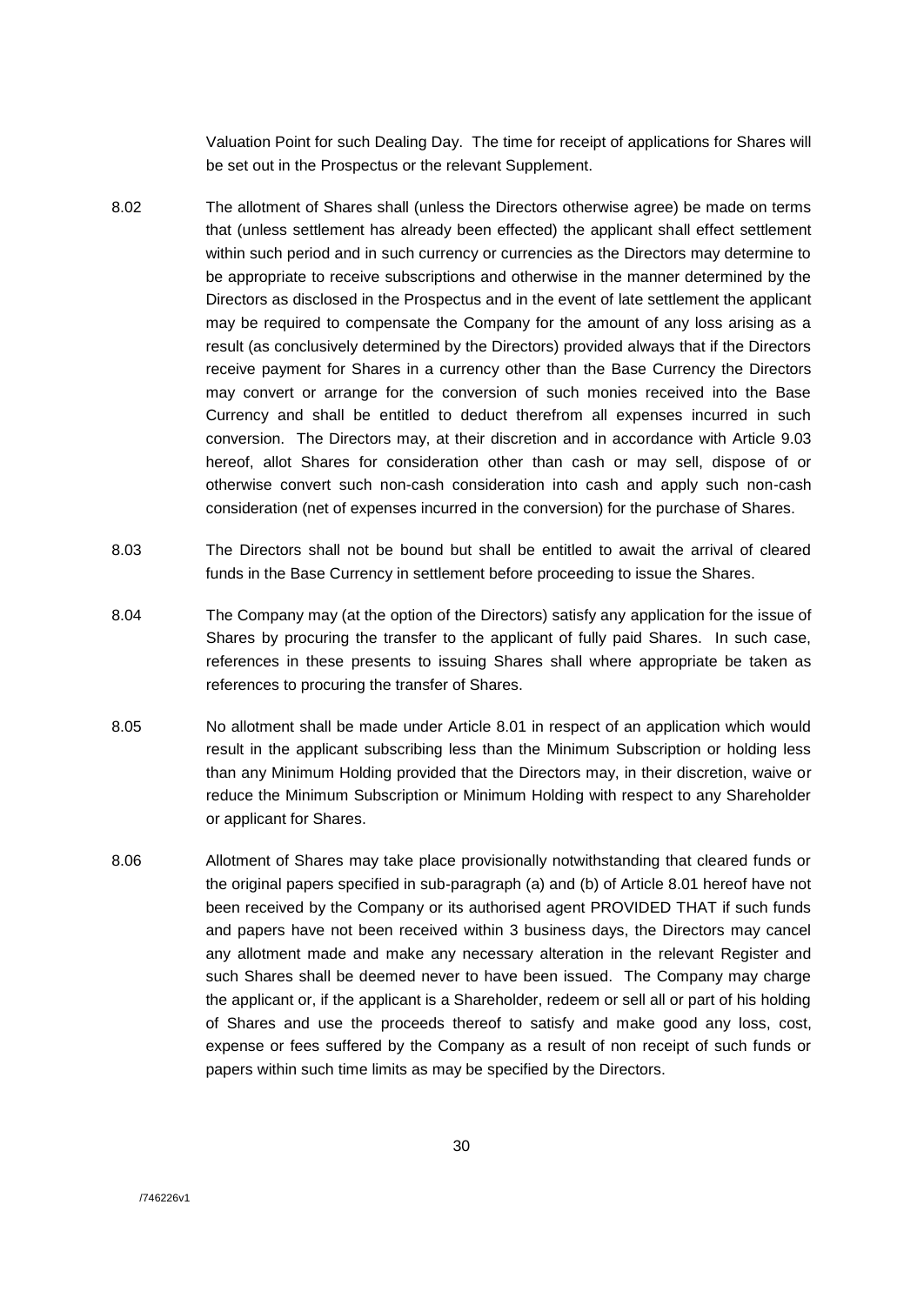- 8.07 The Directors may decline to accept any application for the issue of Shares without assigning any reason therefor and may cease to offer Shares in the Company for allotment or subscription for a definite period or otherwise.
- 8.08 The Directors shall be entitled to issue fractions of Shares where the subscription monies received by the Company are insufficient to purchase an integral number of Shares, provided, however, that fractional Shares shall not carry any voting rights and the Net Asset Value of a fractional Share of any Fund or Class shall be adjusted by the ratio which such fractional Share bears to an integral Share of that Fund or Class at the time of issue and any dividend payable on such fractional Shares shall be adjusted in like manner. Any balance of subscription moneys representing less than 0.01 of a Share will be retained by the Company in order to defray administration costs.

## 9.00 TERMS OF SUBSCRIPTION

- 9.01 The time and terms upon which and the Subscription Price per Share at which the initial offer or placing of Shares shall be made shall be determined by the Directors.
- 9.02 (1) Any subsequent allotment or placing of a Share on any Dealing Day shall be made at a Subscription Price per Share ascertained by:-
	- (a) determining the Net Asset Value per Share as at the Valuation Point for the relevant Dealing Day in accordance with Article 14.00 of these presents;
	- (b) adding thereto a provision for Duties and Charges, if the Directors so determine;
	- (c) in the event of subscription applications exceeding redemption requests for the relevant Fund on any Dealing Day and if the Directors so determine, adding thereto such provision representing an anti-dilution levy to provide for market spreads, dealing costs and preserve the value of the underlying assets of the relevant Fund as the Directors may determine;and
	- (d) rounding the resulting total to such number of decimal places as the Directors may determine.
	- (2) A sales charge not exceeding five per cent (5%) of the Net Asset Value per Share may be included in the Subscription Price for the absolute use and benefit of the Company or, if the Company has appointed a Manager, the Manager, or as the Company or, if the Company has appointed a Manager, the Manager may direct either upon the initial issue of units or on a contingent deferred basis and the Directors may at their discretion waive or permit the Manager to waive, either wholly or partially, such sales charge or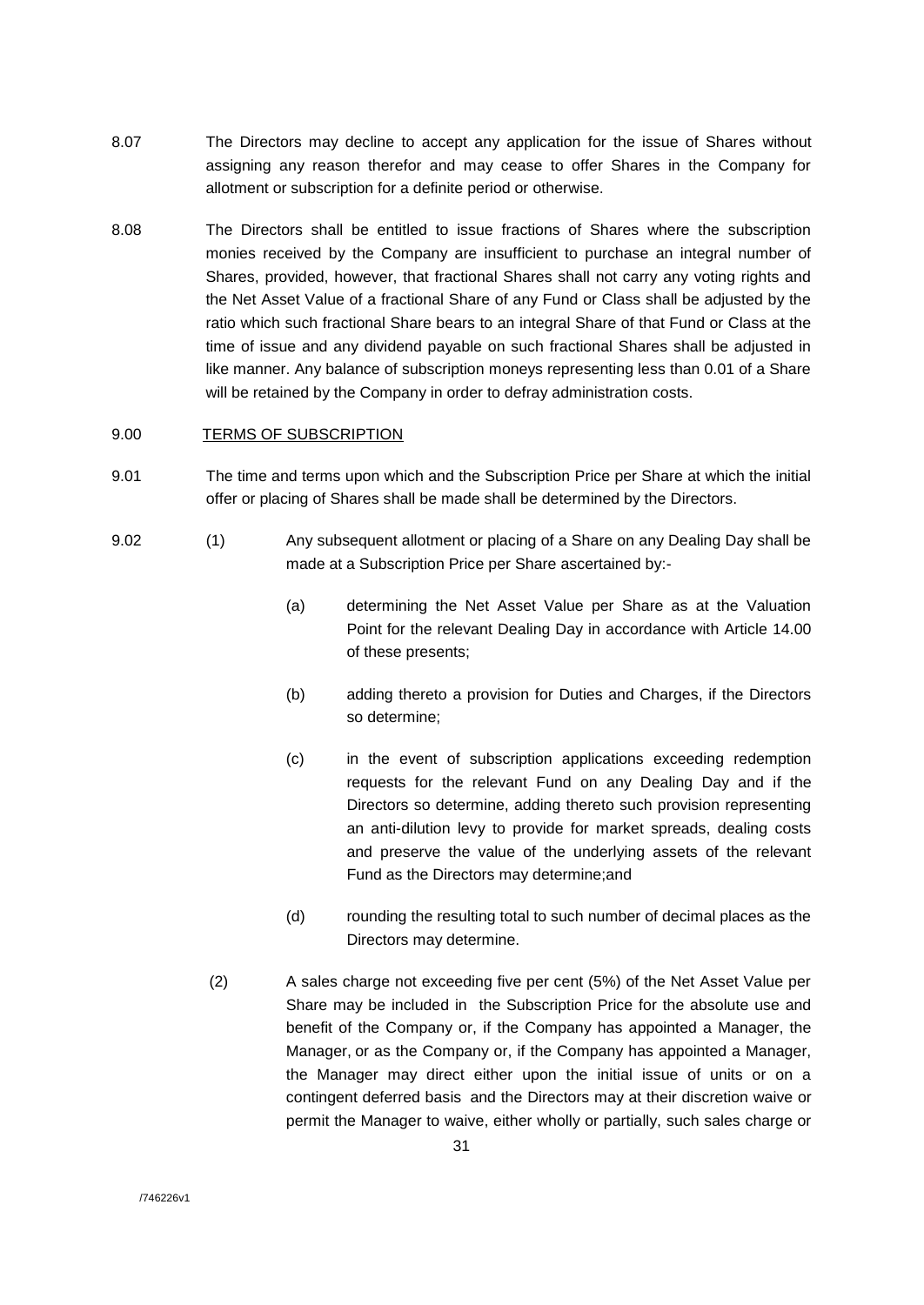differentiate between Shareholders or applicants for Shares as to the amount of such sales charge, if any, within the permitted limit.

- (3) For the purpose of calculating the number of Shares in issue in a particular Fund, without prejudice to Article 15.03 with respect to calculation of the value of assets of the Company and each Fund, Shares:-
	- (a) for which applications have been made or which are issued pursuant to Article 8.00 hereof shall be deemed to be in issue at the Valuation Point for the Dealing Day on or with respect to which such Shares are issued;
	- (b) redeemed in accordance with Article 11.00 hereof shall be deemed to be redeemed at the Valuation Point for the Dealing Day on or with respect to which such Shares are redeemed.
- 9.03 The Directors may on any Dealing Day allot Shares in any Fund or Class on terms that settlement shall be made by the vesting in the Company of assets of the type in which the subscription monies for the relevant Shares may be invested in accordance with the investment objective policy and restrictions of the relevant Fund and otherwise upon such terms as the Directors may think fit provided that:
	- (i) no Shares shall be issued until the Investments have been vested or arrangements are made to vest the Investments with the Custodian or its sub-custodian to the Custodian's satisfaction;
	- (ii) any such exchange shall be effected on terms that the number of Shares to be issued shall be the number (including, at the Director's discretion, fractions of Shares) which would have been issued at the Subscription Price for a cash amount equal to the value of the Investments as calculated in accordance with Article 15.00 including such sum as the Directors may consider represents an appropriate provision for Duties and Charges arising in connection with the vesting of the Investments;
	- (iii) the Investments to be transferred to the Company shall be valued by applying the rules relating to valuation of Investments contained in Article 15.00;
	- (iv) there may be paid to the incoming Shareholder out of the Investments of the relevant Fund a sum in cash equal to the value at the current price of any fraction of a Share excluded from the calculation aforesaid; and
	- (v) the Custodian shall be satisfied that the terms of such exchange shall not be such as are likely to result in any material prejudice to the existing Shareholders.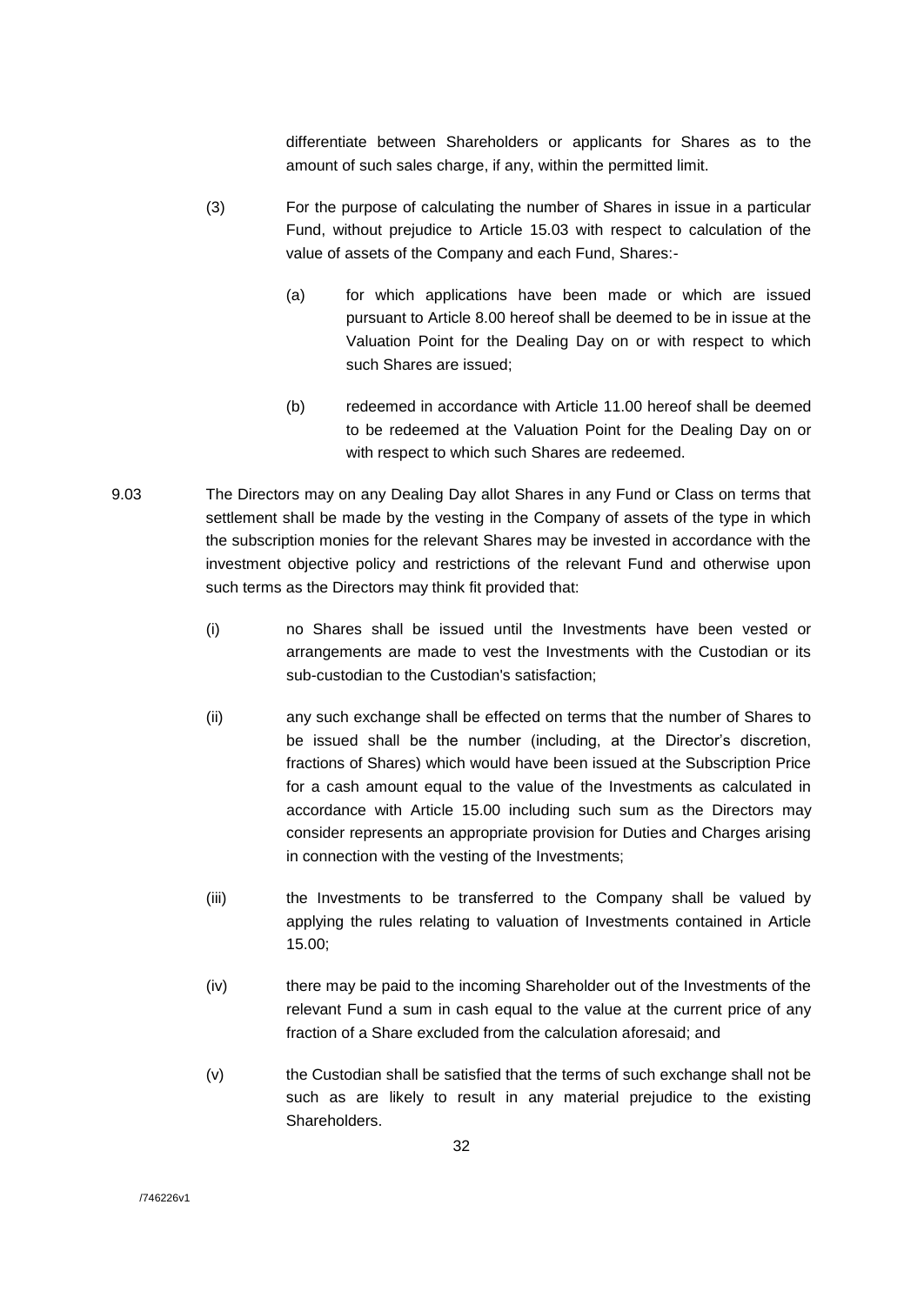9.04 No Shares shall be allotted on a particular Dealing Day if on that Dealing Day the determination of the Net Asset Value of the relevant Fund or attributable to a Class is temporarily suspended pursuant to Article 14.04 of these presents.

#### 10.00 QUALIFIED HOLDERS AND COMPULSORY REDEMPTION

- 10.01 The Directors may impose such restrictions as they may think necessary for the purpose of ensuring that no Shares in the Company are acquired or held directly or beneficially by:
	- (i) any person in breach of the law or requirements of any country or governmental authority by virtue of which such person is not qualified to hold Shares including without limitation any exchange control regulations;
	- (ii) a US Person other than pursuant to an exemption available under the Securities Act;
	- (iii) any person, whose holding would cause or be likely to cause the Company to be required to register as an "investment company" under the United States Investment Company Act of 1940 or to register any class of its securities under the Securities Act or similar statute;
	- (iv) any person or persons in circumstances (whether directly or indirectly affecting such person or persons and whether taken alone or in conjunction with any other person or persons connected or not, or any other circumstances appearing to the Directors to be relevant) which in the opinion of the Directors might result in the Company or the Shareholders as a whole or any Fund or Class incurring any liability to taxation or suffering legal, pecuniary, regulatory or material administrative disadvantage which the Company or the Shareholders as a whole or any Fund or Class might not otherwise have incurred or suffered;
	- (v) any person who does not supply any information or declarations required by the Directors within seven days of a request to do so; or
	- (vi) any person who holds less than the Minimum Holding;

and the Directors may reject in their discretion any application for Shares by or any transfer of Shares to any persons who are so excluded from purchasing or holding Shares and pursuant to Article 10.04 below at any time repurchase or require the transfer of Shares held by Shareholders who are so excluded from purchasing or holding shares.

10.02 The Directors shall be entitled to assume without enquiry that none of the Shares are held in such a way as to entitle the Directors to give a notice in respect thereof pursuant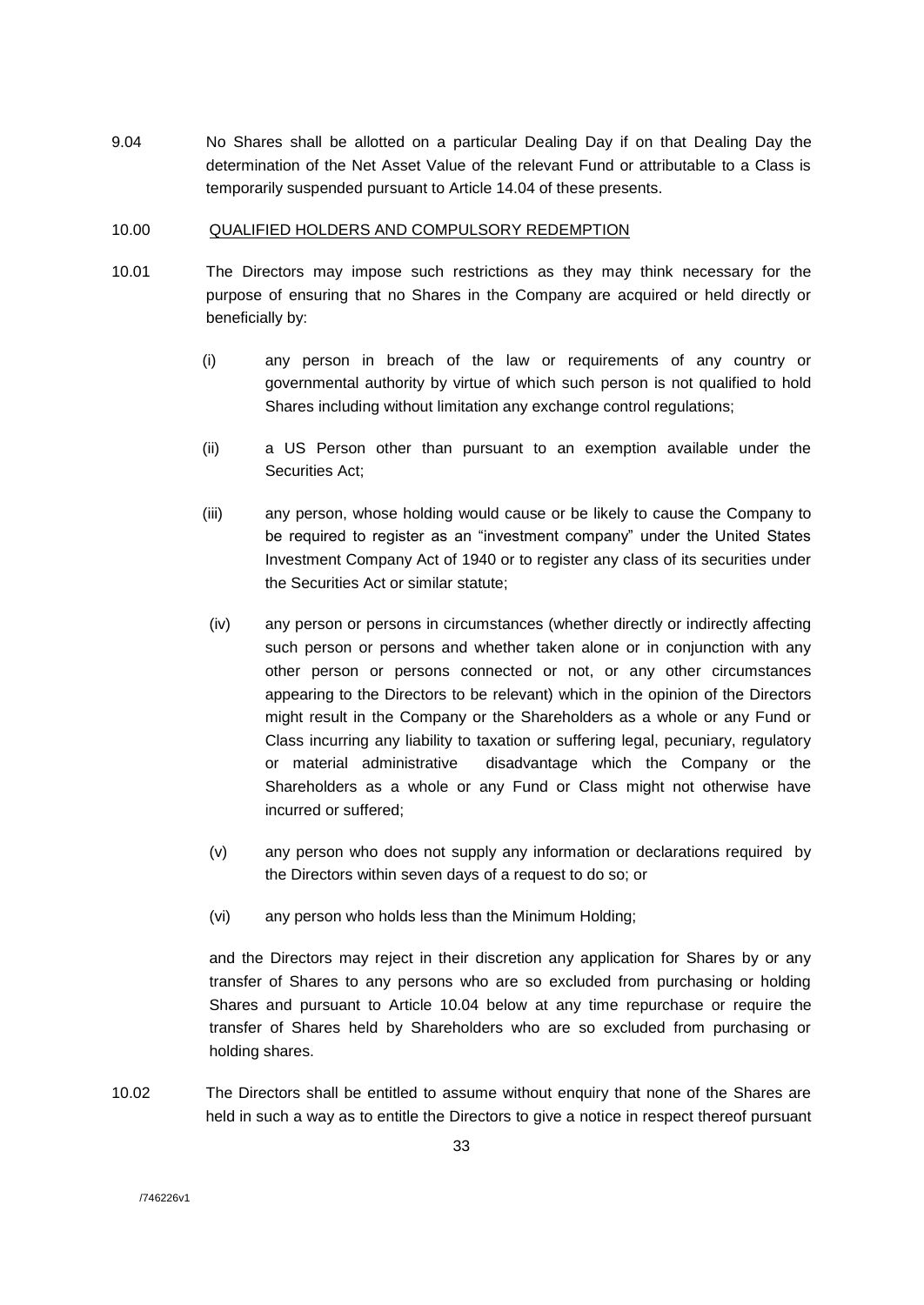to Article 10.04 below provided that the Directors may upon an application for Shares or at any other time and from time to time require such evidence and/or undertakings to be furnished to them in connection with the matters stated in Article 10.01 as they shall in their discretion deem sufficient.

- 10.03 If a person becomes aware that he is holding or owning Shares in contravention of Article 10.01 he shall forthwith in writing request the Company to redeem such Shares in accordance with Article 11.00 of these presents or transfer such Shares to a person duly qualified to hold the same unless he has already received a notice under Article 10.04.
- 10.04 If it shall come to the notice of the Directors or if the Directors shall have reason to believe that any Shares are owned directly or beneficially by any person or persons in breach of any restrictions imposed by the Directors pursuant to Article 10.01 the Directors shall be entitled to (i) give notice (in such form as the Directors deem appropriate) to such person requiring him to (a) transfer such Shares to a person who is qualified or entitled to own the same without contravening any restriction imposed by the Directors, or (b) request in writing the redemption of such Shares in accordance with Article 11.00 and/or (ii) appropriate, compulsorily redeem and/or cancel such number of Shares held by such person as is required to discharge and may apply the proceeds of such compulsory redemption in the discharge of any taxation or withholding tax arising as a result of the holding or beneficial ownership of Shares by such person including any interest or penalties payable thereon.
- 10.05 If any person upon whom such a notice is served as aforesaid does not within 30 days after such notice has been served transfer the Shares the subject matter of the notice or request in writing the Company to redeem the Shares he shall be deemed forthwith upon the expiration of the said 30 days to have requested the redemption of all his Shares the subject of such notice whereupon if he shall have been issued with a certificate for his Shares he shall be bound to deliver the certificate to the Company forthwith and the Company shall be deemed to be appointed his attorney with Authority to appoint any person to sign on his behalf such documents as may be required for the purposes of the redemption. To any such redemption the provisions of Article 11.00 shall apply subject to Article 10.06 below save that the deemed request to redeem the Shares may not be withdrawn notwithstanding that the determination of the Net Asset Value of the relevant Fund or Class of Shares may have been suspended under Article 14.04 of these presents.
- 10.06 Settlement of any redemption or transfer effected pursuant to Articles 10.04 or 10.05 hereof, shall be effected by depositing the redemption monies or proceeds of sale in a bank for payment to the person entitled subject to such consents as may be necessary being obtained and, if relevant and at the discretion of the Directors, production of the certificate or certificates representing the Shares previously held by such person with the redemption request on the reverse of each duly signed. Upon deposit of the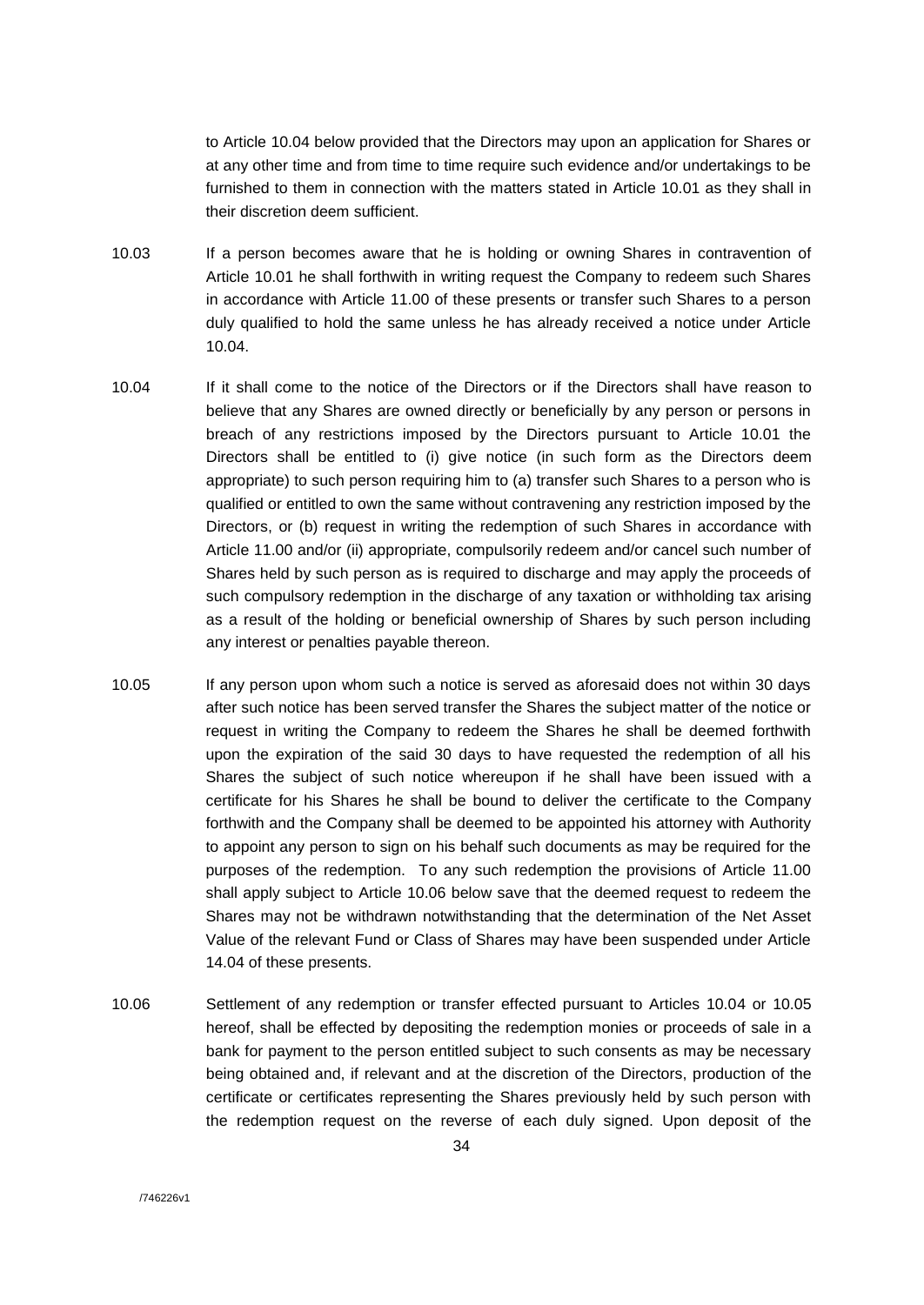redemption monies as aforesaid such person shall have no further interest in such Shares or any of them or any claim in respect thereof except the right to claim without recourse to the Company the redemption monies so deposited without interest.

- 10.07 Any person or persons to whom Articles 10.01, 10.02, 10.04 or 10.05 shall apply shall indemnify the Company, the Directors, the Manager, the Investment Adviser the Administrator, the Distributors, the Custodian and any Shareholder for any loss suffered by any or all of them as a result of such person or persons acquiring or holding Shares in the Company.
- 10.08 (a) The Company shall be entitled to redeem any Share of a Shareholder or any Share to which a person is entitled by transmission provided that:-
	- (i) for a period of six years no cheque, share certificate or confirmation of ownership of Shares sent by the Company through the post in a prepaid letter addressed to the Shareholder or to the person entitled by transmission to the Share at his address on the Register or the last known address given by the Shareholder or the person entitled by transmission to which cheques, share certificates or confirmations of the ownership of shares are to be sent has been cashed or acknowledged and no communication has been received by the Company from the Shareholder or the persons entitled by transmission;
	- (ii) at the expiration of the said period of six years the Company has given notice of its intention to redeem such Share or Shares by notice sent by pre-paid letter addressed to the Shareholder or to the person entitled by transmission to the Share at his address on the Register or to the last known address given by the Shareholder or the person entitled by transmission or by advertisement in a national daily newspaper published in Ireland or in a newspaper circulating in the area in which the address of the Shareholder is located;
	- (iii) during the period of three months after the date of the giving of such notice and prior to the exercise of the power of redemption the Company has not received any communication from the Shareholder or person entitled by transmission; and
	- (iv) if the Shares are quoted on a stock exchange the Company has first given notice in writing to the appropriate section of such stock exchange of its intention to redeem such Shares, if it is required to do so under the rules of such stock exchange.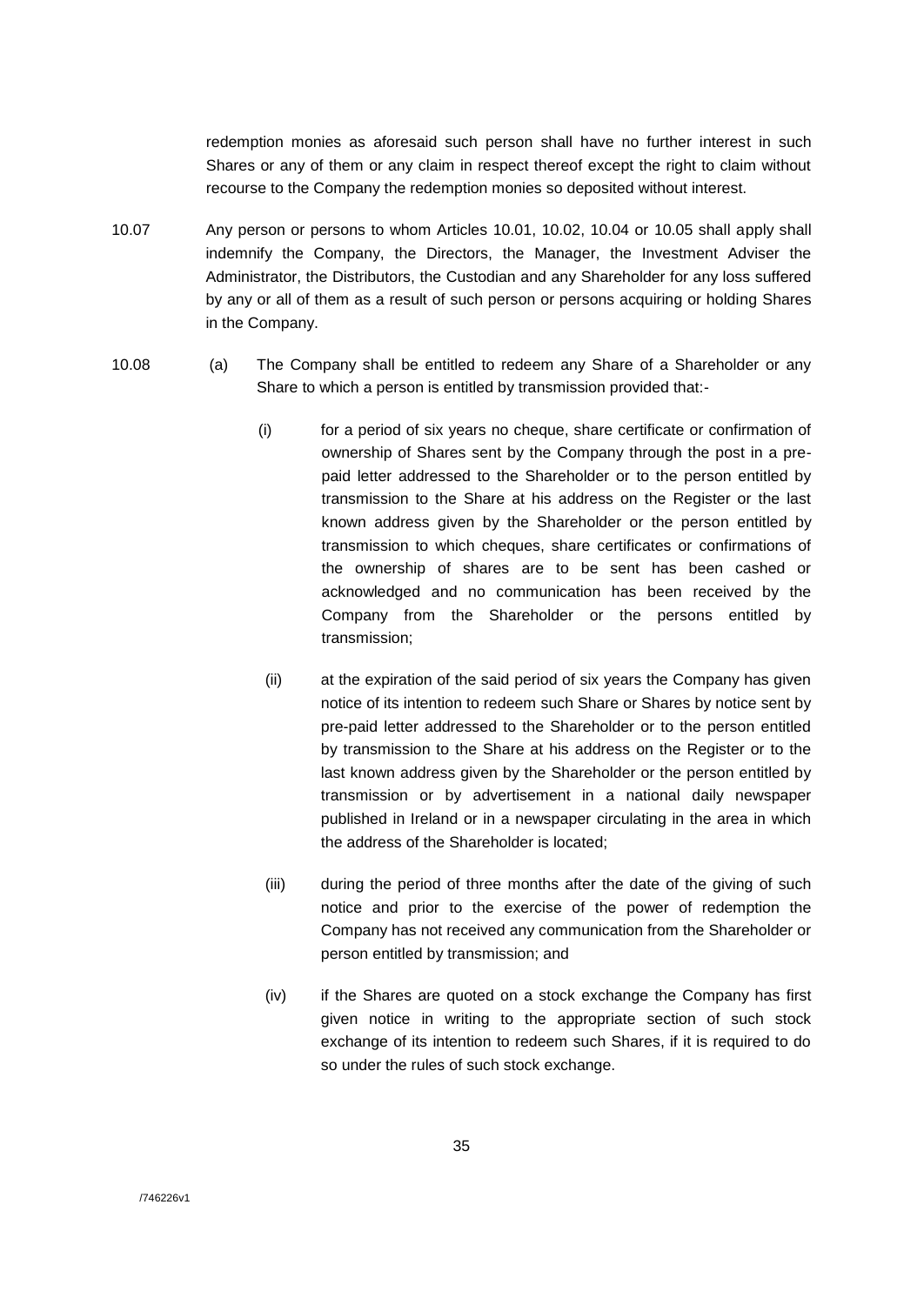(b) The Company shall account to the Shareholder or to the person entitled to such Shares for the net proceeds of such redemption by carrying all moneys in respect thereof as a permanent debt of the Company and the Company shall be deemed to be a debtor and not a trustee in respect thereof for such Shareholder or other person.

#### 11.00 REDEMPTION OF SHARES

- 11.01 As is more specifically described herein below, the Company has the power to redeem its own outstanding fully paid Shares on any Dealing Day. A Shareholder may at any time request the Company to redeem all or any of his Shares in the Company in such manner as the Directors may from time to time decide. Subject to Article 11.14 any such request shall be irrevocable save with the consent in writing of the Company or its authorised agent. The Directors may at their discretion impose a minimum redemption amount in relation to any particular Fund or Class.
- 11.02 Subject to Articles 10.04 and 10.05 a redemption request shall not be processed until the Company has received a completed redemption request and, if applicable, any share certificate or evidence satisfactory to the Company of succession or assignment from the Shareholder and such other information as the Company may reasonably require by such time as may from time to time be specified in the relevant Supplement.
- 11.03 In the event of receipt of a valid redemption request by such time as may from time to time be specified by the Company, the Company shall redeem the Shares the subject of the request subject to any suspension of this redemption obligation pursuant to Article 14.04 hereof PROVIDED THAT the Directors may, in their discretion, accept a redemption request for processing on a Dealing Day notwithstanding that such request may have been received after the time specified from time to time by the Directors for the receipt of redemption requests for such Dealing Day so long as such redemption is received prior to the Valuation Point for such Dealing Day. Shares in the capital of the Company which are redeemed by the Company shall be cancelled.
- 11.04 Following the processing of a redemption request the Shareholder will be paid a price per Share equal to the Redemption Price per Share ascertained by:-
	- (a) determining the Net Asset Value per Share as at the Valuation Point for the relevant Dealing Day in accordance with the provisions of Article 14.00 hereof;
	- (b) deducting therefrom a provision for Duties and Charges if the Directors so determine;
	- (c) in the event of requests for redemption exceeding subscription applications for the relevant Fund on any Dealing Day and if the Directors so determine, deducting therefrom such provision representing an anti-dilution levy to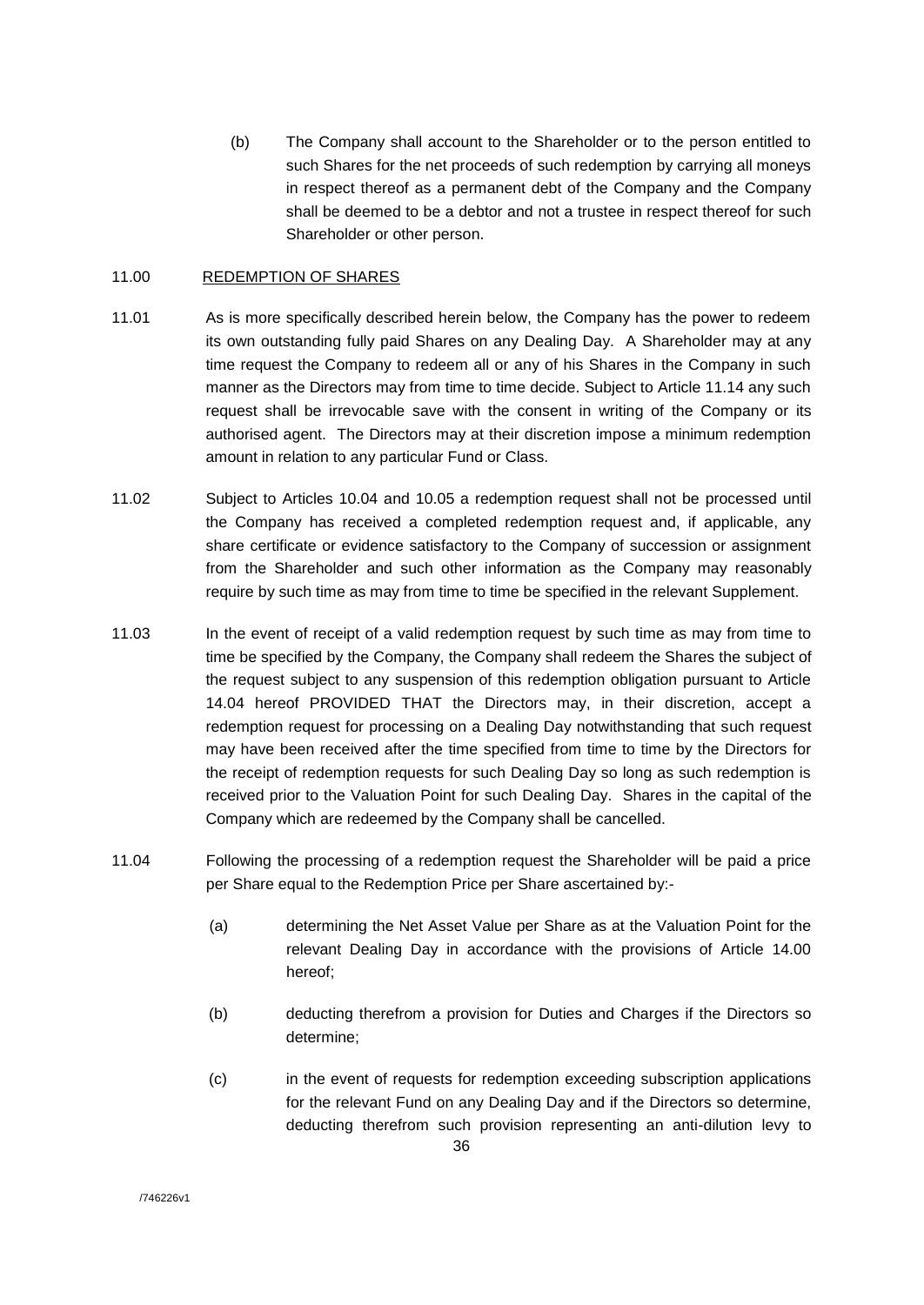provide for market spreads, dealing costs and to present the value of the underlying assets of the relevant Fund as the Directors determine; and

- (d) rounding the resulting total to such number of decimal places as the Directors may determine.
- 11.05 A redemption charge not exceeding 3% of the Net Asset Value per Share may be deducted from the Redemption Price for the absolute use and benefit of the Manager or as it may direct and the Directors may at their discretion waive, either wholly or partially, such redemption charge or differentiate between Shareholders as to the amount of such redemption charge, if any, within the permitted limit.
- 11.06 Subject to Article 30.08 any amount payable to a Shareholder under this Article shall be paid in the Base Currency or such other currency or currencies as the Directors shall have determined as appropriate and shall be dispatched no later than ten Business Days after the latest time for receipt of redemption requests for the relevant Dealing Day.
- 11.07 Any request for redemption of Shares shall not be valid and effective unless, in the case of Shares for which a certificate has been issued, the certificate or certificates for such Shares in proper form accompanies such request.
- 11.08 On redemption of part only of the Shares comprised in any certificate the Directors shall procure that a balance certificate be issued for the balance of such Shares free of charge.
- 11.09 If a redemption of part only of a Shareholder's holding of Shares would leave the Shareholder holding less than the Minimum Holding the Company may redeem the whole of that Shareholder's holding.
- 11.10 Where a certificate has been issued the Directors may at their option dispense with the production of any certificate which shall have become lost or destroyed upon compliance by the holder of Shares to be redeemed with the like requirements to those applying in the case of an application by him for replacement of a lost or destroyed certificate under Article 6.00 hereof.
- 11.11 If the number of Shares of a particular Fund in respect of which redemption requests have been received on any Dealing Day is equal to one tenth or more of the total number of Shares in issue in that particular Fund the Directors may in their discretion refuse to redeem any Shares in that Fund in excess of one tenth of the total number of Shares in issue in that Fund and, if they so refuse, the requests for redemption on such Dealing Day shall be reduced pro rata and the Shares to which each request relates which are not redeemed by reason of such reduction shall be treated as if a request for redemption had been made in respect of each subsequent Dealing Day until all the Shares to which the original request related have been redeemed. Requests for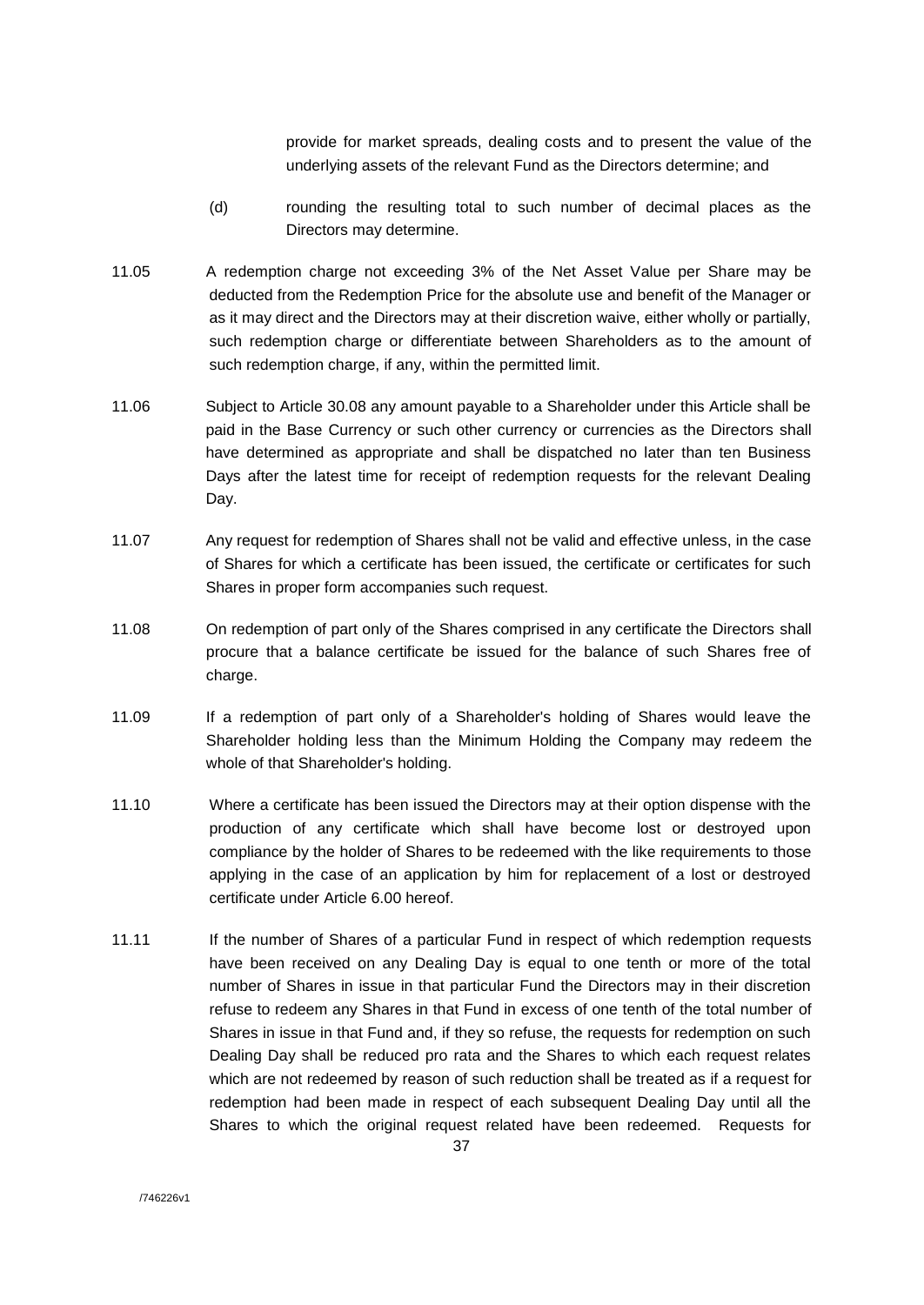redemption which have been carried forward from an earlier Dealing Day shall (subject always to the foregoing limits) be complied with in priority to redemption requests received subsequently.

- 11.12 The Company may, at the discretion of the Directors, satisfy any request for redemption of Shares by the transfer in specie to a Shareholder requesting redemption of assets of the relevant Fund having a value (calculated in accordance with Article 15.00) equal to the Redemption Price for the Shares redeemed as if the redemption proceeds were paid in cash less any redemption charge and other expenses of the transfer as the Directors may determine provided that the Shareholder requesting redemption consents to such transfer in specie. A determination to provide redemption in specie may be solely at the discretion of the Company where the redeeming Shareholders requests redemption of a number of Shares that represents 5% or more of the Net Asset Value of the Company. In this event, the Company will if requested sell any asset or assets proposed to be distributed in specie and distribute to such Shareholder the cash proceeds less the costs of such sale which shall be borne by the relevant Shareholder. The nature and type of assets to be transferred in specie to each Shareholder shall be determined by the Directors on such basis as the Directors in their discretion shall deem equitable and not prejudicial to the interests of the remaining Shareholders in the relevant Fund or Class and shall be subject to the approval of the Custodian.
- 11.13 If the Company is required to deduct, withhold or account for tax including any penalties and interest thereon upon the occurrence of certain events such as the encashment, redemption or disposal of Shares by or payment of distribution to a Shareholder (whether upon a redemption or transfer of Shares or payment of a dividend or otherwise) the Directors may deduct or arrange for the deduction from the proceeds due to be paid to a Shareholder of a cash amount equal to the liability or in accordance with the procedures in Article 10 hereof the compulsory redemption and cancellation of such number of Shares of such Shareholder as is sufficient after the deduction of any redemption charges to discharge any such liability and the relevant Shareholder shall indemnify and keep indemnified the Company against any loss suffered by it in connection with any obligation or liability to so deduct, withhold or account. 11.14 If the determination of the Net Asset Value of any Fund or Class has been suspended pursuant to Article 14.04 hereof the right of a Shareholder to have his Shares redeemed pursuant to this Article shall be similarly suspended and during the period of suspension he may withdraw any request for redemption of his Shares. Any withdrawal of a request for redemption under the provisions of this Article shall be made in writing and shall only be effective if actually received by the Company or its duly authorised agent before termination of the suspension. If the request is not withdrawn during the period of suspension the redemption of Shares shall be effected on the Dealing Day next following the end of the suspension subject to Article 11.11.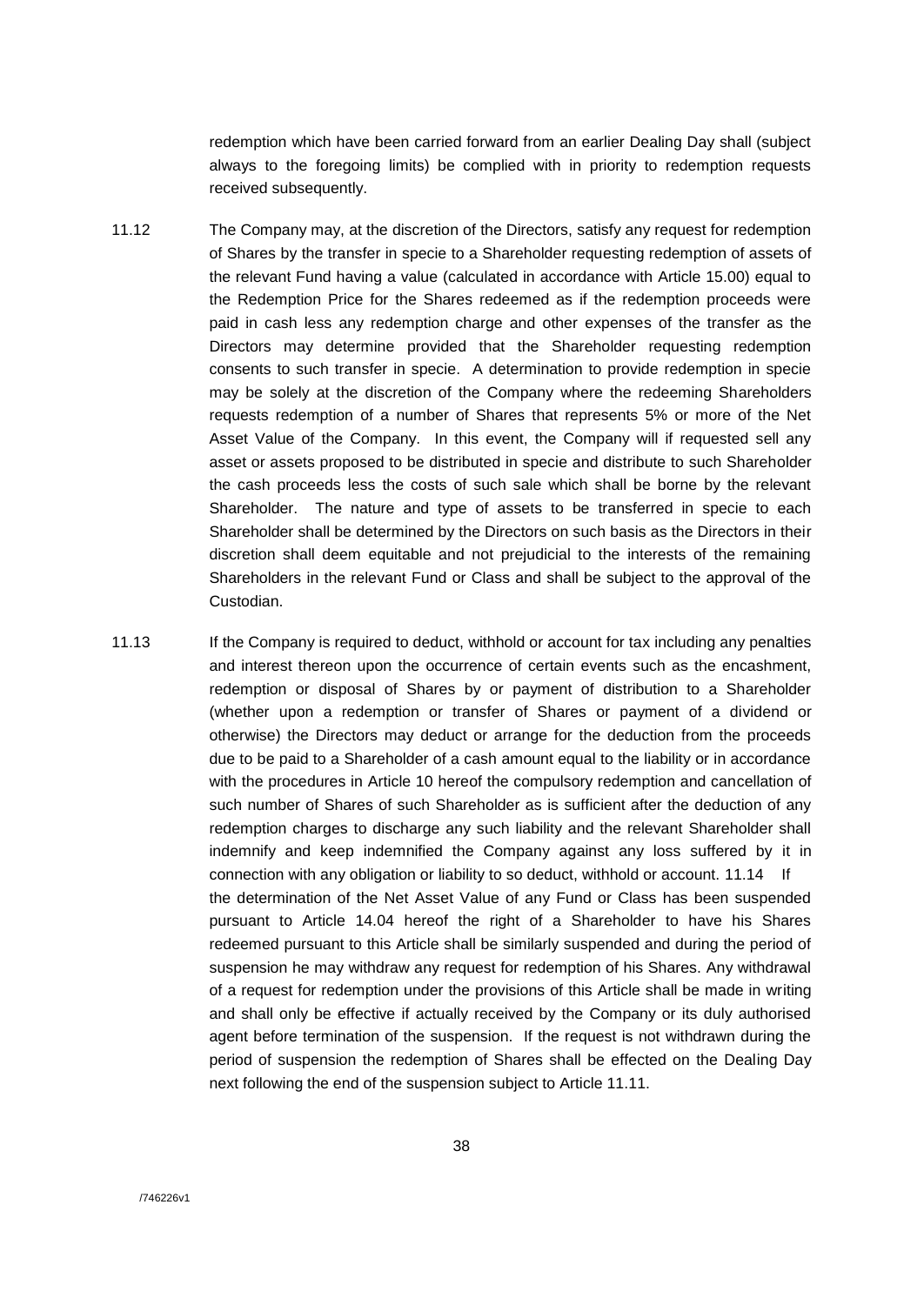11.15 Where all the Shares in a Class or Fund have been redeemed, the Directors may subsequent to such redemption make a subsequent issue of Shares in that Class or Fund at a Subscription Price per Share determined by the Directors. Any such issue of Shares pursuant to this Article shall be in accordance with the requirements of the Central Bank.

### 12.00 TOTAL REDEMPTION

- 12.01 The Company may by not less than two nor more than twelve weeks' notice to Members expiring on a Dealing Day, redeem at the Redemption Price on such Dealing Day, all of the Shares in any Fund or Class or all Funds or Classes not previously redeemed.
- 12.02 The Company shall redeem all of the Shares in any Fund or Class not previously redeemed if the holders of 75% in value of the Shares in issue of the relevant Fund or Class resolve at a meeting of the Shareholders of such Fund or Class duly convened and held that such Shares should be redeemed.
- 12.03 If all of the Shares in a particular Fund or Class are to be redeemed as aforesaid the Directors, with the sanction of an Ordinary Resolution of the relevant Fund or Class, may divide amongst the Shareholders in specie all or part of the assets of the relevant Fund or Class according to the Net Asset Value of the Shares then held by each Shareholder in the relevant Fund or Class in accordance with Article 14.00 hereof provided that any Shareholder shall be entitled to request, at the expense of such Shareholder, the sale of any asset or assets proposed to be so distributed and the distribution to such Shareholder of the cash proceeds of such sale.
- 12.04 If all of the Shares of the Company are to be redeemed as aforesaid the Company, with the approval of the Shareholders by Ordinary Resolution, may divide amongst the Shareholders in specie all or part of the assets of the Company according to the Net Asset Value of the Shares then held by each Shareholder as determined in accordance with Article 14.00 hereof.
- 12.05 If all the Shares in the Company or a Fund or Class are to be redeemed as aforesaid and the whole or any part of the business or property of the relevant Fund or any of the assets of the Company are proposed to be transferred or sold to another company (hereinafter called "the Transferee") the Directors may, with the sanction of a Special Resolution of the Company or the relevant Fund or Class conferring either a general authority on the Directors or an authority in respect of any particular arrangement, receive in compensation or part compensation for such transfer or sale shares, units, policies or other like interests or property in or of the Transferee for distribution among the said Shareholders, or may enter into any other arrangement whereby the said Shareholders may in lieu of receiving cash or property or in addition thereto participate in the profits of or receive any other benefit from the Transferee.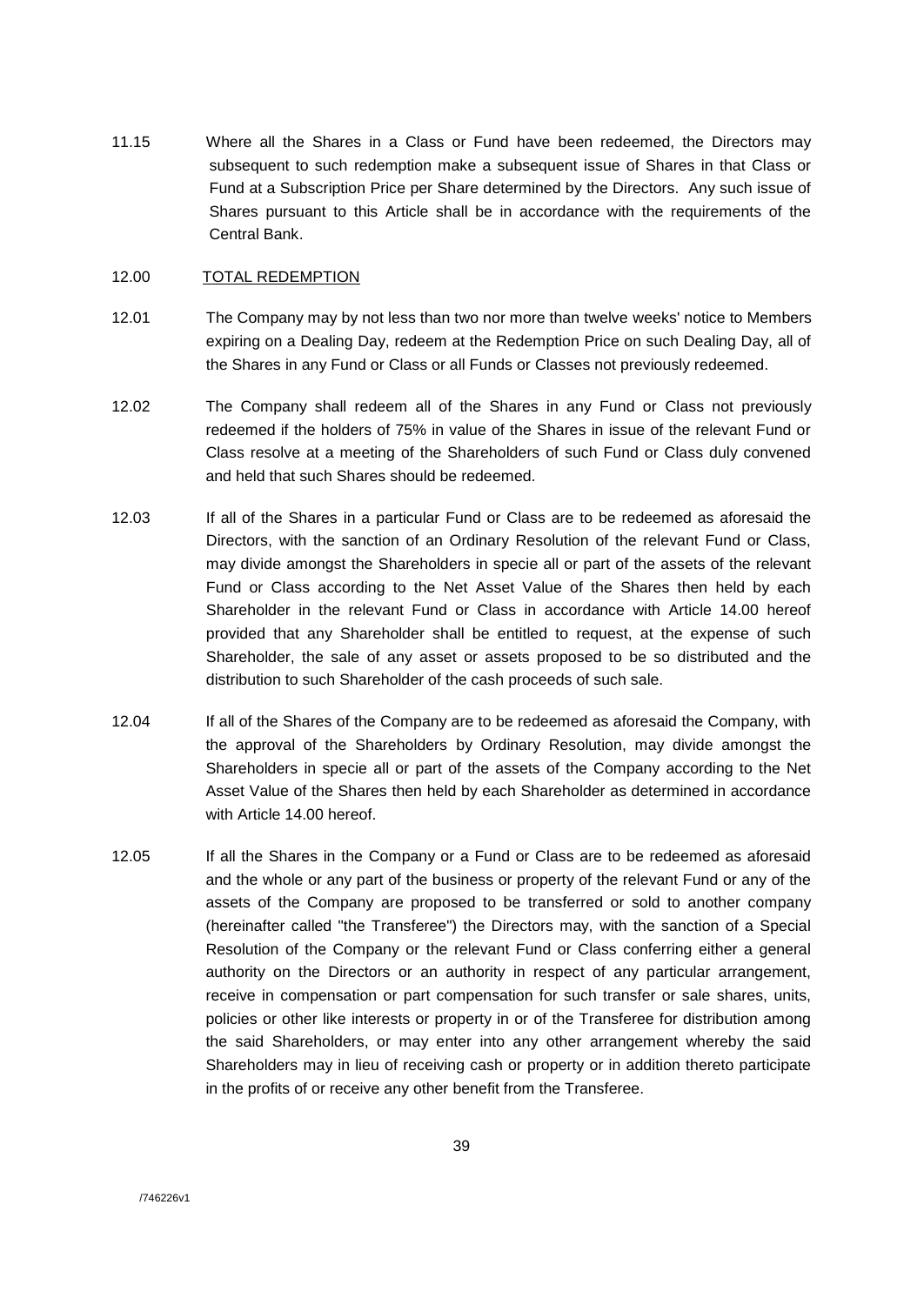12.06 The Non-Participating Shares (or any of them) may be redeemed by the Company at any time after the first issue of Shares is effected after the initial offer period. The redemption price for each Non-Participating Share shall be €1.

## 13.00 CONVERSION OF SHARES

- 13.01 Subject as hereinafter provided and to any restrictions imposed pursuant to these presents a Shareholder of any Fund or Class (the "Original Fund") may request the conversion of all or any Shares held by him into Shares of another Fund or Class or another Class in the same Fund (the "New Fund") either existing or established as provided herein. The Directors may at their discretion impose a minimum conversion amount in relation to any particular Fund or Class or refuse to accept a conversion request without assigning any reason therefor.
- 13.02 A Shareholder may request the conversion of Shares by giving to the Company a notice (hereinafter called "Conversion Notice") in such form and by such time and means as the Directors may from time to time determine together with the relevant share certificate, share warrant or such other evidence of title as the Directors may require provided that the Shares proposed to be converted have a value at the time of conversion not less than the value of the Minimum Subscription for the New Fund or such other amount as may be determined by the Directors from time to time and the Shareholder otherwise satisfies the criteria determined by the Directors for investment in the New Fund.
- 13.03 Following receipt by the Company of a Conversion Notice the conversion of Shares specified in a Conversion Notice shall be effected on a day which is a Dealing Day for the Original Fund and the New Fund or on such other Dealing Days as the Directors may determine PROVIDED THAT the Directors may, in their discretion, accept a conversion request for processing on a Dealing Day notwithstanding that such request may have been received after the time specified from time to time by the Directors for the receipt of conversion requests for such Dealing Day so long as such conversion request is received prior to the Valuation Point for the relevant Dealing Day.
- 13.04 A Shareholder requesting conversion shall not without the written consent of the Company or its authorised agent be entitled to withdraw a Conversion Notice duly made in accordance with this Article except in circumstances in which he would be entitled to withdraw a request for redemption of Shares.
- 13.05 Conversion of Shares specified in a Conversion Notice may, subject to the Regulations, the Notices and these Articles, be effected in such manner as may be determined by the Directors and without prejudice to the generality of the foregoing may be effected by the redemption of Shares of the Original Fund (save that the redemption monies shall not be released to the Shareholder requesting conversion) and the issue of Shares in the New Fund.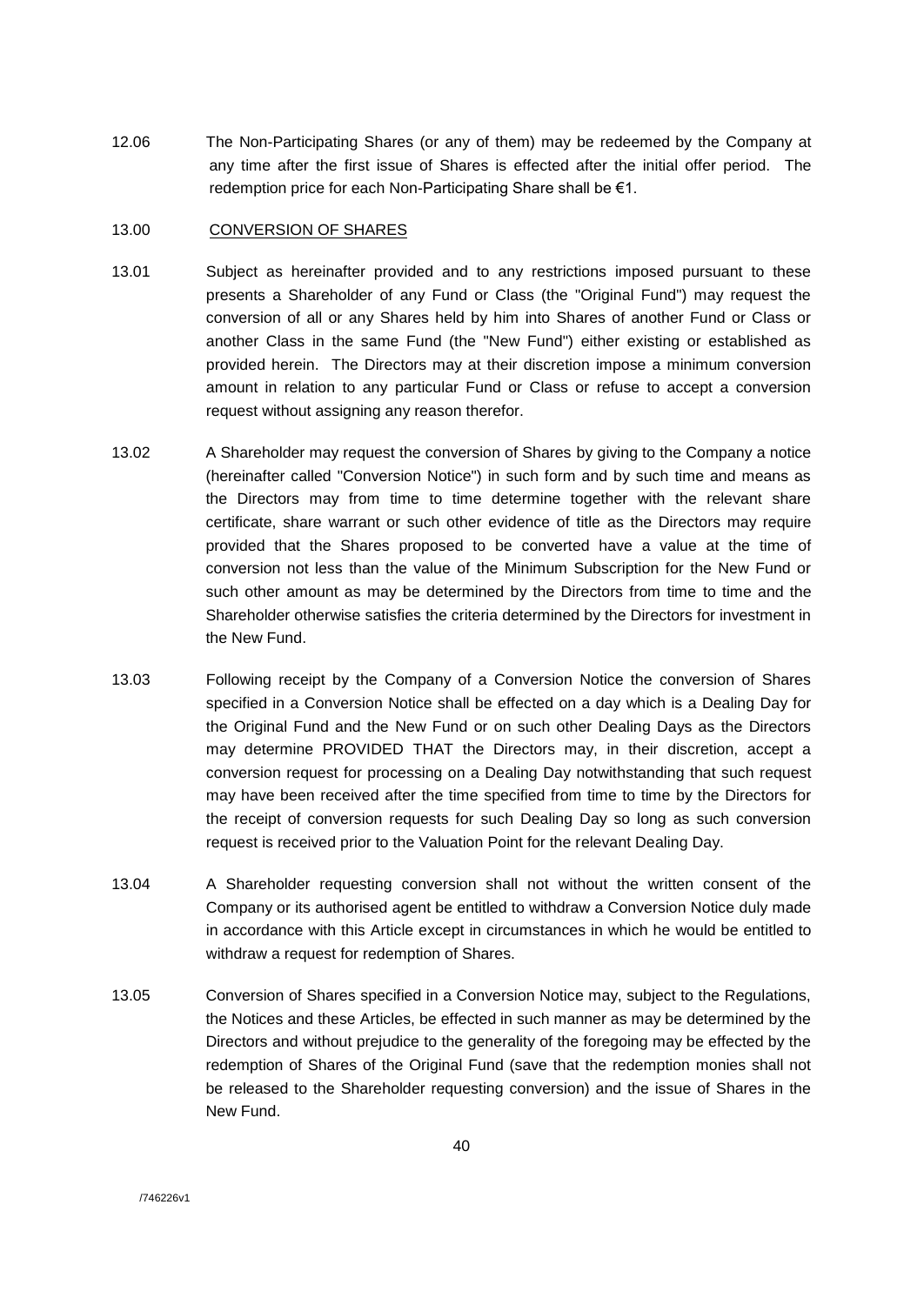13.06 The number of Shares of the New Fund to be issued on conversion shall be determined by the Directors in accordance (or as nearly as may be in accordance) with the following formula:

 $S = (R \times RP \times ER) - F$ 

SP

where:-

- $S =$  the number of Shares of the New Fund that will be issued;
- $R =$  the number of Shares of the Original Fund to be converted;
- RP= the Redemption Price of a Share in the Original Fund at the Valuation Point on the relevant Dealing Day;
- ER= the rate of exchange (if any) determined by the Directors on the relevant Dealing Day as the appropriate rate at which the Base Currency of the Original Fund Shares should be converted into the Base Currency of the New Fund Shares;
- $F =$  a conversion charge (if any) of up to 5% of the value of Shares to be issued in the New Fund.
- SP= the Subscription Price of a Share in the New Fund at the Valuation Point on the relevant Dealing Day.
- 13.07 Upon conversion of Shares as provided for herein the Directors shall cause assets or cash equal to the value of "S" as defined in Article 13.06 to be transferred to the New Fund.
- 13.08 The Directors may charge a fee on the conversion of Shares in any Fund or Class into Shares in another Fund or Class or another Class in the same Fund up to a maximum of 5% of the Subscription Price of Shares to be issued in the New Fund or Class upon conversion of the Shares in the Original Sub-Fund.
- 13.09 Where a conversion request would result in a Shareholder holding a number of Shares in either the Original Fund or the New Fund which would be less than the Minimum Holding for the New Fund, the Directors may, if they think fit, convert the whole of such Shareholder's holding in the Original Fund to Shares in the New Fund or refuse to effect any conversion from the Original Fund.
- 13.10 On conversion of the whole or part only of the Shares comprised in a Certificate, the Directors shall procure the issue of a new Certificate, and, in the case of a conversion of part only of the Shares comprised in a certificate, a balance Certificate free of charge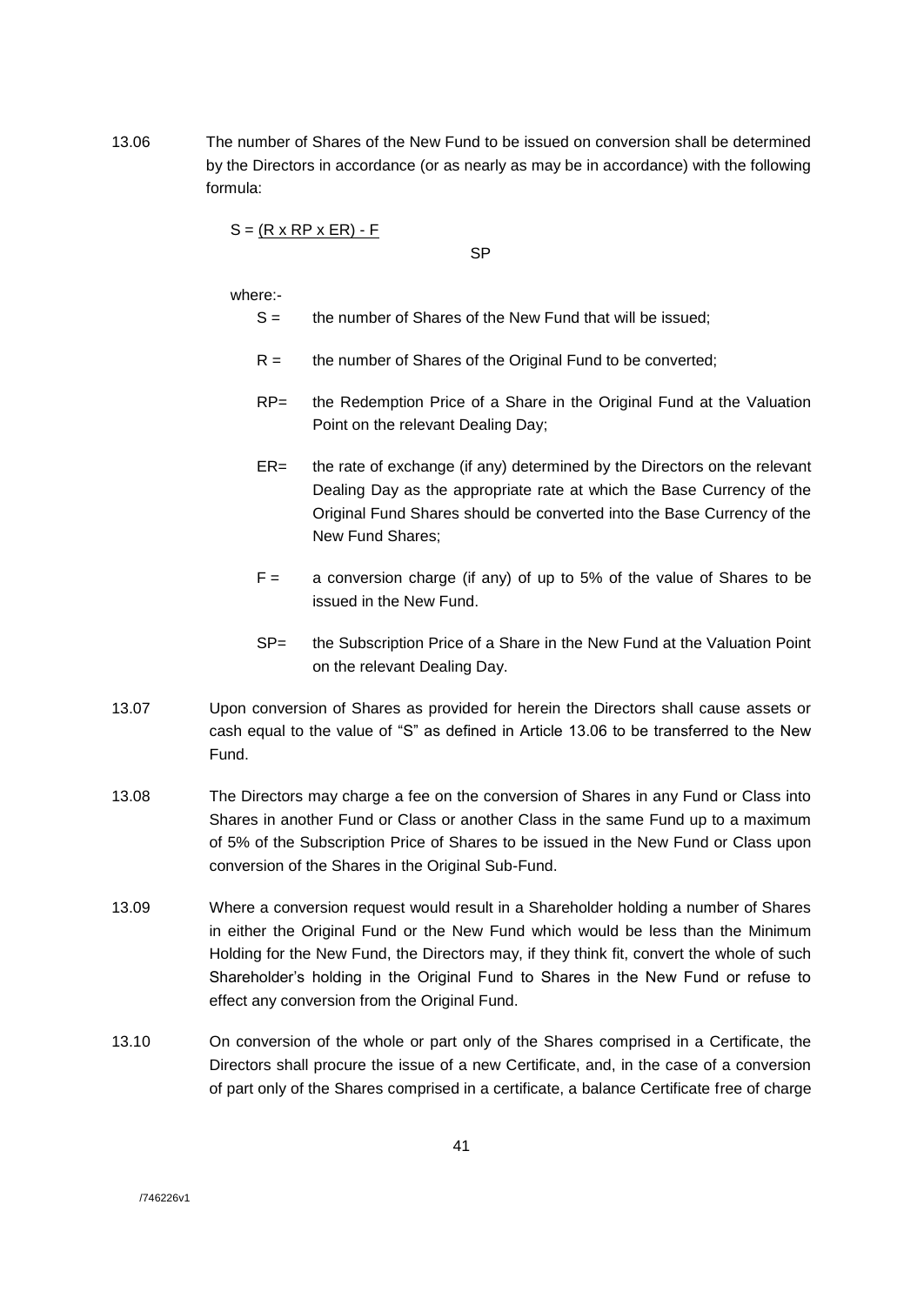in respect of the Shares issued in the New Fund and the remaining Shares held in the Original Fund (if any) to be sent to the Shareholder or as he shall direct.

13.11 Fractions of Shares of the New Fund may be issued on conversion subject to Article 8.08.

### 14.00 DETERMINATION OF NET ASSET VALUE

- 14.01 The Directors shall on or with respect to each Dealing Day determine the Net Asset Value of each Fund or, if there are different Classes within a Fund, attributable to each Class and the Net Asset Value per Share in accordance with the following provisions.
- 14.02 The Net Asset Value of each Fund shall be determined as at the Valuation Point for the relevant Dealing Day by ascertaining the value of the assets of the Fund pursuant to Article 15.01 hereof, having regard to the principles specified in, and making such additions, deductions and adjustments as are appropriate pursuant to Article 15.03 hereof. The Net Asset Value attributable to a Class shall be determined as at the Valuation Point for the relevant Dealing Day by calculating that portion of the Net Asset Value of the relevant Fund attributable to the relevant Class as at the Valuation Point by reference to the number of Shares in issue or deemed to be in issue in each Class on the relevant Dealing Day subject to adjustment to take account of assets and/or liabilities attributable to each Class.
- 14.03 The Net Asset Value per Share shall be determined as at the Valuation Point on or with respect to each Dealing Day by dividing the Net Asset Value of the relevant Fund or attributable to a Class by the number of Shares in issue or deemed to be in issue in such Fund or Class at the Valuation Point.
- 14.04 The Directors may at any time and from time to time temporarily suspend the determination of the Net Asset Value of a Fund or attributable to a Class and the issue, redemption and conversion of Shares in any Fund or Class, in the following instances:
	- (a) during the whole or part of any period (other than ordinary holidays or customary weekends) when any of the Recognised Exchanges on which Investments of the relevant Fund are quoted, listed, traded or dealt are closed or during which dealings therein are restricted or suspended or trading is suspended or restricted;
	- (b) during the whole or part of any period when circumstances outside the control of the Directors exist as a result of which any disposal or valuation by the Company of Investments of the relevant Fund is not reasonably practicable or would be detrimental to the interests of Shareholders or it is not possible to transfer monies involved in the acquisition or disposition of Investments to or from the relevant account of the Company;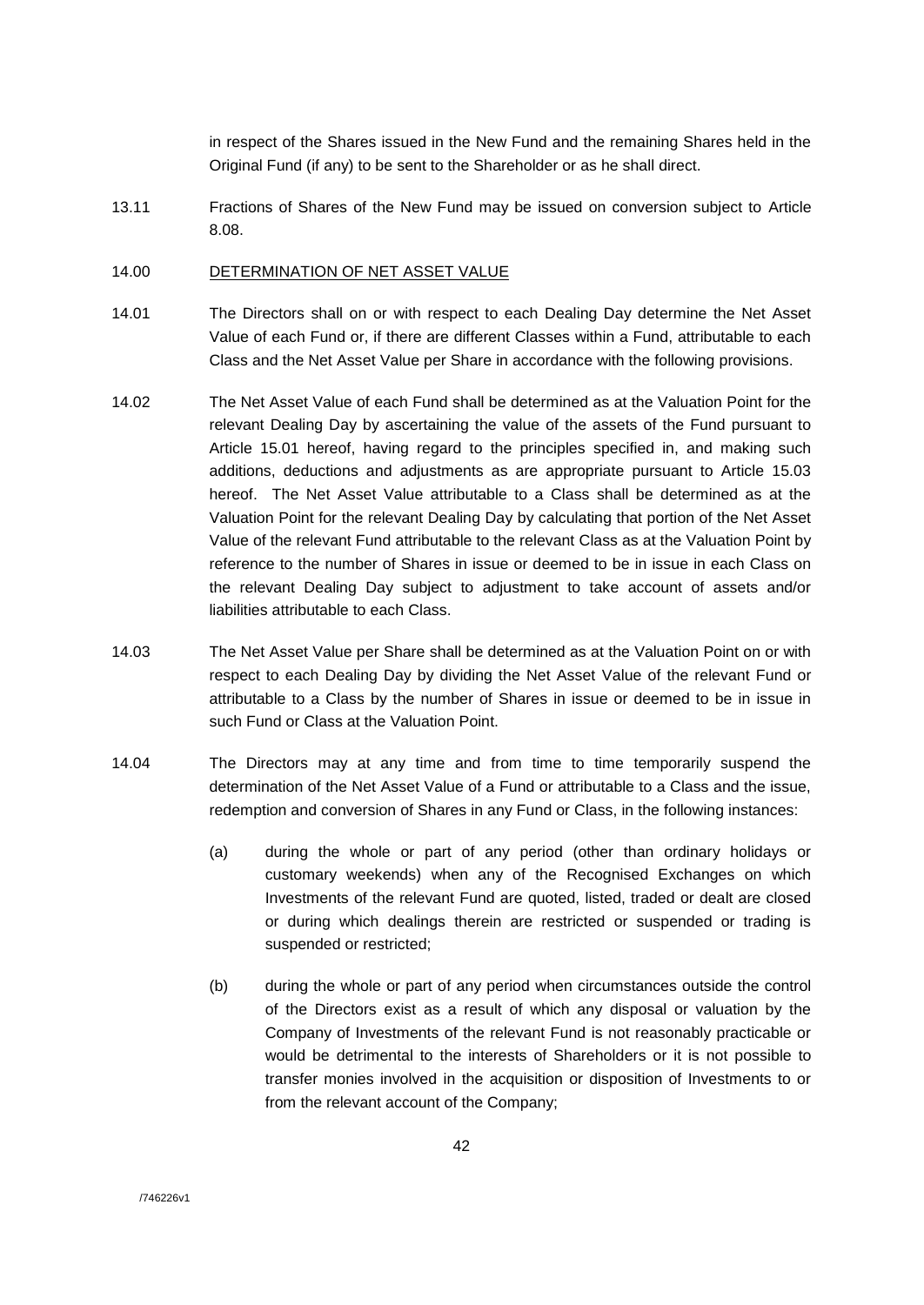- (c) during the whole or part of any period when any breakdown occurs in the means of communication normally employed in determining the value of any of the Investments of the relevant Fund;
- (d) during the whole or part of any period when for any reason the value of any Investments of the relevant Fund cannot be reasonably, promptly or accurately ascertained;
- (e) during the whole or part of any period when subscription proceeds cannot be transmitted to or from the account of any Fund or the Company is unable to repatriate funds required for making redemption payments or when such payments cannot, in the opinion of the Directors, be carried out at normal rates of exchange;
- (f) upon mutual agreement between the Company and the Custodian for the purpose of winding up the Company or terminating any Fund or Class; or
- (g) if any other reason makes it impossible or impracticable to determine the value of a substantial portion of the Investments of the Company or any Fund

and shall temporarily suspend the determination of the Net Asset Value of a Fund or attributable to a Class and the issue, redemption and conversion of Shares in any Fund or Class if directed to do so by the Central Bank.

- 14.05 Notice of any such suspension and notice of the termination of any such suspension shall be published by the Company in such manner as the Directors may deem appropriate to notify the persons likely to be affected thereby and given immediately to the Central Bank and in any event within the Business Day on which such suspension took effect.
- 14.06 The Directors shall ensure that the Net Asset Value per Share is made readily available for the relevant Shareholders.
- 15.00 VALUATION OF INVESTMENTS
- 15.01 The value of the Investments of each Fund shall be determined as at the Valuation Point as follows:-
	- (a) assets listed and regularly traded on a Recognised Exchange and for which market quotations are readily available or traded on over-the-counter markets shall be valued at their last available traded price on the principal exchange or the market for such investment as at the relevant Valuation Point (or, if no last traded price is available, at mid market prices) provided that the value of any investment listed on a Recognised Exchange but acquired or traded at a premium or at a discount outside or off the relevant stock exchange or on an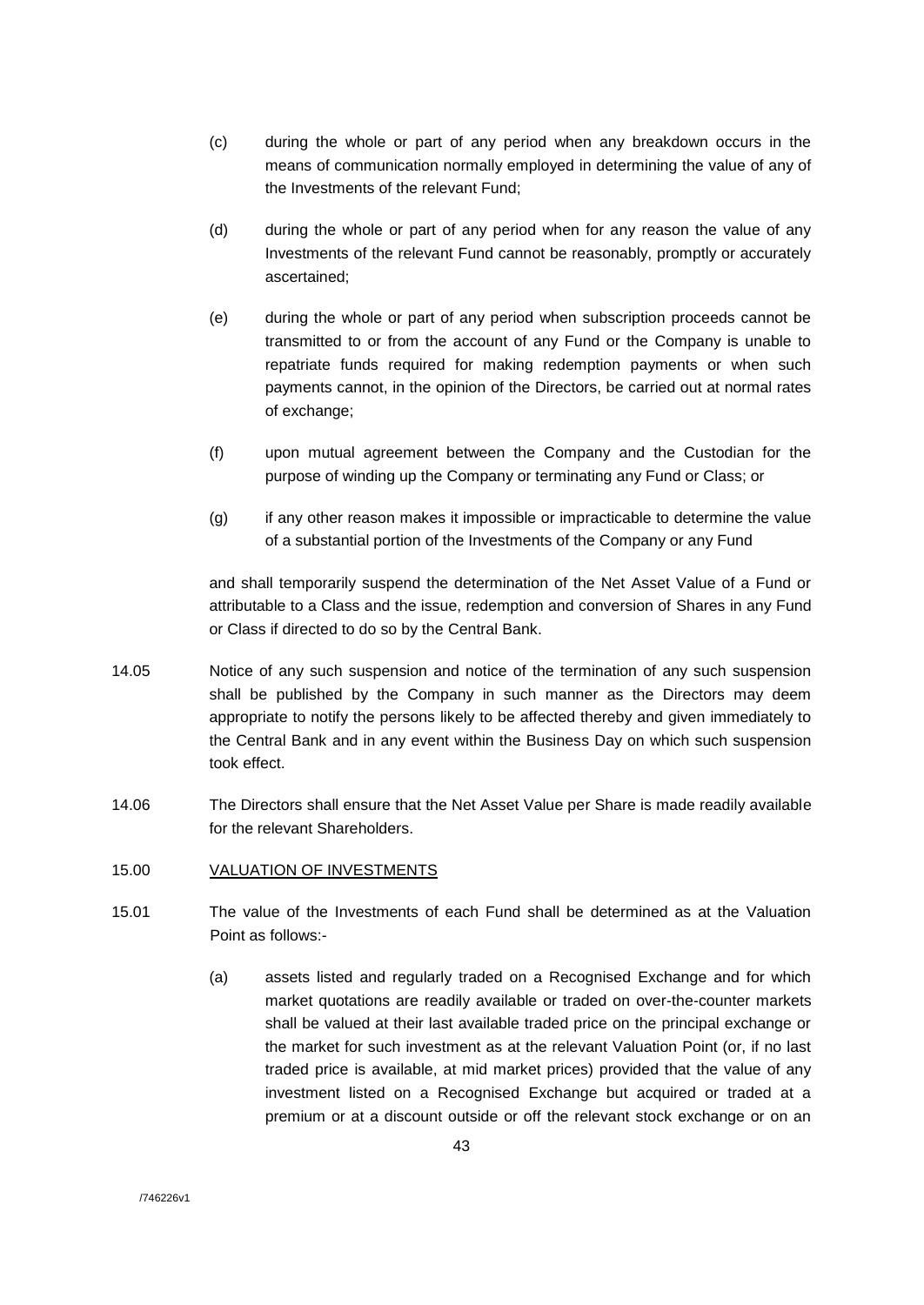over-the-counter market may be valued taking into account the level of premium or discount as at the date of valuation of the investment.

The Directors, in consultation with the Investment Adviser, may adjust or may instruct the Administrator to adjust the value of any such assets if, in relation to currency, marketability and such other considerations as they deem relevant, they consider that such adjustment is required to reflect the fair value thereof.

If for specific assets the latest available prices do not in the opinion of the Directors, in consultation with the Investment Adviser, reflect their fair value, the value shall be calculated with care and in good faith by the Directors or their delegate, approved for such purpose by the Custodian, in consultation with the Investment Adviser with a view to establishing the probable realisation value for such assets as at the relevant Valuation Point;

- (b) if the assets are listed on several Recognised Exchanges, the last available traded price or, if not applicable, mid market price, on the Recognised Exchange which, in the opinion of the Directors, in consultation with the Investment Adviser, constitutes the main market for such assets, will be used. The Directors, in consultation with the Investment Adviser, may as an alternative use the lowest market dealing offer or bid price on the relevant market or exchange. It is the Directors' current intention only to exercise this discretion to preserve the value of the holdings of existing or continuing Shareholders in the event of significant or recurring net subscriptions or redemptions or other market factors affecting the Fund concerned.
- (c) in all cases other than (a) and (b) above the competent person responsible for valuing the assets, which for the Company is the Directors or their delegate (being competent persons and approved for the purpose by the Custodian), in consultation with the Investment Adviser, acting in good faith and in accordance with the procedures described below, shall be approved for that purpose by the Custodian;
- (d) in the event that any of the assets as at the relevant Valuation Point are not listed or dealt on any Recognised Exchange, such assets shall be valued by the Directors or their delegate (being competent people) with care and in good faith and in consultation with the Investment Adviser at the probable realisation value. Such probable realisation value may be determined by using a bid quotation from a broker. Alternatively, the Directors, in consultation with the Investment Adviser may use such probable realisation value as the Investment Adviser or other competent professional appointed by the Directors for such purposes, may recommend provided that the value is approved by the Custodian. Due to the nature of such unquoted assets and the difficulty in obtaining a valuation from other sources, such competent professional may be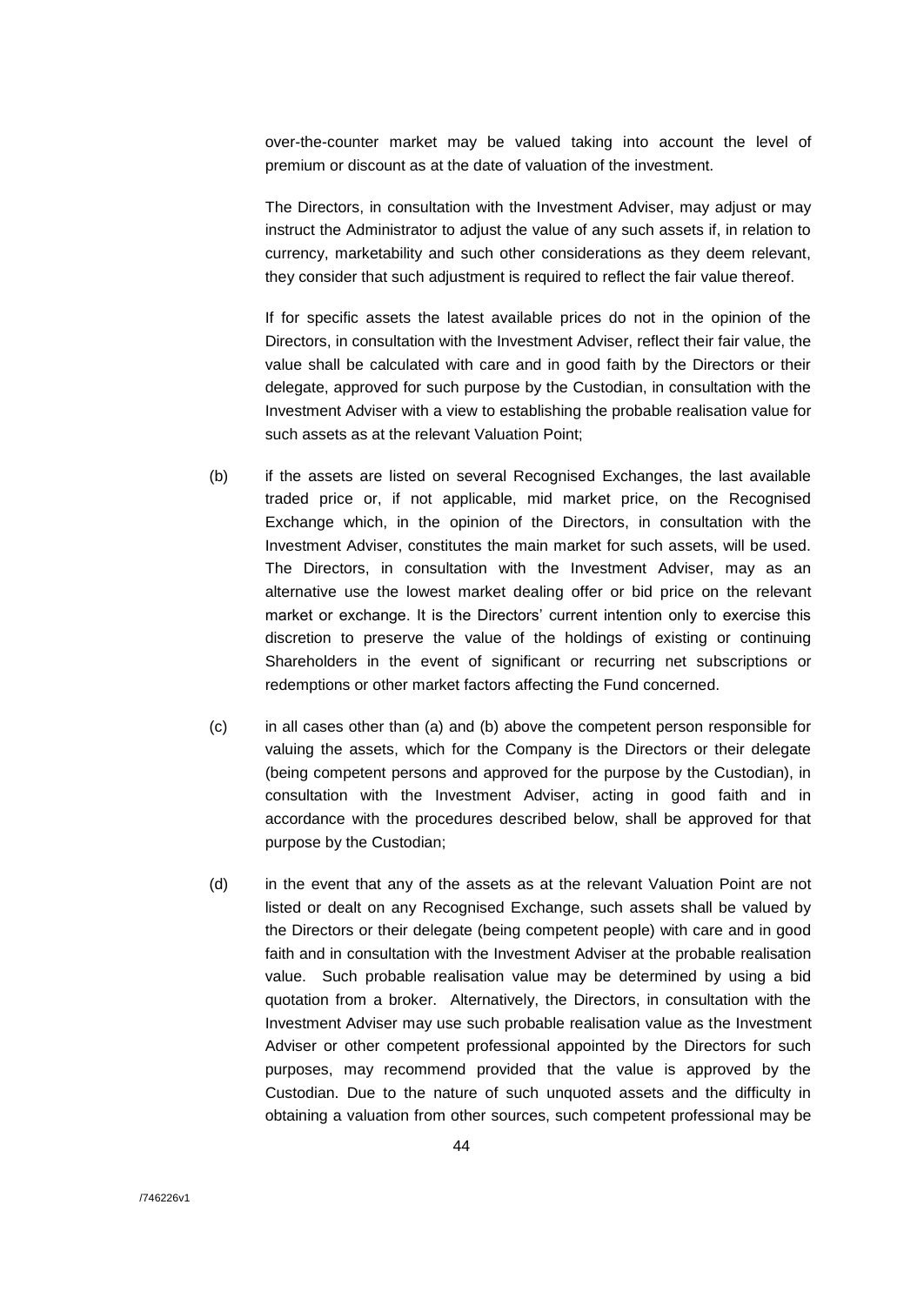related to the Investment Adviser;

- (e) cash and other liquid assets will be valued at their face value with interest accrued, where applicable, as at the relevant Valuation Point;
- (f) units or shares in collective investment schemes (other than those valued pursuant to paragraph (a) or (b) above) will be valued at the latest available net asset value of the relevant collective investment scheme;
- (g) any value expressed otherwise than in the Base Currency of the relevant Fund (whether of an investment or cash) and any borrowing in a currency other than the Base Currency of the relevant Fund will be converted at the rate (whether official or otherwise) which the Administrator deems appropriate in the circumstances;
- (h) derivative instruments dealt in on a market will be valued at the settlement price for such instruments on such market. Where no such settlement price is available, the value of such investments shall be the probable realisation value as determined with care and in good faith by the Directors or such competent person who has been approved for the purpose by the Custodian. Derivative contracts which are not traded on a regulated market will be valued daily, either (i) on the basis of a quotation provided by the relevant counterparty and such valuation shall be approved or verified at least weekly by a party who is approved for the purposes by the Custodian and who is independent of the counterparty; or (ii) by using an alternative valuation provided by a competent person appointed by the Directors (including the Sub-Investment Adviser) approved for the purpose by the Custodian. Where an alternative valuation is used, the Company will follow best practice and adhere to the principles on valuation of OTC investments established by bodies such as IOSCO and AIMA. The valuation obtained by the competent person will be reconciled with the quotation obtained from the relevant counterparty on a monthly basis and where significant differences arise, these must be promptly investigated and reconciled. Notwithstanding the above, forward foreign exchange contracts and interest rate swap contracts may be valued by reference to freely available market quotations.
- (i) In the case of a Fund which is a money market fund the Directors may value any security which (i) has a maturity at issuance of up to and including 397 days; or (ii) has a residual maturity of up to and including 397 days; (iii) undergoes regular yield adjustments in line with money market conditions at least every 397 days; and/or (iv) the risk profile, including credit and interest rate risks corresponds to that of financial instruments which have a maturity of up to and including 397 days or are subject to a yield adjustment at least every 397 days and which in the case of (iii) and (iv) also meet with the final maturity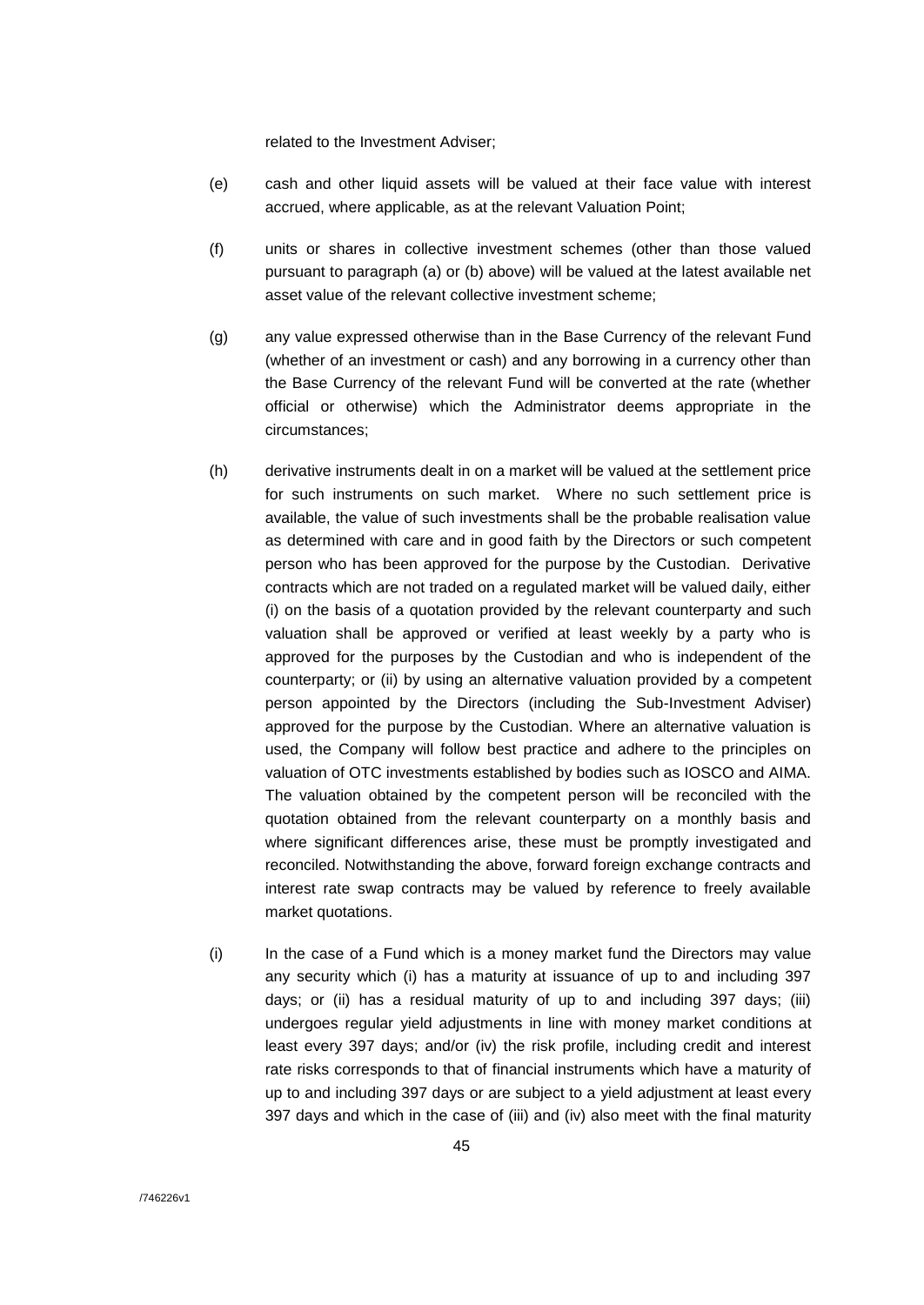requirements of the relevant rating agency, using the amortised cost method of valuation whereby the security is valued at its acquisition cost, adjusted for amortisation of premium or accretion of discount on the securities. The Directors or their delegates shall review or cause a review to be carried out weekly of discrepancies between the market value and the amortised value of the money market instruments and such review will be carried out in accordance with the guidelines of the Central Bank.

- (j) the Directors may use the amortised cost method of valuation to value securities with a residual maturity not exceeding three months and with no specific sensitivity to market parameters include credit risk.
- (k) In the event of it being impossible or incorrect to carry out a valuation of a specific asset in accordance with the valuation rules set out in paragraph (a) to (j) above, or if such valuation is not representative of an asset's fair market value, the Directors (or their delegate) is entitled to use other generally recognised valuation methods in order to reach a proper valuation of that specific asset, provided that any alternative method of valuation is approved by the Custodian.
- 15.02 If the Directors deem it necessary a specific Investment may be valued using an alternative method of valuation approved by the Custodian.
- 15.03 In calculating the value of assets of the Company and each Fund the following principles will apply:
	- (a) the Directors may value the Investments of a Fund (i) at lowest market dealing bid prices where on any Dealing Day the value of all redemption requests received exceeds the value of all applications for Shares received for that Dealing Day or at highest market dealing offer prices where on any Dealing Day the value of all applications for Shares received for that Dealing Day exceeds the value of all redemption requests received for that Dealing Day, in each case in order to preserve the value of the Shares held by existing Shareholders; (ii) at bid and offer prices where a bid and offer value is used to determine the price at which shares are issued and redeemed; or (iii) at mid prices; provided in each case that the valuation policy selected by the Directors shall be applied consistently with respect to the Company and, as appropriate, individual Funds for so long as the Company or Funds as the case may be are operated on a going concern basis.
	- (b) every Share agreed to be issued by the Directors with respect to each Dealing Day shall be deemed to be in issue at the Valuation Point for the relevant Dealing Day and the assets of the relevant Fund shall be deemed to include not only cash and property in the hands of the Custodian but also the amount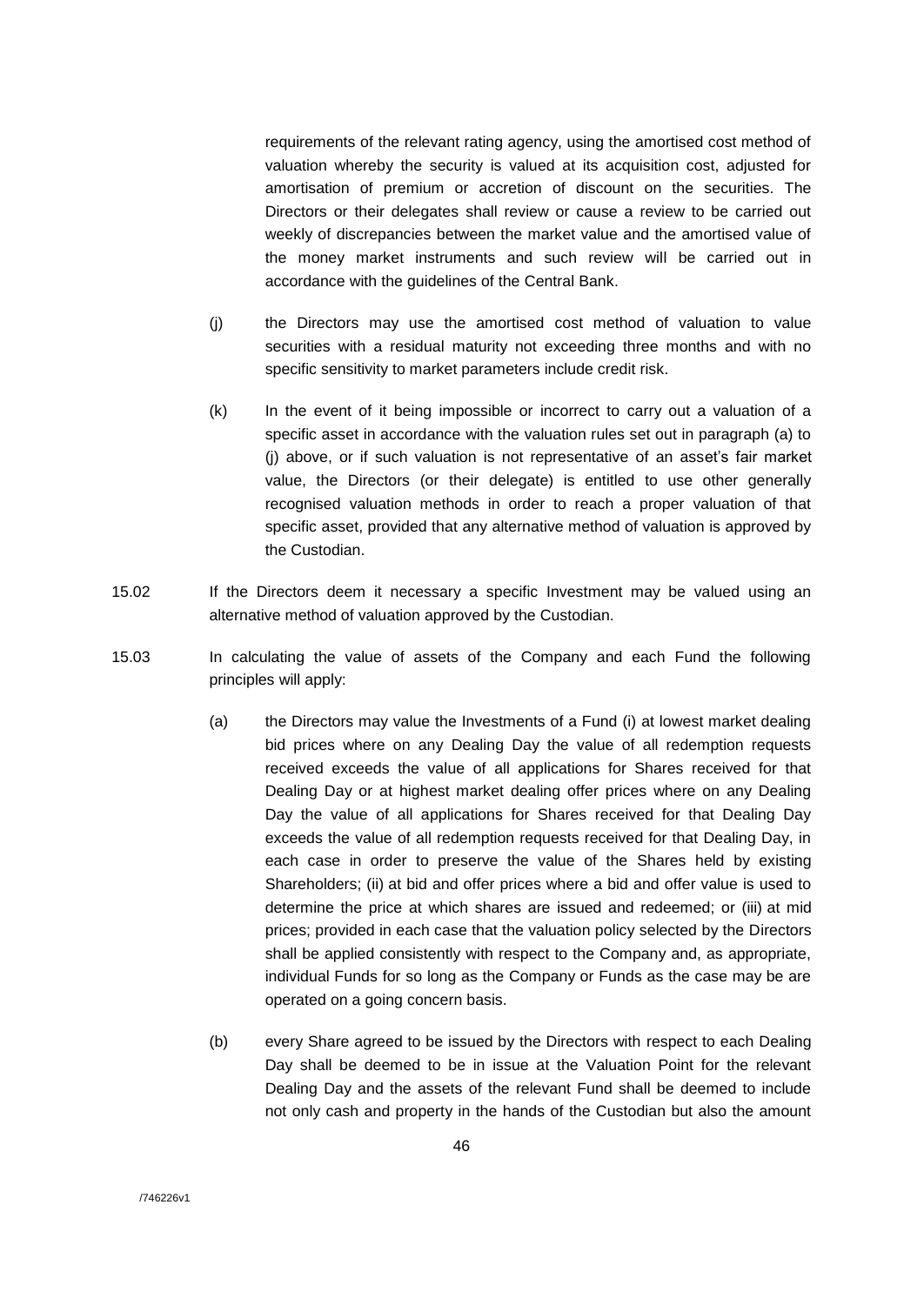of any cash or other property to be received in respect of Shares agreed to be issued after deducting therefrom (in the case of Shares agreed to be issued for cash) or providing for preliminary charges;

- (c) where Investments have been agreed to be purchased or sold but such purchase or sale has not been completed, such Investments shall be included or excluded and the gross purchase or net sale consideration excluded or included as the case may require as if such purchase or sale had been duly completed unless the Directors have reason to believe such purchase or sale will not be completed;
- (d) there shall be added to the assets of the relevant Fund any actual or estimated amount of any taxation of a capital nature which may be recoverable by the Company which is attributable to that Fund;
- (e) there shall be added to the assets of each relevant Fund a sum representing unamortised expenses and a sum representing any interest, dividends or other income accrued but not received unless the Directors are of the opinion that such interest, dividends or other income are unlikely to be paid or received in full in which case the value thereof shall be arrived at after making such discount as the Directors or their delegate (with the approval of the Custodian) may consider appropriate in such case to reflect the true value thereof;
- (f) there shall be added to the assets of each relevant Fund the total amount (whether actual or estimated by the Directors or their delegate) of any claims for repayment of any taxation levied on income or capital gains including claims in respect of double taxation relief; and
- (g) where notice of the redemption of Shares has been received by the Company with respect to a Dealing Day and the cancellation of such Shares has not been completed, the Shares to be redeemed shall be deemed not to be in issue at the Valuation Point and the value of the assets of the relevant Fund shall be deemed to be reduced by the amount payable upon such redemption;
- (h) there shall be deducted from the assets of the relevant Fund:
	- (i) the total amount of any actual or estimated liabilities properly payable out of the assets of the relevant Fund including any and all outstanding borrowings of the Company in respect of the relevant Fund, interest, fees and expenses payable on such borrowings and any estimated liability for tax and such amount in respect of contingent or projected expenses as the Directors consider fair and reasonable as of the relevant Valuation Point;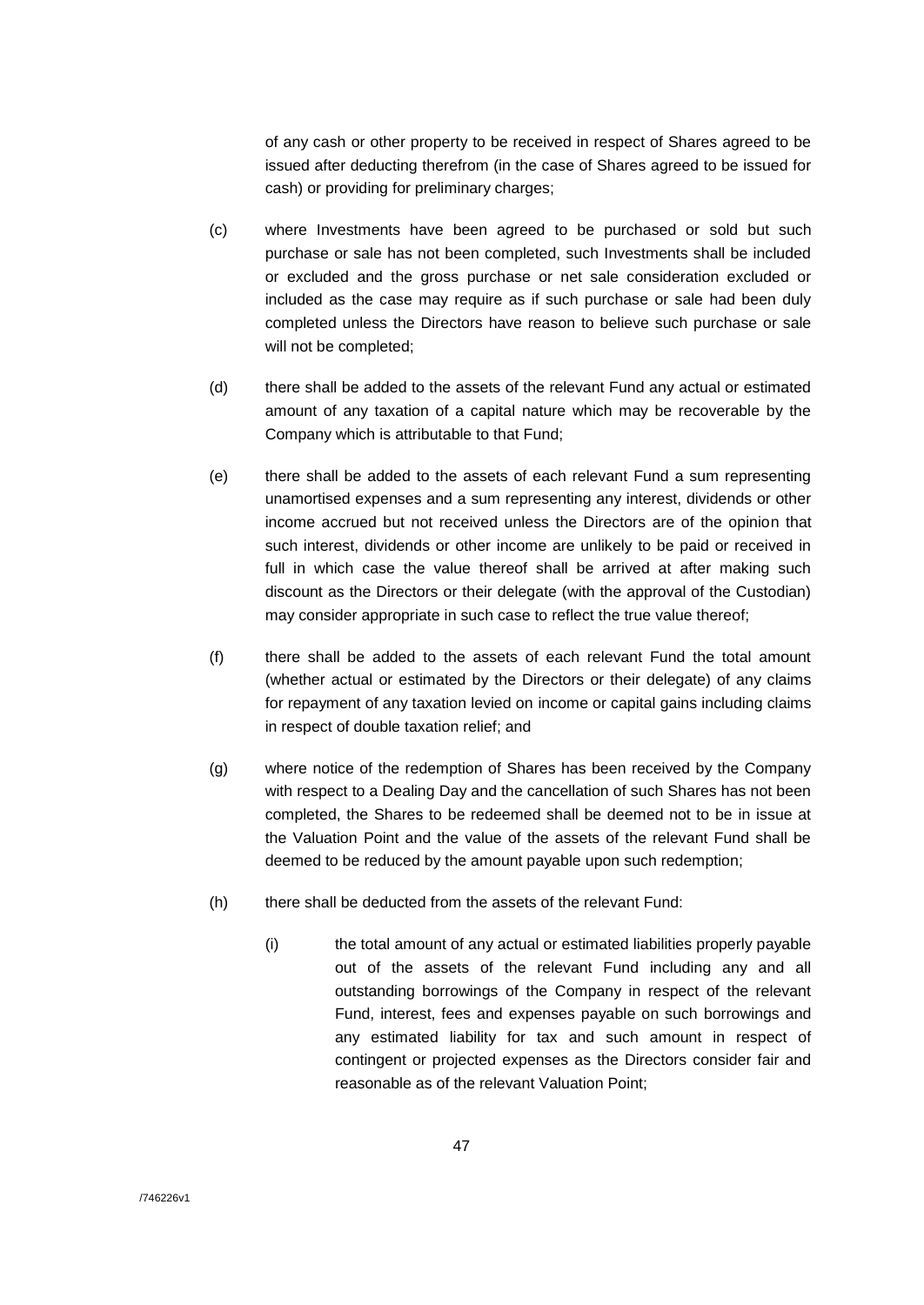- (ii) such sum in respect of tax (if any) on income or capital gains realised on the Investments of the relevant Fund as in the estimate of the Directors will become payable;
- (iii) the amount (if any) of any distribution declared by the Shareholders of the relevant Fund or the Directors pursuant to Article 31.00 hereof but not distributed in respect thereof;
- (iv) the remuneration of the Manager, the Administrator, the Custodian, the Investment Adviser, any Distributor and any other providers of services to the Company accrued but remaining unpaid together with a sum equal to the value added tax chargeable thereon (if any);
- (v) the total amount (whether actual or estimated by the Directors) of any other liabilities properly payable out of the assets of the relevant Fund (including all establishment, operational and ongoing administrative fees, costs and expenses) as of the relevant Valuation Point;
- (vi) an amount as of the relevant Valuation Point representing the projected liability of the relevant Fund in respect of costs and expenses to be incurred by the relevant Fund in the event of a subsequent liquidation;
- (vii) an amount as of the relevant Valuation Point representing the projected liability of the relevant calls on Shares in respect of any warrants issued and/or options written by the relevant Fund or Class of Shares; and
- (viii) any other liability of the type referred to in Article 2.04 hereof.
- 15.04 Without prejudice to Article 24.02 hereof the Directors may delegate any of their powers, authorities and discretions in relation to the determination of the value of any Investment to the Manager, a committee of the Directors or to any other duly authorised person and may delegate the calculation of Net Asset Value in accordance with the requirements of the Notices. In the absence of negligence, fraud or wilful default every decision taken by the Directors or any committee of the Directors or by the Manager or any duly authorised person on behalf of the Company in determining the value of any Investment or calculating the Net Asset Value shall be final and binding on the Company and on present, past or future Shareholders.

# 16.00 TRANSFER AND TRANSMISSION OF SHARES

16.01 The transfer of Shares shall be effected in accordance with the following provisions.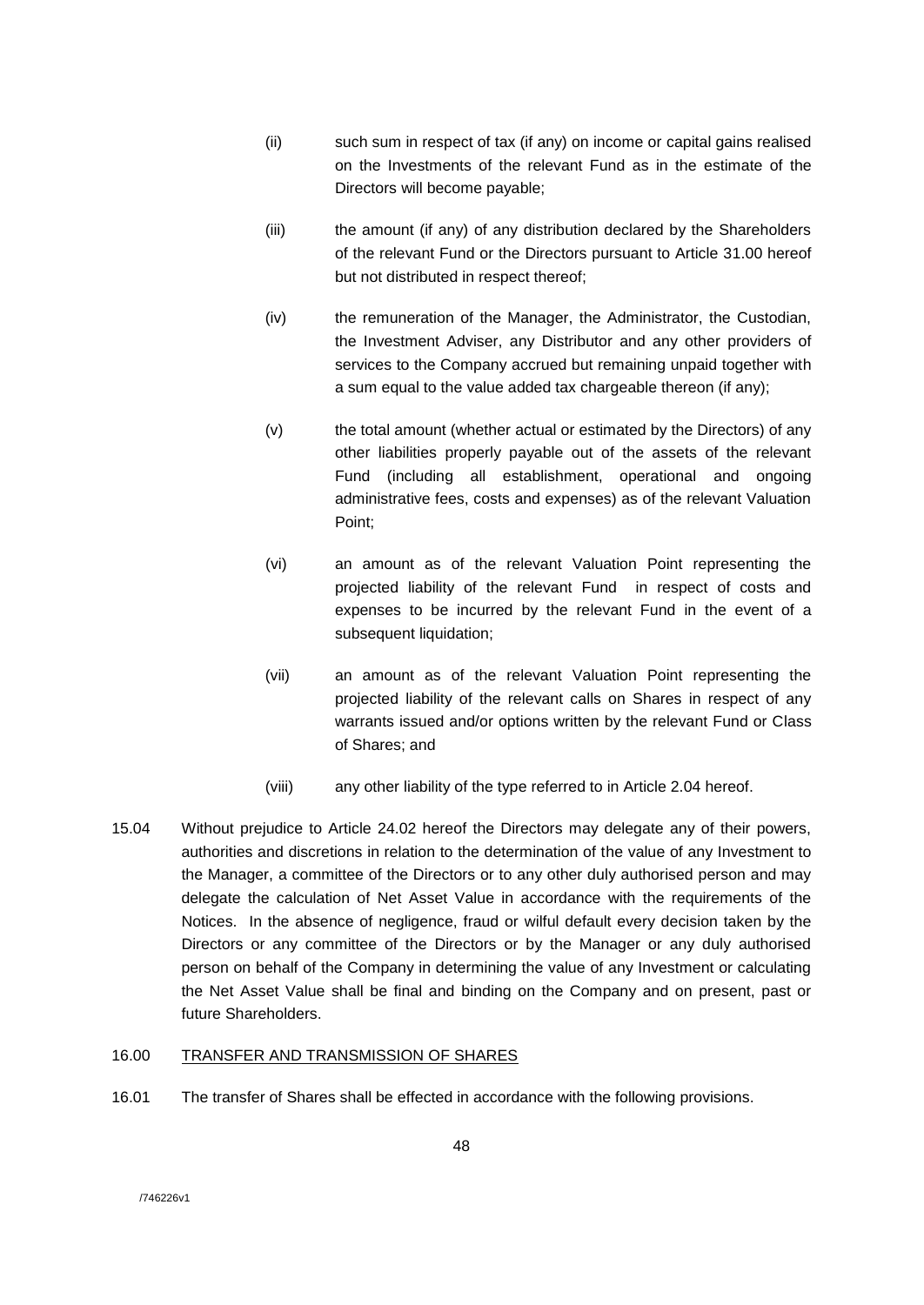- 16.02 (a) The transfer of Shares may be effected in writing in any usual or common form, signed by or on behalf of the transferor and every transfer shall state the full name and address of the transferor and transferee.
	- (b) Shares evidenced by a share warrant may be transferred only to a Recognised Custodian and such transfer may be effected either in accordance with Article 16.02(a) hereof or by delivery to a recognised custodian.
	- (c) The Directors may from time to time specify a fee for the registration of instruments of transfer provided that the maximum fee may not exceed 5% of the Net Asset Value of the Shares the subject matter of the transfer on the Dealing Day immediately preceding the date of the transfer and which may be retained for the sole use and benefit of the Company or the Manager or the Distributor as the Directors in their absolute discretion may determine.
- 16.03 The transferor shall be deemed to remain the holder of the Share until the name of the transferee is entered in the Register in respect thereof.
- 16.04 (a) The Directors may decline to register any transfer of a Share if:
	- (i) in consequence of such transfer the transferor or the transferee would hold a number of Shares less than the Minimum Holding or the transferee would hold less than the Minimum Subscription;
	- (ii) all applicable taxes and/or stamp duties have not been paid in respect of the instrument of transfer;
	- (iii) the instrument of transfer is not deposited at the Office or such other place as the Directors may reasonably require, accompanied by the Certificate for the Shares to which it relates, such evidence as the Directors may reasonably require to show the right of the transferor to make the transfer, such relevant information and declarations as the Directors may reasonably require from the transferee including, without limitation, information and declarations of the type which may be requested from an applicant for Shares in the Company and such fee as may from time to time be specified by the Directors for the registration of any instrument of transfer; or
	- (iv) they are aware or reasonably believe the transfer would result in the beneficial ownership of such Shares by a person in contravention of any restrictions on ownership imposed by the Directors or might result in legal, regulatory, pecuniary, taxation or material administrative disadvantage to the relevant Fund or Class or Shareholders as a whole.
	- (b) The Directors shall decline to register a transfer of Shares by a Shareholder who is the bearer of a share warrant unless the transferee is a Recognised Custodian.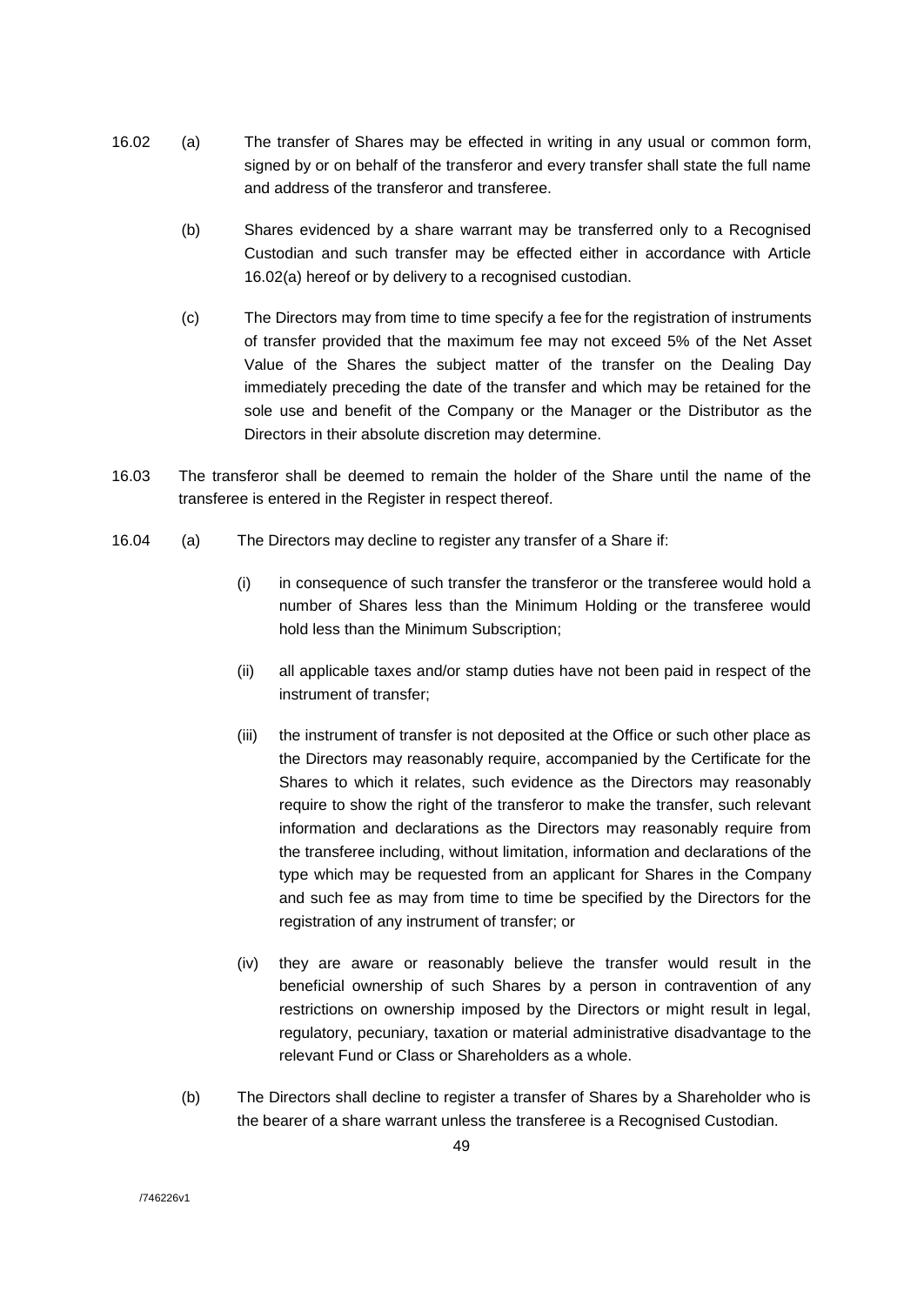- 16.05 The registration of transfers may be suspended for such periods as the Directors may determine provided always that each registration may not be suspended for more than 30 days.
- 16.06 If the Directors decline to register a transfer of any Share they shall, within two months after the date on which the transfer was lodged with the Company, send to the transferee notice of the refusal.
- 16.07 All instruments of transfer which shall be registered shall be retained by the Company, but any instrument of transfer which the Directors may decline to register shall (except in the case of fraud) be returned to the person depositing the same.
- 16.08 In the case of the death of a Member, the survivors or survivor where the deceased was a joint holder and the executors or administrators of the deceased where he was a sole or surviving holder, shall be the only person(s) recognised by the Company as having title to his interest in the Shares, but nothing in this Article shall release the estate of the deceased Member whether sole or joint from any liability in respect of any Share solely or jointly held by him.
- 16.09 Any guardian of an infant Shareholder and any guardian or other legal representative of a Shareholder under legal disability and any person entitled to a Share in consequence of the death, insolvency or bankruptcy of a Shareholder shall, upon producing such evidence of his title as the Directors may require, have the right either to be registered himself as the holder of the Share or to make such transfer thereof as the Shareholder could have made, but the Directors shall have the same right to refuse or suspend registration as they would have had in the case of a transfer of the Share by the Shareholder.
- 16.10 A person so becoming entitled to a Share in consequence of the death, insolvency or bankruptcy of a Shareholder shall have the right to receive and may give a discharge for all moneys payable or other advantages due on or in respect of the Share, but shall not be entitled to receive notice of or to attend or vote at meetings of the Company, nor, save as aforesaid, to any of the rights or privileges of a Shareholder unless and until he shall be registered as a Shareholder in respect of the Share PROVIDED ALWAYS that the Directors may at any time give notice requiring any such person to elect either to be registered himself or to transfer the Share and if the notice is not complied with within ninety days the Directors may thereafter withhold all moneys payable or other advantages due in respect of the Share until the requirements of the notice have been complied with.
- 16.11 If the Company is required to deduct, withhold or account for tax including any penalties and interest thereon upon the transfer of Shares by a Shareholder the provisions of Article 11.13 hereof shall apply mutatis mutandis as if repeated in full herein.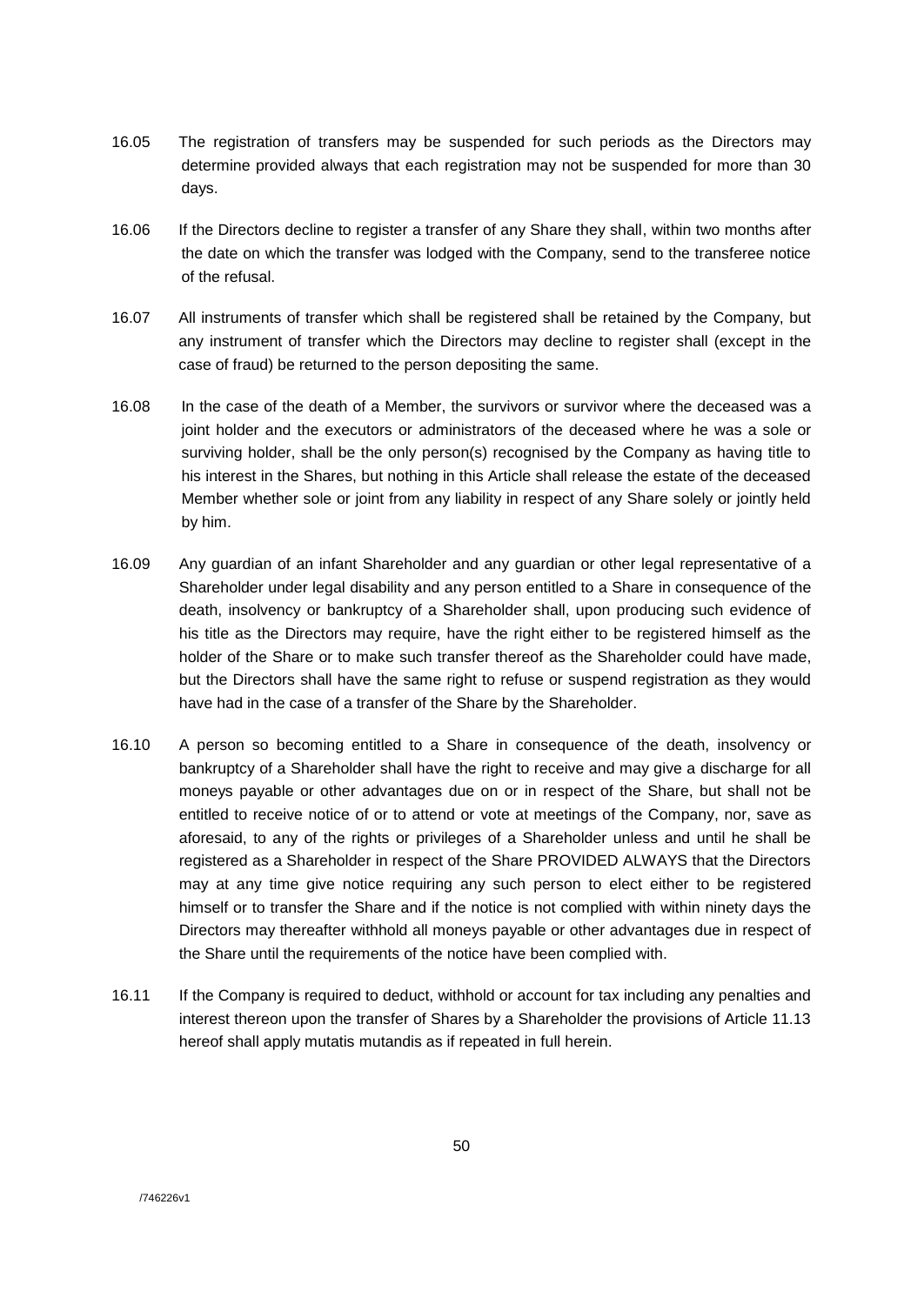### 17.00 INVESTMENT OBJECTIVES

- 17.01 (a) The Company and each Fund may invest only in those Investments permitted by the Regulations and the Notices subject to the limitations and restrictions set out in the Regulations and the Notices and any derogations therefrom permitted by the Central Bank.
	- (b) With the exception of permitted investments in unlisted securities and over the counter derivative instruments investment by the Company and each Fund in securities or financial derivative instruments will be made only in securities or financial derivative instruments which are listed or traded on a Recognised Exchange listed in the Prospectus.
	- (c) The specific investment objectives and policies of each Fund will be set out in the relevant Supplement to the Prospectus and will be formulated by the Directors at the time of the creation of the relevant Funds.
	- (d) Subject to authorisation by the Central Bank each Fund may invest up to 100% of its assets in transferable securities and money market instruments issued or guaranteed by any Member State, its local authorities, non-Member State or public international bodies of which one or more Member States are members, drawn from the following list,

OECD Member Country

European Investment Bank

European Bank for Reconstruction & Development

International Finance Corporation

International Monetary Fund

Euratom

The Asian Development Bank

Council of Europe

Eurofima

African Development Bank

The World Bank

The International Bank for Reconstruction & Development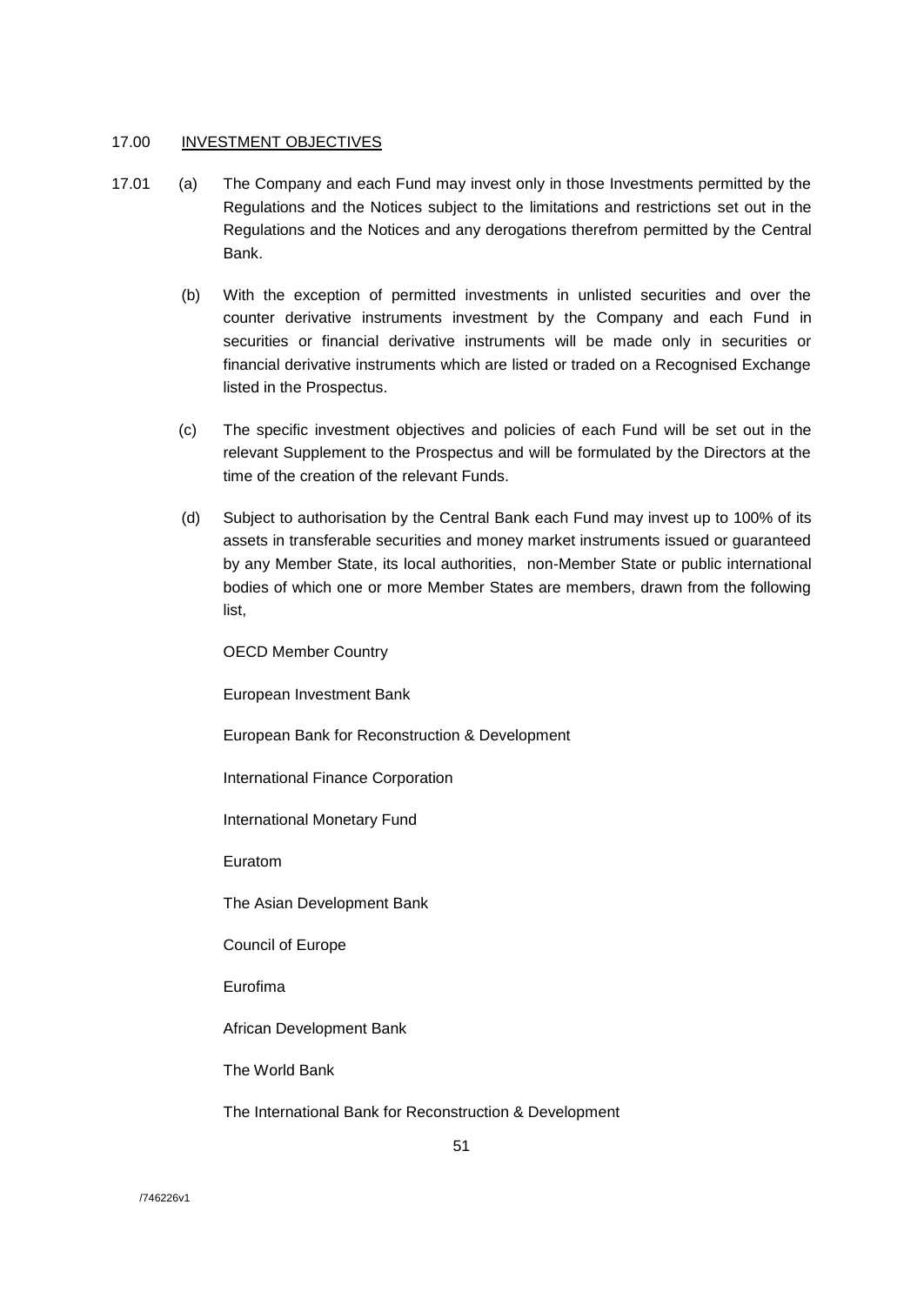The Inter American Development Bank

European Union

European Central Bank

- US Federal National Mortgage Association
- US Federal Home Loan Mortgage Corporation
- US Government National Mortgage Association
- US Student Loan Marketing Association
- US Federal Home Loan Bank
- US Federal Farm Credit Bank
- US Tennessee Valley Authority.

provided that if more than 35% of the assets of a Fund is invested in such securities, the Fund must hold securities from at least six different issues with securities from any one issue not exceeding 30% of the total assets of the relevant Fund.

- (e) The Company or a Fund may for the purposes and under the conditions specified in the Regulations and the Notices own all the issued share capital of any private company, which in the interests of Shareholders the Directors consider it necessary or desirable for the Company to incorporate or acquire or utilise in connection with the Company or a Fund. All assets and shares of such a company will be held by the Custodian or its sub-custodian or nominee.
- 17.02 The Company and each Fund may employ derivative instruments and techniques and instruments for the purposes of investment and efficient portfolio management and the Company and each Fund and each Class may employ derivative instruments and techniques and instruments intended to provide protection against exchange risks in each case under the conditions and within the limits laid down from time to time by the Central Bank.
- 17.03 For the purpose of providing margin or collateral in respect of transactions in and the use of derivative instruments and techniques and instruments, the Company shall be entitled:-
	- (a) to transfer, deposit, mortgage, charge or encumber any Investments forming part of the Company or the relevant Fund;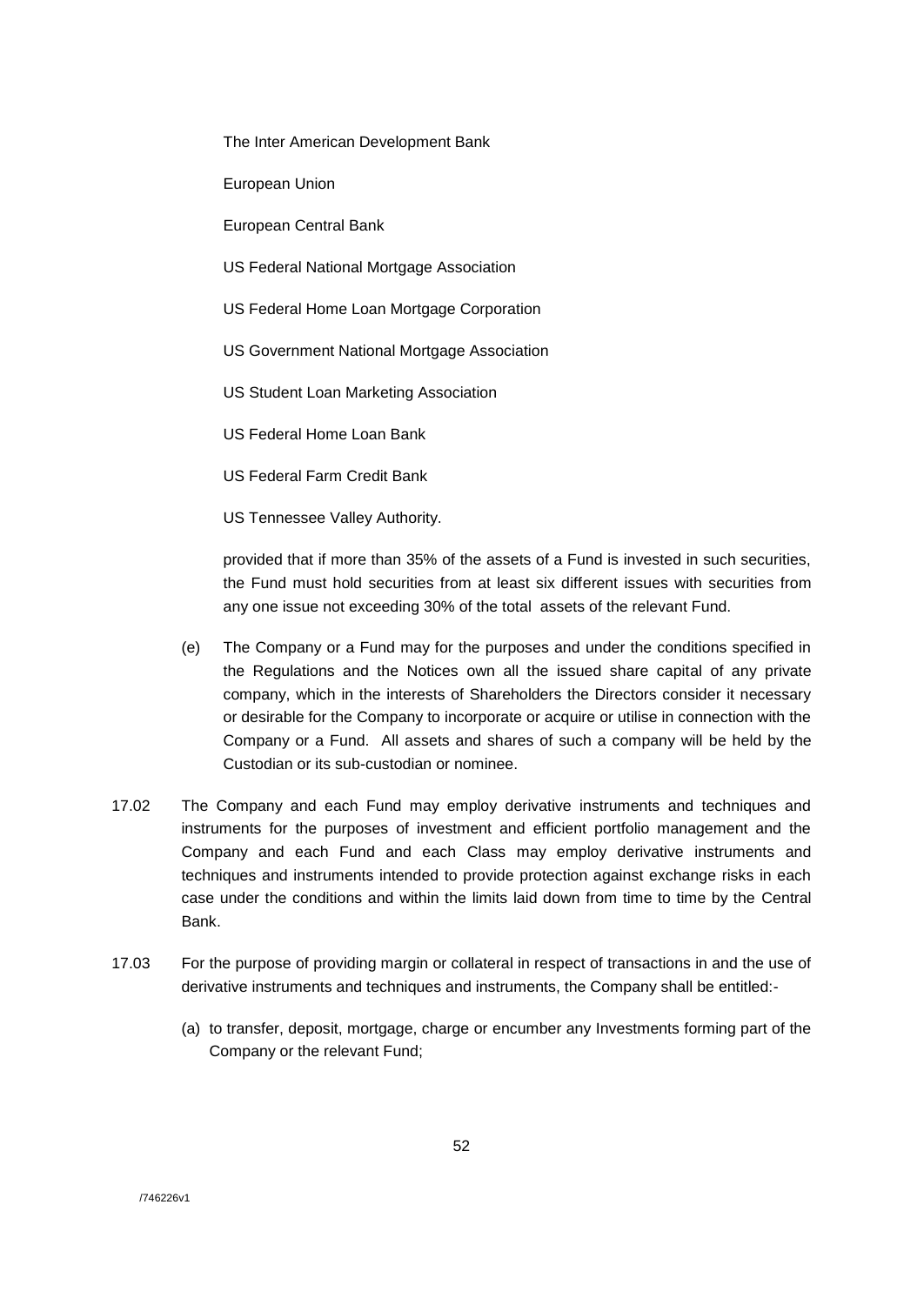- (b) to vest any such Investments in the relevant Recognised Exchange or market or any company controlled by such Recognised Exchange or market and used for the purpose of receive margin and/or cover or in a nominee of the Custodian; and/or
- (c) to give or obtain the guarantee of a bank (and to provide any necessary countersecurity therefor) and deposit such guarantee or cash, with a Recognised Exchange or counterparty or any company controlled by such Recognised Exchange or counterparty and used for the purpose of receiving margin and/or cover.
- 17.04 A Fund may in accordance with the requirements of the Central Bank replicate the composition of a stock or debt securities index which is recognised by the Central Bank.
- 17.05 A Fund may hold ancillary liquid assets.
- 17.06 No more than 10% of a Fund's assets may be invested in aggregate in units of other collective investment undertakings except as otherwise provided in the relevant Supplement for a Fund.
- 17.07 The Company may, in accordance with the requirements of the Central Bank, create a new Fund as a feeder fund pursuant to the provisions of the UCITS Regulations ("Feeder Fund"). A Feeder Fund is a Fund which has been approved by the Central Bank to invest at least 85% of its assets in the units of another UCITS fund, by way of derogation from the provisions of the UCITS Regulations. The Company may convert any Fund to a Feeder Fund in accordance with the requirements of the Central Bank and with the sanction of a Special Resolution of the Shareholders of the relevant Fund.

### 18.00 GENERAL MEETINGS

- 18.01 All general meetings of the Company shall be held in Ireland.
- 18.02 The Company shall in each year hold a general meeting as its annual general meeting in addition to any other meeting in that year. Not more than fifteen months shall elapse between the date of one annual general meeting of the Company and that of the next PROVIDED THAT so long as the Company holds its first annual general meeting within eighteen months of its incorporation it need not hold it in the year of its incorporation or in the following year.
- 18.03 All general meetings (other than annual general meetings) shall be called extraordinary general meetings.
- 18.04 The Directors may call an extraordinary general meeting whenever they think fit and extraordinary general meetings shall be convened on such requisition and in such manner as provided by the Act.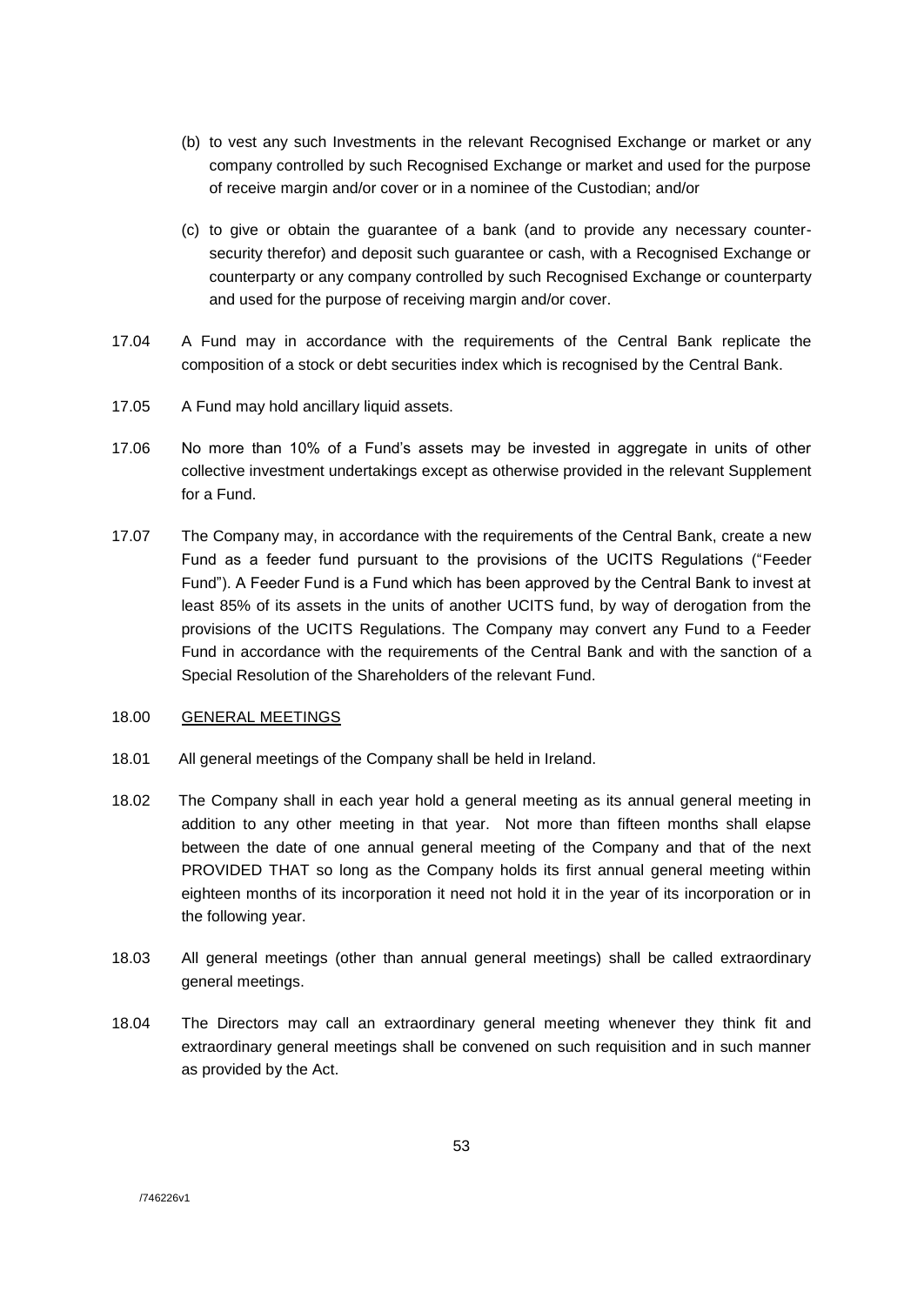#### 19.00 NOTICE OF GENERAL MEETINGS

- 19.01 Subject to the provisions of the Act permitting a general meeting to be called by shorter notice, an annual general meeting and an extraordinary general meeting called for the passing of a Special Resolution shall be called by not less than twenty-one Clear Days' notice and all other extraordinary general meetings shall be called by at least fourteen Clear Days' notice which, in each case, shall specify the place the day and the hour of the meeting and in the case of special business the general nature of such business and in the case of an annual general meeting that the meeting is an annual general meeting and shall be given in the manner hereinafter provided to such persons as are under these presents or the conditions of issue of the Shares held by them entitled to receive notices from the Company.
- 19.02 The Directors, the Manager, the Investment Adviser, the Administrator, the Auditors and the Custodian shall be entitled to receive notice of and attend and speak at any general meeting of the Company.
- 19.03 In every notice calling a meeting of the Company, there shall appear with reasonable prominence a statement that a Member entitled to attend and vote is entitled to appoint one or more proxies to attend, speak and vote instead of him and that a proxy need not also be a Member.
- 19.04 The accidental omission to give notice to or the non-receipt of notice by any person entitled to receive notice shall not invalidate the proceedings at any general meeting.
- 19.05 Where, by any provision contained in the Acts, extended notice is required of a resolution, the resolution shall not be effective (except where the Directors of the Company have resolved to submit it) unless notice of the intention to move it has been given to the Company not less than twenty-eight days (or such shorter period as the Acts permit) before the meeting at which it is moved, and the Company shall give to the Members notice of any such resolution as required by and in accordance with the provisions of the Acts.

## 20.00 PROCEEDINGS AT GENERAL MEETINGS

- 20.01 All business shall be deemed special that is transacted at an extraordinary general meeting, and also all business that is transacted at an annual general meeting with the exception of the consideration of the accounts and balance sheet and the reports of the Directors and Auditors and the appointment and the fixing of the remuneration of the Auditors.
- 20.02 No business shall be transacted at any general meeting unless a quorum is present. Subject to Article 5.03, two Members present either in person or by proxy shall be a quorum for a general meeting. A representative of a corporation authorised pursuant to Article 21.13 of these presents and present at any meeting of the Company or at any meeting of a Fund or Class of Shareholders shall be deemed to be a Member for the purpose of constituting a quorum.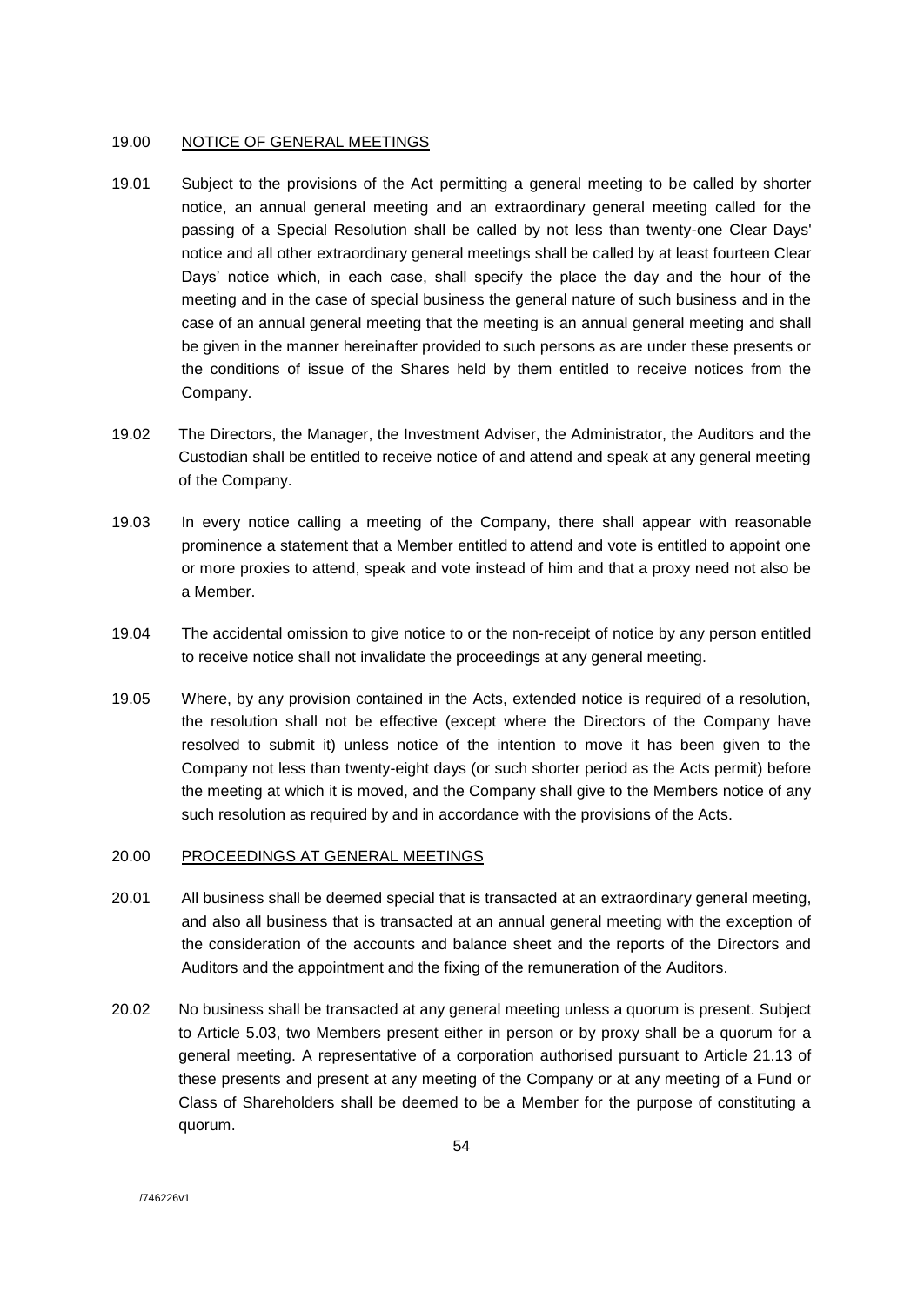- 20.03 If within half an hour after the time appointed for a meeting a quorum is not present, the meeting, if convened on the requisition of or by Shareholders, shall be dissolved. In any other case it shall stand adjourned to the same day in the next week, at the same time and place or to such other day and at such other time and place as the Directors may determine and if at the adjourned meeting a quorum is not present within half an hour from the time appointed for the meeting, the Members present shall be a quorum.
- 20.04 The chairman, if one has been appointed or, if he is absent, the deputy chairman of the Directors, or failing him, some other Director nominated by the Directors shall preside as chairman at every general meeting of the Company, but if at any meeting neither the chairman nor the deputy chairman nor such other Director is present within fifteen minutes after the time appointed for holding the meeting, or if none of them be willing to act as chairman, the Directors present shall choose some Director present to be chairman, or if no Directors are present, or if all the Directors present decline to take the chair, the Members present shall choose some Member present to be chairman.
- 20.05 The chairman may with the consent of any meeting at which a quorum is present (and shall if so directed by the meeting) adjourn the meeting from time to time and from place to place but no business shall be transacted at any adjourned meeting except business which might lawfully have been transacted at the meeting from which the adjournment took place. When a meeting is adjourned for 30 days or more ten Clear Days' notice at least specifying the place, the day and the hour of the adjourned meeting, shall be given as in the case of the original meeting but it shall not be necessary to specify in such notice the nature of the business to be transacted at the adjourned meeting. Save as aforesaid, it shall not be necessary to give any notice of an adjournment or of the business to be transacted at an adjourned meeting.
- 20.06 At any general meeting, a resolution put to the vote of the meeting shall be decided on a show of hands unless before or upon the declaration of the result of the show of hands a poll is demanded by the chairman or by at least two Members present in person or by proxy or any Shareholder or Shareholders present in person or by proxy representing at least one tenth of the Shares in issue having the right to vote at the meeting. Unless a poll is so demanded, a declaration by the chairman that a resolution has been carried, or carried unanimously, or by a particular majority, or lost, or not carried by a particular majority, and an entry to that effect in the book containing the minutes of the proceedings of the Company shall be conclusive evidence of the fact without proof of the number or proportion of the votes recorded in favour of or against such resolution.
- 20.07 If a poll is duly demanded, it shall be taken in such manner and at such place as the chairman may direct (including the use of ballot or voting papers or tickets) and the result of a poll shall be deemed to be the resolution of the meeting at which the poll was demanded.
- 20.08 The chairman may, in the event of a poll, appoint scrutineers and may adjourn the meeting to some place and time fixed by him for the purpose of declaring the result of the poll.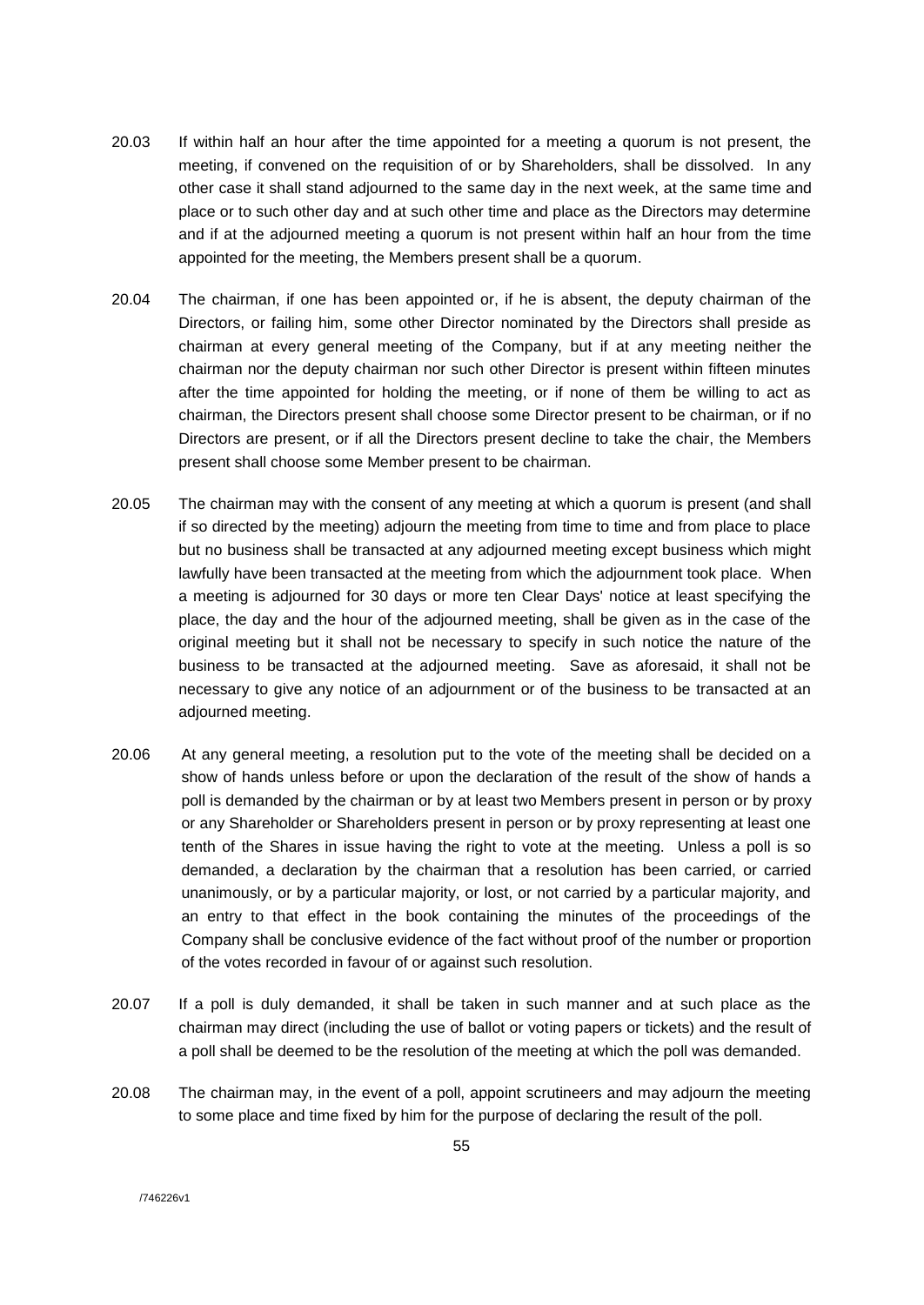In the case of an equality of votes, whether on a show of hands or on a poll, the chairman of the meeting at which the show of hands takes place or at which the poll is demanded shall be entitled to a second or casting vote.

- 20.10 A poll demanded on the election of a chairman and a poll demanded on a question of adjournment shall be taken forthwith. A poll demanded on any other question shall be taken at such time and place as the chairman directs not being more than thirty days from the date of the meeting or adjourned meeting at which the poll was demanded.
- 20.11 The demand for a poll shall not prevent the continuance of a meeting for the transaction of any business other than the question on which the poll has been demanded.
- 20.12 A demand for a poll may be withdrawn and no notice need be given of a poll not taken immediately.
- 20.13 A resolution in writing signed by all the Members for the time being entitled to attend and vote on such resolution at a general meeting of the Company (or being bodies corporate by their duly appointed representatives) shall be as valid and effective for all purposes as if the resolution had been passed at a general meeting of the Company duly convened and held and may consist of several instruments in the like form each executed by or on behalf of one or more Members and if described as a Special Resolution shall be deemed to be a Special Resolution within the meaning of these Articles. In the case of a corporation a resolution in writing may be signed on its behalf by a director or the secretary thereof or by its duly appointed attorney or duly authorised representative.

#### 21.00 VOTES OF SHAREHOLDERS

- 21.01 On a show of hands every Member present in person or by proxy shall be entitled to one vote.
- 21.02 On a poll every Shareholder present in person or by proxy shall be entitled to one vote in respect of each Share held by him and every holder of Non-Participating Shares shall be entitled to one vote in respect of all Non-Participating Shares held by him. A Shareholder entitled to more than one vote need not cast all his votes, or cast all the votes he uses in the same way;
- 21.03 In the case of joint holders of a Share, the vote of the senior who tenders a vote, whether in person or by proxy, shall be accepted to the exclusion of the votes of the other joint holders, and for this purpose seniority shall be determined by the order in which the names stand in the Register in respect of the Shares.
- 21.04 A Member of unsound mind in respect of whom an order has been made by any court having jurisdiction in lunacy, may vote whether on a show of hands or on a poll, by his committee, receiver, guardian or other person in the nature of a committee, receiver, guardian appointed by such court and such committee, receiver, guardian or other person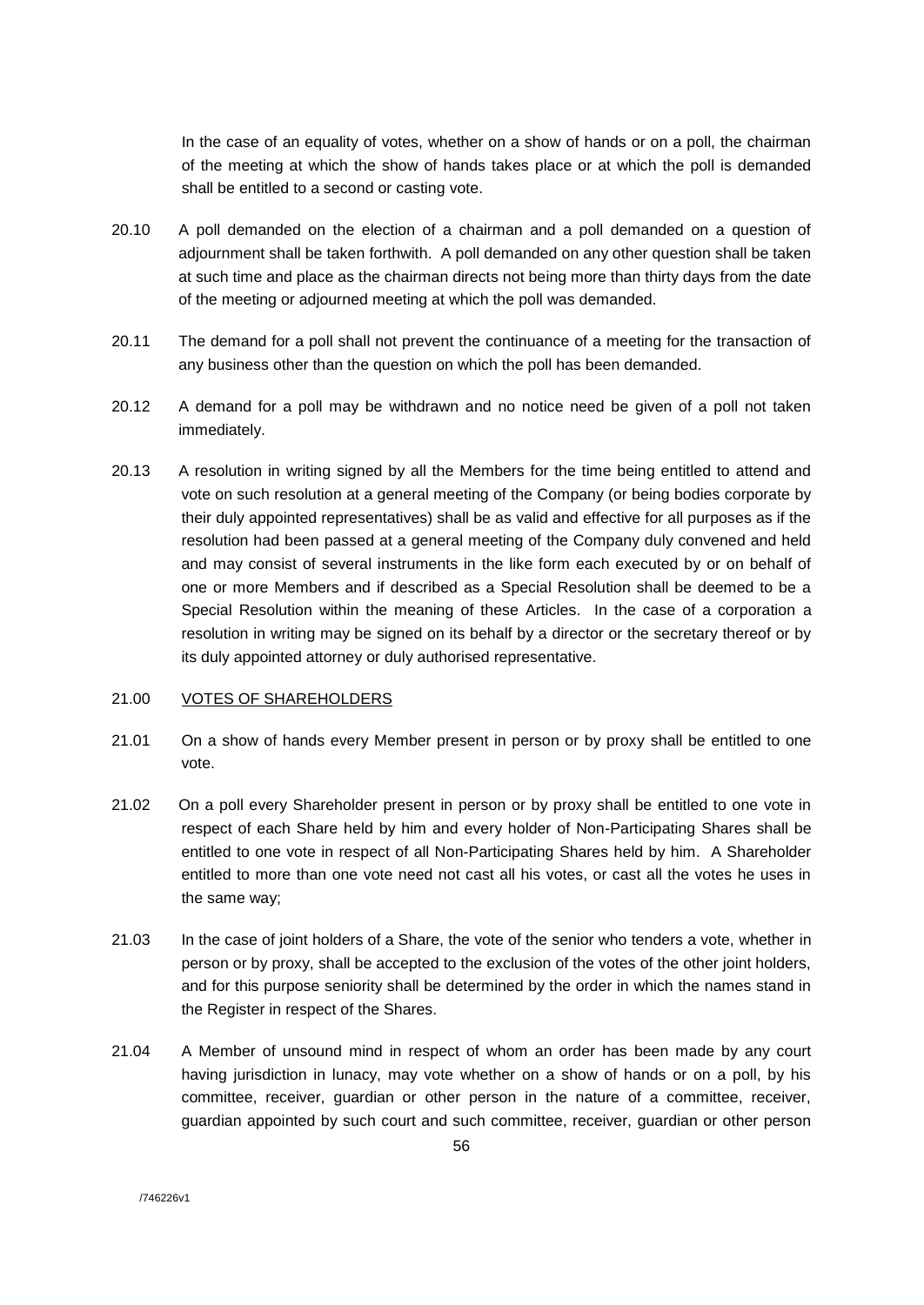may on a show of hands or poll vote by proxy, provided that such evidence as the Directors may require of the authority of the person claiming to vote shall have been deposited at the Office not less than forty eight hours before the time for holding the meeting or adjourned meeting at which such person claims to vote.

- 21.05 No objection shall be raised to the qualification of any voter except at the meeting or adjourned meeting at which the vote objected to is given or tendered, and every vote not disallowed at such meeting shall be valid for all purposes. Any such objection made in due time shall be referred to the chairman of the meeting, whose decision shall be final and conclusive.
- 21.06 On a poll votes may be given either personally or by proxy.
- 21.07 The instrument appointing a proxy shall be in writing under the hand of the appointor or of his attorney duly authorised in writing, or if the appointor is a corporation, either under its common seal or under the hand of an officer or attorney so authorised. An instrument of proxy shall be in any usual form or in such form as the Directors may approve PROVIDED ALWAYS that such form shall give the Shareholder the choice of authorising his/her proxy to vote for or against each resolution.
- 21.08 Every Member entitled to attend and vote at a general meeting may appoint any person (whether a Member or not) to act as a proxy to attend, speak and vote on his behalf. A Shareholder may appoint more than one proxy to attend on the same occasion.
- 21.09 The instrument appointing a proxy and the power of attorney or other authority (if any) under which it is signed or a notarially certified copy of such power or authority, shall be deposited at the Office or sent to and received at such other place or by such other means as is specified for that purpose in the notice of meeting or in the instrument of proxy issued by the Company not less than forty-eight hours before the time appointed for holding the meeting or adjourned meeting at which the person named in the instrument proposes to vote and in default the instrument of proxy shall not be treated as valid.
- 21.10 No instrument appointing a proxy shall be valid after the expiration of twelve months from the date named in it as the date of its execution, except at an adjourned meeting or on a poll demanded at a meeting or an adjourned meeting in cases where the meeting was originally held within twelve months from such date.
- 21.11 The Directors may at the expense of the Company send, by post or otherwise, to the Members instruments of proxy (with or without prepaid postage for their return) for use at any general meeting or at any meeting of any class of Members, either in blank or nominating in the alternative any one or more of the Directors or any other persons. If for the purpose of any meeting invitations to appoint as proxy a person or one of a number of persons specified in the invitations are issued at the expense of the Company, such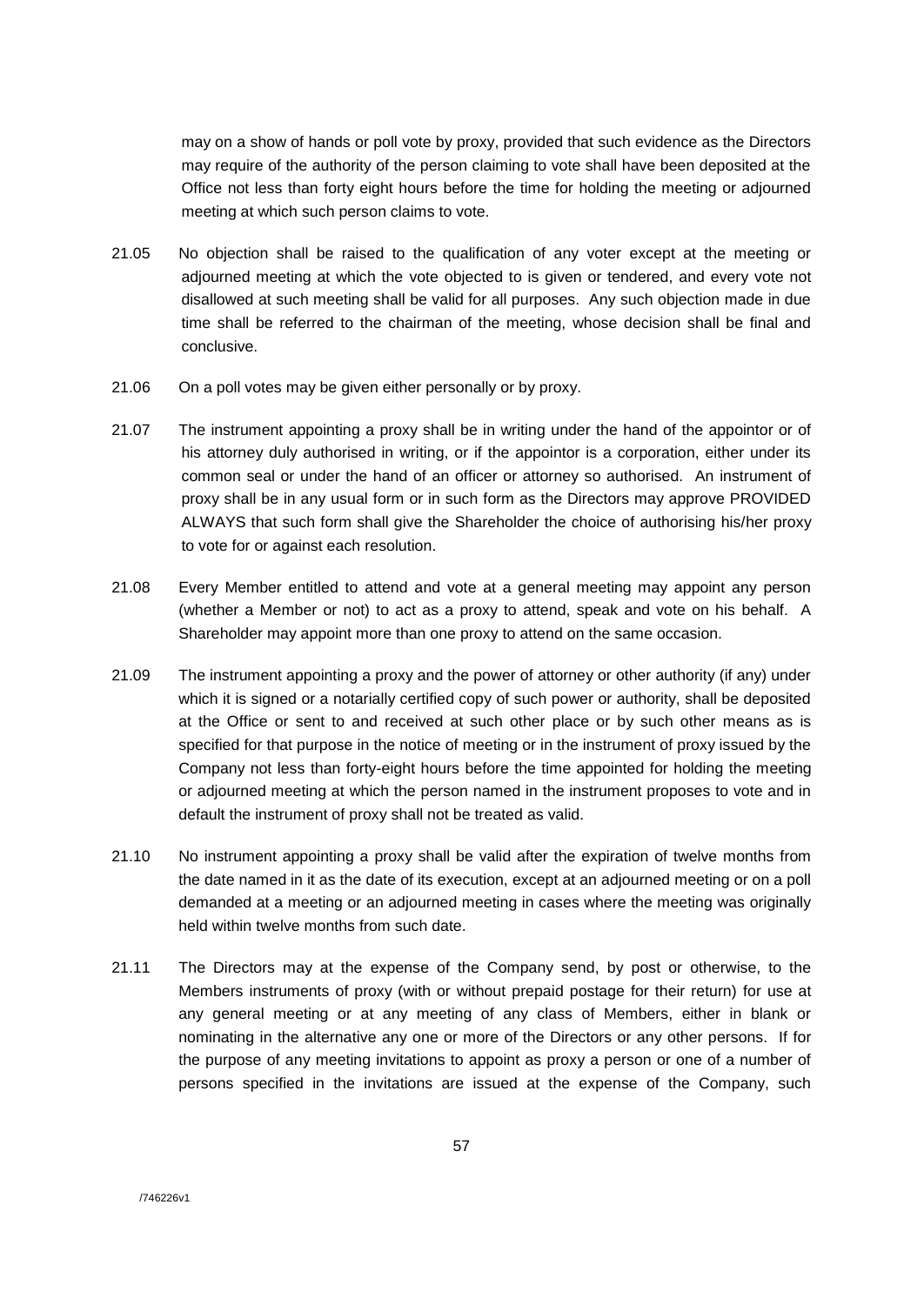invitations shall be issued to all (and not to some only) of the Shareholders entitled to be sent a notice of the meeting and to vote thereafter by proxy.

- 21.12 A vote given in accordance with the terms of an instrument of proxy shall be valid notwithstanding the death or insanity of the principal or the revocation of the instrument of proxy, or of the authority under which the instrument of proxy was executed, or the transfer or redemption of the Shares in respect of which the instrument of proxy is given, provided that no intimation in writing of such death, insanity, revocation, transfer or redemption shall have been received by the Company at the Office, before the commencement of the meeting or adjourned meeting at which the instrument of proxy is used.
- 21.13 Any body corporate which is a Member, may authorise by resolution of its directors or other governing body such person as it thinks fit to act as its representative at any meeting of the Company and the person so authorised shall be entitled to exercise the same powers on behalf of the body corporate which he represents as that body corporate could exercise if it were an individual Member and such body corporate shall for the purposes of these presents be deemed to be present in person at any such meeting if a person so authorised is present in person or by proxy thereat.
- 21.14 The provisions of this Article and of Articles 18.00, 19.00 and 20.00 save to the extent expressly provided herein or therein with respect to meetings of Funds or Classes shall apply mutatis mutandis to separate meetings of each Fund or Class of Shareholders at which a resolution varying the rights of Shareholders in such Fund or Class is tabled.

### 22.00 DIRECTORS

- 22.01 Unless otherwise determined by an Ordinary Resolution of the Company, the number of Directors shall not be less than two or more than nine.
- 22.02 A Director need not be a Member but may be appointed only in accordance with the Notices.
- 22.03 There are no requirements for Directors to retire on attaining a particular age.
- 22.04 A Director may vote and be counted in the quorum at a meeting to consider the appointment or the fixing or variation of the terms of appointment of any Director to any office or employment with the Company or any company in which the Company is interested, but a Director may not vote or be counted in the quorum on a resolution concerning his own appointment.
- 22.05 The Directors of the Company for the time being are entitled to such remuneration as may be determined by the Directors and disclosed in the Prospectus issued by the Company from time to time and may be reimbursed all reasonable travel, hotel and other expenses properly incurred in connection with the business of the Company or the discharge of their duties.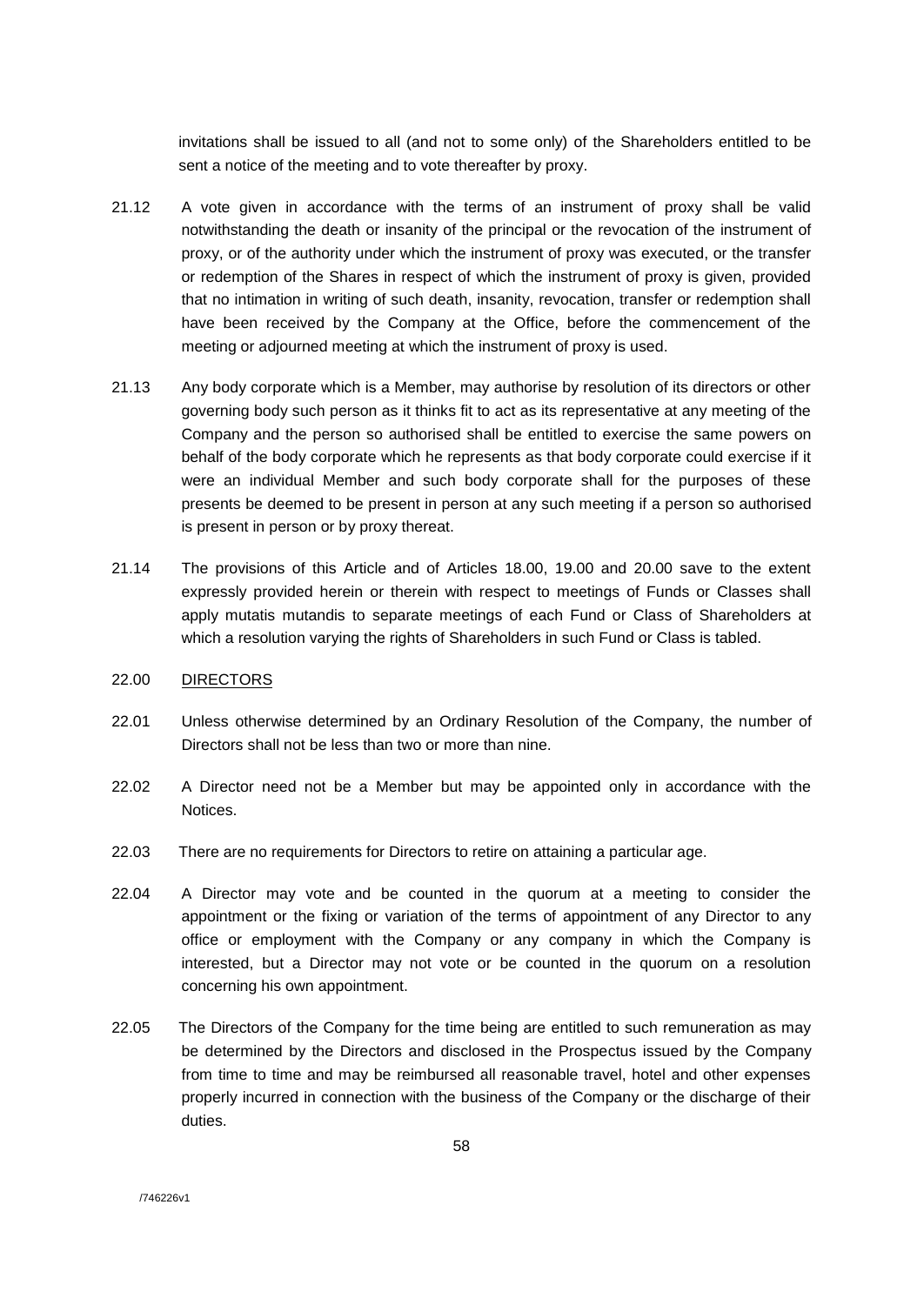- 22.06 The Directors may in addition to such remuneration as is referred to in Article 22.05 of these presents grant special remuneration to any Director who, being called upon, shall perform any special or extra services to or at the request of the Company.
- 22.07 Any Director may at any time by instrument in writing under his hand and deposited at the Office, or delivered at a meeting of the Directors, appoint any Director or other person to be his alternate Director and may in like manner at any time terminate such appointment. Save as otherwise provided in these presents, an alternate Director shall be deemed for all purposes to be a Director and shall alone be responsible for his own acts and defaults and he shall not be deemed to be the agent of the Director appointing him.
- 22.08 The appointment of an alternate Director shall terminate if his appointor dies or ceases to be a Director or on the happening of any event with respect to the alternate Director which if he were a Director would cause him to vacate such office provided that if a Director retires by rotation or otherwise but is re-appointed or deemed to have been re-appointed at the meeting at which he retires, any appointment of an alternate Director made by him which was in force immediately prior to his retirement and re-appointment shall continue after his re-appointment.
- 22.09 An alternate Director shall be entitled to receive notices of meetings of the Directors and shall be entitled to attend and vote as a Director at any such meeting at which the Director appointing him is not personally present and generally at such meeting to perform all functions of his appointor as a Director and for the purposes of the proceedings at such meeting the provisions hereof shall apply as if he (instead of his appointor) were a Director. If he himself shall be a Director or attends a meeting as an alternate for more than one Director, his voting rights shall be cumulative, provided however, that he shall count as one for the purposes of determining a quorum. If his appointor is for the time being temporarily unable to act, his signature to any resolution in writing of the Directors and for the purposes of affixing the Seal shall be as effective as the signature of his appointor. To such extent as the Directors may from time to time determine in relation to any committee of the Directors, the foregoing provisions of this paragraph shall also apply mutatis mutandis to any meeting of any such committee of which his appointor is a member. An alternate Director shall not save as aforesaid or as otherwise herein provided have power to act as a Director nor shall he be deemed to be a Director.
- 22.10 An alternate Director shall be entitled to contract and be interested in and benefit from contracts or arrangements or transactions and to be repaid expenses and to be indemnified to the same extent mutatis mutandis as if he were a Director but he shall not be entitled to receive from the Company in respect of his appointment as alternate Director any remuneration except only such part (if any) of the remuneration otherwise payable to his appointor as such appointor may by notice in writing to the Company from time to time direct.
- 22.11 The office of a Director shall be vacated in any of the following events namely:-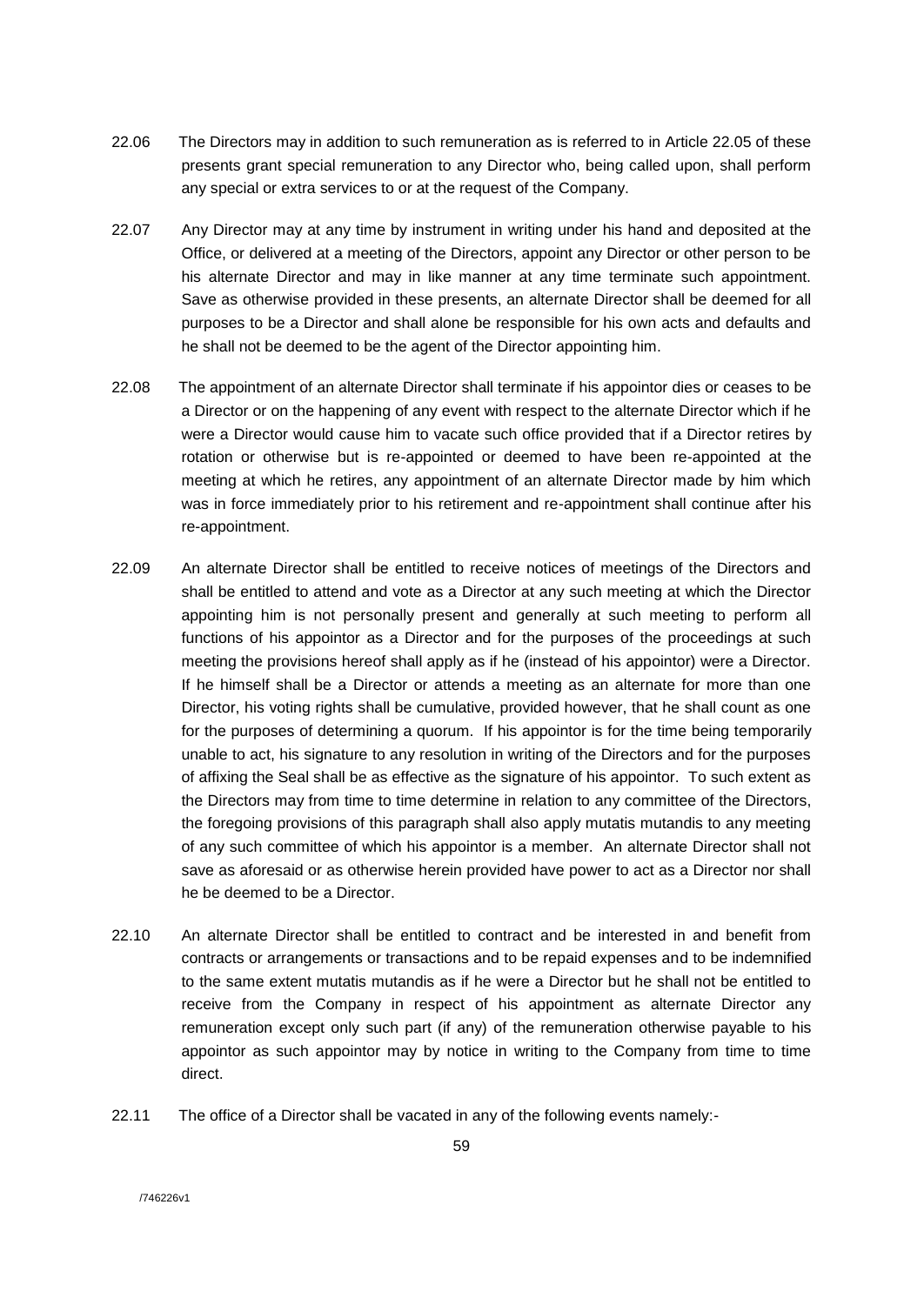- (a) if he resigns his office by notice in writing signed by him and left at the Office;
- (b) if he becomes bankrupt or makes any arrangement or composition with his creditors generally;
- (c) if he becomes of unsound mind;
- (d) if he is absent from meetings of the Directors for six successive months without leave expressed by a resolution of the Directors and the Directors resolve that his office be vacated;
- (e) if he ceases to be a Director by virtue of, or becomes prohibited or restricted from being a Director by reason of, an order made under the provisions of any law or enactment;
- (f) if he is requested by a majority of the other Directors (not being less than two in number) to vacate office; or
- (g) if he is removed from office by Ordinary Resolution.
- 22.12 The Directors shall have power at any time and from time to time to appoint any person to be a Director, either to fill a casual vacancy or as an addition to the existing Directors. Directors are not required to retire by rotation.

# 23.00 TRANSACTIONS WITH DIRECTORS

- 23.01 A Director may hold any other office or place of profit under the Company (other than the office of Auditor) in conjunction with his office of Director on such terms as to tenure of office and otherwise as the Directors may determine.
- 23.02 No Director or intending Director shall be disqualified by his office from contracting with the Company either as vendor, purchaser or otherwise, nor shall any contract or arrangement entered into by or on behalf of the Company in which any Director is in any way interested be liable to be avoided, nor shall any Director so contracting or being so interested be liable to account to the Company for any profit realised by any such contract or arrangement by reason of such Director holding that office or of the fiduciary relationship thereby established, but the nature of his interest must be declared by him at the meeting of the Directors at which the proposal to enter into the contract or arrangement is first taken into consideration or, if the Director was not at the date of that meeting interested in the proposed contract or arrangement, at the next meeting of the Directors held after he becomes so interested, and in a case where the Director becomes interested in a contract or arrangement after it is made, at the first meeting of the Directors held after he becomes so interested. A general notice in writing given to the Directors by any Director to the effect that he is a shareholder of any specified company or firm, and is to be regarded as interested in any contract which may thereafter be made with that company or firm, shall (if such Director shall give the same at a meeting of the Directors or shall take reasonable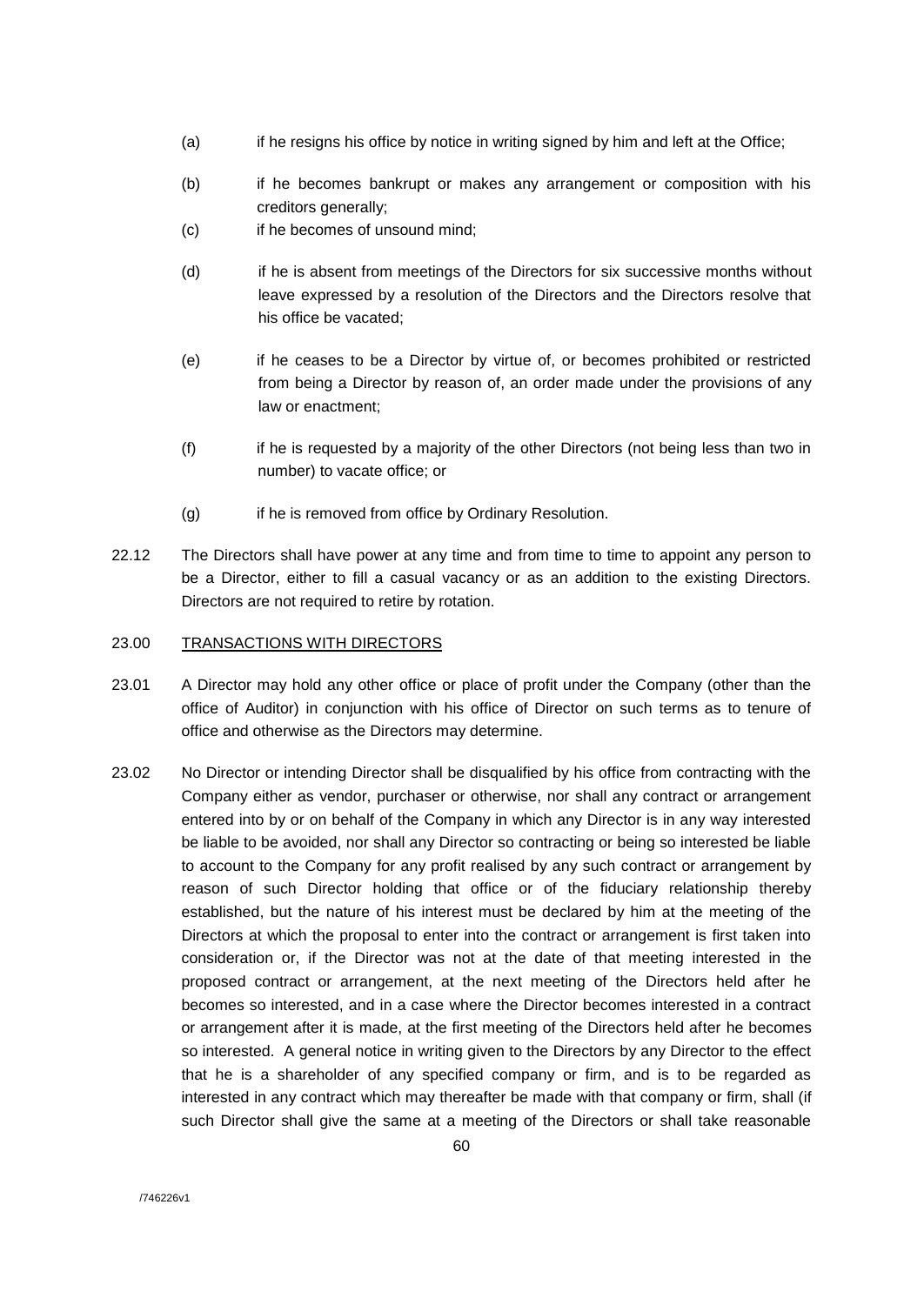steps to secure that the same is brought up and read at the next meeting of the Directors after it is given) be deemed a sufficient declaration of interest in relation to any such contract.

- 23.03 Save as provided by Article 23.04 hereof, a Director shall not vote on any resolution or contract or arrangement or any proposal whatsoever in which he has any material interest or a duty which conflicts with the interests of the Company and unless otherwise resolved by the Directors a Director shall not be counted in the quorum at a meeting in relation to any resolution on which he is not entitled to vote.
- 23.04 A Director shall, in the absence of some material interest other than that indicated below, be entitled to vote and be counted in the quorum in respect of any resolution concerning any of the following matters, namely:-
	- (a) the giving of any security or indemnity to him in respect of money lent or obligations incurred by him at the request of or for the benefit of the Company or any of its subsidiaries or associated companies;
	- (b) the giving of any security, guarantee or indemnity to a third party in respect of a debt or obligation of the Company or any of its subsidiaries or associated companies for which he himself has assumed responsibility in whole or in part under a guarantee or indemnity or by the giving of security;
	- (c) any proposal concerning an offer of Shares or debentures or other securities of or by the Company or any of its subsidiaries or associated companies for subscription or purchase in which offer he is or is to be interested as a participant in the underwriting or sub-underwriting thereof;
	- (d) any proposal concerning any other company in which he is interested, directly or indirectly and whether as an officer or shareholder or otherwise howsoever PROVIDED THAT he is not the holder of or beneficially interested in five per cent or more of the issued shares of any class of such company, or of any third company through which his interest is derived, or of any of the voting rights available to shareholders of the relevant company (any such interest being deemed for the purposes of this Article to be a material interest in all circumstances); or
	- (e) any proposal concerning the purchase of any policy of insurance against directors' and officers' liability.
- 23.05 Where proposals are under consideration concerning the appointment (including fixing or varying the terms of appointment) of two or more Directors to offices or employment with the Company or any company in which the Company is interested, such proposals may be divided and considered in relation to each Director separately and in such case each of the Directors concerned (if not otherwise debarred from voting) shall be entitled to vote and be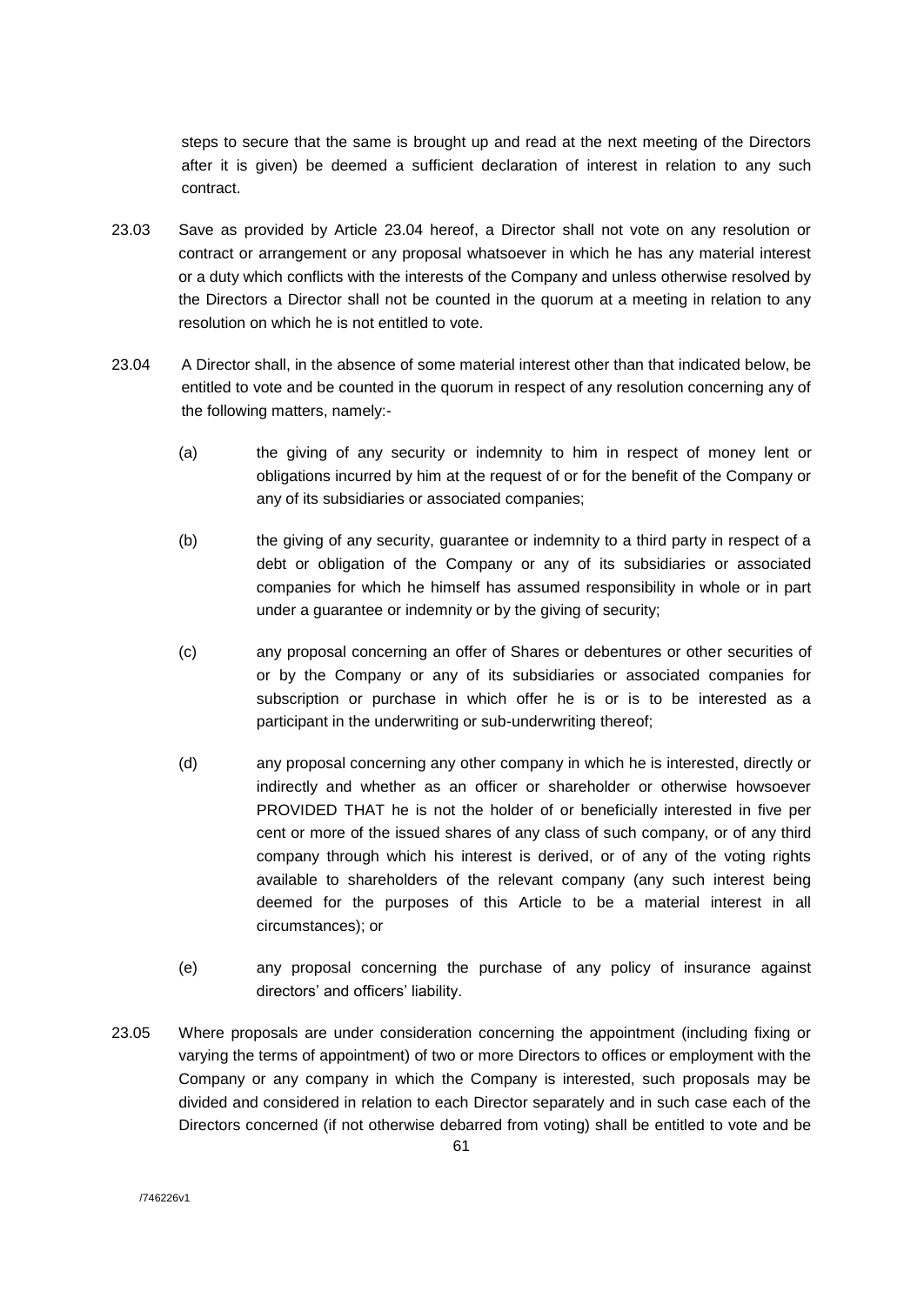counted in the quorum in respect of each resolution except that concerning his own appointment.

- 23.06 If any question shall arise at any meeting as to the materiality of a Director's interest or as to the entitlement of any Director to vote and such question is not resolved by his voluntarily agreeing to abstain from voting, such question shall be referred to the chairman of the meeting and his ruling in relation to any Director shall be final and conclusive except in a case where the nature or extent of the interests of the Director concerned has not been fairly disclosed.
- 23.07 For the purpose of this Article, an interest of a person who is the spouse or a minor child of a Director shall be treated as an interest of the Director and, in the case of an alternate Director, an interest of his appointor shall be treated as an interest of the alternate Director.
- 23.08 Any Director may act by himself or through his firm in a professional capacity for the Company, and he or his firm shall be entitled to remuneration for professional services as if he were not a Director, provided that nothing herein contained shall authorise a Director or his firm to act as Auditor.
- 23.09 The Directors may from time to time appoint one or more of their body to be the holder of any executive office on such terms and for such period as they may determine and, without prejudice to the terms of any contract entered into in any particular case, may at any time revoke any such appointment.
- 23.10 The Directors may entrust to and confer upon any Director holding any executive office any of the powers exercisable by them as Directors upon such terms and conditions and with such restrictions as they think fit, and either collaterally with or to the exclusion of their own powers, and may from time to time revoke, withdraw, alter or vary all or any of such powers.
- 23.11 Any Director may continue to be or become a director, managing director, manager or other officer or shareholder of any company promoted by the Company or in which the Company may be interested or associated in business, and no such Director shall be accountable for any remuneration or other benefits received by him as a director, managing director, manager, or other officer or shareholder of any such other company. The Directors may exercise the voting power conferred by the shares in any other company held or owned by the Company or exercisable by them as directors of such other company, in such manner in all respects as they think fit (including the exercise thereof in favour of any resolution appointing themselves or any of them directors, managing directors, managers or other officers of such company, or voting or providing for the payment of remuneration to the directors, managing directors, managers or other officers of such company).
- 23.12 The Company may by Special Resolution suspend or relax the provisions of this Article to any extent or ratify any transaction not duly authorised by reason of a contravention hereof.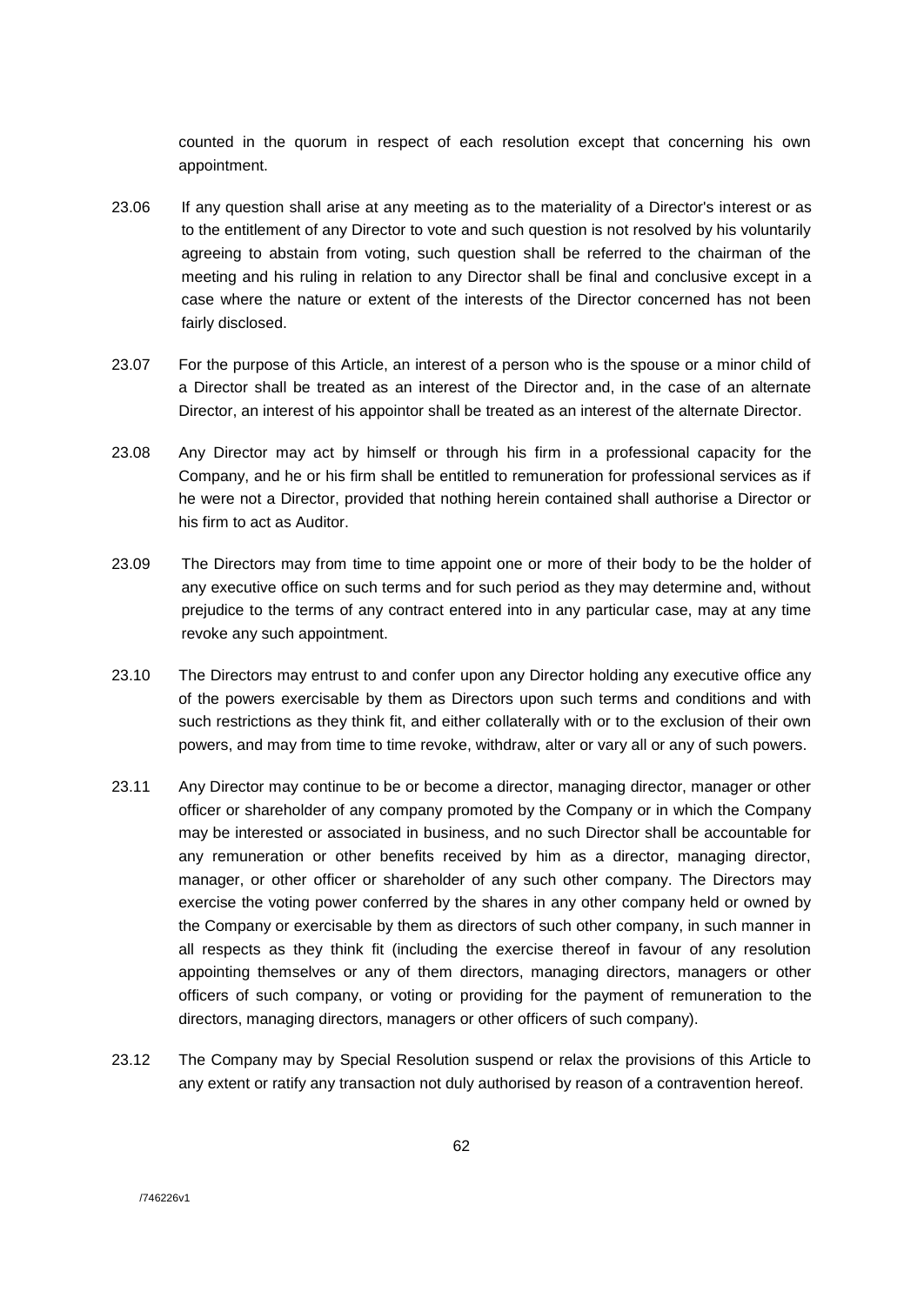### 24.00 POWERS OF DIRECTORS

- 24.01 The business of the Company shall be managed by the Directors, who may exercise all such powers of the Company as are not by the Act or by these presents required to be exercised by the Company in general meeting, subject, nevertheless, to these Articles, the provisions of the Act and such directions, being not inconsistent with these presents or the Act, as may be prescribed by the Company by Ordinary Resolution provided that no such direction shall invalidate any prior act of the Directors which would have been valid if such direction had not been made. The general powers given by this Article shall not be limited or restricted by any special authority or power given to the Directors by this or any other Article.
- 24.02 The Directors may, whether by standing resolution, power of attorney or otherwise, delegate all or any of their powers, authorities or discretions for such period and subject to such conditions as they may think fit including without limitation but subject to the Regulations and the Notices relating to the issue and repurchase of Shares, the calculation of the Net Asset Value per Share, the declaration and payment of dividends and the management, investment management and administration of the Company, to the Manager or to any duly authorised company, firm or other person subject to such terms and conditions as the Directors in their absolute discretion may resolve and, subject to the Regulations and the Notices, may also authorise the Manager or any such company, firm or person to delegate all or any of the powers, authorities and discretions so delegated.
- 24.03 All cheques, promissory notes, drafts, bills of exchange and other negotiable or transferable instruments drawn on the Company, and all other receipts for moneys paid to the Company shall be signed, drawn, accepted, endorsed or otherwise executed, as the case may be, in such manner as the Directors shall from time to time by resolution determine.
- 24.04 Subject as provided in this Article, the Directors may exercise all the powers of the Company to invest all or any funds of the Company or the subscription proceeds of any Shares in any securities and other assets authorised by Article 17.00 hereof.

### 25.00 BORROWING POWERS

25.01 Subject to any limits and conditions laid down by the Central Bank, the Directors may exercise all powers of the Company to borrow money or charge its undertaking, property and assets or any part thereof and to issue bonds, notes, debentures or other securities whether outright or as security for any debts or obligations of the Company.

### 26.00 PROCEEDINGS OF DIRECTORS

26.01 The Directors may meet together for the dispatch of business, adjourn and otherwise regulate their meetings as they think fit. Questions arising at any meeting shall be determined by a majority of votes. In case of an equality of votes, the chairman shall have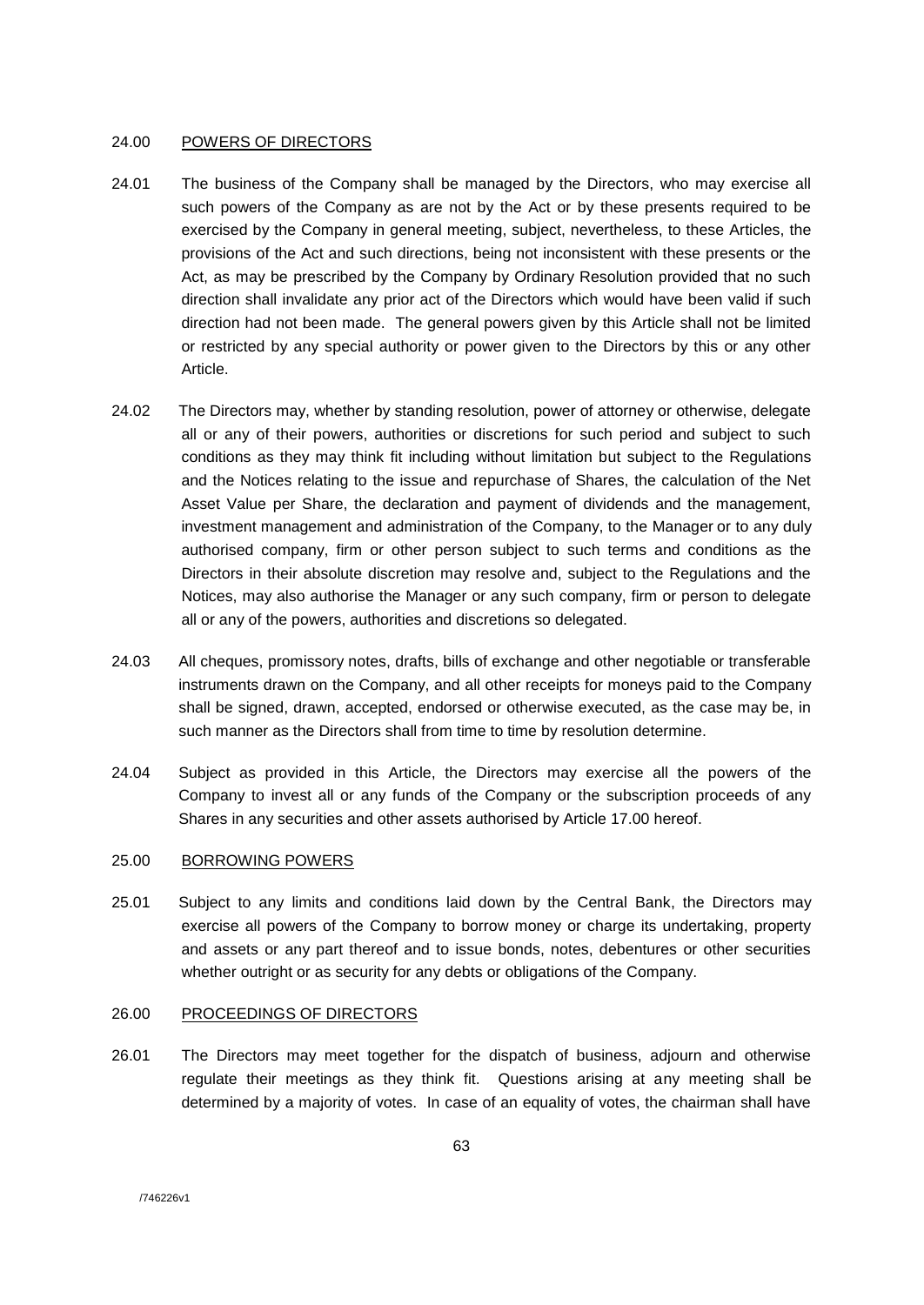a second or casting vote. A Director may, and the Secretary on the requisition of a Director shall, at any time summon a meeting of the Directors.

- 26.02 The quorum necessary for the transaction of business of the Directors may be fixed by the Directors, and unless so fixed at any other number shall be two.
- 26.03 The continuing Directors or a sole continuing Director may act notwithstanding any vacancies in their number but, if and so long as the number of Directors is reduced below the minimum number fixed by or in accordance with these presents, the continuing Directors or Director may act for the purpose of filling vacancies in their number or of summoning general meetings of the Company, but not for any other purpose. If there be no Directors or Director able or willing to act, then any two Members may summon a general meeting for the purpose of appointing Directors.
- 26.04 The Directors may from time to time elect and remove a chairman and, if they think fit, a deputy chairman and determine the period for which they respectively are to hold office.
- 26.05 The chairman or, failing him, the deputy chairman shall preside at all meetings of the Directors, but if there is no chairman or deputy chairman, or if at any meeting the chairman or deputy chairman is not present within five minutes after the time appointed for holding the same, the Directors present may choose one of their number to be chairman of the meeting.
- 26.06 Any Director or alternate Director may participate in a meeting of the Directors or any committee of the Directors by means of conference telephone or video link or other telecommunications equipment by means of which all persons participating in the meeting can hear each other speak and such participation in a meeting shall constitute presence in person at the meeting.
- 26.07 A resolution in writing signed by all the Directors for the time being entitled to receive notice of a meeting of the Directors and to vote thereat shall be as valid and effectual as a resolution passed at a meeting of the Directors duly convened and may consist of several documents in the like form each signed by one or more of the Directors, and for the purposes of the foregoing signature by any alternate Director shall be as effective as the signature of the Director by whom he is appointed.
- 26.08 A meeting of the Directors for the time being at which a quorum is present shall be competent to exercise all powers, authorities and discretions for the time being exercisable by the Directors.
- 26.09 The Directors may delegate any of their powers or authorities or the exercise of discretion to committees consisting of such members of their body as they think fit. The meetings and proceedings of any such committee shall conform to the requirements as to quorum imposed under the provisions of Article 26.02 and shall be governed by the provisions of these presents regulating the meetings and proceedings of the Directors so far as the same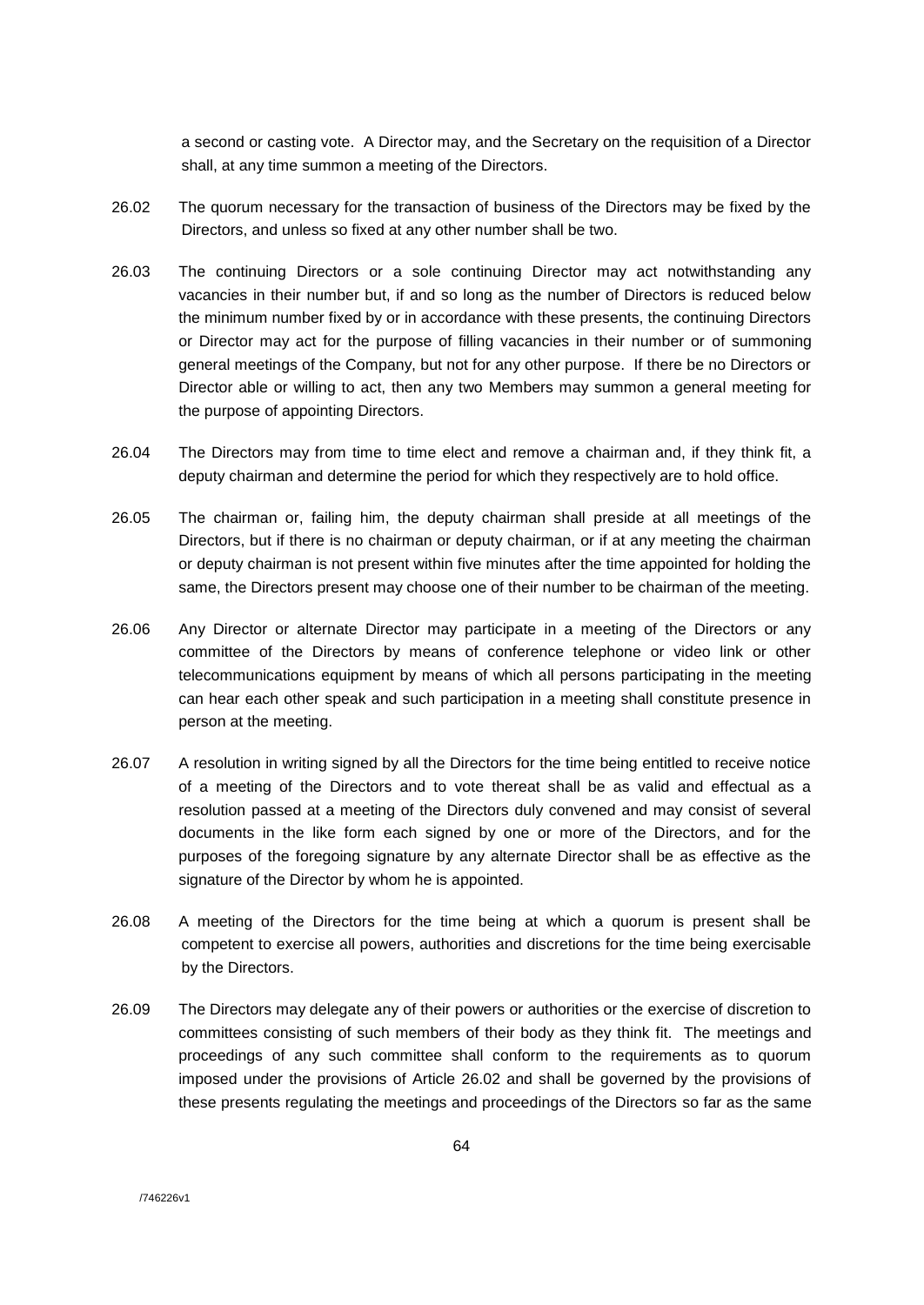are applicable and are not superseded by any regulations imposed on them by the **Directors** 

- 26.10 Pursuant to the provisions of Article 26.09, the Directors may delegate their powers relating to the declaration of interim dividends to a committee consisting of two or more Directors.
- 26.11 All acts done by any meeting of Directors, or of a committee of Directors or by any person acting as a Director shall, notwithstanding it be afterwards discovered that there was some defect in the appointment of any such Directors or person acting as aforesaid, or that they or any of them were disqualified, or had vacated office, or were not entitled to vote, be as valid as if every such person had been duly appointed, and was qualified and had continued to be a Director and had been entitled to vote.
- 26.12 The Directors shall cause minutes to be made of:-
	- (a) all appointments of officers made by the Directors;
	- (b) the names of the Directors present at each meeting of the Directors and of any committee of Directors; and
	- (c) all resolutions and proceedings of all meetings of the Company and of the Directors and of committees of Directors.
- 26.13 Any such minutes as are referred to in Article 26.12 of these presents, if purporting to be signed by the chairman of the meeting at which the proceedings took place, or by the chairman of the next succeeding meeting, shall, until the contrary be proved, be conclusive evidence of their proceedings.
- 26.14 The Directors, from time to time and at any time by power of attorney under the Seal or otherwise, may appoint any company, firm or person or any fluctuating body of persons, whether nominated directly or indirectly by the Directors, to be the attorney or attorneys of the Company for such purposes and with such powers, authorities and discretions (not exceeding those vested in or exercisable by the Directors under these presents) and for such period and subject to such conditions as they may think fit. Any such power of attorney may contain such provisions for the protection of persons dealing with any such attorney as the Directors may think fit and may also authorise any such attorney to subdelegate all or any of the powers, authorities and discretions vested in him. Notwithstanding the generality of the foregoing, the Directors may appoint an attorney for the purpose of exercising their power to allot relevant securities pursuant to these presents.

# 27.00 MANAGING DIRECTORS

27.01 The Directors may from time to time appoint one or more of their body to be a Managing Director or Managing Directors of the Company and may fix his or their remuneration.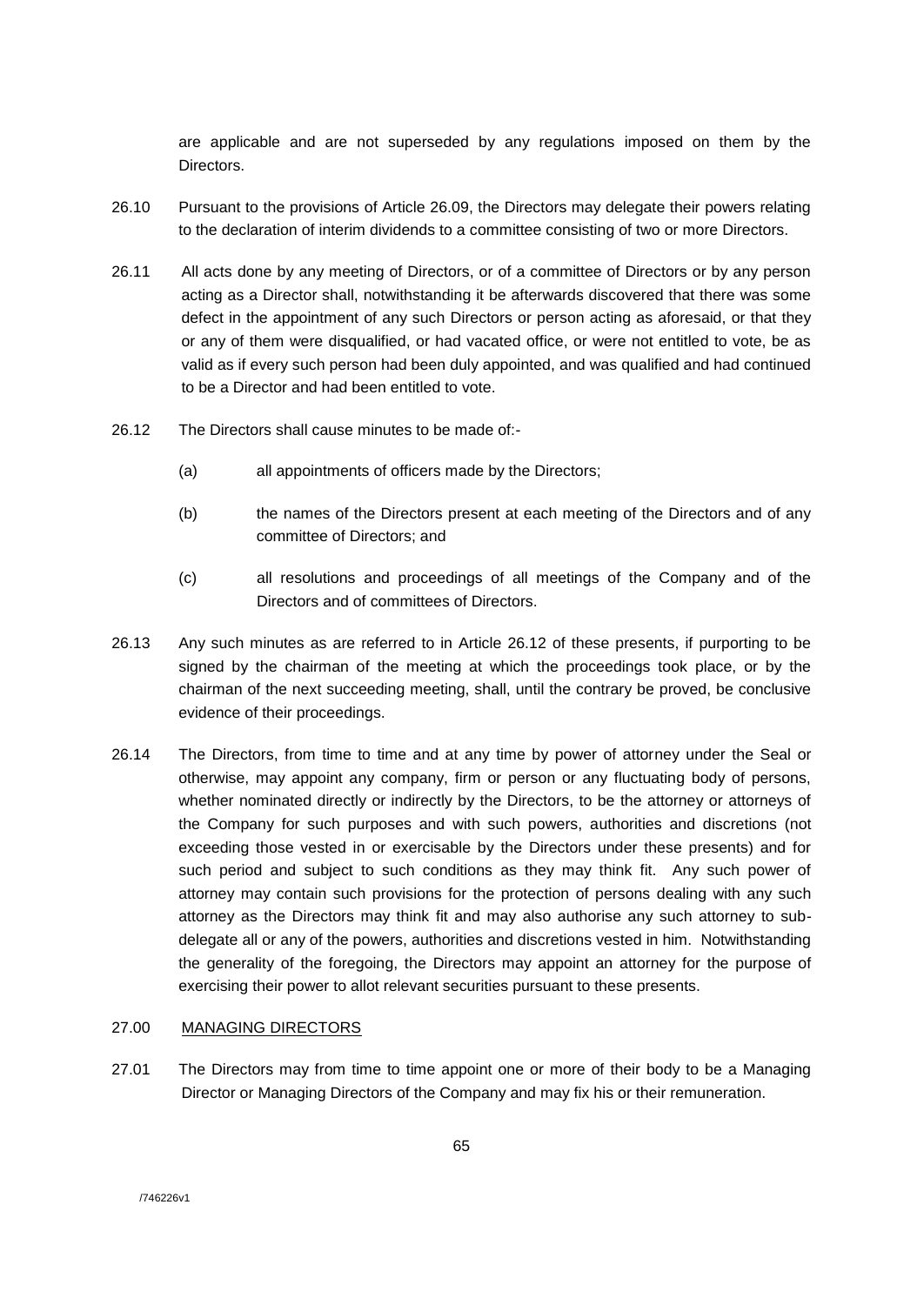- 27.02 Every Managing Director shall be liable to be dismissed or removed from his position as Managing Director by the Directors and another person appointed in his place. The Directors may, however, enter into an agreement with any person who is or is about to become a Managing Director with regard to the length and terms of his employment, but so that the remedy of any such person for any breach of such agreement shall be in damages only and he shall have no right or claim to continue in such office contrary to the will of the Directors or of the Company in general meeting.
- 27.03 The Directors may from time to time entrust to and confer upon the Managing Director or Managing Directors all or any of the powers of the Directors (not including the power to borrow money or issue debentures) that they may think fit. But the exercise of all powers by the Managing Director or Managing Directors shall be subject to all such regulations and restrictions as the Directors may from time to time make and impose and the said powers may at any time be withdrawn, revoked or varied.

# 28.00 SECRETARY

28.01 The Secretary shall be appointed by the Directors. Anything required or authorised to be done by or to the Secretary may, if the office is vacant or there is for any other reason no Secretary capable of acting, be done by or to any assistant or deputy Secretary or if there is no assistant or deputy Secretary capable of acting, by or to any officer of the Company authorised generally or specially in that behalf by the Directors PROVIDED THAT any provisions of these presents requiring or authorising anything to be done by or to a Director and the Secretary shall not be satisfied by its being done by or to the same person acting both as Director and as, or in the place of, the Secretary.

### 29.00 THE SEAL

- 29.01 The Directors shall provide for the safe custody of the Seal. The Seal shall be used only by the authority of the Directors or of a committee of Directors authorised by the Directors in that behalf. The Directors may from time to time as they see fit determine the persons and the number of such persons who shall authenticate the affixing of the Seal, and until otherwise so determined shall be authenticated by two Directors or by one Director and the Secretary, or some other person duly authorised by the Directors, and the Directors may authorise different persons for different purposes.
- 29.02 The Directors may by resolution determine whether generally or in any particular case or cases that the signature of any such person authenticating the affixing of the Seal or the Official Seal may be affixed by some mechanical means to be specified in such resolution.

### 30.00 DIVIDENDS AND RESERVES

30.01 Subject to the provisions of the Acts, the Company may by Ordinary Resolution declare such dividends on Shares as appear to the Directors to be justified provided always that no dividend shall exceed the amount recommended by the Directors.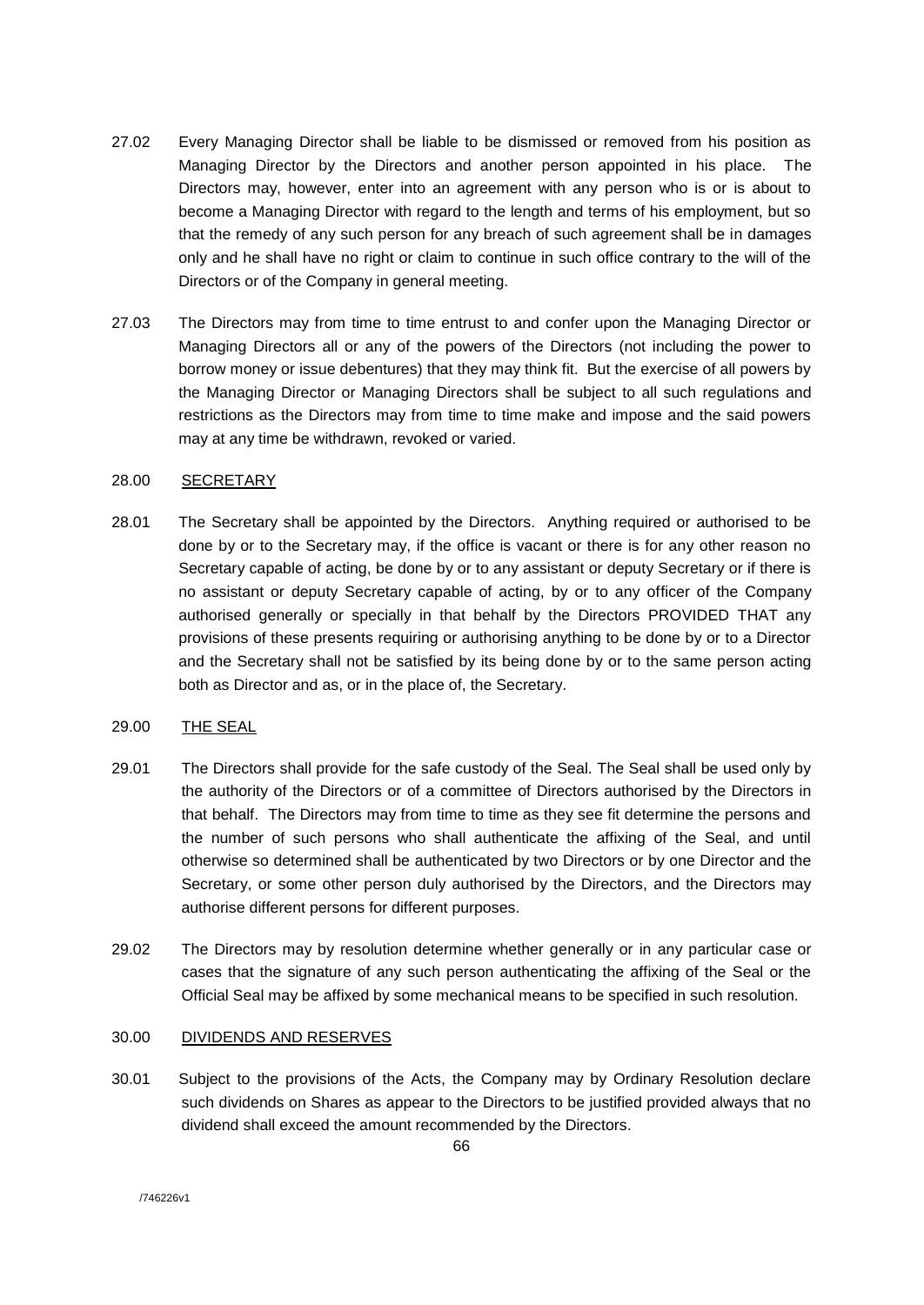- 30.02 (a) The Directors may if they think fit declare and pay such dividends in respect of any Shares in the Company as appear to the Directors to be justified, subject to any policy statement in relation to dividends in the Prospectus or any Supplement with respect to any Fund or Class;
	- (b) The Directors may in their absolute discretion differentiate between the Shares in any Fund and Shares in different Classes within the same Fund as to the dividends declared on such Shares.
- 30.03 The dividend policy for each Fund or Class will be specified in the relevant Supplement.
- 30.04 The amount available for distribution in respect of any Accounting Period shall be the net income of the relevant Fund (whether in the form of dividends, interest or otherwise) and/or net realised gains (i.e. realised gains net of realised and unrealised losses) or net realised and unrealised gains (i.e. realised and unrealised gains net of realised and unrealised losses) during the Accounting Period, subject to such adjustments as may be appropriate under the following headings:-
	- (a) addition or deduction of a sum by way of adjustment to allow for the effect of sales or purchases, cum or ex-dividend;
	- (b) addition of a sum representing any interest or dividend or other income accrued but not received by the Company in respect of the relevant Fund or Class at the end of the Accounting Period and deduction of a sum representing (to the extent that an adjustment by way of addition has been made in respect of any previous Accounting Period) interest or dividends or other income accrued at the end of the previous Accounting Period;
	- (c) addition of the amount (if any) available for distribution in respect of the last preceding Accounting Period but not distributed in respect thereof;
	- (d) addition of a sum representing the estimated or actual repayment of tax resulting from any claims in respect of corporation tax relief or double taxation relief or otherwise;
	- (e) deduction of the amount of any tax or other estimated or actual liability properly payable out of the income or gains of the Company in respect of the relevant Fund or Class;
	- (f) deduction of a sum representing participation in income paid upon the cancellation of Shares during the Accounting Period;
	- (g) deduction of such sum as the Company may think appropriate in respect of expenses of the relevant Fund or Class including but not limited to the Organisational Expenses, Duties and Charges, fees and expenses due to the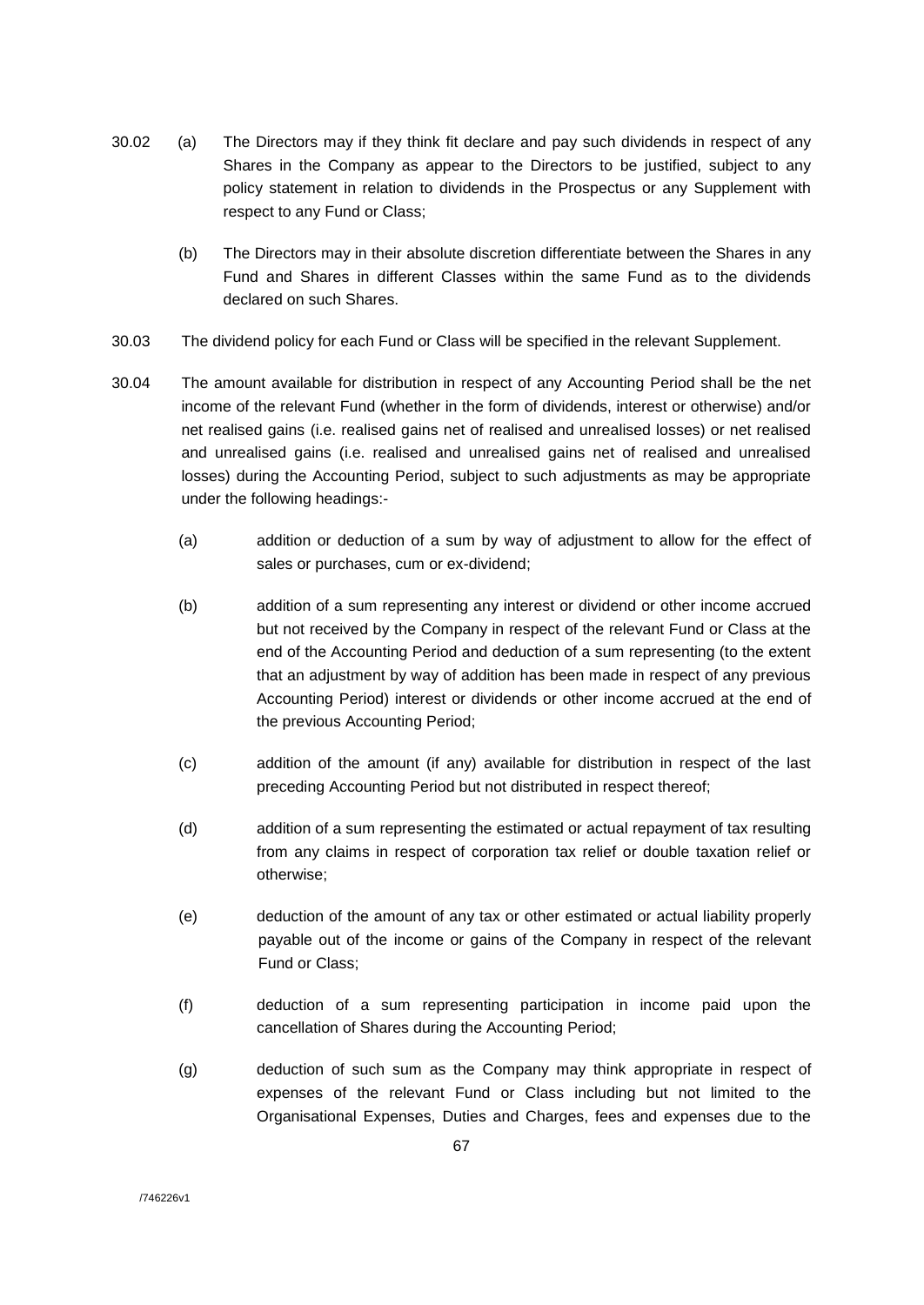Auditors, the Secretary, the legal and other professional advisers of the Company, the Directors, the Manager, the Custodian, the Administrator, and any Distributor or Investment Adviser appointed by the Company, all expenses of and incidental to any amendments to the Prospectus and the Memorandum of Association and these presents expenses comprising all costs, charges, professional fees and disbursements bona fide incurred in respect of the computation, claiming or reclaiming of all taxation reliefs and payments, and any interest paid or payable on borrowings to the extent that such sum has not already been, nor will be deducted pursuant to Article 2.00 of these presents PROVIDED ALWAYS that the Company shall not be responsible for any error in any estimates of corporation tax repayments or double taxation relief expected to be obtained or of any sums payable by way of taxation or of income receivable, and if the same shall not prove in all respects correct, the Directors shall ensure that any consequent deficiency or surplus shall be adjusted in the Accounting Period in which a further or final settlement is made of such tax repayment or liability or claim to relief or in the amount of any such estimated income receivable, and no adjustment shall be made to any dividend previously declared.

- 30.05 The Directors may, with the sanction of an Ordinary Resolution of a Fund, distribute in kind among the Shareholders of such Fund by way of dividend or otherwise any of the assets of the relevant Fund provided that the Company shall if any Shareholder so requests sell any asset or assets proposed to be so distributed and distribute to such Shareholder the cash proceeds of such sale less the costs of any such sale which shall be borne by the relevant Shareholder.
- 30.06 All Shares, unless otherwise determined by the Directors or issued on terms providing that they shall rank for dividend as and from or after a particular date or to a particular extent, shall rank for dividend as from the beginning of the Accounting Period in which they are issued.

Any resolution declaring a dividend on any Shares may specify that the same shall be payable to the persons registered at the close of business on a particular date (which may be a date prior to that on which the resolution is passed) as Shareholders of such Shares which have not been redeemed prior to the date of the resolution declaring the dividend and the dividend shall be payable to them on such date as the Directors may determine, but without prejudice to the rights inter se of transferors and transferees of such Shares in respect of such dividend.

The Company may transmit any dividend or other amount payable in respect of any Share at the risk and cost of the relevant Shareholder by cheque or warrant sent by ordinary post to the registered address of the Shareholder, or, in the case of joint Shareholders, to the person whose name and address appears first on the Register or to such person and address as the Shareholder or joint Shareholders may direct, or by wire or electronic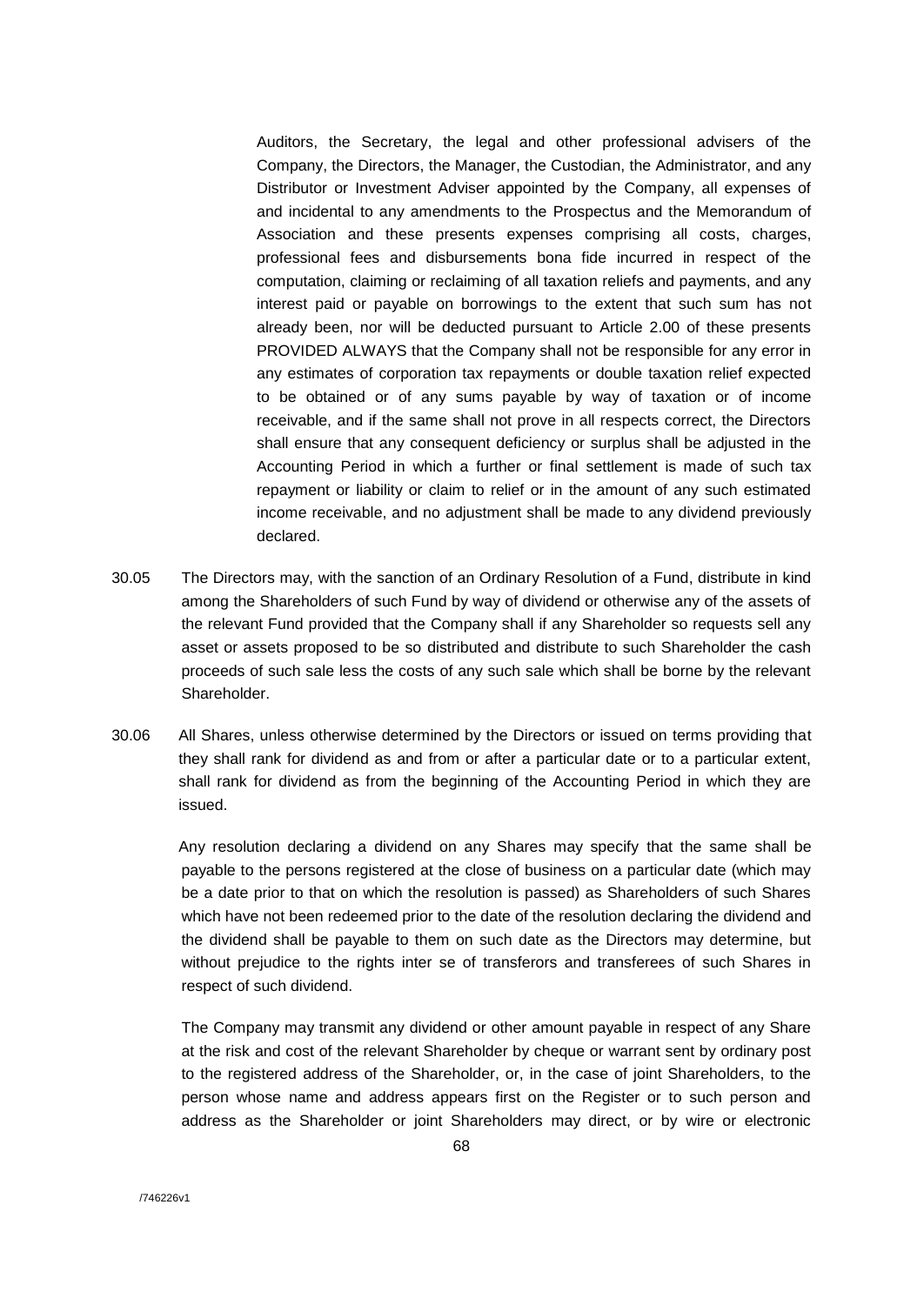transfer at the risk and cost of the relevant Shareholder or Shareholders to a designated account and payment of every such cheque or warrant and transmission by wire or electronic transfer shall constitute a good discharge to the Company and the Company shall not be responsible for any loss arising in respect of such payment or transmission.

- 30.09 No dividend or other amount payable to any Shareholder shall bear interest against the Company. All unclaimed dividends and other amounts payable as aforesaid may be invested or otherwise made use of for the benefit of the relevant Fund until claimed. Payment by the Company of any unclaimed dividend or other amount payable in respect of a Share into a separate account shall not constitute the Company a trustee in respect thereof. Subject to Section 307 of the Companies Act 1963 any dividend unclaimed after six years from the date when it first became payable or on the winding up of the Company, if earlier, shall be forfeited automatically and shall revert to the relevant Fund, without the necessity for any declaration or other action by the Company.
- 30.10 At the request of any Shareholder in a particular Fund or Class, the Directors may apply all dividends declared on all Shares held by such Shareholder in the issue to that Shareholder of such number of additional Shares in the relevant Fund or Class as are as nearly as possible equal in value to but not in excess of the amount of such dividends at the date of issue of such additional Shares and otherwise on such terms as the Directors from time to time may resolve provided however that subject to Article 30.12 hereof such Shareholder shall be entitled to revoke such request with respect to all Shares in the relevant Fund or Class held by him and instead receive a cash dividend in respect of such Shares.
- 30.11 (a) Subject to Article 30.11(b) hereof the Directors may determine that Shareholders will be entitled to receive in lieu of any dividend (or part thereof) in respect of any Shares in any Fund or Class an issue of additional Shares in proportion to the number of Shares held by them in the relevant Fund or Class credited as fully paid and in any such case the following provisions shall apply:-
	- (i) the number of additional Shares (including any fractional entitlement) to be issued in lieu of any amount of dividend shall be as nearly as possible equal in value to but not in excess of the amount of such dividend at the date of issue of such additional Shares;
	- (ii) for such purpose the Directors shall capitalise a sum equal to the aggregate value of dividends in respect of which additional Shares are proposed to be issued and apply the same in paying up in full the appropriate number of additional Shares for issue to the relevant Shareholders credited as fully paid up;
	- (iii) the additional Shares so issued shall rank pari passu in all respects with the fully-paid Shares then in issue save only as regards participation in the relevant dividend (or share election in lieu);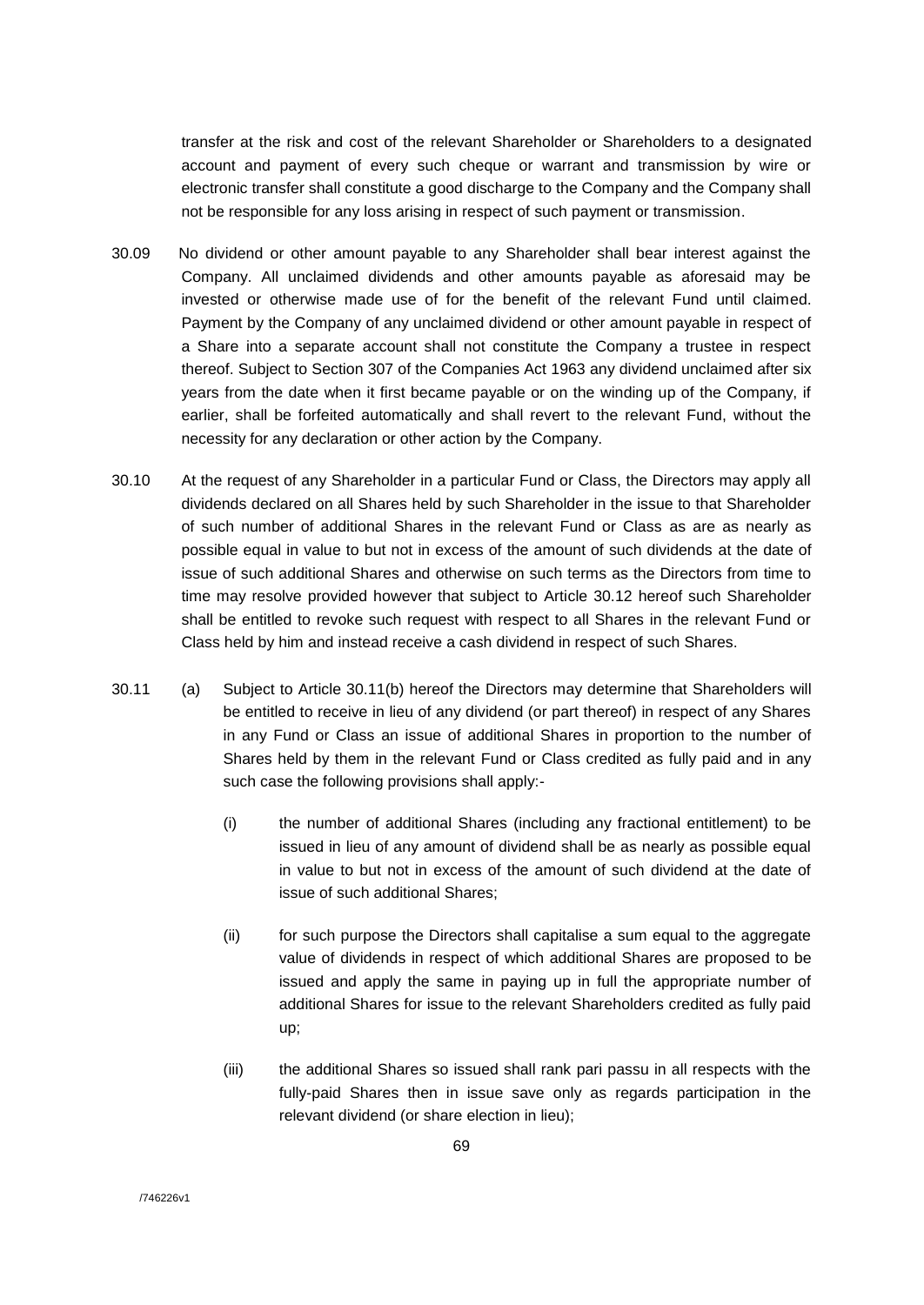- (iv) the Directors may do all acts and things considered necessary or expedient to give effect to any such capitalisation, with full power to the Directors to make such provision as they may think fit in the case of Shares becoming distributable in fractions so that fractional entitlements are disregarded or rounded up or the benefit of fractional entitlements accrues to the Company or the Company issues fractions of Shares; and
- (v) the Directors may on any occasion determine that Shares in lieu of dividends shall not be issued to a Shareholder with a registered address in any territory in which, in the absence of a registration statement or other special formalities, the issue of additional Shares would or might be unlawful and in such event the provisions aforesaid shall be read and construed subject to such determination.
- (b) (i) An applicant for or transferee of Shares may subject to Article 30.12 hereof elect by service of notice in writing on the Company, at the time of application for or other acquisition of Shares, to receive cash in lieu of additional Shares in satisfaction of the whole of any dividends that may be payable on all Shares of the particular Fund or Class which may thereafter be registered in his name and may on the giving of one month's notice in writing to the Company or such lesser period as the Directors may determine revoke any election so made with respect to dividends declared after the expiration of such notice period.
	- (ii) An election made pursuant to this Article shall be personal to the holder of Shares concerned in his capacity as a holder and, in respect of any Shares transferred, shall automatically cease to have effect upon registration of the transfer or transmission of the relevant Shares but shall continue in effect in respect of Shares retained.
- 30.12 (a) Where the amount of any distribution payable to an individual Shareholder would be less than US\$100 (or its foreign currency equivalent), the Directors in their sole discretion may determine that such amount shall not be distributed but shall be retained and reinvested within and for the benefit of the relevant Fund or Class.
	- (b) Where the amount of any dividend payable to an individual Shareholder would be less than US\$100 (or its foreign equivalent), the Directors in their sole discretion may determine not to pay any such dividend and instead issue and credit to the account of the relevant Shareholder such number of Shares in the relevant Fund or Class as are as nearly as possible equal in value to but not in excess of the amount of such dividends. A sales charge shall not be deducted from such amount.
- 30.13 If several persons are registered as joint holders any one of them may give receipts for dividends or monies payable to them in respect of Shares.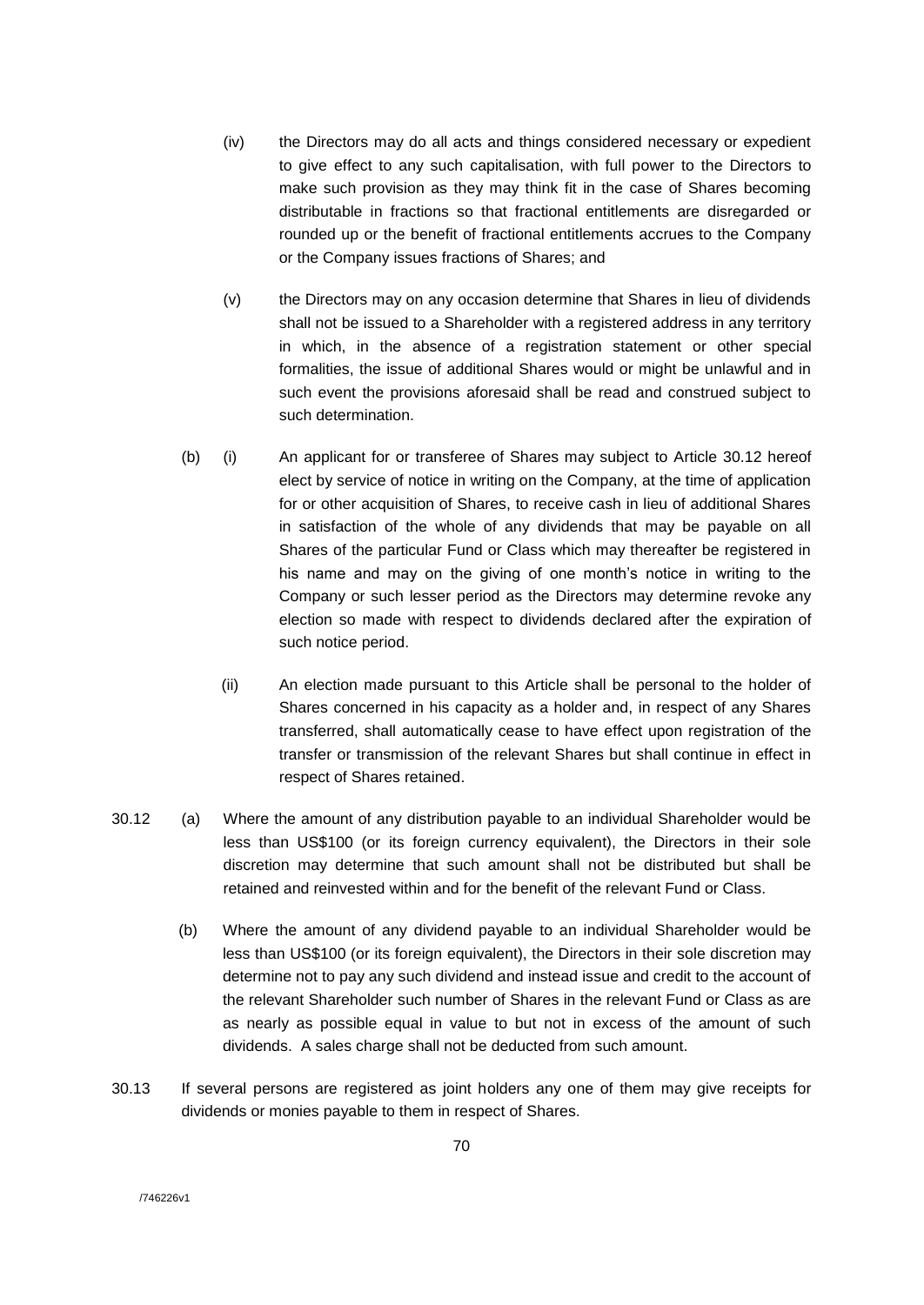- 30.14 Before recommending any dividend, whether preferential or otherwise, the Directors may carry to reserve out of the profits of the Company such sums as they think proper. All sums standing to reserve may be applied from time to time in the discretion of the Directors for any purpose to which the profits of the Company may be properly applied and at the like discretion may be either employed in the business of the Company or invested in the acquisition of such Investments as the Directors may lawfully determine. The Directors may divide the reserve into such special funds as they think fit and may consolidate into one fund any special funds or any parts of any special funds into which the reserve may have been divided as they may lawfully determine. Any sum which the Directors may carry to reserve out of the unrealised profits of the Company shall not be mixed with any reserve to which profits available for distribution have been carried. The Directors may also carry forward, without placing the same to reserve, any profits which they may think it prudent not to divide.
- 30.15 If the Company is required to deduct, withhold or account for tax including any penalties and interest thereon upon the payment of a distribution to a Shareholder (whether in cash or otherwise), the provisions of Article 11.13 hereof shall apply mutatis mutandis as if repeated in full herein.

# 31.00 CAPITALISATION OF PROFITS AND RESERVES

- 31.01 The Company in general meeting may resolve, upon the recommendation of the Directors, that it is desirable to capitalise any part of the amount for the time being standing to the credit of any of the Company's reserve accounts (including capital reserves) or to the credit of the profit and loss account or which is otherwise available for distribution and not required for payment of dividend on any Shares with a preferential right to dividend amongst the Shareholders who would have been entitled thereto if distributed by way of dividend and in the same proportion on condition that the same be not paid in cash but be applied either in or towards paying up in full unissued Shares of the Company to be allotted and distributed credited as fully paid up to and amongst such Shareholders in the proportion aforesaid, or partly in one way and partly in the other, and the Directors shall give effect to such resolution.
- 31.02 Without prejudice to any powers conferred on the Directors as aforesaid, the Company in general meeting may resolve, on the recommendation of the Directors, that it is desirable to capitalise any part of the amount for the time being standing to the credit of any of the Company's reserve accounts or to the credit of the profit and loss account which is not available for distribution by applying such sum in applying up in full unissued shares to be allotted as fully paid bonus shares to those Shareholders of the Company who would have been entitled to that sum if it were distributable and had been distributed by way of dividend (and in the same proportions) and the Directors shall give effect to such resolution.
- 31.03 Whenever such a resolution is passed in pursuance of either of the two immediately preceding Articles, the Directors shall make all appropriations and applications of the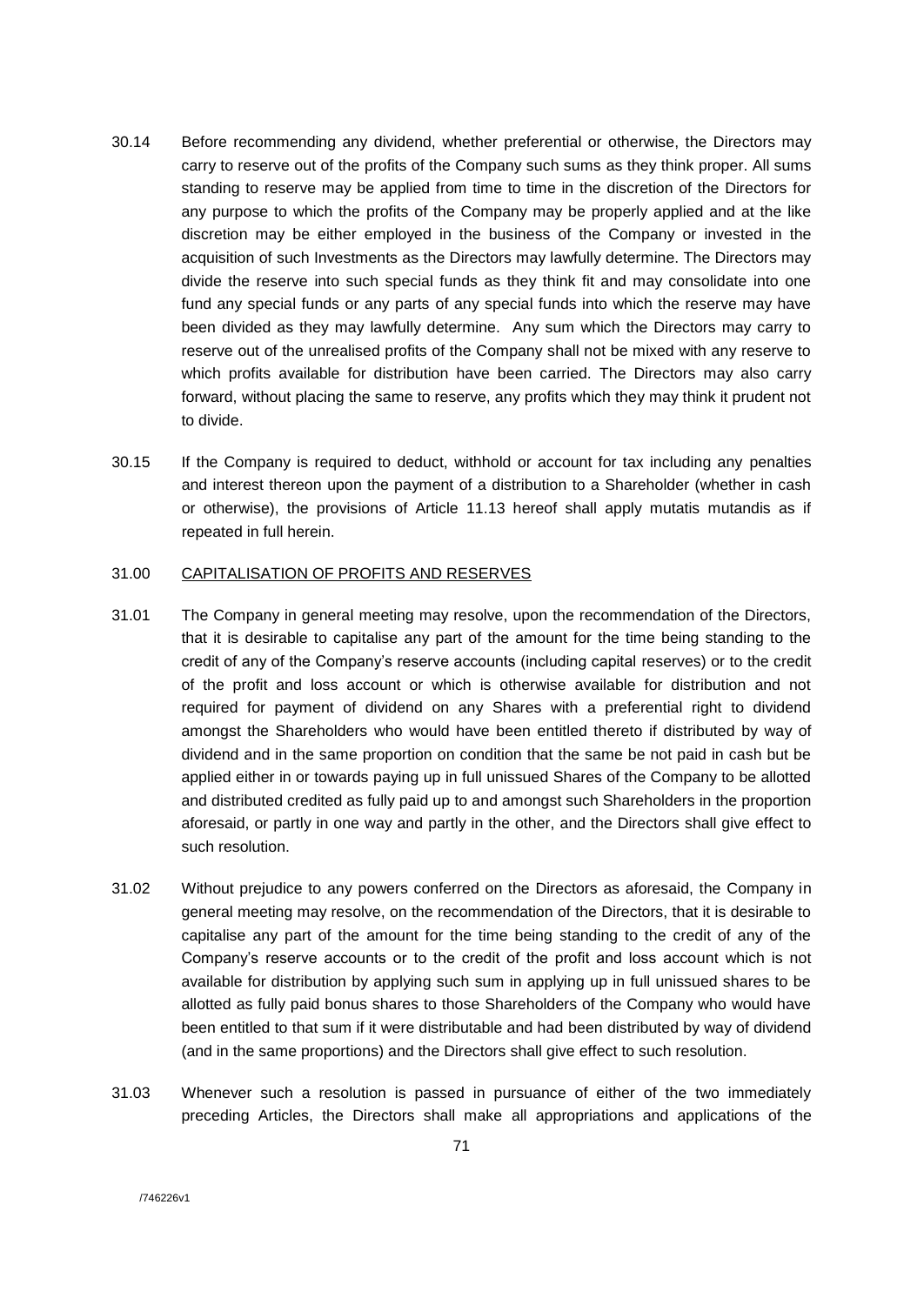undivided profits resolved to be capitalised thereby and all allotments and issues of fully paid shares, if any, and generally shall do all acts and things required to give effect thereto with full power to the Directors to make such provisions as they shall think fit for payment in cash or otherwise in the case of Shares becoming distributable in fractions and to authorise any person to enter on behalf of all the Shareholders entitled thereto into an agreement with the Company providing for the allotment to them respectively, credited as fully paid up, of any further Shares to which they may become entitled upon such capitalisation or (as the case may require) for the payment up by the Company on their behalf, by the application thereto of their respective proportions of the profits resolved to be capitalised, of the amounts or any part of the amounts remaining unpaid on their existing Shares, and any agreement made under such authority shall be effective and binding on all such Shareholders.

### 32.00 EQUALISATION ACCOUNT

- 32.01 The Directors may from time to time at their discretion operate one or more equalisation accounts in respect or one or more Funds for such purposes and on such basis as may be determined by them including without limitation one or more equalisation accounts into which shall be credited or paid amounts paid by subscribers for Shares which the Directors estimate represent the portion of the Subscription Price estimated by the Directors as attributable, as at the date of issue of such Shares, to the amount which may be declared as dividends on the Shares in respect of which an equalisation account is maintained (an "Equalisation Payment") in the current Accounting Period and the Directors may provide for the payment out of such account or accounts of capital sums in the amount hereinafter provided to Shareholders holding Shares on which Equalisation Payments were paid or deemed to be paid at the time of making payment of the first dividend declared in respect of the Accounting Period in which the Equalisation Payment was made but prior to such redemption of shares or upon such basis as the Directors in their discretion, following consultation with the Auditors, determine.
- 32.02 Any capital sum payable pursuant to Article 32.01 above shall be an amount equal to the Equalisation Payment paid or deemed to be paid on the issue of a Share or if the Directors so think fit, a sum calculated by dividing the aggregate of all Equalisation Payments standing to the credit of the relevant Equalisation Account at the date to which the relevant dividend relates, by the number of Shares in respect of which such capital sums are payable and in so doing such Shares may be divided into two or more groups issued within different periods as may be selected by the Directors in any one Accounting Period so that the capital sum payable on each Share in each such group shall be a sum calculated by dividing the aggregate of all Equalisation Payments standing to the credit of the relevant Equalisation Account in respect of the Shares of each such group by the number of Shares in such group provided that in no circumstances shall the capital sum payable in respect of any one Share pursuant to this paragraph exceed the amount of the dividend declared on such Share.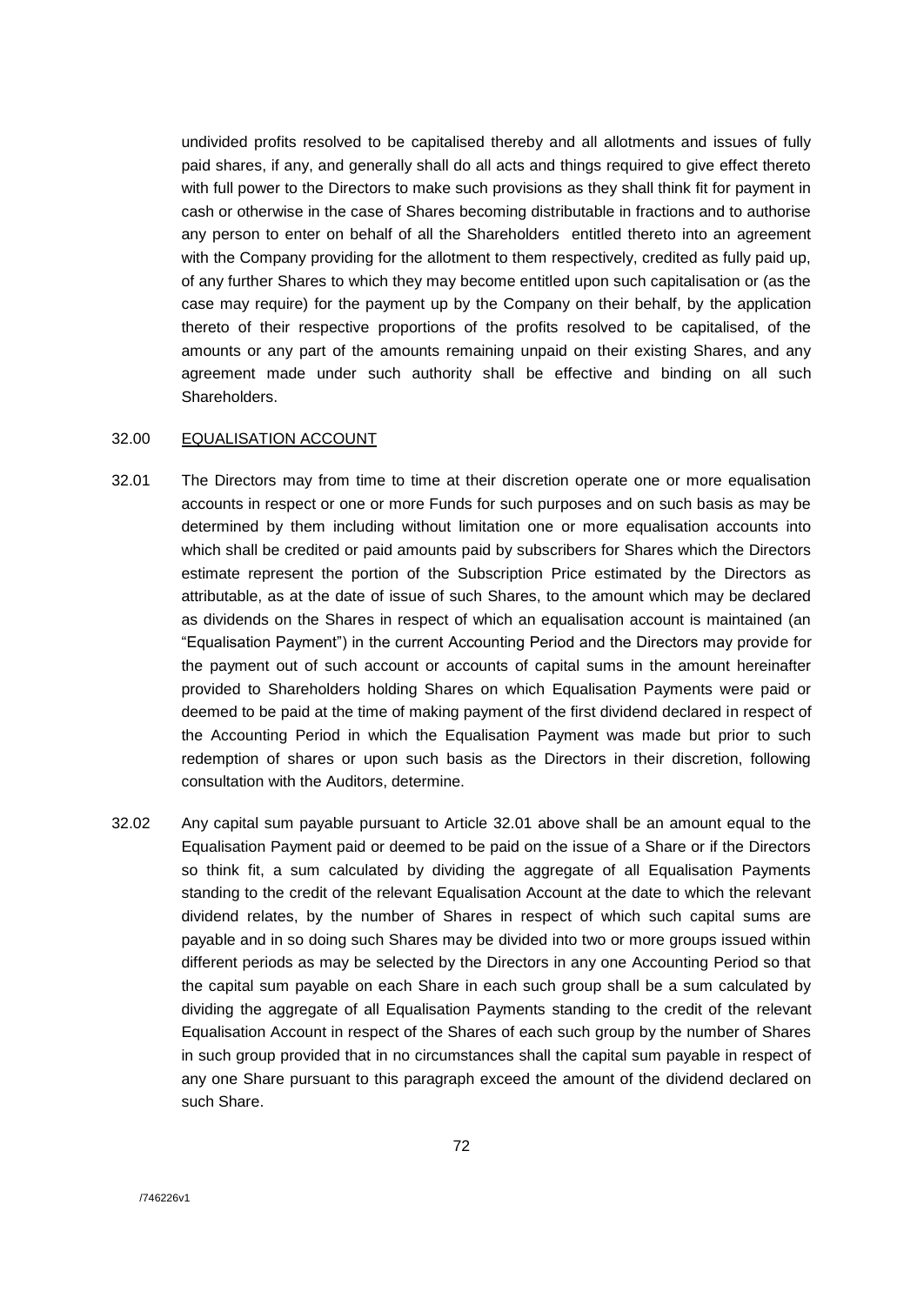32.03 Any capital sums repaid to a Shareholder in accordance with the provisions of this Article shall release the Company from any liability to repay to such Shareholder the Equalisation Payment paid, and such Shareholder shall accept any such capital sum in full and final satisfaction of any Equalisation Payment otherwise payable.

# 33.00 ACCOUNTS

- 33.01 The Directors shall cause to be kept such books of account as are necessary in relation to the conduct of its business or as are required by the Act and the Regulations so as to enable the accounts of the Company to be prepared.
- 33.02 The books of account shall be kept at the Office, or at such other place or places as the Directors shall think fit, and shall at all times be open to the inspection of the Directors, but no person, other than a Director or Auditor shall be entitled to inspect the books, accounts, documents or writings of the Company, except as provided by the Act or the Regulations or authorised by the Directors or by the Company in general meeting.
- 33.03 A balance sheet of the assets and liabilities of each Fund shall be made out as at each Accounting Date and laid before the Company at its annual general meeting in each year, and such balance sheet shall contain a general summary of the assets and liabilities attributable to each Fund. The balance sheet of each Fund shall be accompanied by a report of the Directors as to the financial state and condition of the Company and the relevant Fund, and the amount (if any) which they have carried or propose to carry to reserve, together with a revenue/profit and loss account. The balance sheet of each Fund and the report of the Directors and the revenue/profit and loss account shall be signed on behalf of the Directors by at least two of the Directors. The Auditors' report shall be attached to the balance sheet of each Fund. The Auditors' report shall be read at the annual general meeting.
- 33.04 The Directors shall cause to be audited and certified by the Auditors an Annual Report relating to the management of the Company as of the Accounting Date in each year. Such Annual Report shall be in a form approved by the Central Bank and shall contain such information required by it.
- 33.05 Copies of the said Annual Report shall be sent by the Company to all Shareholders at least once in every year but not later than four months after the end of the period to which they relate.
- 33.06 The Auditors' certificate appended to the Annual Report and statement referred to in these presents shall declare that the accounts or statement attached respectively thereto (as the case may be) have been examined with the books and records of the Company in relation thereto and that the Auditors have obtained all the information and explanations they have required and the Auditors shall report whether the accounts are in their opinion properly drawn up in accordance with such books and records and present a true and fair view of the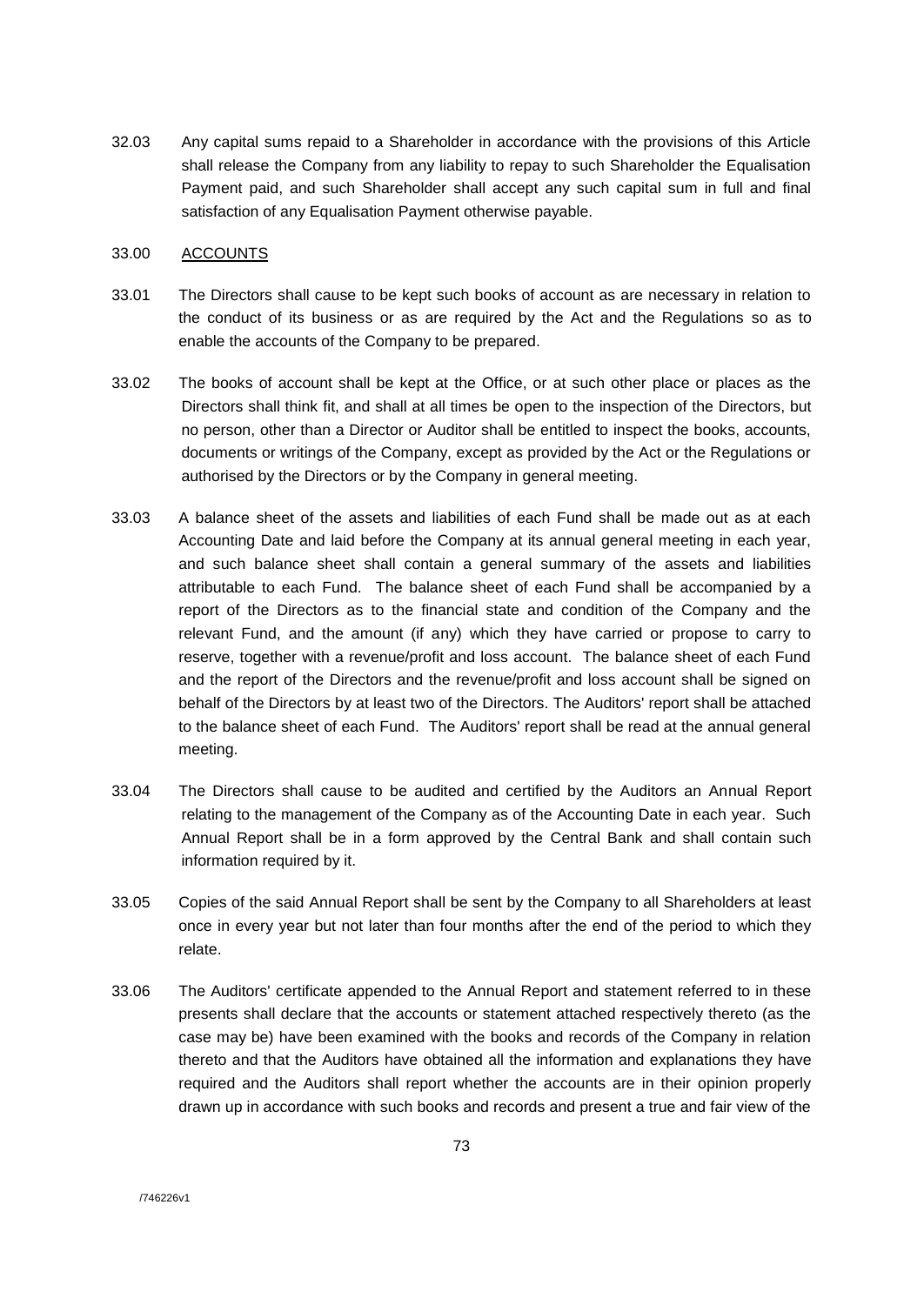state of affairs of the Company, and whether the accounts are in their opinion properly drawn up in accordance with the provisions of these presents.

- 33.07 The Company shall prepare an unaudited half-yearly report for the six months immediately succeeding the date of the last Annual Report of the Company. Such half-yearly report shall be in a form approved by the Central Bank and shall contain such information required by it.
- 33.08 Copies of the said half-yearly report shall be sent by the Company to all Shareholders not later than two months from the end of the period to which they relate.
- 34.00 AUDIT
- 34.01 The Company shall at each annual general meeting appoint an Auditor or Auditors to hold office until the conclusion of the next annual general meeting.
- 34.02 If an appointment of Auditors is not made at an annual general meeting, the Minister for Enterprise, Trade and Employment for the time being may, on the application of any Shareholder, appoint an Auditor of the Company for the current year and fix the remuneration to be paid to him by the Company for his service.
- 34.03 The appointment and removal of Auditors and the determination of eligibility for appointment as Auditors to the Company shall be governed by the provisions of the Act.
- 34.04 A person, other than a retiring Auditor, shall not be capable of being appointed Auditor at an annual general meeting unless notice of an intention to nominate that person to the office of Auditor has been given by a Shareholder to the Company not less than twenty eight days before the annual general meeting and the Directors shall send a copy of any such notice to the retiring Auditor and shall give notice thereof to the Members in accordance with Section 142 of the Companies Act, 1963.
- 34.05 The first Auditors shall be appointed by the Directors before the first general meeting, and they shall hold office until the conclusion of the first annual general meeting unless previously removed by a resolution of the Company in general meeting, in which case the Shareholders at such meeting may appoint Auditors.
- 34.06 The Directors may fill any casual vacancy in the office of Auditor, but while any such vacancy continues the surviving or continuing Auditor or Auditors (if any) may act.
- 34.07 The remuneration of the Auditors shall be approved by the Company in general meeting or determined in such manner as the Company in general meeting may resolve.
- 34.08 The Auditors shall examine such books, accounts and vouchers as may be necessary for the performance of their duties.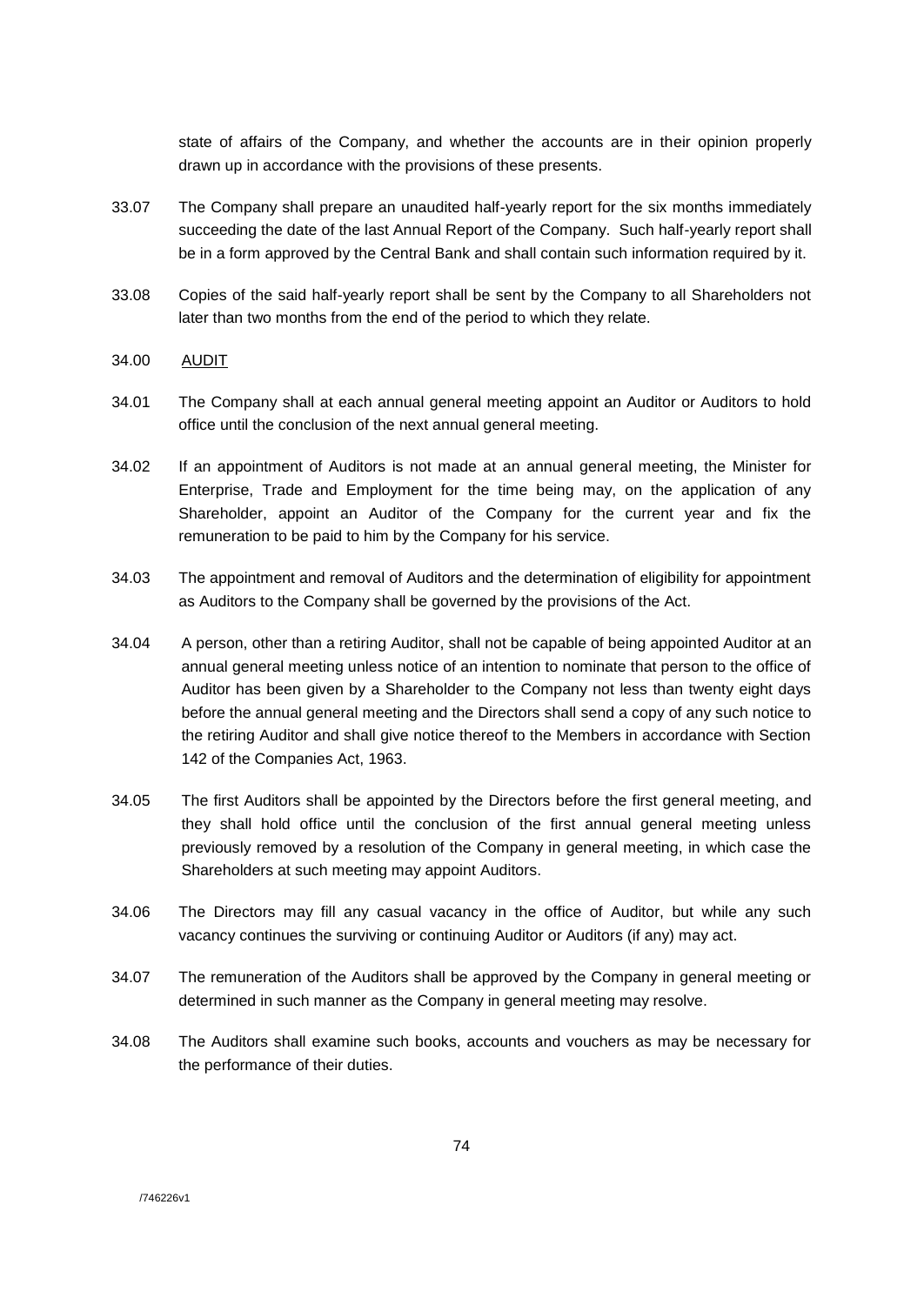- 34.09 The report of the Auditors to the Shareholders on the audited accounts of the Company shall state whether in the Auditors' opinion the balance sheet and profit and loss account and (if the Company has any subsidiary or associated companies and is submitting group accounts) the group accounts in their opinion give a true and fair view of the state of the Company's affairs and of its profit and loss for the period in question.
- 34.10 The Auditors shall be furnished with a list of all books kept by the Company and shall at all reasonable times have the right of access to the books and accounts and vouchers of the Company and shall be entitled to require from the Directors and officers of the Company such information and explanations as may be necessary for the performance of their duties.
- 34.11 The Auditors shall be entitled to attend any general meeting of the Company and to receive all notices of, and other communications relating to, any general meeting which any Member of the Company is entitled to receive and to be heard at any general meeting at which any business of the meeting concerns them as auditors.
- 34.12 The Auditors shall, on quitting office, be eligible for re-election.

## 35.00 NOTICES

- 35.01 Any notice or other document required to be served upon or sent to a Member may be given by posting or delivery to or leaving the same at his address as appearing on the Register or by transmitting the same by fax or other means of electronic communication to a fax number, e-mail address or other electronic identification provided to the Company or its delegate or by such other means as the Directors may determine and notify in advance to Members. Any such notices or documents shall be deemed to have been duly given if sent by pre-paid post 48 hours after posting and if delivered to or left at the Member's address as appearing on the Register on the day of delivery or on the next working day if delivered or left outside usual business hours and if sent by fax on the day of receipt of a transmission receipt and if sent by electronic communication when it has been transmitted to the electronic information system designated by the Member for the purpose of receiving electronic communications and otherwise as determined by the Directors and notified in advance to Members and in the case of joint Members shall be deemed duly given if so done upon or to the first named on the Register. Any notice may be given by advertisement and shall be deemed to have been duly given if published in a national daily newspaper circulating in the country or countries where Shares are marketed or an advertisement is published stating where copies of such notices or documents may be obtained.
- 35.02 Service of a notice or a document on the first named of several joint Members shall be deemed effective service on that person and the other joint Members.
- 35.03 Any notice or document served or sent in accordance with these presents shall notwithstanding that such Member be then dead or bankrupt and whether or not the Company has notice of his death or bankruptcy be deemed to have been duly served or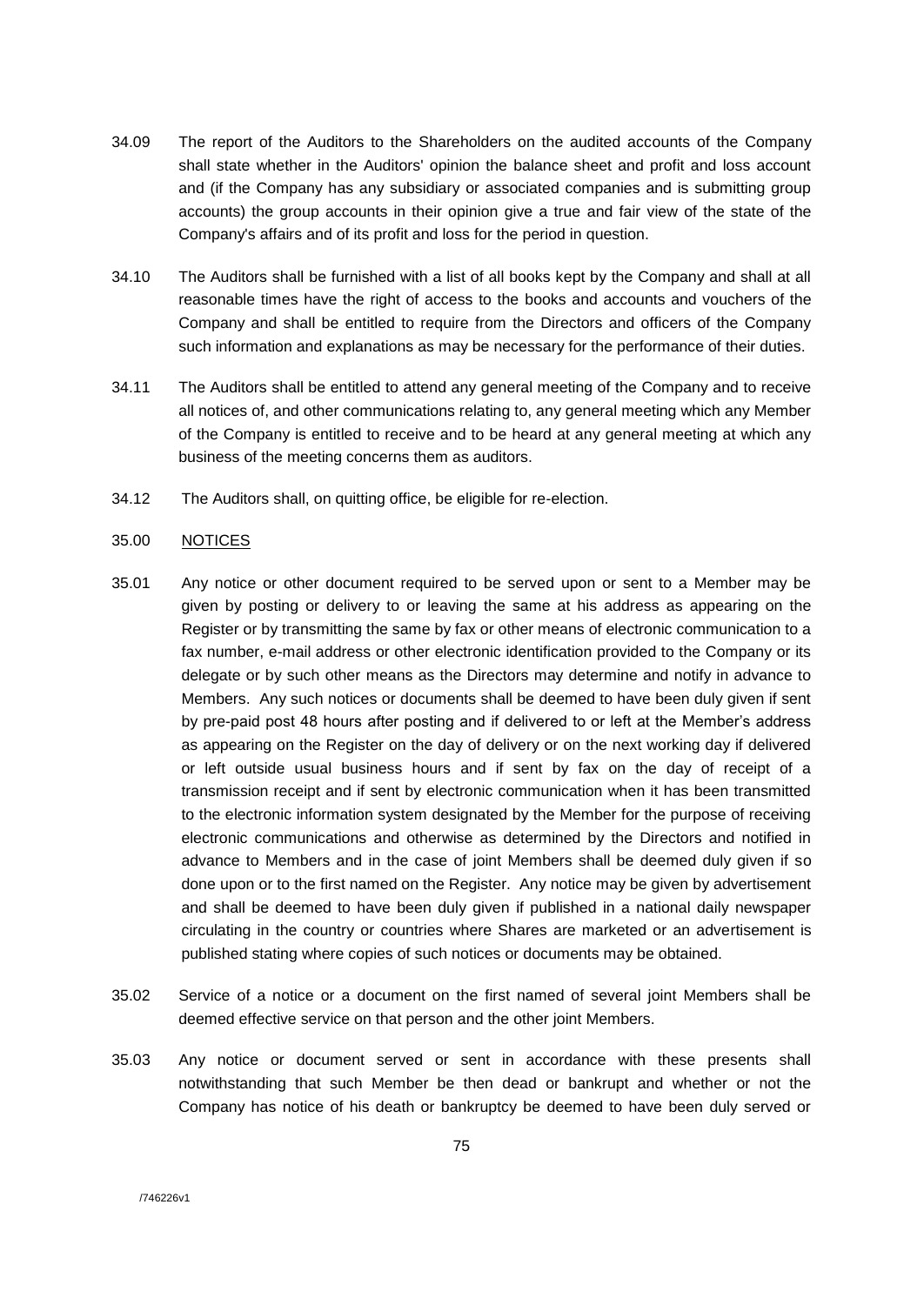sent and such service shall be deemed a sufficient service on or receipt by all persons interested (whether jointly with or as claiming through or under him) in the Shares concerned.

- 35.04 Any certificate or notice or other document which is served on or sent or given to a Member in accordance with these presents or dispatched by or on behalf of the Company in accordance with a Member's instructions shall be so served or sent or given or dispatched at the risk of such Member.
- 35.05 Any notice in writing or other document in writing required to be served upon or sent or given to the Company shall be deemed to have been duly given if sent by pre-paid post to the Office upon receipt and if left at the Office on the next day and otherwise in accordance with any procedures specified in the Prospectus with respect to service of notice in specific circumstances.
- 36.00 WINDING UP
- 36.01 The Company may be wound up if:
	- (a) at any time after the first anniversary of the incorporation of the Company, the Net Asset Value of the Company falls below EUR 5 million on each Dealing Day for a period of six consecutive weeks and the Shareholders resolve by Ordinary Resolution to wind up the Company;
	- (b) an event specified at Article 3.09 hereof has occurred and the Shareholders resolve by Ordinary Resolution to wind up the Company;
	- (c) the Shareholders resolve by Ordinary Resolution that the Company by reason of its liabilities cannot continue its business and that it be wound up; or
	- (d) the Shareholders resolve by Special Resolution that the Company be wound up.
- 36.02 In the event of a winding up the liquidator shall apply the assets of each Fund in such manner and order as he thinks fit in satisfaction of creditors' claims.
- 36.03 The liquidator shall apply the assets of each Fund in satisfaction of liabilities incurred on behalf of or attributable to such Fund and shall not apply the assets of any Fund in satisfaction of any liability incurred on behalf of or attributable to any other Fund.
- 36.04 The assets available for distribution among the Shareholders shall be applied in the following priority:
	- (i) Firstly, in the payment to the Shareholders of each Class or Fund of a sum in the Base Currency (or in any other currency selected and at such rate of exchange as determined by the liquidator) as nearly as possible equal to the Net Asset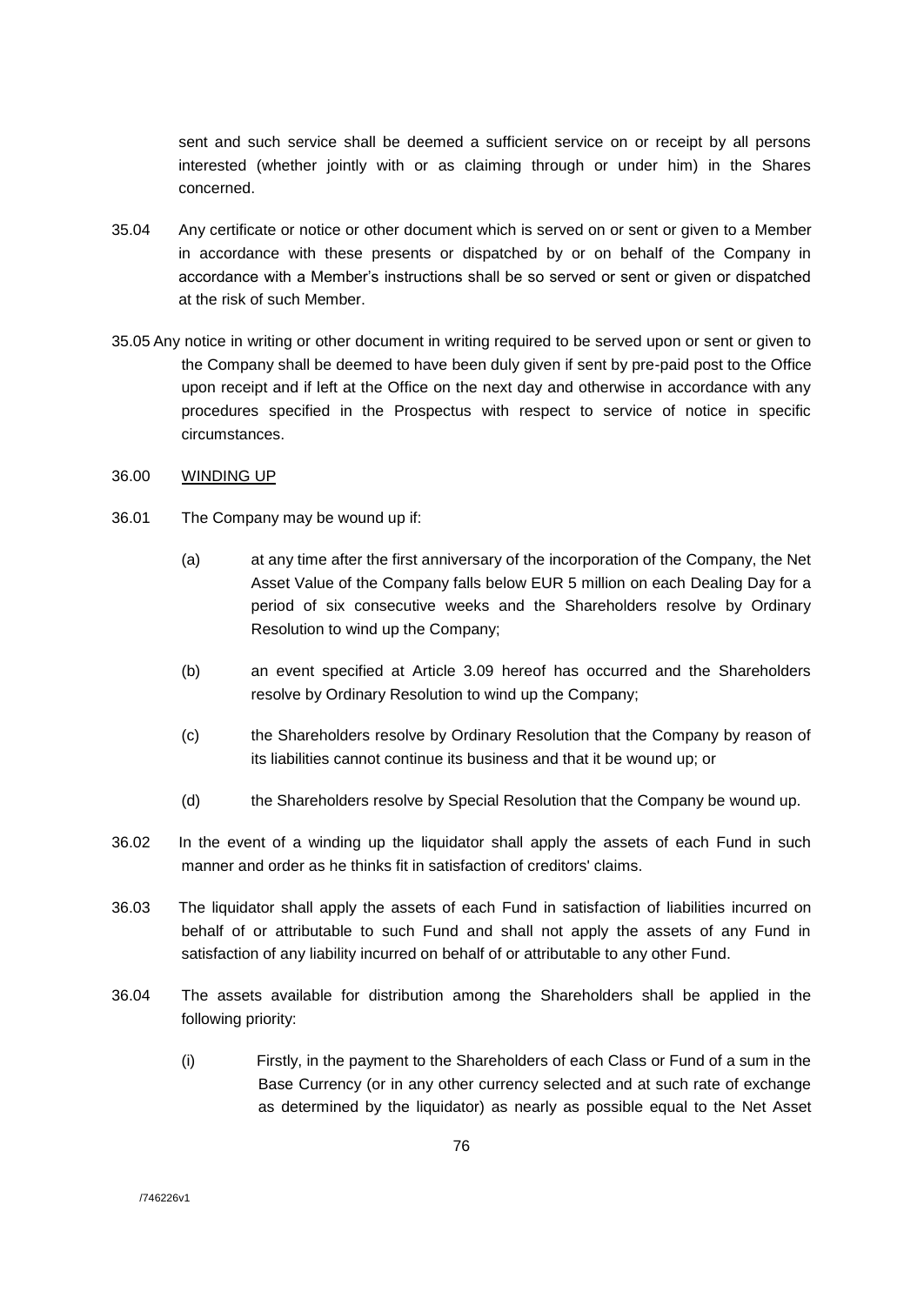Value of the Shares of the relevant Class or Fund held by such Shareholders respectively as at the date of commencement of winding up.

- (ii) Secondly, in the payment to the holders of the Non-Participating Shares of One Euro each out of the assets of the Company not comprised within any Funds provided that if there are insufficient assets to enable such payment in full to be made, no recourse shall be had to the assets comprised within any of the Funds.
- (iii) Thirdly, in the payment to the Shareholders of each Class or Fund of any balance then remaining in the relevant Fund, in proportion to the number of Shares of the relevant Class or Fund held.
- (iv) Fourthly, any balance then remaining and not attributable to any Fund or Class shall be apportioned between the Funds and Classes pro-rata to the Net Asset Value of each Fund or attributable to each Class immediately prior to any distribution to Shareholders and the amounts so apportioned shall be paid to Shareholders pro-rata to the number of Shares in that Fund or Class held by them.
- 36.05 The liquidator may with the authority of an Ordinary Resolution of the Company divide among the Shareholders (pro rata to the value of their respective shareholdings in the Company) in specie the whole or any part of the assets of the Company, and whether or not the assets shall consist of property of a single kind provided that the Company shall if any Shareholder so requests sell any asset or assets proposed to be so distributed and distribute to such Shareholder the cash proceeds of such sale less the costs of any such sale which shall be borne by the relevant Shareholder. The liquidator may, with the like authority, vest any part of the assets in trustees upon such trusts for the benefit of Shareholders as the liquidator shall think fit, and the liquidation of the Company may be closed and the Company dissolved, provided that no Shareholder shall be compelled to accept any asset in respect of which there is any liability. Further the liquidator may with like authority transfer the whole or part of the assets of the Company to a company or collective investment scheme (the "Transferee Company") on terms that Shareholders in the Company shall receive from the Transferee Company shares or units in the Transferee Company of equivalent value to their shareholdings in the Company.
- 36.06 Notwithstanding any other provision contained in these presents, should the Directors at any time and in their absolute discretion resolve that it would be in the best interests of the Shareholders to wind up the Company, the Secretary shall forthwith at the Directors' request convene an extraordinary general meeting of the Company at which there shall be presented a proposal to appoint a liquidator to wind up the Company and if so appointed, the liquidator shall distribute the assets of the Company in accordance with the provisions of this Article 36.00.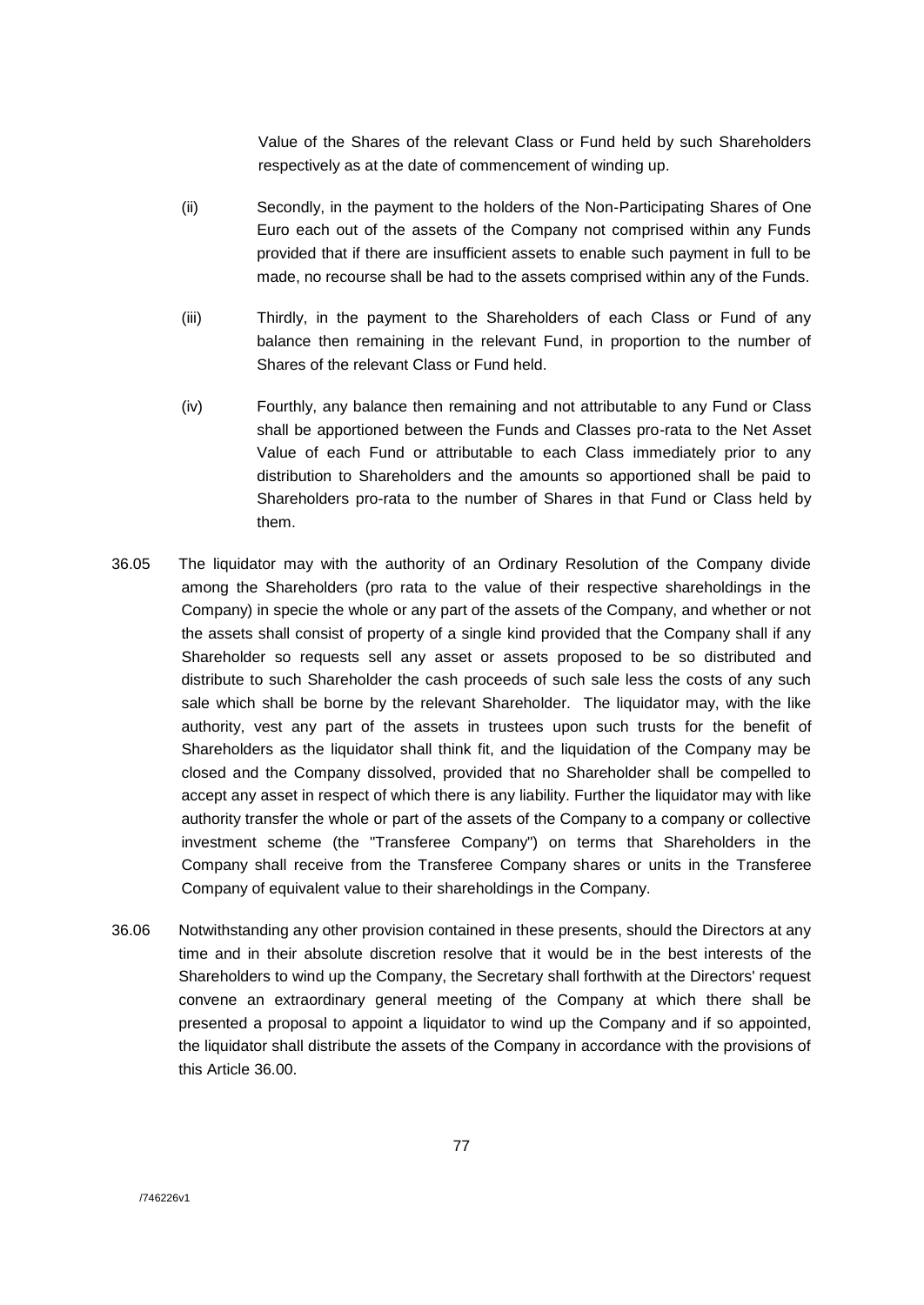#### 37.00 INDEMNITY AND INSURANCE

- 37.01 (i) Every person who is or has been a Director or alternate Director or Secretary or servant of the Company and such person's heirs, administrators and executors, shall be indemnified and secured harmless out of the assets and profits of the Company from and against all actions, costs, debts, claims, demands, suits, proceedings, judgements, decrees, charges, losses, damages, expenses, liabilities or obligations of any kind which he or his heirs, administrators or executors shall or may incur or sustain by reason of any contract entered into or any act done, concurred in, or omitted to be done by virtue of his being or having been a Director, Secretary or servant, provided that as permitted by the Act such indemnity shall not extend to any of the foregoing sustained or incurred as a result of any fraud, negligence or wilful default by him in relation to the Company and the amount for which such indemnity is provided shall immediately attach as a lien on the property of the Company and have priority as between the Shareholders over all other claims.
	- (ii) The words "claim", "action", "suit" or "proceedings" shall apply to all claims, actions, suits or proceedings (civil, criminal, administrative, legislative, investigative or other, including appeals) and shall include, without limitation, legal fees, costs, judgements, amounts paid in settlement, fines, penalties and other liabilities;
	- (iii) The rights of indemnification herein provided shall be severable, shall not affect any other rights to which any Director, Secretary or employee may now or hereafter be entitled, shall continue as to a person who has ceased to be such a Director, Officer or employee and shall enure to the benefit of the heirs, executors and administrators of such a person;
	- (iv) The Company may make advances of expenses incurred in the defence of any claim, action, suit or proceedings against any person whom the Company is obliged to indemnify pursuant to this Article.
- 37.02 The Directors shall have the power to purchase and maintain for the benefit of any persons who are or were at any time Directors or officers of the Company insurance against any liability incurred by such persons in respect of any act or omission in the execution or discharge of their duties or in the exercise of their powers, and the Directors shall be entitled to vote and be counted in the quorum in respect of any resolution concerning the purchase of such insurance.
- 37.03 The Manager, the Administrator, the Custodian, the Investment Adviser, the Distributor and any other person shall be entitled to such indemnity from the Company upon such terms and subject to such conditions and exceptions and with such entitlement to have recourse to the assets of the Company with a view to meeting and discharging the cost thereof as shall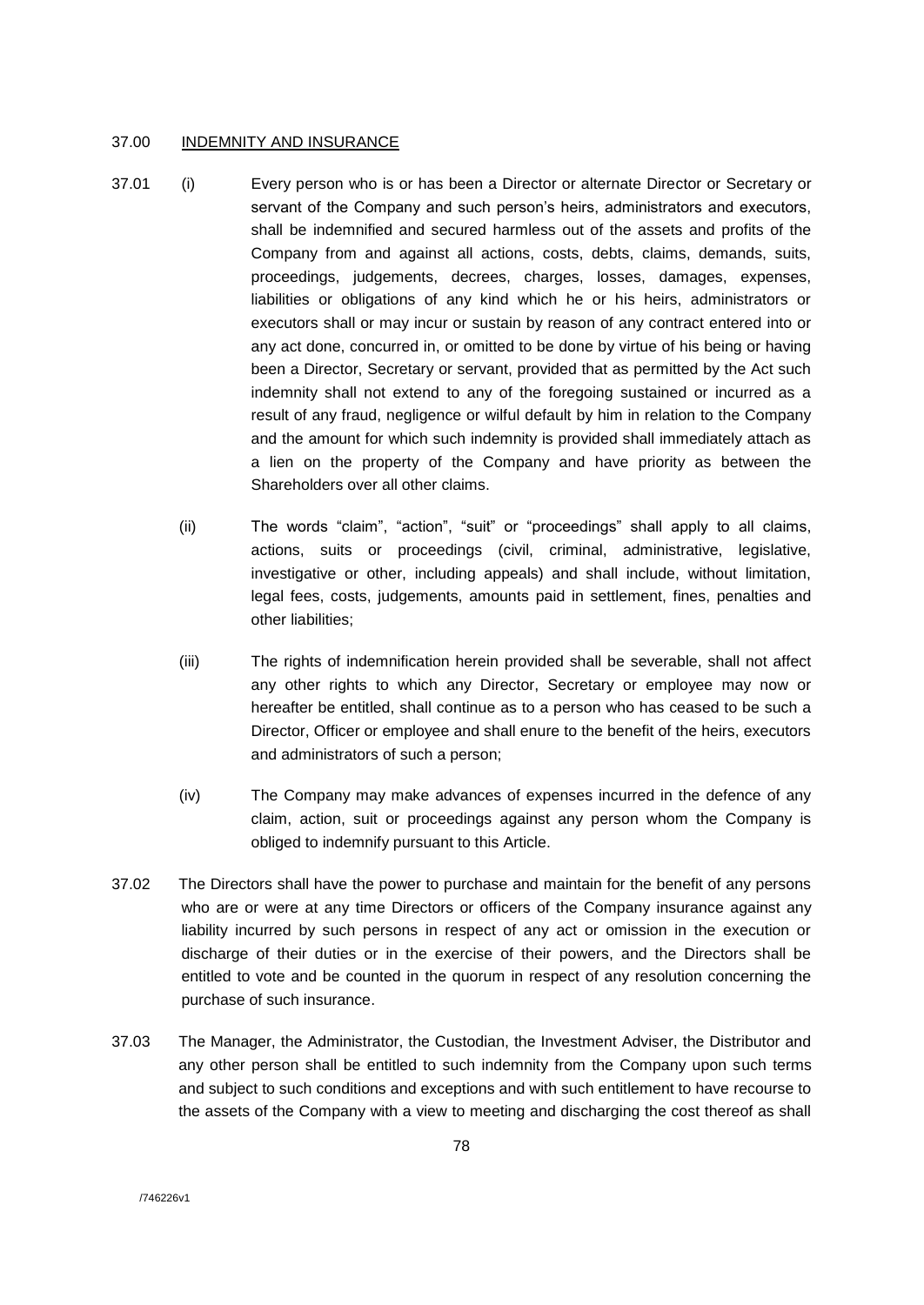be provided under the Management Agreement, the Administration Agreement, the Custodian Agreement, the Investment Advisory Agreement or the Distribution Agreements (as applicable) or otherwise and the provisions in relation to indemnification set out in Article 37.01 hereof shall apply as appropriate to any such indemnity provided that no such indemnity shall extend to any matters arising from the negligence, fraud or wilful default of the person so indemnified and in the case of the Custodian its unjustifiable failure to perform its obligations or its improper performance of them.

- 37.04 The Company, the Manager, the Investment Adviser, the Administrator, the Custodian and the Distributors shall be entitled to rely absolutely on any Standing Redemption and Payment Instructions and on any declaration received from a Shareholder or his agent as to residence or otherwise of such Shareholder and shall not incur liability in respect of any action taken or thing suffered by any of them in good faith in reliance upon any paper or document believed to be genuine and to have been sealed or signed by the proper parties nor be in any way liable for any forged or unauthorised signature on or any common seal affixed to any such document or for acting on or giving effect to any such forged or unauthorised signature or common seal but shall be entitled though not bound to require the signature of any person to be verified by a banker, broker or other responsible person or otherwise authenticated to its or their satisfaction.
- 37.05 The Company, the Manager, the Investment Adviser, the Administrator, the Custodian and the Distributors shall incur no liability to the Shareholders for doing or (as the case may be) failing to do any act or thing which by reason of any provision of any present or future law or regulation made pursuant thereto, or of any decree, order or judgment of any court, or by reason of any request announcement or similar action (whether of binding legal effect or not) which may be taken or made by any person or body acting with or purporting to exercise the authority of any government (whether legally or otherwise) either they or any of them shall be directed or requested to do or perform or to forbear from doing or performing. If for any reason it becomes impossible or impracticable to carry out any of the provisions of these presents none of the Company or the Manager or the Investment Adviser or the Administrator or the Distributors or the Custodian shall be under any liability therefor or thereby.
- 37.06 For the avoidance of doubt no Director shall be liable for the acts or omissions of any other Director.

# 38.00 DESTRUCTION OF DOCUMENTS

- 38.01 The Company may destroy:-
	- (a) any share certificate which has been cancelled at any time after the expiry of one year from the date of such cancellation;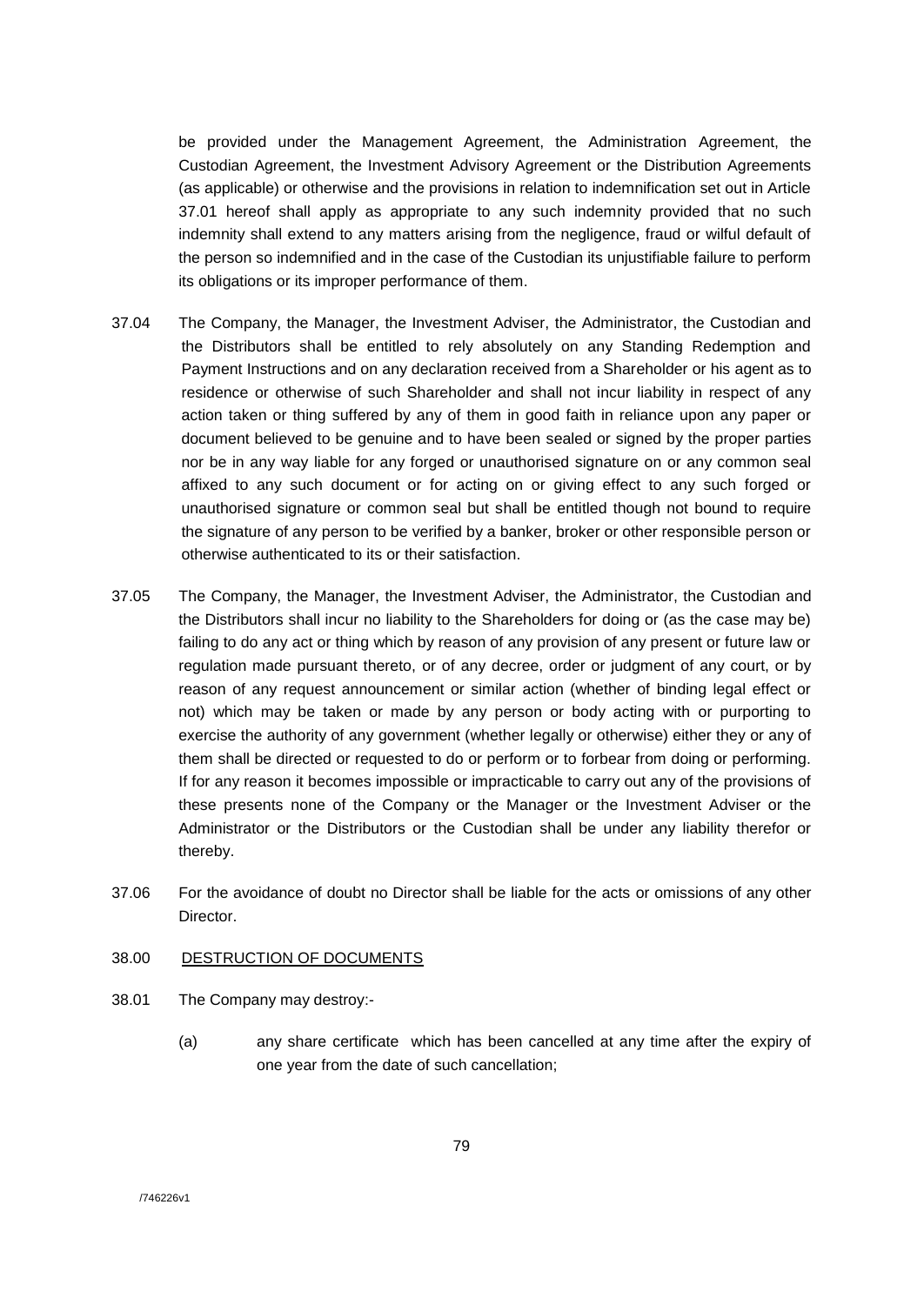- (b) any dividend mandate or any variation or cancellation thereof or any notification of change of name or address at any time after the expiry of two years from the date such mandate, variation, cancellation or notification was recorded by the Company;
- (c) any instrument of transfer of Shares which has been registered at any time after the expiry of six years from the date of registration thereof; and
- (d) any other document on the basis of which an entry in the Register is made at any time after the expiry of ten years from the date an entry in the Register was first made in respect of it; and it shall conclusively be presumed in favour of the Company that every share certificate so destroyed was a valid and effective certificate duly and properly cancelled and that every instrument of transfer so destroyed was a valid and effective instrument duly and properly registered and that every other document hereinbefore mentioned so destroyed was a valid and effective document in accordance with the recorded particulars thereof in the books or records of the Company PROVIDED ALWAYS that:-
	- (i) the foregoing provisions of this Article shall apply only to the destruction of a document in good faith and without express notice to the Company that the preservation of such document was relevant to a claim;
	- (ii) nothing contained in this Article shall be construed as imposing upon the Company any liability in respect of the destruction of any such document earlier than as aforesaid or in any case where the conditions of proviso (i) above are not fulfilled; and
	- (iii) references in this Article to the destruction of any document includes references to its disposal in any manner.

## 39.00 AMENDMENT OF ARTICLES

These Articles shall not be amended without the prior approval of the Central Bank.